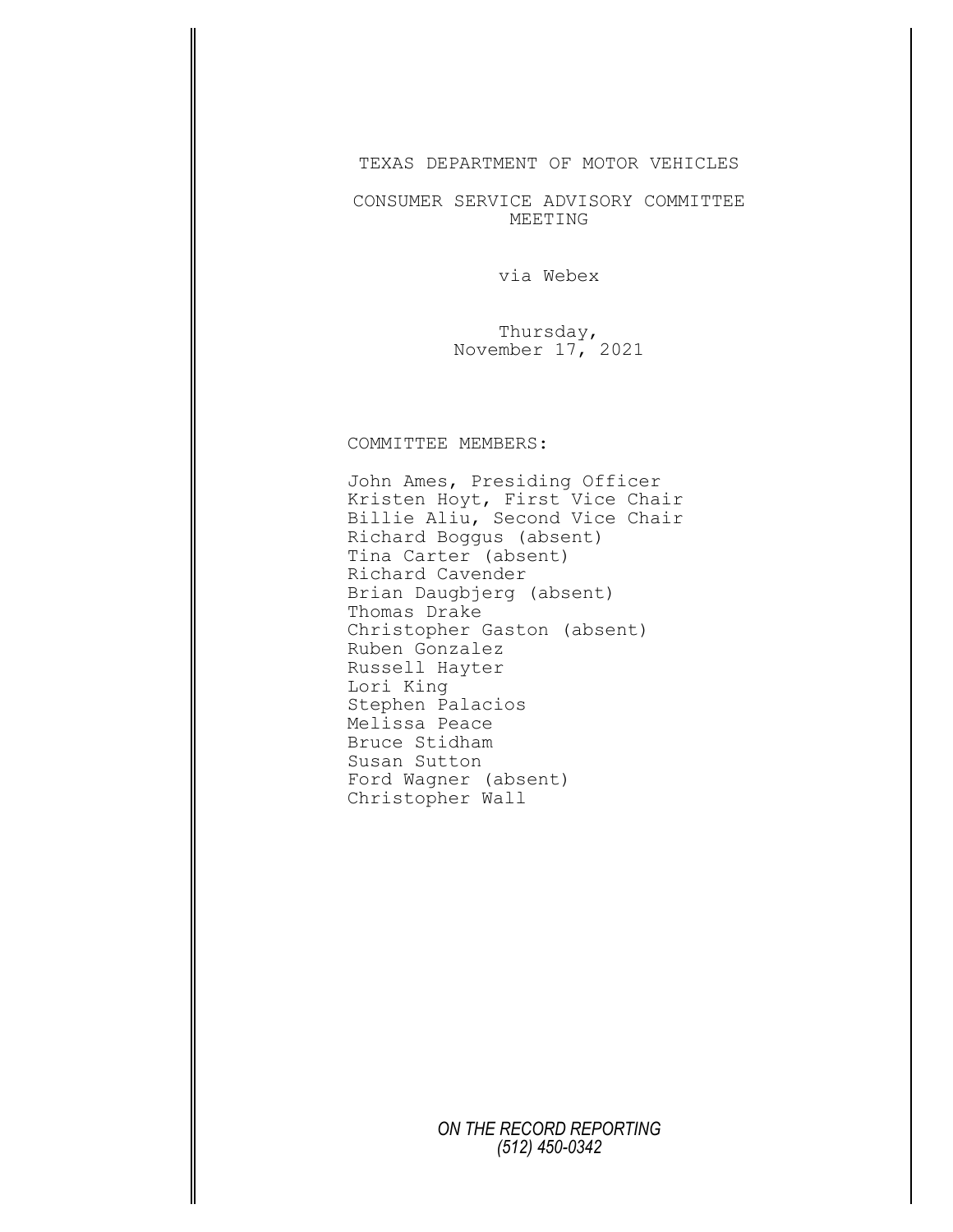|       |             | I N D E X                                                                                                               |      |
|-------|-------------|-------------------------------------------------------------------------------------------------------------------------|------|
|       | AGENDA ITEM |                                                                                                                         | PAGE |
| $1$ . |             | CALL TO ORDER                                                                                                           | 3    |
|       |             | A. Roll Call and Establishment of Quorum                                                                                | 6    |
|       |             | B. Welcoming Remarks and Overview                                                                                       | 11   |
|       |             | 2. DISCUSSION, BRIEFING, AND ACTION ITEMS                                                                               |      |
|       |             | A. Limited Service Deputy Operational Costs<br>Reduction Efforts<br>(BRIEFING, DISCUSSION, AND POSSIBLE<br>ACTION ITEM) | 1.5  |
| 3.    |             | PUBLIC COMMENT                                                                                                          | none |
|       |             | ADJOURNMENT                                                                                                             | 92   |
|       |             |                                                                                                                         |      |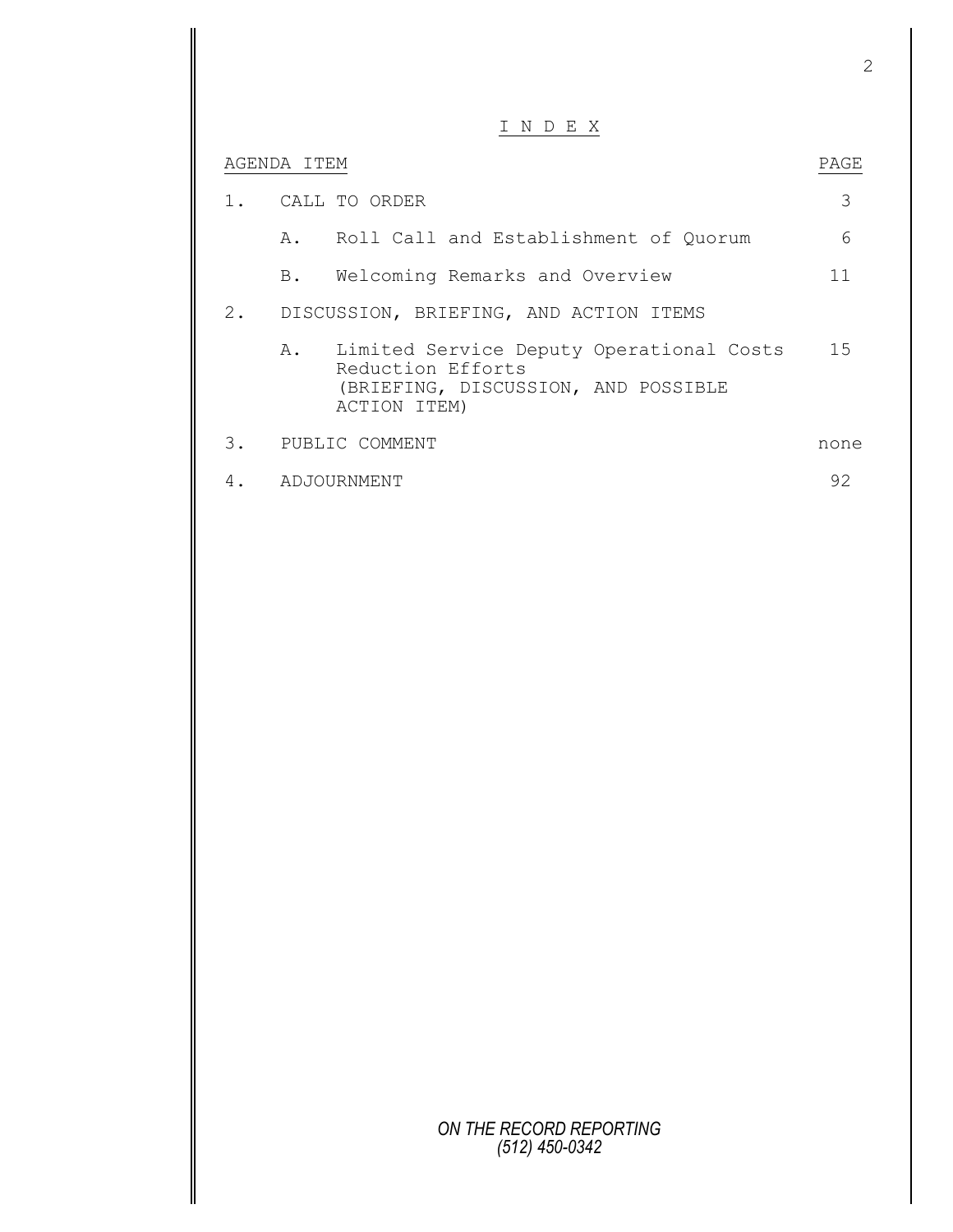| 1            | P R O C E E D I N G S                                      |
|--------------|------------------------------------------------------------|
| $\mathbf{2}$ | MR. AMES: Good morning. My name is John Ames.              |
| 3            | I'm pleased to open the third meeting to the Customer      |
| 4            | Service Advisory Committee. For ease of reference we call  |
| 5            | this committee the CSAC committee, which is an acronym.    |
| 6            | It is now 8:06 a.m., and I'm now calling the               |
| 7            | CSAC meeting to order on November 17, 2021. I want to      |
| 8            | note for the record a public notice of this meeting,       |
| $\mathsf 9$  | containing all items on the agenda, was filed with the     |
| 10           | Office of Secretary of State on November 9, 2021.          |
| 11           | This meeting is being held by telephone                    |
| 12           | conference call in accordance with the Texas Government    |
| 13           | Code, Chapter 551.125. Members of the public may           |
| 14           | physically attend this meeting in person at 4000 Jackson   |
| 15           | Avenue, Building 1, Lone Star Room, Austin, Texas, 78731,  |
| 16           | or they may attend this meeting by calling the toll-free   |
| 17           | number which is posted in our agenda which has been filed  |
| 18           | with the Office of Secretary of State.                     |
| 19           | At this time if all attendees will please mute             |
| 20           | your phones for the entire duration of the meeting. I'm    |
| 21           | asking our meeting host to make sure all participants'     |
| 22           | phones are muted except for advisory committee members and |
| 23           | those who are presenting. Callers will be removed for any  |
| 24           | disruption, including background noise.                    |
| 25           | I would also like to remind all participants               |
|              | ON THE RECORD REPORTING<br>$(512)$ 450-0342                |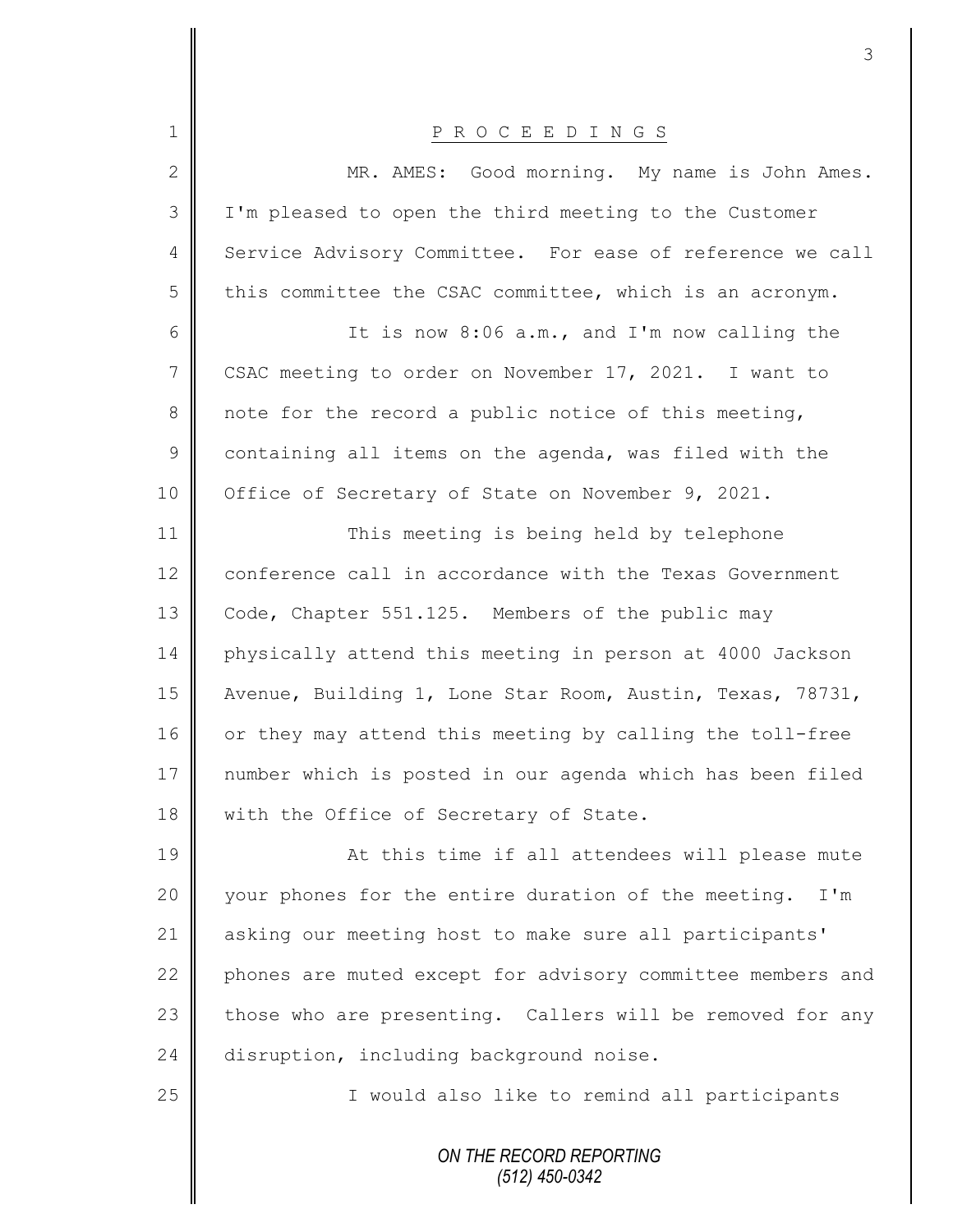1 | that this is a telephone conference call meeting. Because 2 this meeting is being held by telephone conference call,  $3 \parallel$  there are a few things that will assist in making the 4 meeting run smoother and to assist the court reporter in 5 | getting an accurate record.

6 || So the first thing is when you speak, please 7 identify yourself. Second thing is please speak clearly 8 and loudly so that we can hear you. I hope that you can 9 hear me okay this morning.

10 || The third is to remember that there may be a 11  $\parallel$  slight delay due to the telephone conference call meeting, 12  $\parallel$  so please wait a little longer than usual before 13 responding to a participant. The next thing is do not 14 speak over others, and the last thing is please ask the 15 presiding officer to proceed to be sure that we get 16 **everyone recognized before speaking.** 

17 | All advisory committee members participating by 18 phone only, please use the instructions provided to raise 19 your hand. Once unmuted by the meeting host, your line 20  $\parallel$  will remain unmuted for the duration of the meeting. 21 **Please be mindful of any background noise, and to limit** 22 background noise, please keep your line muted on your end 23 until you're ready to speak. When you're ready to speak,  $24$  you can unmute your line, state your name for the record, 25  $\parallel$  and then ask for the floor and wait to be recognized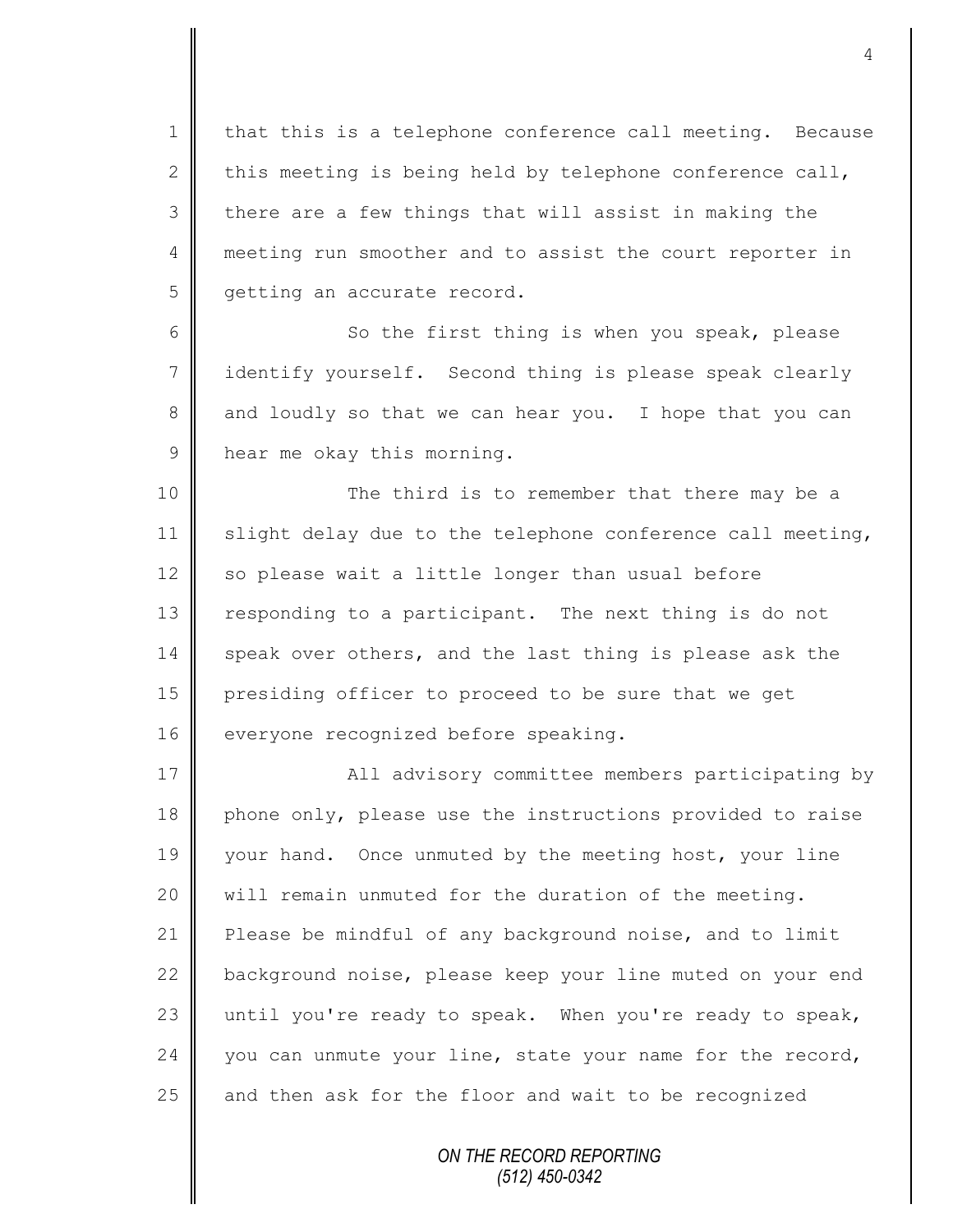1 before speaking.

| $\overline{2}$ | I'd also like to thank our court reporter who              |
|----------------|------------------------------------------------------------|
| 3              | is transcribing this meeting today. To make sure that we   |
| $\overline{4}$ | have an accurate recording of this meeting, it is very     |
| 5              | important that advisory committee members and anyone       |
| 6              | presenting today identify themselves before speaking and   |
| $\overline{7}$ | speak clearly and slowly. I'll try to speak slowly         |
| 8              | myself; that's hard for me to do.                          |
| $\mathcal{G}$  | If you wish to address the advisory committee              |
| 10             | or speak on an agenda item today, please send an email to  |
| 11             | GCO General@TxDMV.gov. That email address again is         |
| 12             | GCO General@TxDMV.gov.                                     |
| 13             | Please identify in your email the specific                 |
| 14             | items you are interested in commenting on, your name and   |
| 15             | address, and whether you are representing anyone or        |
| 16             | speaking for yourself. If your comment does not pertain    |
| 17             | to a specific agenda item, we will take your comment       |
| 18             | during the general public comment portion of the meeting.  |
| 19             | Comments should be pertinent to the issues stated in your  |
| 20             | email. When addressing the advisory committee, please      |
| 21             | state your name and affiliation for the record.            |
| 22             | All right. Before we begin today, I'd like to              |
| 23             | remind all presenters and those in attendance of the rules |
| 24             | of conduct at our advisory committee meetings. In the      |
| 25             | department's rules under 43 TAC Section 206.22, the        |
|                | ON THE RECORD REPORTING                                    |

*(512) 450-0342*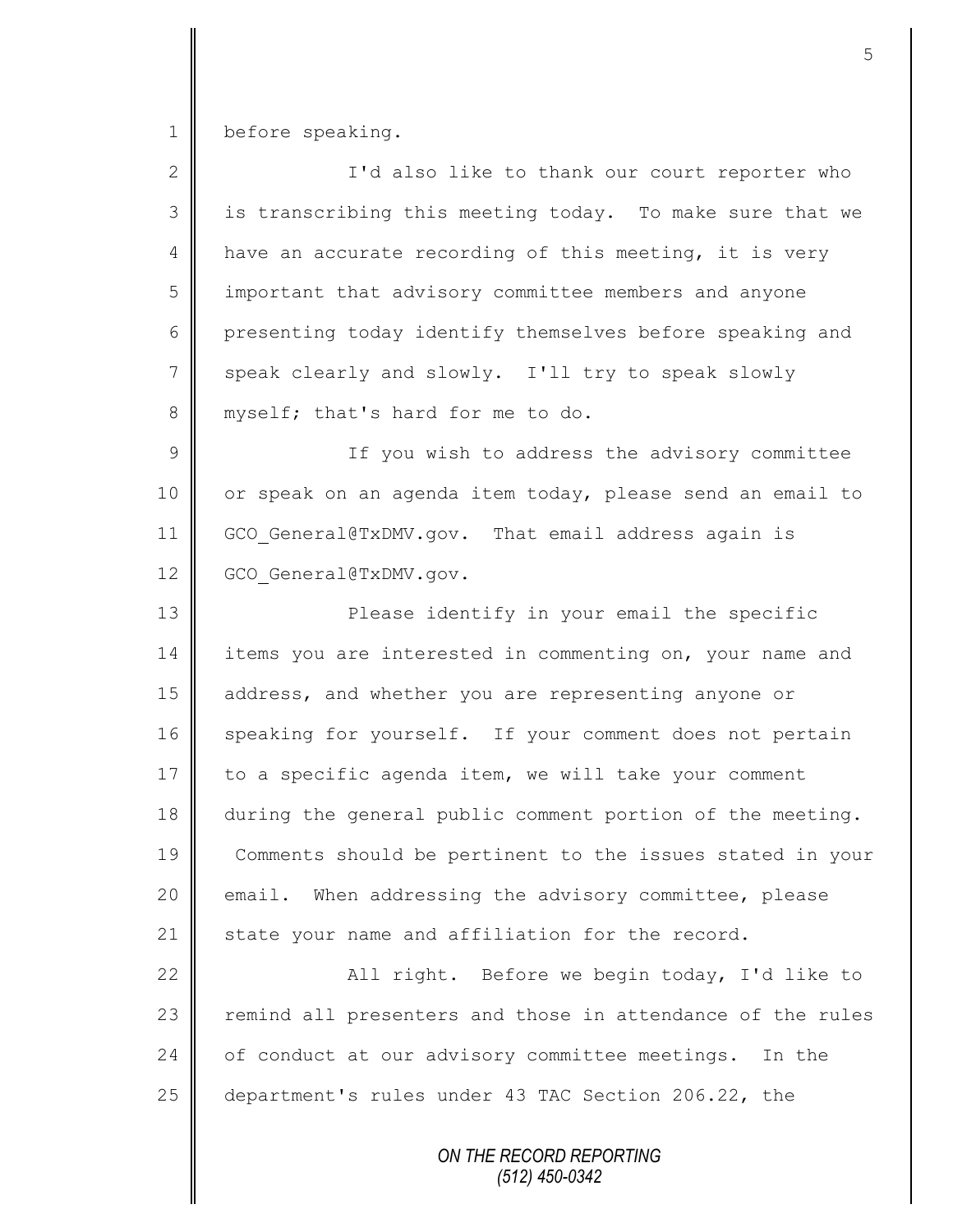1 presiding officer is given the authority to supervise the  $2 \parallel$  conduct of the meeting.

3 This includes the authority to determine when a 4 speaker is being disruptive of the meeting or otherwise 5 violating the timing or presentation rules that I've just 6 discussed. Disruptive speakers will be muted, given a 7 warning about disruptive behavior, then removed from the 8 meeting for any continued disruption. I don't think we'll 9 have an issue here with this group.

10 || **Advisory committee members, please let us know** 11 immediately if you're no longer able to participate for 12  $\parallel$  any reason, if your phone call drops or if you are 13 disconnected. TxDMV staff will interrupt the meeting to 14 | let us know to get you back on the line before we proceed 15 | with the agenda.

16 | Radia right. Let's get started this morning. I 17 know it's early and I appreciate all of you being here 18 this morning at eight o'clock. Especially thanks to those 19  $\parallel$  out of El Paso that are here at seven o'clock.

20 || So agenda item number 1.A. Roll call and 21 establishment of quorum, I'd now like to have a roll call 22 to call the advisory committee members. Please respond 23 verbally when I call your name and indicate if you are 24 present.

25 || All right. Let's start with Member Aliu. Are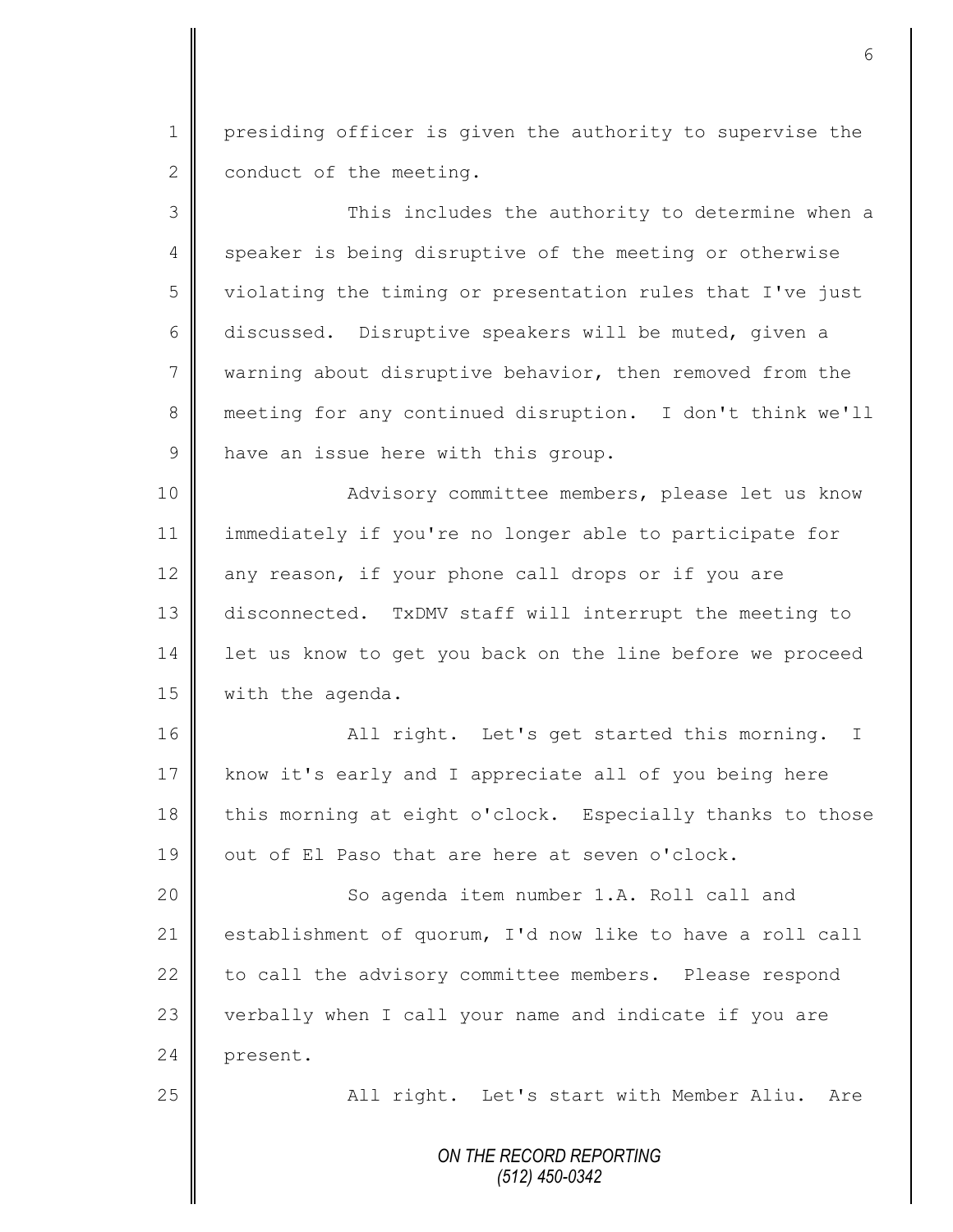```
ON THE RECORD REPORTING
                        (512) 450-0342
1 you present?
2 ||                         MS. ALIU:   This is Billie Aliu, and I am
3 present.
4 || MR. AMES: Thank you, Member Aliu.
5 Member Boggus? Member Boggus?
6 (No response.)
7 MR. AMES: Member Carter? Member Carter?
8 (No response.)
9 || MR. AMES: Member Cavender?
10 MR. CAVENDER: Good morning, everybody. I'm 
11 present.
12 MR. AMES: Good morning. Thank you, Member
13 | Cavender.
14 Member Daugbjerg? Member Daugbjerg?
15 (No response.)
16 || MR. AMES: Member Drake?
17 MR. DRAKE: Present.
18 || MR. AMES: Good morning, Member Drake.
19 || MR. DRAKE: Good morning.
20 Member Gaston? Member Gaston?
21 (No response.)
22 MR. AMES: Member Gonzalez? Member Gonzalez?
23 || (No response.)
24 MR. AMES: I see Member Gonzalez on the screen 
25 \parallel and unmuted and the hand up, but we cannot hear Member
```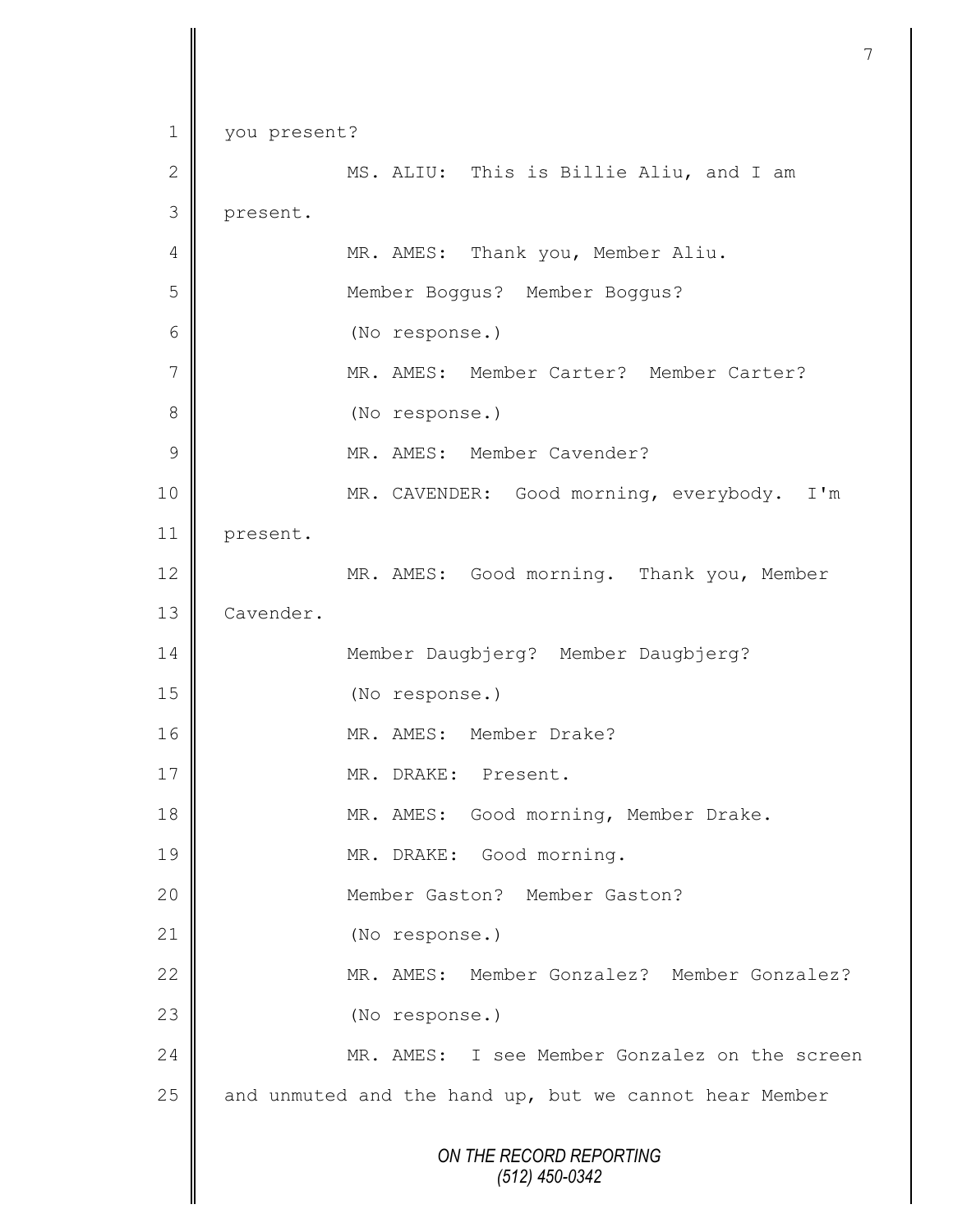*ON THE RECORD REPORTING (512) 450-0342* 1 | Gonzalez. Can our host maybe help Member Gonzalez? We'll 2 come back. 3 Member Gonzalez, I see you present with your 4 hand up, and so we're going to get you some technical help  $5$  on that. 6 | Moving on, Member Hayter? 7 || MR. HAYTER: Good morning. This is Russell 8 Hayter. I'm present. 9 || MR. AMES: Good morning, Russell Hayter. 10 Member Hoyt? 11 MS. HOYT: Good morning. Present. 12 | MR. AMES: Good morning, Member Hoyt. 13 Member King? Member King? 14 (No response.) 15 MR. AMES: Member Palacios? 16 | MR. PALACIOS: Member Palacios is present. 17 || MR. AMES: Good morning, Member Palacios. 18 Member Peace? 19 MS. PEACE: Present. 20 MR. AMES: Good morning, Member Peace. 21 **I** Member Stidham? 22 MR. STIDHAM: Present. 23 | MR. AMES: Fantastic. Good morning, Bruce. 24 | MR. STIDHAM: Good morning. 25 || MR. AMES: Member Sutton?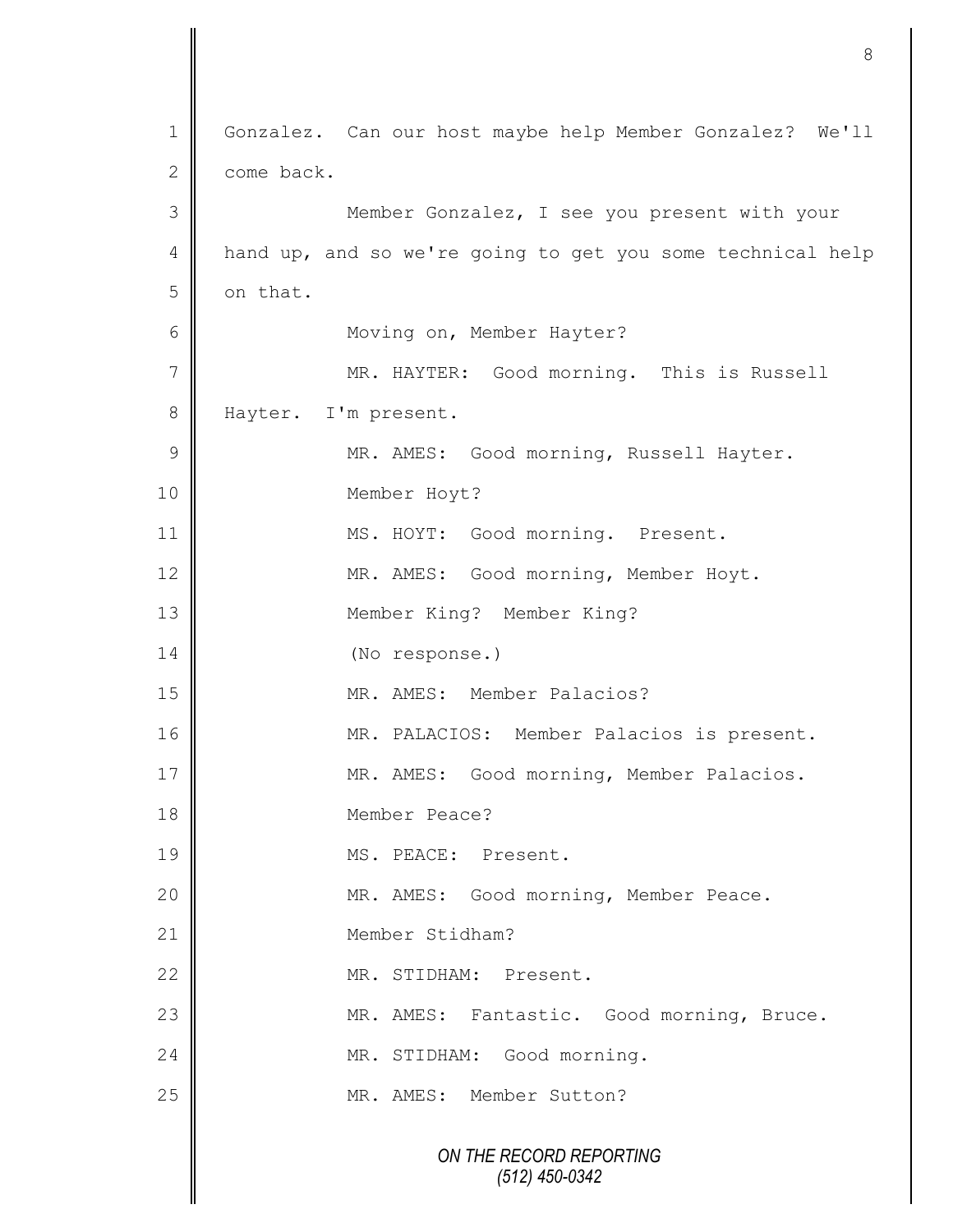*ON THE RECORD REPORTING (512) 450-0342* 1 MS. SUTTON: Good morning. Susan Sutton 2 present. 3 MR. AMES: Good morning, Member Sutton. 4 | Member Wagner? Member Wagner? 5 (No response.) 6 MR. AMES: And Member Wall? 7 || MR. WALL: Good morning. I'm present. 8 MR. AMES: Good morning, Member Wall. 9 || Okay. So it looks like we have ten confirmed 10 members. 11 **And Member Gonzalez, were you able to ever get** 12 where we could hear you? Member Gonzalez? 13 (No response.) 14 || MR. AMES: I see Member Gonzalez is unmuted 15 || again. Were we able to assist Member Gonzalez by any 16 chance? 17 | MR. THOMAS: We're trying to contact him now. 18 We did confirm his audio earlier, so I'm not sure what 19 | happened. 20 || MR. AMES: Okay. It appears he can hear us, 21  $\parallel$  because when I call his name he unmutes himself. 22 | So David, are we okay to proceed? We have more  $23$  than enough. 24 MR. RICHARDS: Yes, you do, you have a quorum. 25 **Please proceed.**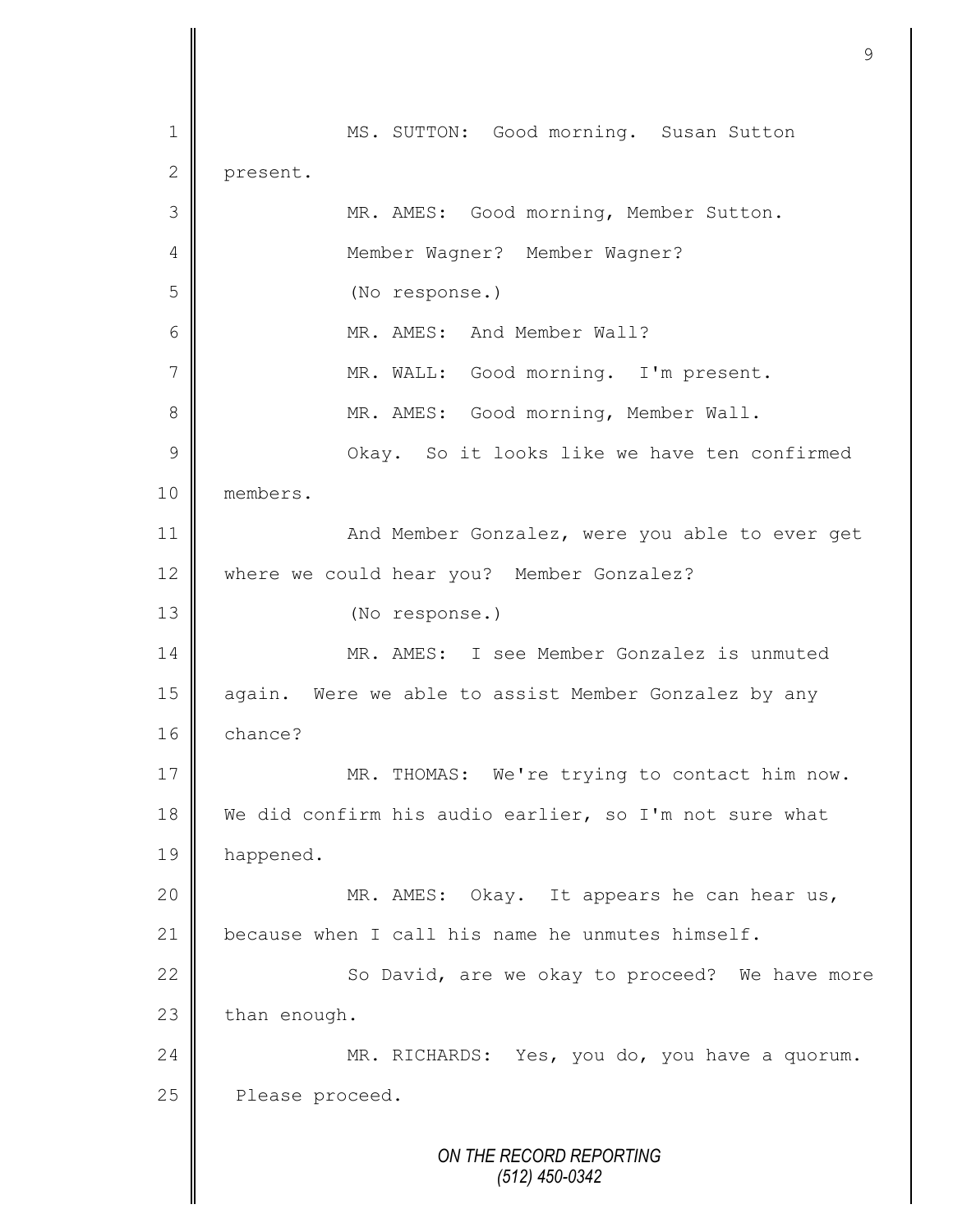|               | 10 <sub>o</sub>                                           |
|---------------|-----------------------------------------------------------|
| 1             | MR. AMES: Okay. Fantastic.                                |
| $\mathbf{2}$  | And I, John Ames, am present too so we                    |
| 3             | definitely have a quorum, we have eleven members present, |
| 4             | and we needed ten.                                        |
| 5             | MR. THOMAS: Mr. Ames, Lori King just joined               |
| 6             | also.                                                     |
| 7             | MR. AMES: Fantastic. Member King, are you                 |
| 8             | Member King, can you hear us?<br>present?                 |
| $\mathcal{G}$ | (No response.)                                            |
| 10            | MR. AMES: I see Member King and Member                    |
| 11            | Gonzalez on there, they're both unmuted, but we do not    |
| 12            | have a verbal confirmation yet. So we have more than      |
| 13            | enough, and hopefully they can hear us.                   |
| 14            | All right. Let's proceed forward then. Before             |
| 15            | we move into any substantive portion of the agenda, I     |
| 16            | would like to ask our two new members, Member Boggus and  |
| 17            | Member Wall, to introduce themselves and provide us with  |
| 18            | some of their background. I didn't see Member Boggus on   |
| 19            | the confirmation this morning, and so we'll move on to    |
| 20            | Member Wall.                                              |
| 21            | Member Wall, would you like to introduce                  |
| 22            | yourself to the committee and tell us a little bit about  |
| 23            | who you are and where you come from?                      |
| 24            | MR. WALL: Yes, thank you.                                 |
| 25            | Good morning. My name is Chris Wall. I live               |
|               | ON THE RECORD REPORTING<br>(512) 450-0342                 |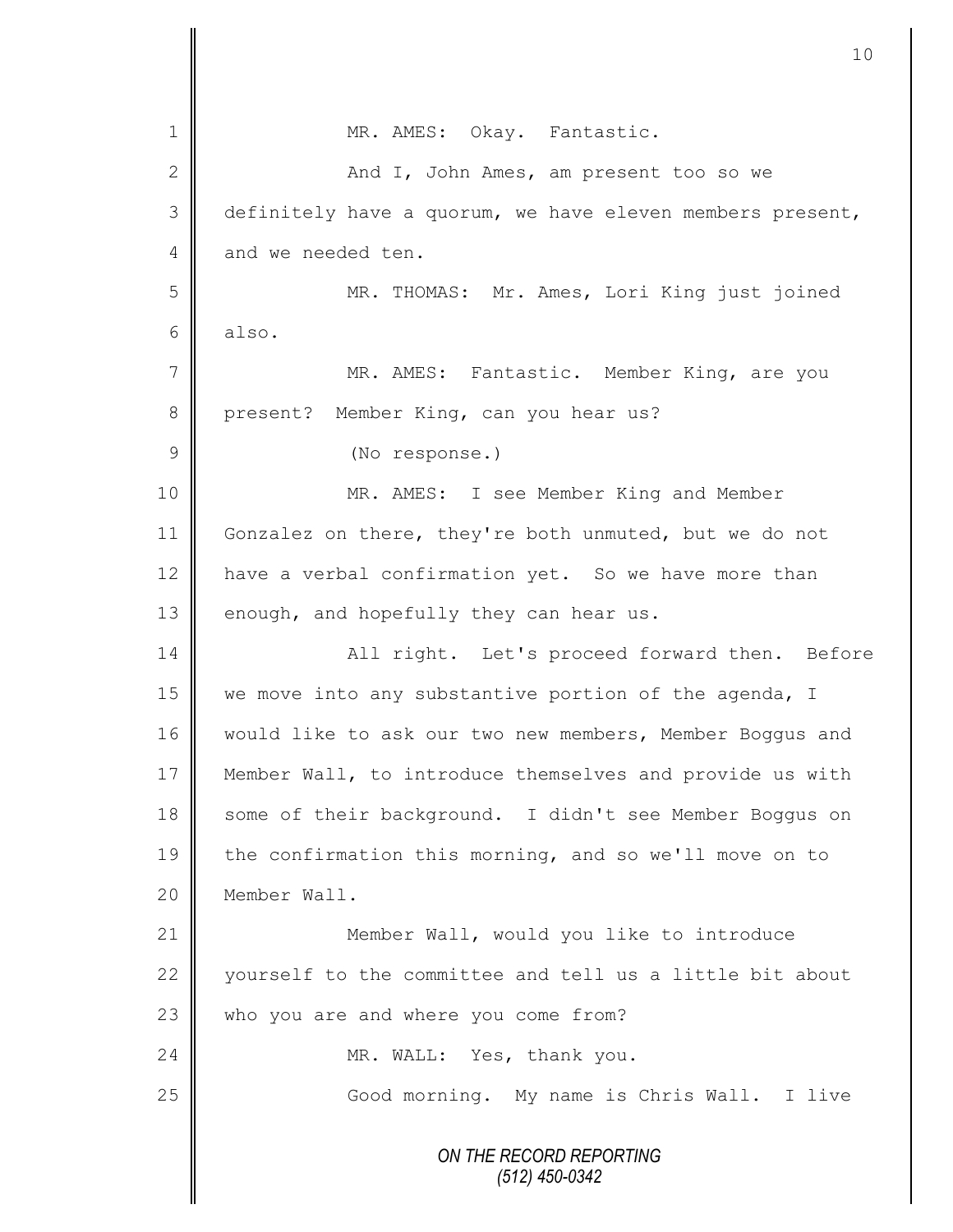1 in Victoria, Texas. I'm an attorney with the Keating Auto 2 Group.

| 3              | We have dealerships kind of throughout the                 |
|----------------|------------------------------------------------------------|
| 4              | state. We have 22 locations, and I've been in-house        |
| 5              | counsel for nine years. I have two little girls, a six-    |
| 6              | year-old and a one-year-old, and I'm excited and happy to  |
| $7\phantom{.}$ | serve on this committee, and I appreciate being accepted.  |
| $\,8\,$        | MR. AMES: Wonderful. Thank you, Member Wall,               |
| $\mathcal{G}$  | and welcome to the committee, we're glad to have you.      |
| 10             | All right. The purpose of this committee is to             |
| 11             | assist the department in obtaining feedback regarding      |
| 12             | important legislation. Advisory committees, such as CSAC,  |
| 13             | provide valuable input for the department in their         |
| 14             | advising capacity concerning issues related to improving   |
| 15             | and enhancing department customer service.                 |
| 16             | So we are pleased this morning, on agenda item             |
| 17             | 1.B. we have some welcoming remarks from Executive         |
| 18             | Director Whitney Brewster.                                 |
| 19             | So Whitney, welcome.                                       |
| 20             | MS. BREWSTER: Thank you, John, very much.                  |
| 21             | And welcome, Member Wall. Glad to have you as              |
| 22             | part of the CSAC.                                          |
| 23             | Good morning, everyone, and thank you for                  |
| 24             | volunteering your time to join us for the third meeting of |
| 25             | the Customer Service Advisory Committee. I'm Whitney       |
|                | ON THE RECORD REPORTING<br>$(512)$ 450-0342                |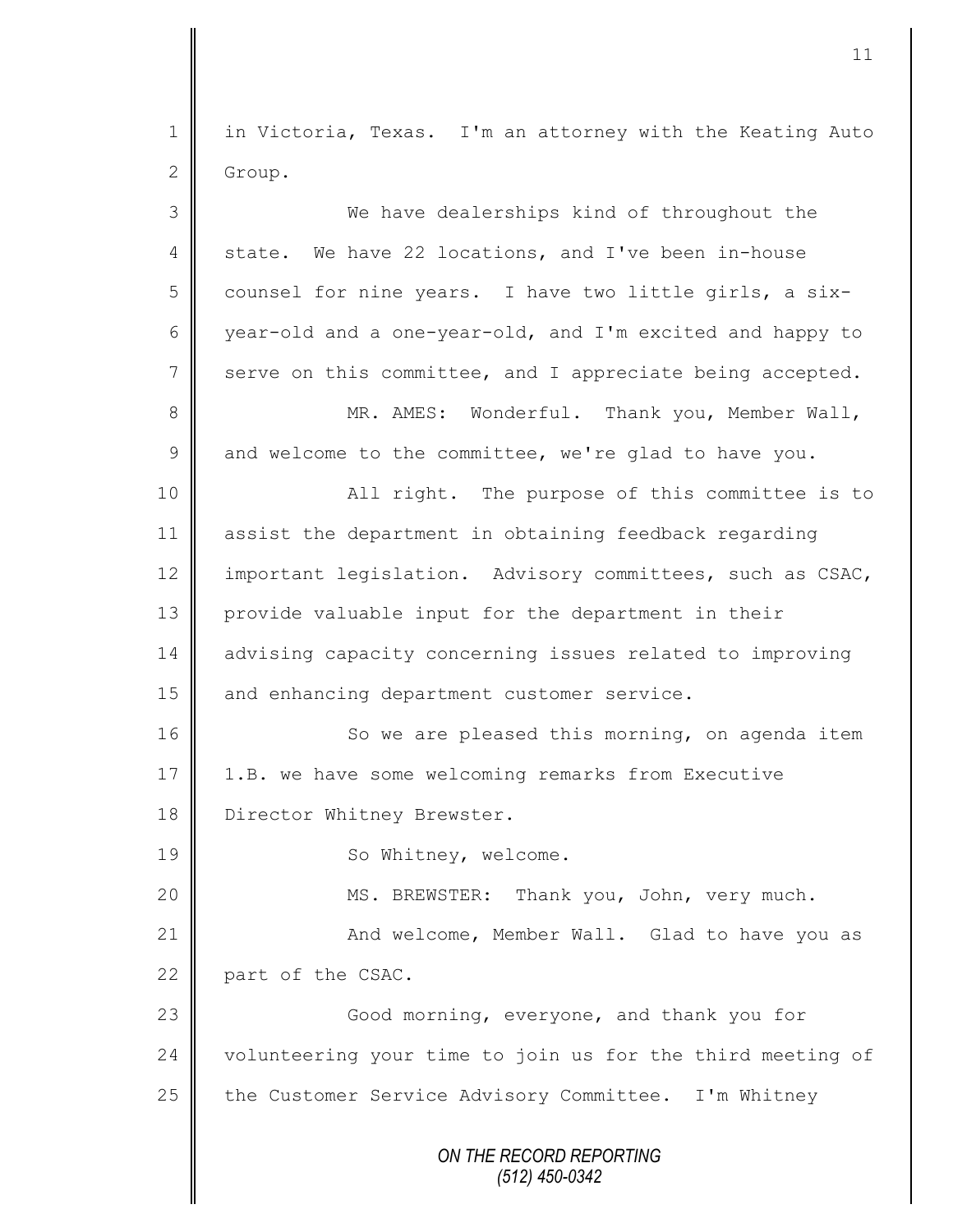1 | Brewster. I'm the executive director of the department, 2 and I really just wanted to welcome you and thank you very 3 much for lending the time that you are and your skill set 4 to this committee.

5 || Before we continue on the agenda item, I wanted  $6 \parallel$  to just give an overview of the discussion item for the 7 committee's consideration today. As most of you know, the 8 committee has already covered some pretty significant 9 topics, including the implementation of Senate Bill 876, 10 and that is a pretty significant change to the way that 11 | services are provided across the state.

12 | It will allow vehicle purchasers, owners and 13 dealers the ability to submit their title and registration 14 transactions to really any willing county, in addition to  $15$  those counties that are designated in statute to perform 16 those functions.

17 | Another pretty significant issue is maintaining 18 the network of limited service deputies that process hundreds of thousands, if not over a million registration  $\parallel$  renewal transactions in the state. And I just urge the committee to focus on best practices and means to reduce  $\parallel$  the limited service deputy operational costs as really a means of maintaining those relationships and a way to 24 continue alternative services so that we can serve Texans in an efficient and customer-focused manner.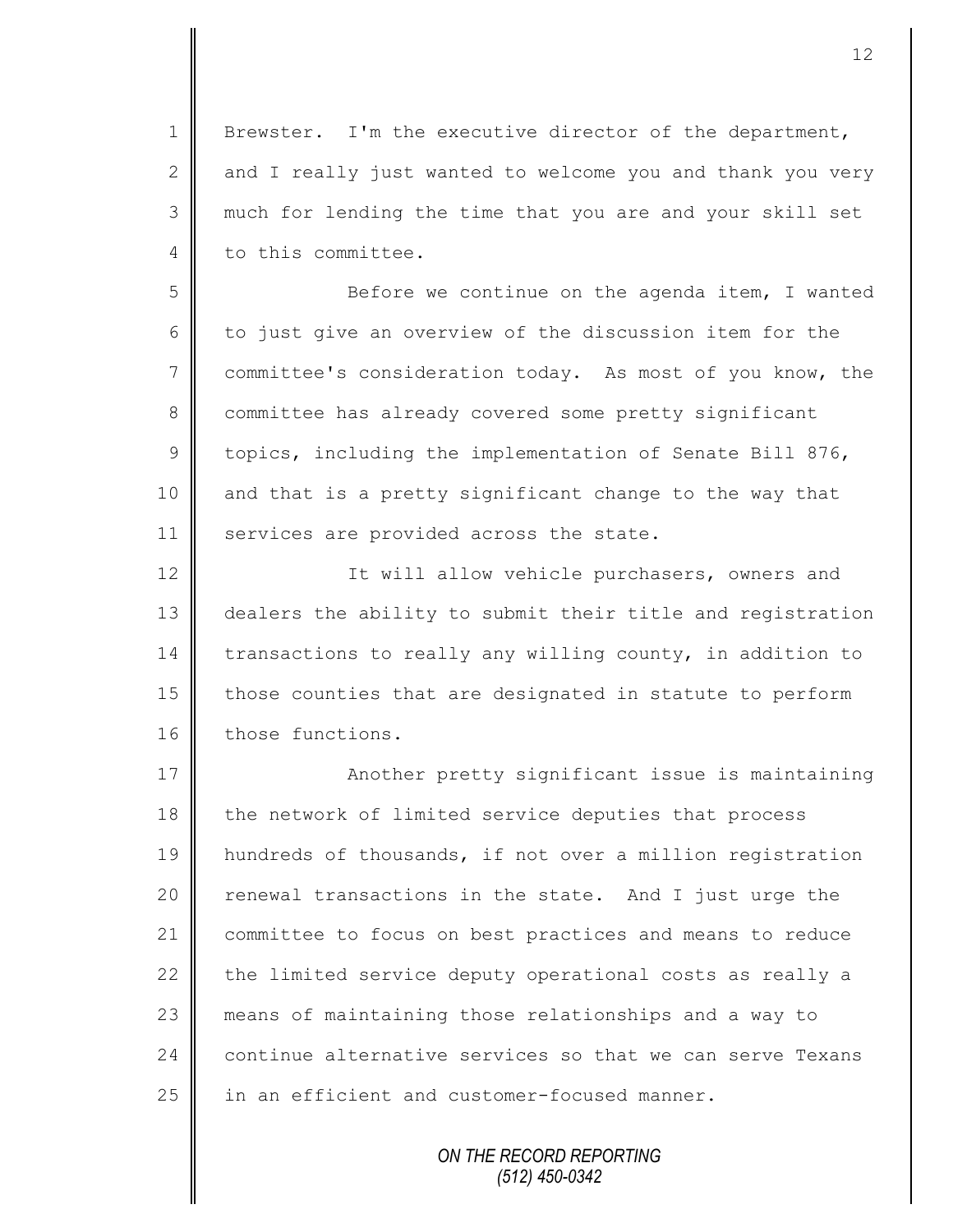1 So I encourage differing viewpoints and debate, 2 please. I think we make better policy that way when we 3 || get all of those viewpoints on the table. 4 || And I really cannot express enough how

5 appreciative we are for your time and the recommendations 6 that come from our advisory committees. They truly make a 7 difference in our policy-making. And really what I want 8 for all of our advisory committee members to really know  $9 \parallel$  is that our staff and I are here to help with whatever 10 information you might need, so please do not hesitate to  $11 \parallel$  ask.

12 We've tried to provide some background 13 information to make sure that everyone understands the 14 topics that we're talking about, but please don't hesitate 15 | to ask if there's additional information that you need to 16 make a good recommendation. We have access to information 17 from other states, national associations, to provide more 18 background and context information, so please let us know 19 if there's any other information that you may need.

20 | Richard Just in closing, on behalf of our 21 department, the board and our staff, thank you again for 22 volunteering your time and your expertise to help us with  $23$  these big issues that impact all Texans. And I just 24 really want you to know how much we appreciate your 25 | willingness to serve.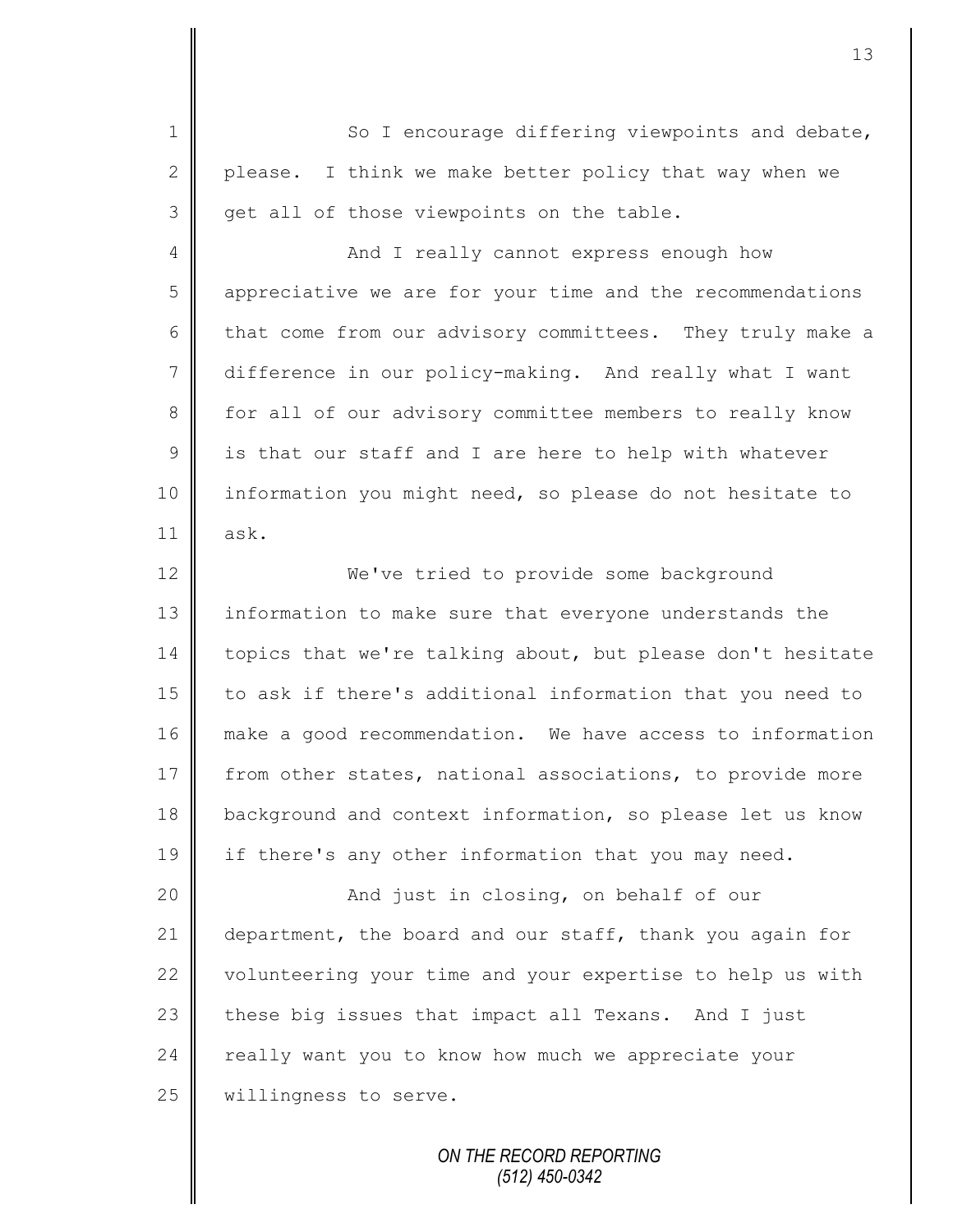1 So with that, I will turn the meeting back over 2 to you, Presiding Officer Ames, and wish you a very 3 | successful meeting and a very happy Thanksgiving. So back 4 over to you, John. Thank you. 5 MR. AMES: Thank you, Executive Director 6 Brewster. We really appreciate you being here this 7 morning and we hope you stick around. 8 || I would like to tag onto your comments. We 9 have tackled in this committee 876. This committee was 10 unable to make a formal recommendation to the board 11 because we ran out of time on that item, as explained to 12  $\parallel$  me by the department. The board needed to get that so 13 they could publish those rules. 14 I inderstand that the item that we're 15 discussing today, like Ms. Brewster said, is important, 16 but it is not a time constraint. So I certainly hope that 17 this committee, at the end of our discussions, if not 18 today, maybe at our next meeting, we will be able to 19 actually make a recommendation to the board. 20 I did hear Ms. Brewster say that they took all 21 of our comments into consideration when that rulemaking 22 was put in place, but the committee did not have an 23 | opportunity to see the rule before it was presented or 24 make an official recommendation. I hope we can do that on  $25$  this next item.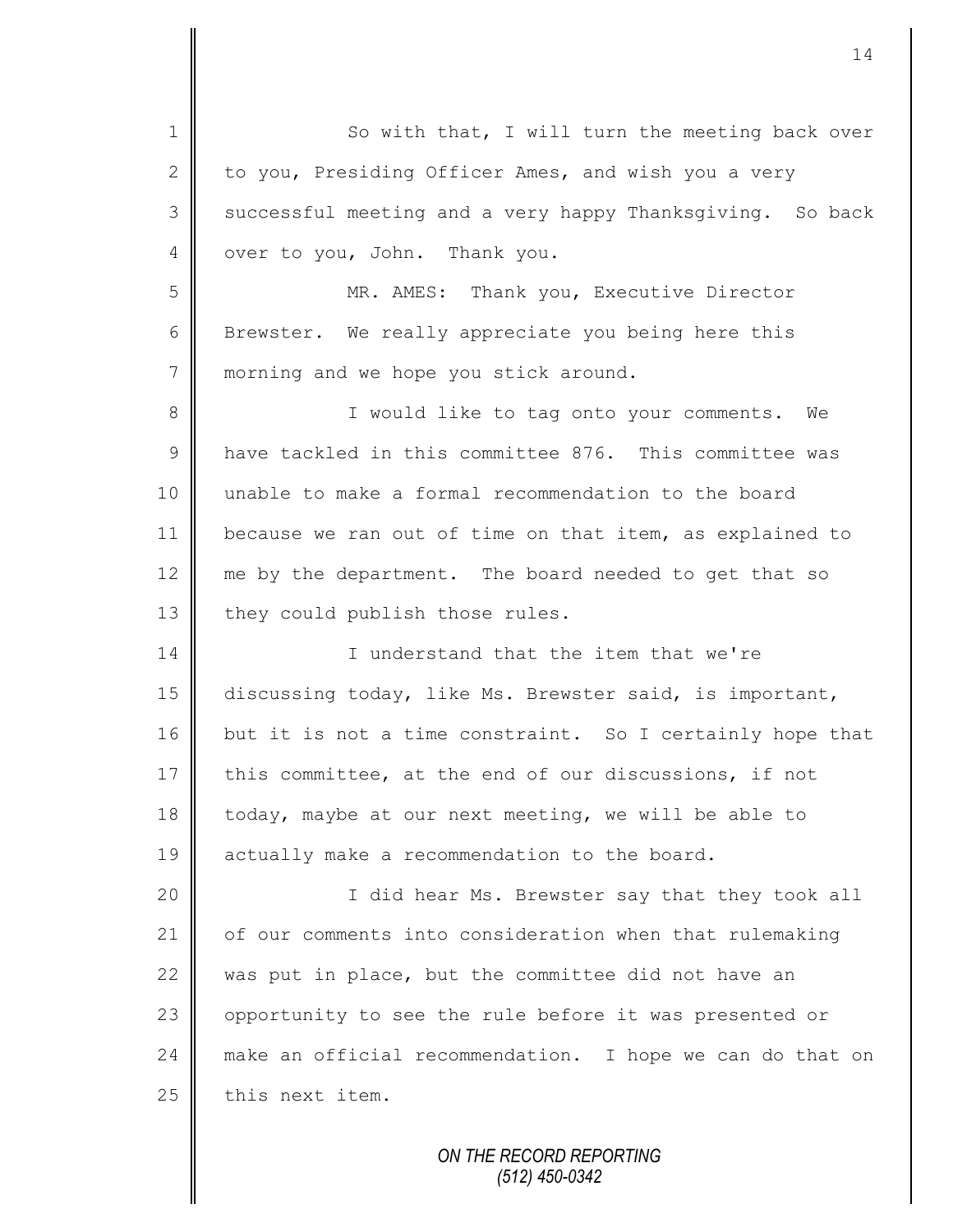*ON THE RECORD REPORTING* 1 So thank you, Ms. Brewster. We appreciate your 2 support. 3 || Agenda item 2. Discussion, briefing and action 4 items. 2.A. Limited service deputy operational costs 5 ceduction efforts. 6 Members, I will now move to 2.A. This is 7 limited service deputy operational costs reduction 8 efforts. And I will turn the meeting over to Roland Luna, 9 director of the VTR Division, Clint Thompson, deputy 10 director of the VTR Division, and designated staff to lead 11 | the discussion on the limited service deputy operational  $12 \parallel \text{costs.}$ 13 || Roland, I believe the floor is yours. 14 || MR. LUNA: Good morning, Presiding Officer 15 | Ames. Roland Luna, division director of Vehicle Titles 16 and Registration. 17 Thank you, committee members for joining us 18 today. I would like to give you a brief overview of the 19 documents that we have prepared to walk the committee  $20$  | through. We understand the value of diversity in 21 committee composition, which is why we wanted to provide a 22 | holistic overview of the deputy space. 23 || So the three documents that we have today, one 24 document we will walk through an overview of deputies and 25  $\parallel$  we will explain the various types of deputies. The second

15

*(512) 450-0342*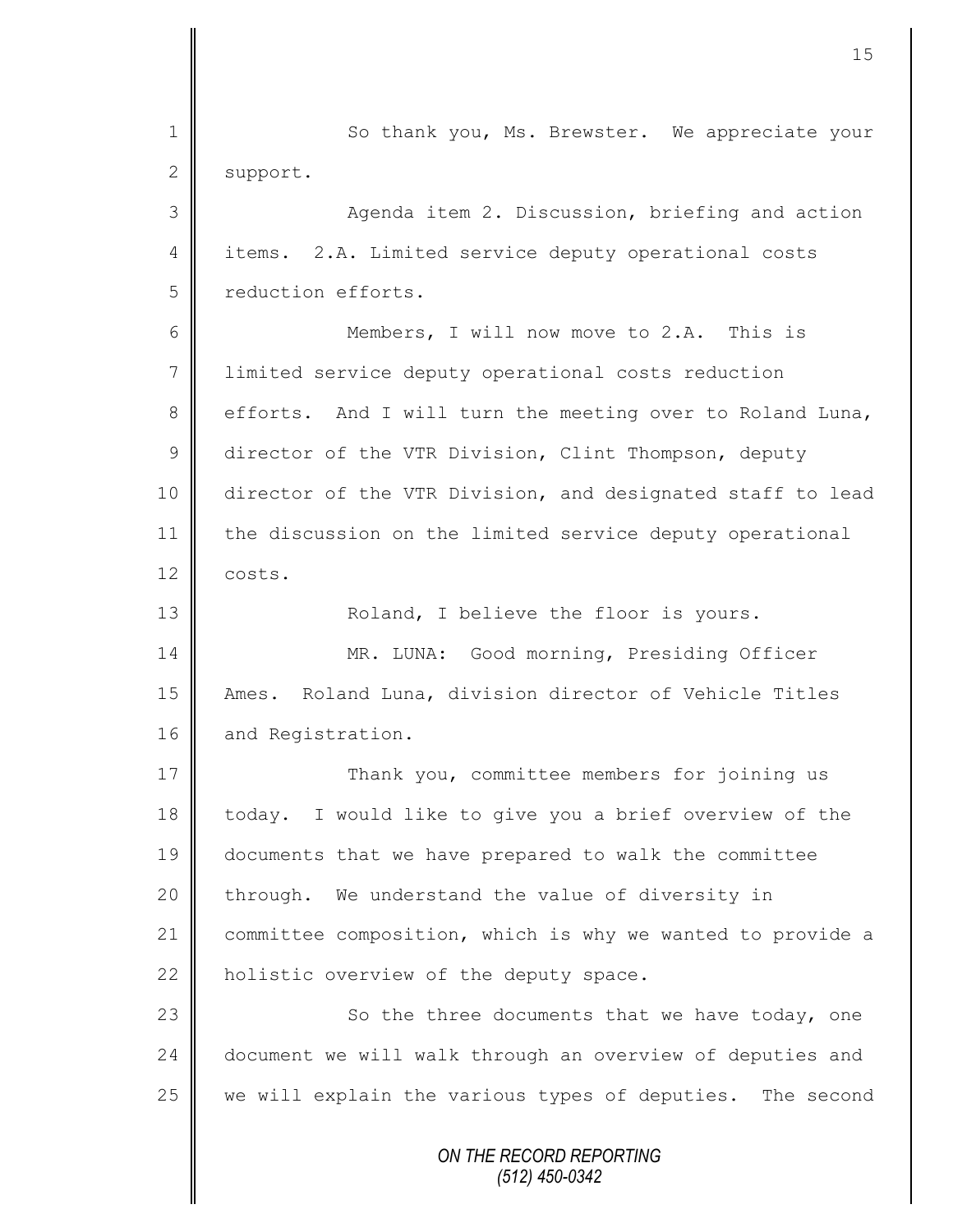1 document that we have is deputy information by county, and 2  $\parallel$  that details transactions for three fiscal years by 3 county. And then the last document that we've prepared 4 today to discuss is the limited service deputy engagement  $5 \parallel$  through county tax assessor-collectors, which details the 6 cost reduction measures, the cost inefficiencies that have 7 been identified thus far.

8 || Clint Thompson, deputy director, will handle  $9 \parallel$  the overview of the deputies. The deputy information by 10 county for the last three fiscal years, the data if you 11 will, will be handled by Operations Section Director 12 **Patricia Ueckert.** And then lastly, the limited service 13 | deputy engagement which details the cost inefficiencies, I 14 **W** will handle that one.

15 When Clint is done with the overview, we ask 16 that you try to reserve those questions to the end, but if 17 it's easier to ask your question along the way, we can 18 certainly take it along the way as well. I would like to 19 Tremind everyone that is listening in, as well as committee 20 members, that the information was provided in advance. 21 Vou can access that information on our website. We will 22 make reference to the page number that we are referencing 23 because the documents are prepared in one PDF, so we will 24 make sure that we make reference to the page number as 25 | we're speaking.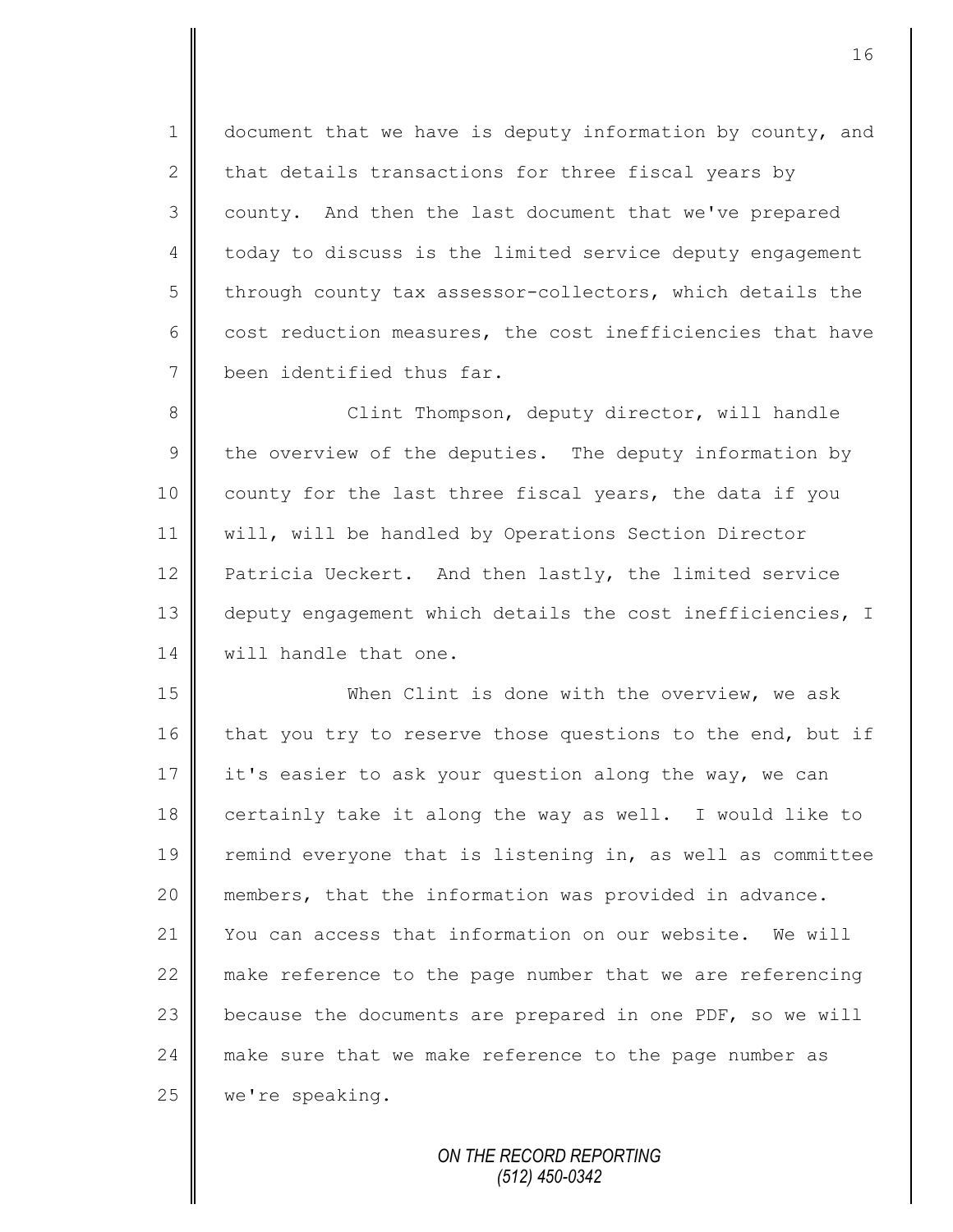*ON THE RECORD REPORTING (512) 450-0342* 1 || And for any of those that are listening that 2 are not necessarily a committee member, a member of the 3 public that are interested in this particular topic, we'll 4 make mention to that page number so that they can follow 5 along accordingly. 6 || And with that, Presiding Officer Ames, I will 7 turn it over to Deputy Director Clint Thompson. 8 MR. AMES: Thank you, Mr. Luna. This is John 9 Ames again. 10 || Mr. Luna, could you read for the public and 11 | those listening the actual web address where they can go 12 and get these documents? 13 MR. LUNA: Yes, sir. So if you will go to the 14 TxDMV.gov website and if you go to our website and we have 15 a search function in the middle of the page, and if you 16 | will just type in CSAC, C-S-A-C, a listing will come up 17 and it will show open meetings. And when you go to open 18 meetings, it shows our current open meeting today for 19 November 17, 2021, from 8:00 to 10:00 a.m., and there's a 20  $\parallel$  tab there that says "Materials" and anyone from the public 21 can follow along. It's a very easy search feature on our 22 website. 23 MR. AMES: Thank you for that information. 24 **Members, did anybody have a problem getting the** 25 documents? Do you have them currently?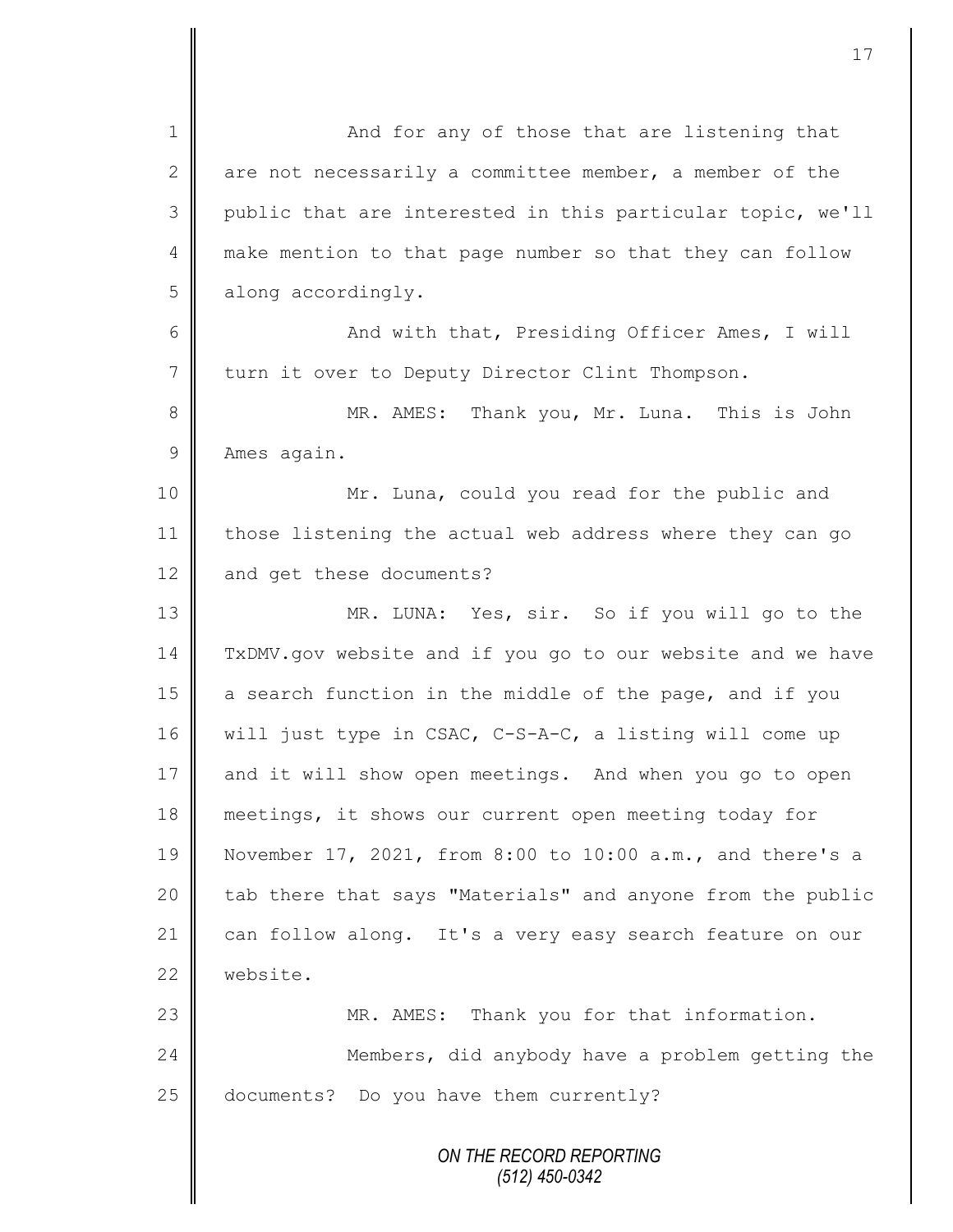*ON THE RECORD REPORTING (512) 450-0342* 1 || (No response.) 2 MR. AMES: All right. Before we start with 3 Deputy Director Thompson, I would just like to ask our 4 | hosts if they were able to get Member King and Member 5 Gonzalez onboard. 6 || MR. THOMAS: We just were confirming Member 7 Gonzalez, and Member King was just sent instructions to 8 dial in. 9 || MR. AMES: Fantastic. Thank you very much, 10 | Derrick, we appreciate that. 11 | Okay. Clint, the floor is yours. 12 MR. THOMPSON: Okay. Good morning. Can y'all 13 **h** hear me? 14 MR. AMES: Yes, sir. 15 | MR. THOMPSON: All right. Thank you. I 16 apologize, I had technical difficulties earlier. I'm sure 17 | it was user error. 18 || Clint Thompson, deputy director of the Vehicle 19 Titles and Registration Division. As Director Luna 20 | indicated, I'm going to provide an overview of the various 21 deputy types. 22 | So Transportation Code Section 520.0071 23 requires the department by rule to establish the 24 classification types of deputies performing timely 25  $\parallel$  registration duties as well as their obligations and any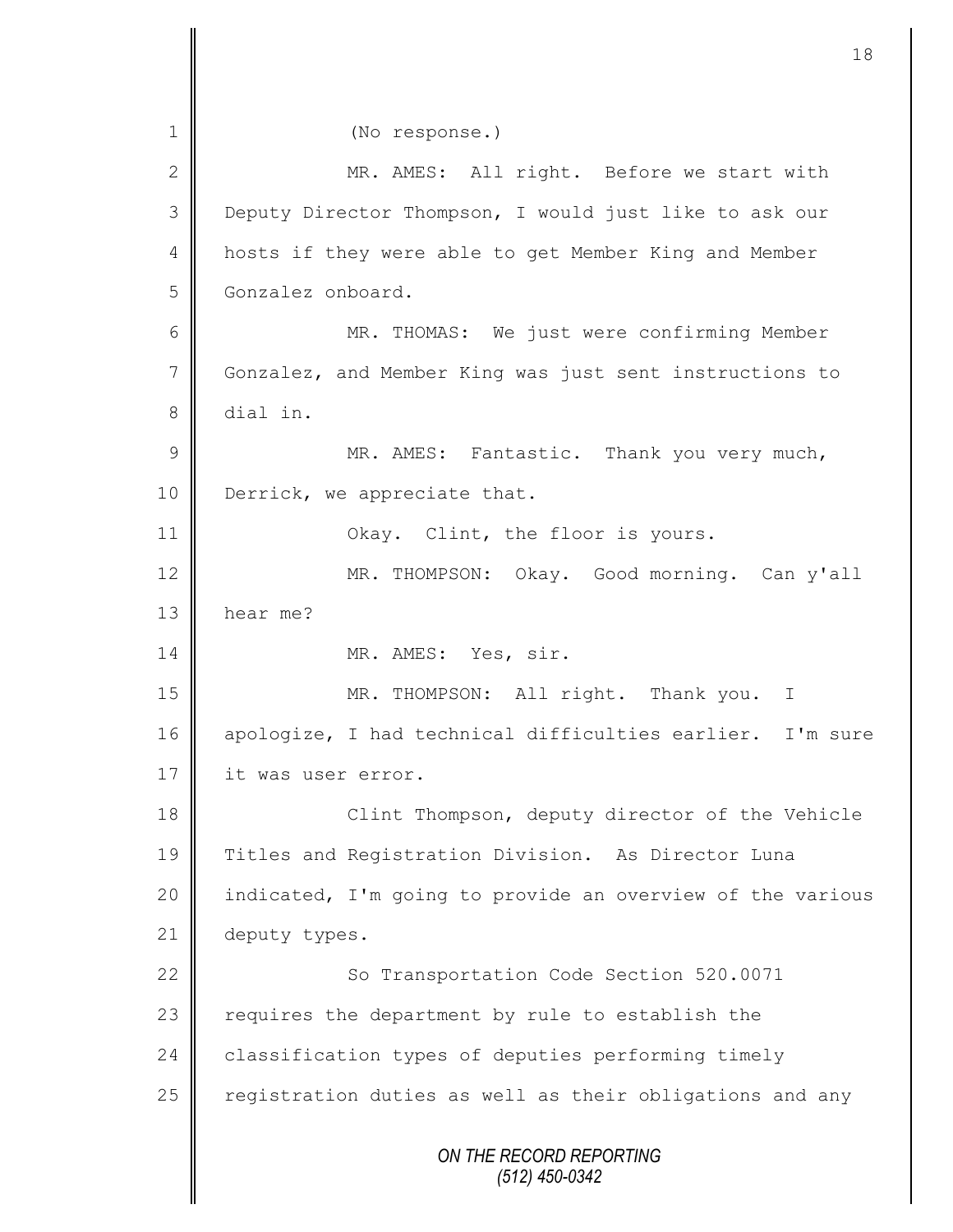1 || bond amounts that must be assessed. Those rules are in 2 Texas Administrative Code Chapter 217, Subchapter H. The  $3 \parallel$  three types of deputies that are contained there are: 4 dealer deputy, full service deputy, and limited service 5 deputy.

6 Dealer deputies are licensed Texas dealers that 7 must hold a valid general distinguishing number with the 8 department, and they are licensed by the county --9 deputized by the county to provide title registration 10 services for vehicles that they sell. They are also 11 authorized -- can be authorized by the county to perform 12 | registration renewal transactions.

13 **Dealer deputies are set up and submit** 14 | transactions through webDEALER. And I know we touched on 15 some of these applications in prior CSAC meetings; I'll go 16 | over them briefly.

17 **webDEALER** is the web-based application 18 available to licensed Texas dealers to submit title 19 applications electronically to county tax offices, and as 20 well, we have functionality for entities we know as 21 commercial fleet buyers which are also included in the 22 definition of a dealer deputy. Commercial fleet buyers 23 || are primarily rental car companies, leasing companies 24 buying vehicles. And they are authorized as a deputy type 25 in the rule in Subchapter H and able to submit those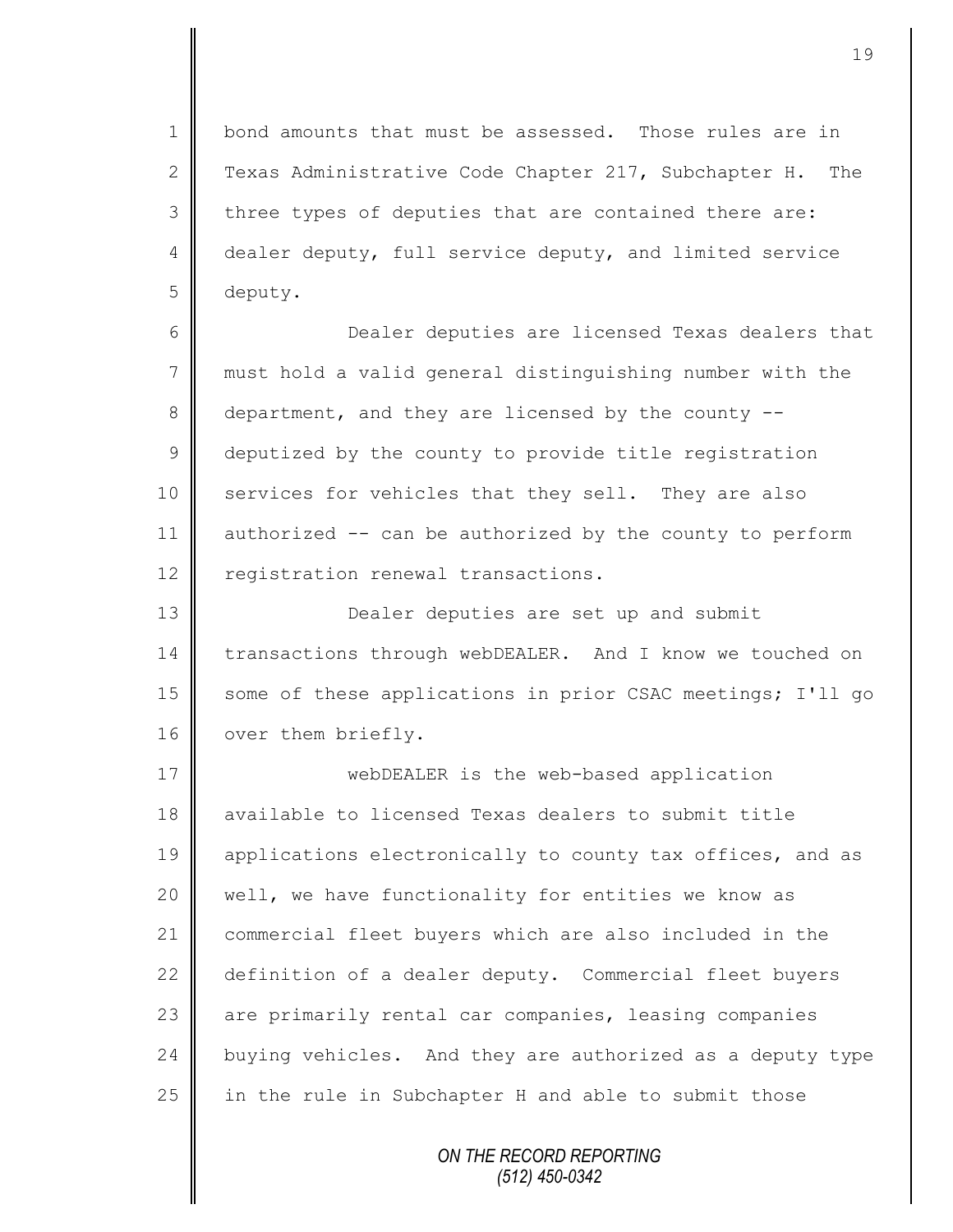1 | transactions as well through webDEALER.

2 || Full service deputies, they have access to and 3 use the Registration and Title System. These are private 4 entities deputized by county tax offices and they are 5 authorized to perform the same transactions, the same 6 functions that a county tax office would.

7 So the distinction between webDEALER is the 8 dealer is submitting those transactions electronically to  $9 \parallel$  a county tax office for review and approval, and the full 10 service deputies, again, have access to the Registration 11 and Title System and are authorized to enter those 12 transactions themselves, much like the county tax offices  $13 \parallel$  do.

14 | Limited service deputies, they are authorized 15 by counties to complete registration renewals and they use 16 | our web-based application called webSUB. So they perform 17 | registration transactions for customers, renew those 18 **P** registrations, and submit those via webSUB.

19 **Now while there are obviously different systems**  $20$  | that these various deputies access and use and there are 21 | also specific requirements to each type in general, each 22 | deputy must be trained to perform the particular 23  $\parallel$  transaction that they are authorized by the county. They 24 must be deemed competent by the county to perform those 25  $\parallel$  services, and all of them must also post a bond payable to

> *ON THE RECORD REPORTING (512) 450-0342*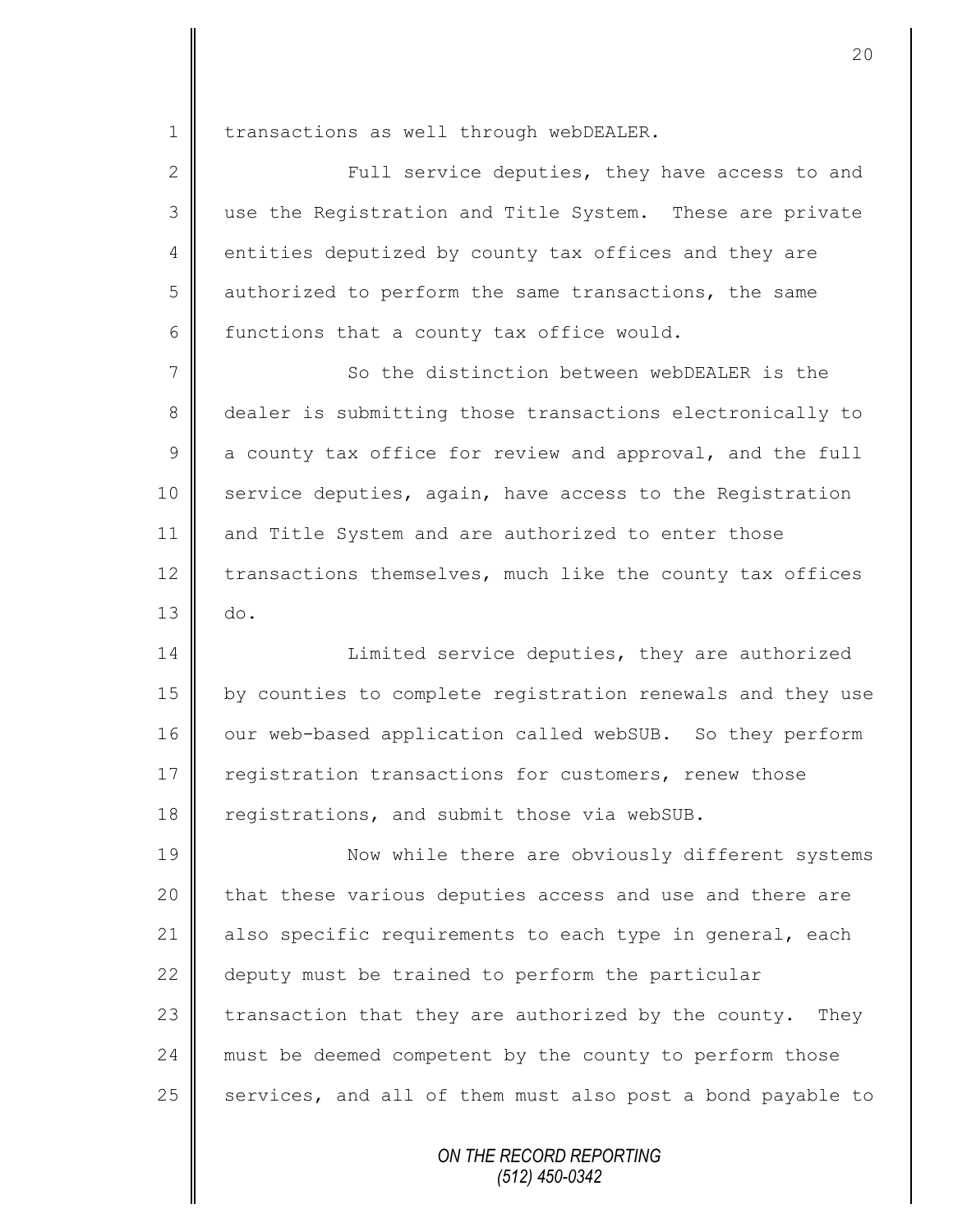1 the county.

| $\overline{2}$ | Now the bond amounts do vary based on the type              |
|----------------|-------------------------------------------------------------|
| 3              | of deputy. So a full service deputy or dealer deputy must   |
| 4              | post a bond in an amount between \$100,000 and \$5 million, |
| 5              | and that is determined by each county tax assessor-         |
| 6              | collector. And a limited service deputy must post a bond    |
| 7              | in an amount between \$2,500 and \$1 million, and again,    |
| 8              | that's determined by the county tax assessor-collector.     |
| $\mathsf 9$    | Again, each of these separate entities are                  |
| 10             | authorized for access to the various applications that we   |
| 11             | have, and approved by the county tax assessor-collector     |
| 12             | individually to complete those transactions. They all       |
| 13             | have separate record retention requirements and all must    |
| 14             | account for the fees accordingly and submit those to the    |
| 15             | county tax assessor-collector.                              |
| 16             | And that concludes the overview of deputies,                |
| 17             | and I will turn it over to Tricia Ueckert, our section      |
| 18             | director of Operations.                                     |
| 19             | MR. LUNA: Presiding Officer Ames?                           |
| 20             | MR. AMES: Yes, sir.                                         |
| 21             | MR. LUNA: Roland Luna, VTR director.                        |
| 22             | May I give that full address for the public so              |
| 23             | that they can access the materials if they would like to    |
| 24             | follow along?                                               |
| 25             | MR. AMES: Please do.                                        |
|                | ON THE RECORD REPORTING<br>(512) 450-0342                   |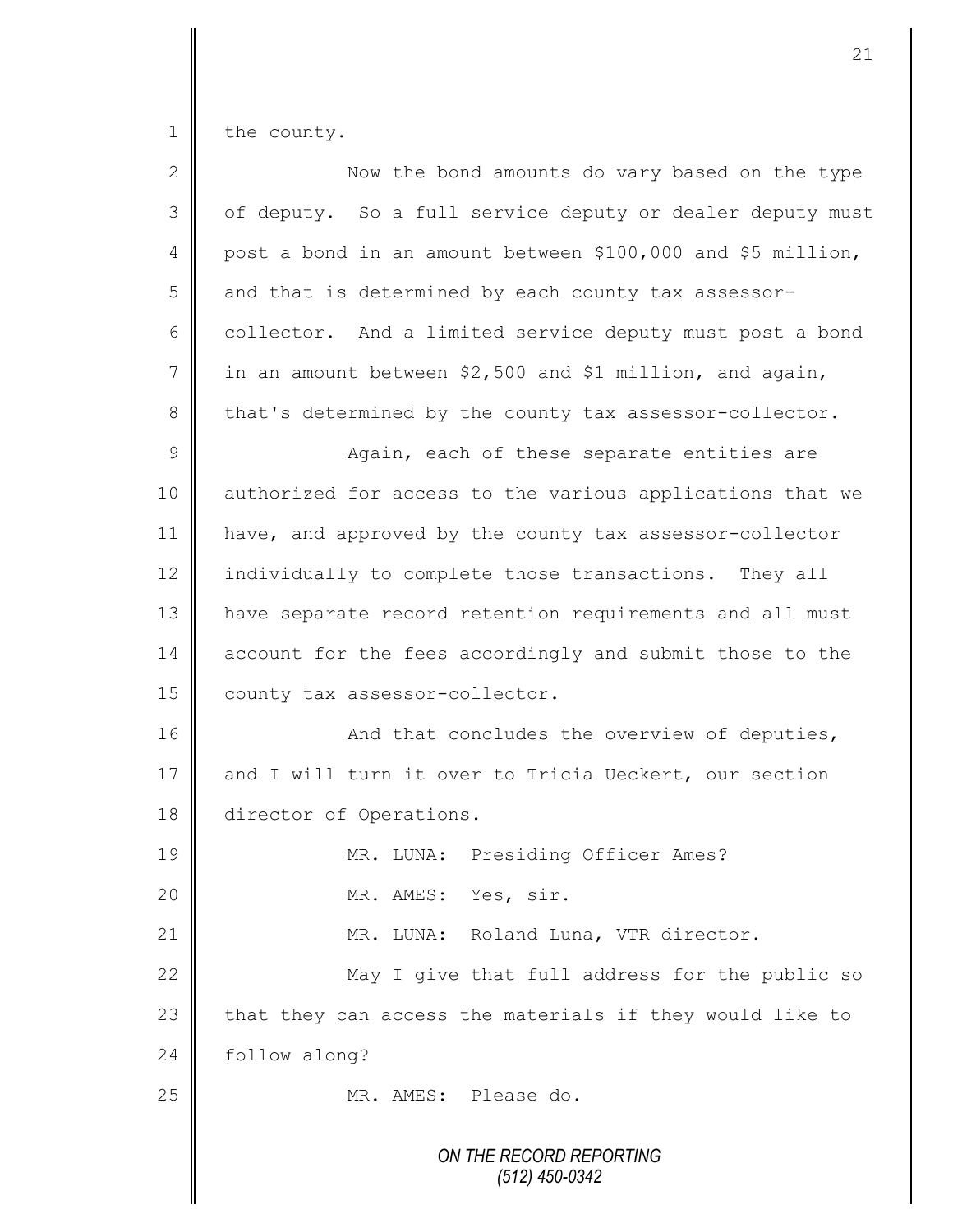| $\mathbf 1$    | MR. LUNA: Thank you, sir.                                  |
|----------------|------------------------------------------------------------|
| $\mathbf{2}$   | That address is https://www.TxDMV.gov/about-               |
| 3              | U.S./TxDMV-Board-meetings. And with that exact link,       |
| 4              | anyone from the public can access the materials.           |
| 5              | MR. AMES: Thank you, Director Luna. We                     |
| 6              | appreciate that.                                           |
| $\overline{7}$ | MR. LUNA: Yes, sir.                                        |
| $8\,$          | MS. UECKERT: Good morning. My name is Tricia               |
| $\mathcal{G}$  | Ueckert. I'm section director of the VTR Operations        |
| 10             | Section. And good morning, Presiding Officer Ames,         |
| 11             | members. Thank you.                                        |
| 12             | I want to direct your attention now to page 10             |
| 13             | of your meeting materials. This is a document that is      |
| 14             | data regarding deputy information by county.<br>The        |
| 15             | information runs from page 10 through 17.                  |
| 16             | And what we have here is in the first section              |
| 17             | to the left, those are going to be the deputy counts by    |
| 18             | county of each of the different types of deputies:         |
| 19             | limited service, full service, and dealer deputies.<br>And |
| 20             | as you can see at the bottom on page 17, we have           |
| 21             | approximately 1,600 limited service deputies, 42 full      |
| 22             | service deputies, and a little over 2,000 dealer deputies. |
| 23             | And in the sections to the right of that in the            |
| 24             | green, those represent the transactions, the renewal       |
| 25             | transactions that were processed by limited service        |
|                | ON THE RECORD REPORTING<br>$(512)$ 450-0342                |

 $\overline{\mathsf{I}}$ ∥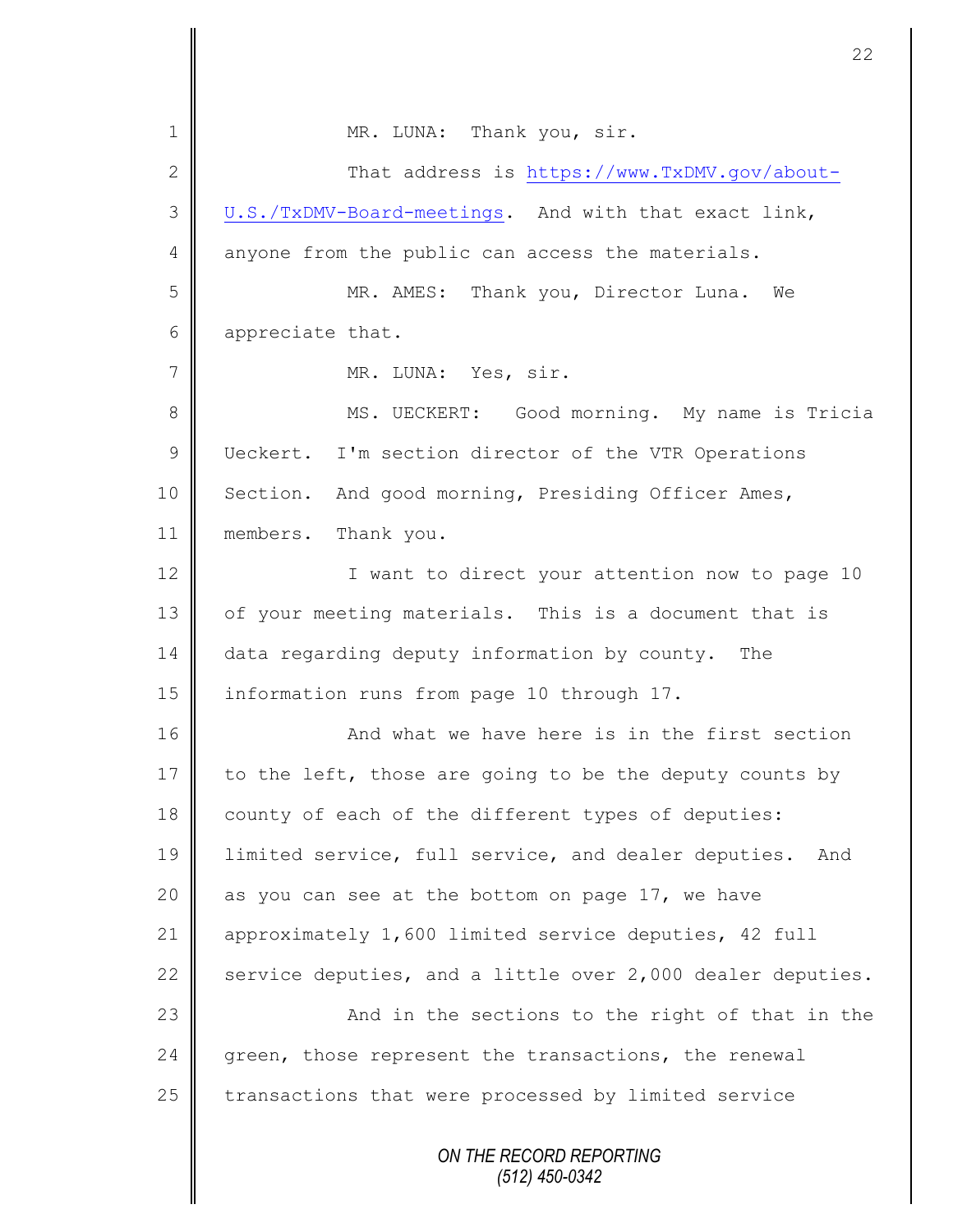*ON THE RECORD REPORTING (512) 450-0342* 1 deputies for each of the counties shown in the fiscal 2 vears, 2019, 2020 and 2021. And also then in the yellow  $3 \parallel$  section, you're going to see the full service deputies. 4 We have those broken out because the full service deputies 5 do process both renewal transactions and title 6 transactions. 7 And then finally, in the blue section, you'll 8 see dealer deputy title transaction counts. As Whitney 9 mentioned in the introduction, limited service deputies do 10 process a good number of our renewal transactions, and in 11 fact, it's slightly over 3 million in FY21. 12 | So with that, I will hand it back over to 13 Roland. 14 MR. AMES: Thank you, Tricia. Just a quick 15 question. 16 | Roland, do you mind if I ask Tricia a few 17 questions real quick? This is Presiding Officer Ames. 18 MR. LUNA: No, sir, not at all. Please. 19 MR. AMES: Okay. Tricia, thank you for this 20 data. A few things that I've noticed. There's about five 21  $\parallel$  or six tax offices that are on this committee and I hope 22 they've had time to review these numbers. 23 | Constant in the numbers that you have 24 | listed for my county do not match what we actually have in  $25$  our records, so I was wondering where the data was pulled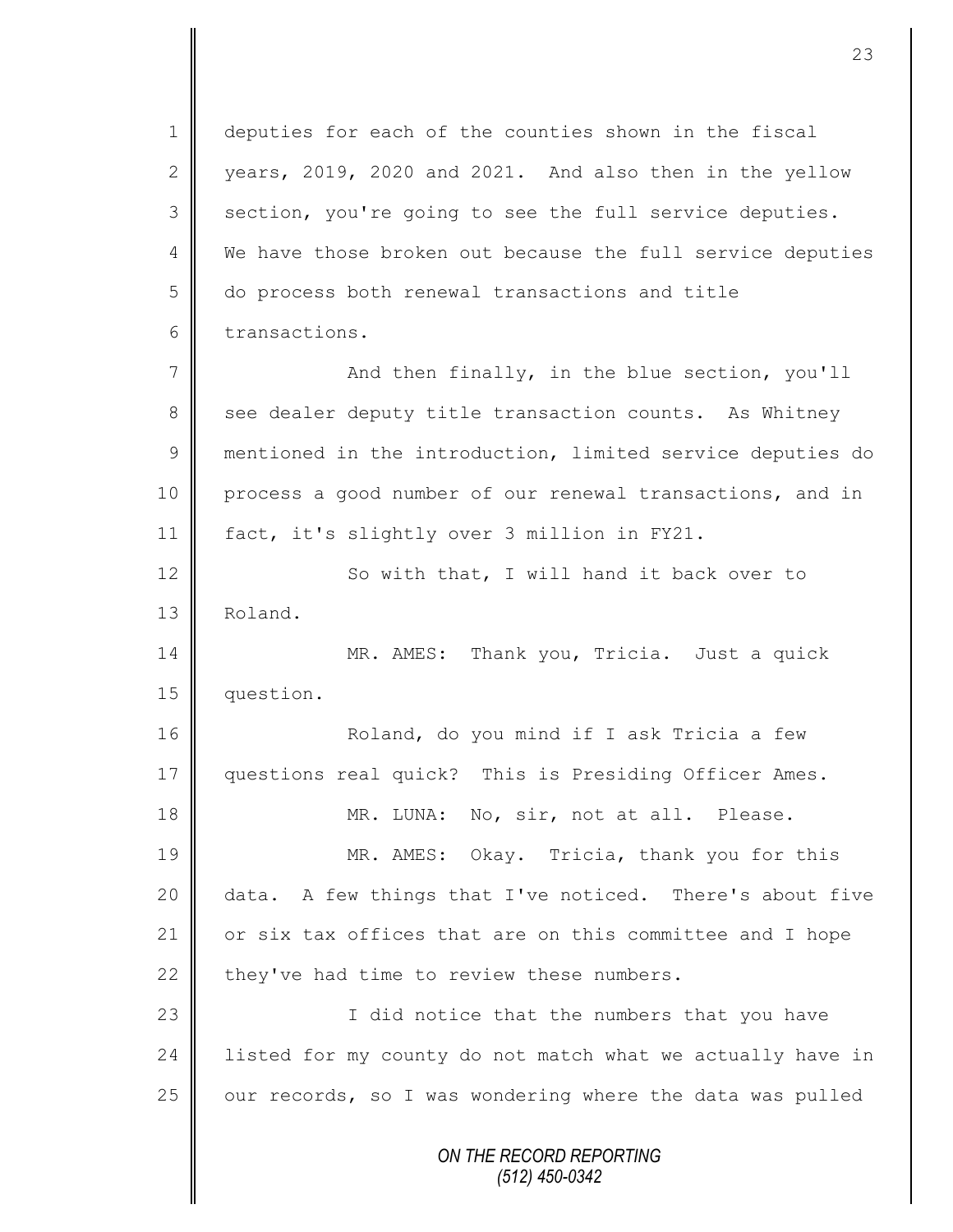| $\mathbf 1$    | It seems to be inflated. I know we have less than<br>from. |
|----------------|------------------------------------------------------------|
| $\mathbf{2}$   | 118 limited service and less than 38 dealer deputies.      |
| 3              | MS. UECKERT: Well, thank you for bringing that             |
| $\overline{4}$ | to our attention. This is information that we had our      |
| 5              | Information Technology Services Division pull up for us.   |
| 6              | I will definitely go back and research that to see where   |
| $\overline{7}$ | the discrepancies may be. So thank you for bringing that   |
| $8\,$          | to my attention.                                           |
| 9              | MR. AMES: So, Tricia, you believe that it was              |
| 10             | pulled then from the RTS system, or was it pulled from the |
| 11             | webSUB system?                                             |
| 12             | MS. UECKERT: That's a very good question. I'd              |
| 13             | have to confirm what source they actually pulled the data  |
| 14             | from.                                                      |
| 15             | MR. LUNA: Presiding Officer Ames?                          |
| 16             | MR. AMES: Yes, sir.                                        |
| 17             | MR. LUNA: Roland Luna, VTR Division director.              |
| 18             | What we can do so that we can have some data               |
| 19             | reliability with this, we can pull from both of those data |
| 20             | sources and then we can reconcile against each other. And  |
| 21             | we're happy to provide an update on our findings in a      |
| 22             | future meeting or even in a different forum where we meet  |
| 23             | with the Tax Assessor-Collector Association. We're happy   |
| 24             | to provide some reconciled information in the future.      |
| 25             | MR. AMES: Okay. Thank you, Director Luna.                  |
|                | ON THE RECORD REPORTING<br>$(512)$ 450-0342                |

 $\overline{\mathsf{I}}$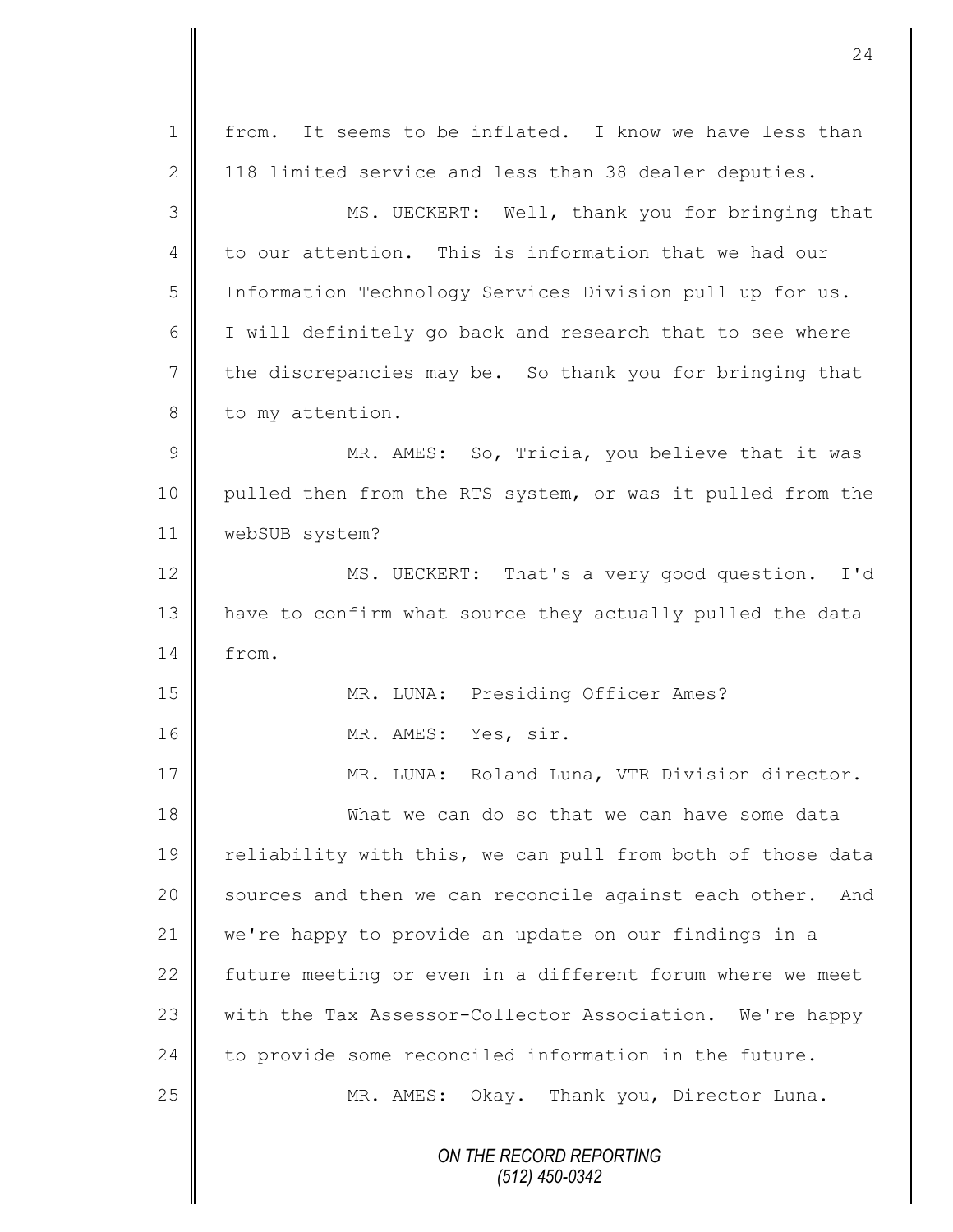*ON THE RECORD REPORTING (512) 450-0342* 1 || I just want to make sure, as the committee is 2 discussing this, that we're using as accurate data as we  $3 \parallel$  can because I don't want to overstate a problem or 4 understate an issue by any means. 5 For the committee's reference, though, the 6 fiscal year that you're discussing, can you confirm, 7 Director Luna, that that is September to August each year? 8 MR. LUNA: We are using our fiscal years, the 9 State fiscal years, Presiding Officer Ames, which starts 10 | on September 1 and ends at the end of August each year. 11 Yes, sir. 12 MR. AMES: Okay. Thank you. I just wanted to 13 make sure that that was accurate for the members that are 14 not as familiar with the DMV's fiscal year as we would be 15 as tax assessors. 16 | And then one last question real quick -- and 17 you may or may not have this information -- I really 18 appreciate the fact that you provided the actual number of 19 | renewals for the last three fiscal years. I think that's 20 great information, both renewals and title transactions. 21 | Ts there a way, since you also know the total 22 transactions processed by each county, to determine the 23 percentage? So for example, I'll just hit Bexar County --24 I I know Member Palacios is on the call here -- it shows 25 | here that they have 109 limited services deputies and they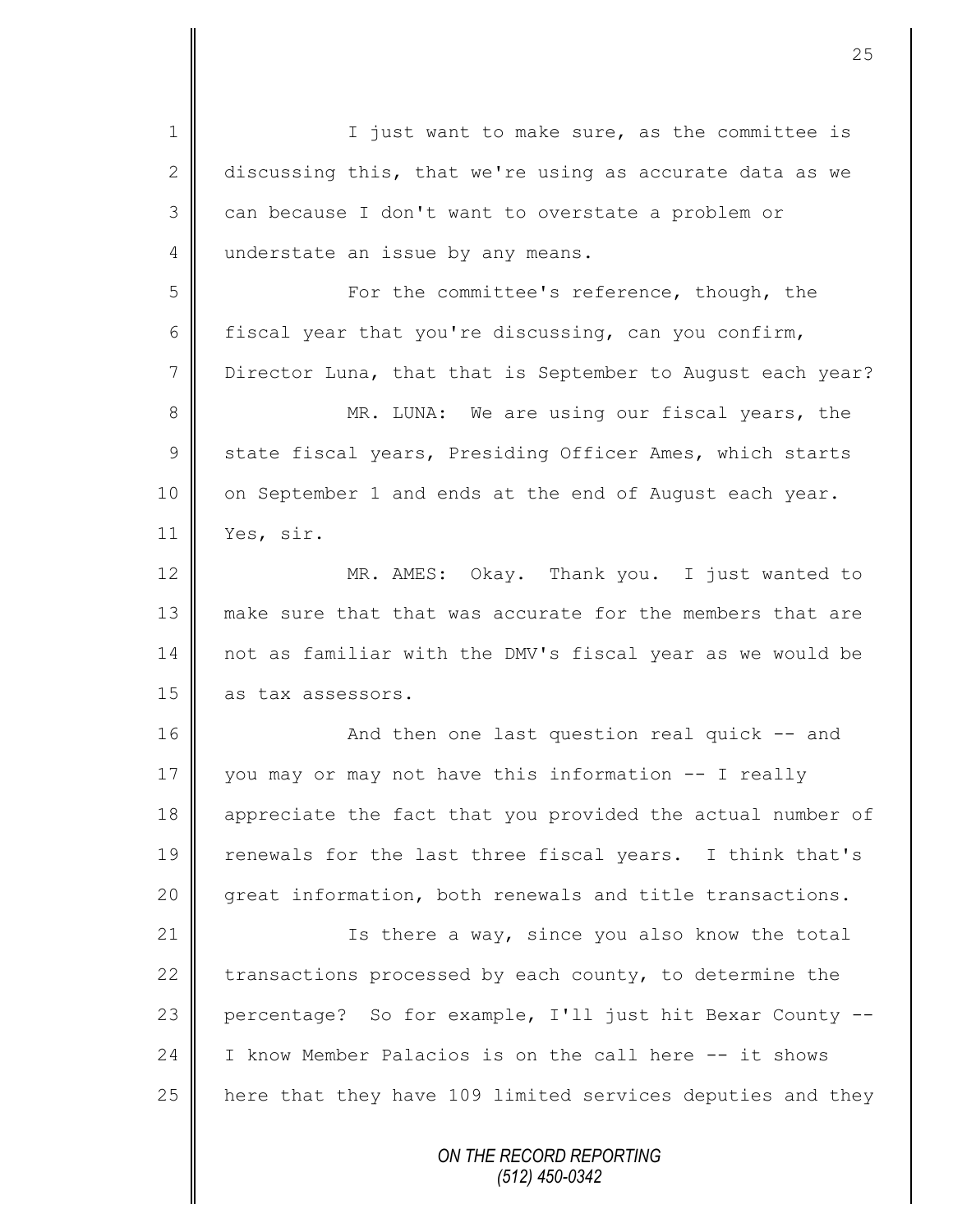*ON THE RECORD REPORTING (512) 450-0342* 1 processed 271,000 transactions. What percentage would  $2 \parallel$  that be of the overall transactions? 3 Is that 10 percent of the work done in the 4 county? Thirty percent of the work done in the county? I  $5 \parallel$  think that would also be helpful for future discussions. 6 || MR. LUNA: Presiding Officer Ames, Roland Luna. 7 MR. AMES: Yes, sir. 8 MR. LUNA: We have broken data a number of 9 different ways. The department was looking at information 10 by county, by region, by deputy type, and we have broken 11 it down different ways so that we could make sure that we 12 had a good understanding of the representation that 13 | limited service deputies and full service deputies had 14 | with renewals or registration. And we can certainly break 15  $\parallel$  the data down a number of different ways. 16 So for the purposes of having the committee 17 understand just the big picture of what full service 18 deputies and a limited service deputies and dealer 19 deputies do from an aggregate level by fiscal year, we 20  $\parallel$  felt that that this would be a good first start. 21 | Obviously, Presiding Officer Ames, with your 22 expertise as a tax assessor-collector, you have more in-23 depth knowledge on how the data can be broken down, but we  $24$  can certainly do that in the future and break it down a 25  $\parallel$  different way so that get into more granular levels, if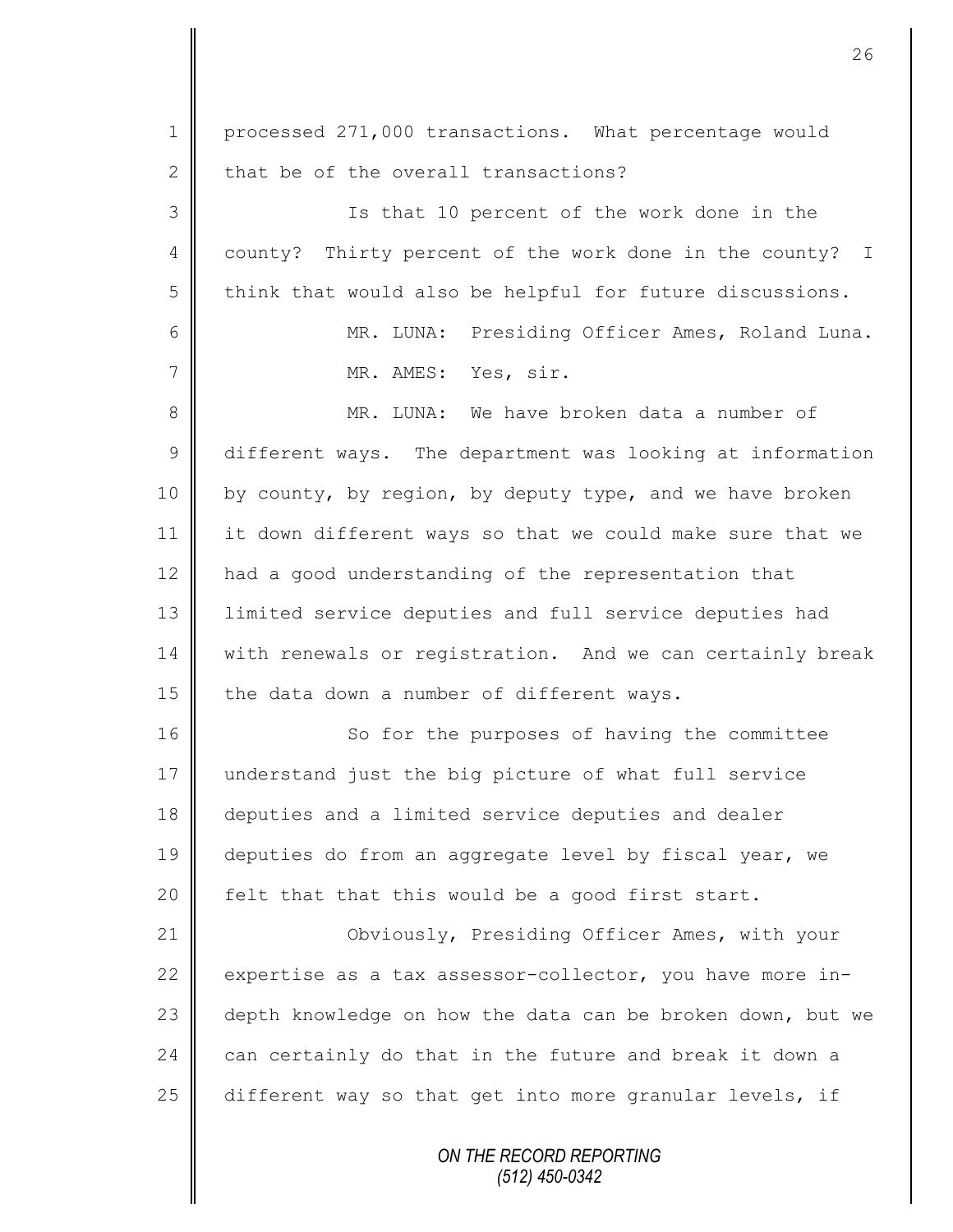*ON THE RECORD REPORTING (512) 450-0342*  $1 \parallel$  that would be beneficial for the committee. 2 || MR. AMES: Thank you, Director Luna. 3 Yes, I agree that I just want this committee to 4 see the importance of having the deputies, and so that the 5 committee members will understand the workload as a 6 percentage to the overall workload by each county or even 7 statewide. So thank you for the offer to provide that at  $8 \parallel$  any other level at this point. 9 || I understand we have a third presentation. 10 || MR. LUNA: Yes, sir. Director Luna, VTR. 11 **Presiding Officer Ames, before I move into the** 12  $\parallel$  last document that we were going to provide an overview, 13 are there any questions about the first two documents that 14 we covered? 15 MR. AMES: Members, any questions? I see 16 | Member Drake has a question. 17 Member Drake. 18 MR. DRAKE: Yes. Just for clarification, 19 **Deputy Director Thompson mentioned that the dealer** 20 deputies have access to the webDEALER system. Do full 21 service and limited deputies have the same access? 22 | MR. THOMPSON: Clint Thompson, deputy director, 23 Vehicle Titles and Registration Division. Presiding 24 Officer Ames, if I can have the floor? 25 MR. AMES: Yes, sir.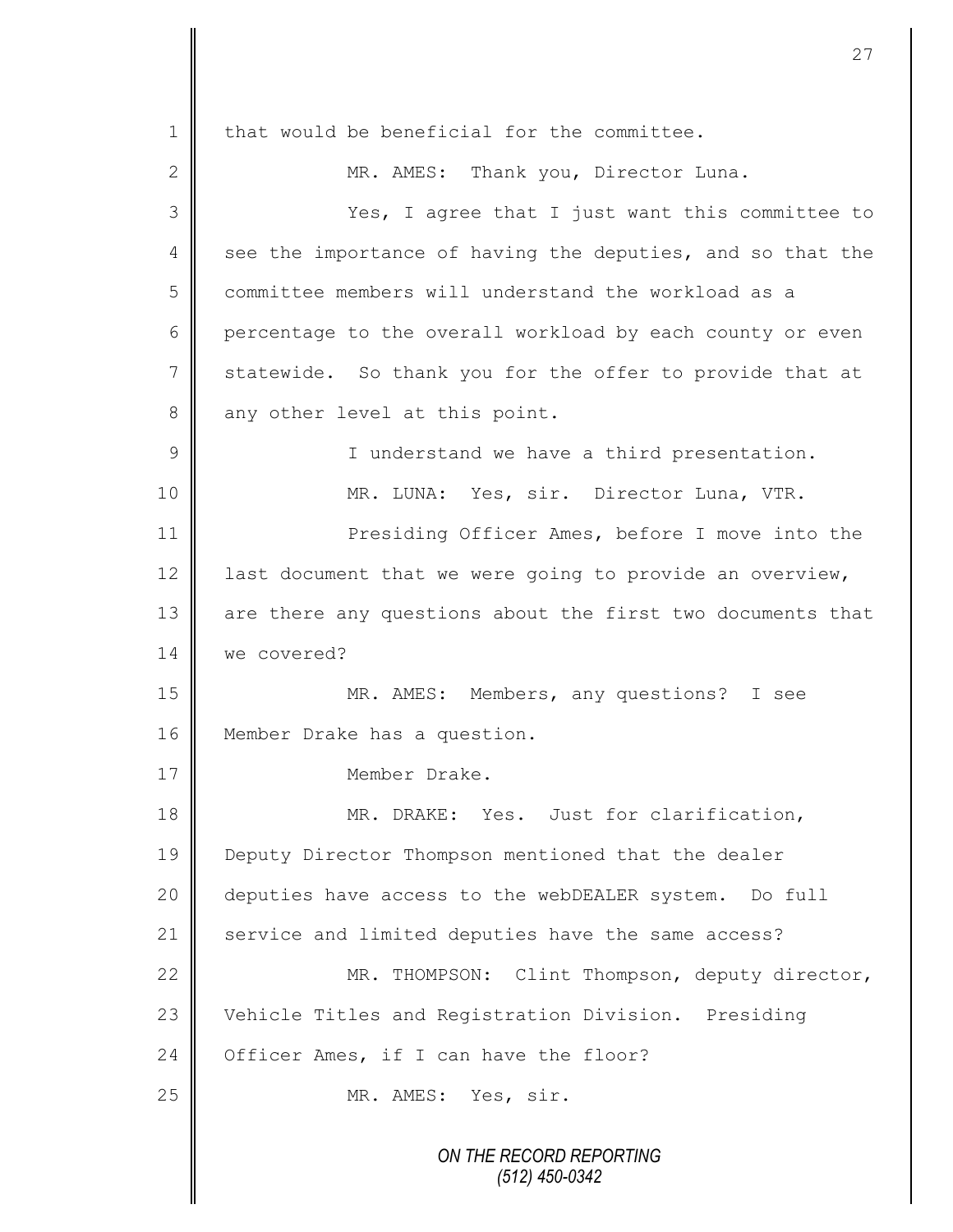1 MR. THOMPSON: Thank you for the question, 2 Member Drake.

3 || So the dealer deputies have access to 4 | webDEALER, and that is how they submit their transactions 5 to county tax offices. The full service deputies do not 6 submit transactions via webDEALER. They actually use the 7 | Registration and Title System, which is the same web-based 8 application that the county tax offices use. So they're  $9 \parallel$  accessing the same interface, logging in the same way that 10 | a county tax office does, and authorized to complete the 11 exact same transactions that a county does.

12 The limited service deputies, they have another 13 | web-based application called webSUB, and it is separate 14 and distinct from webDEALER and from the Registration and 15 Title System as far as access and interface goes. Those 16 limited service deputies log in to webSUB and complete 17  $\parallel$  registration renewals through that.

18 Ultimately webDEALER and webSUB transactions go 19 into RTS eventually, but they're more an intermediary, if 20 you will, to process those before they get to the ultimate 21 | repository that is the Registration and Title System. So 22 no, full service deputies and limited service deputies do 23 | not use webDEALER to complete their transactions. 24 MR. DRAKE: Thank you very much.

25 MR. AMES: Thank you, Mr. Thompson.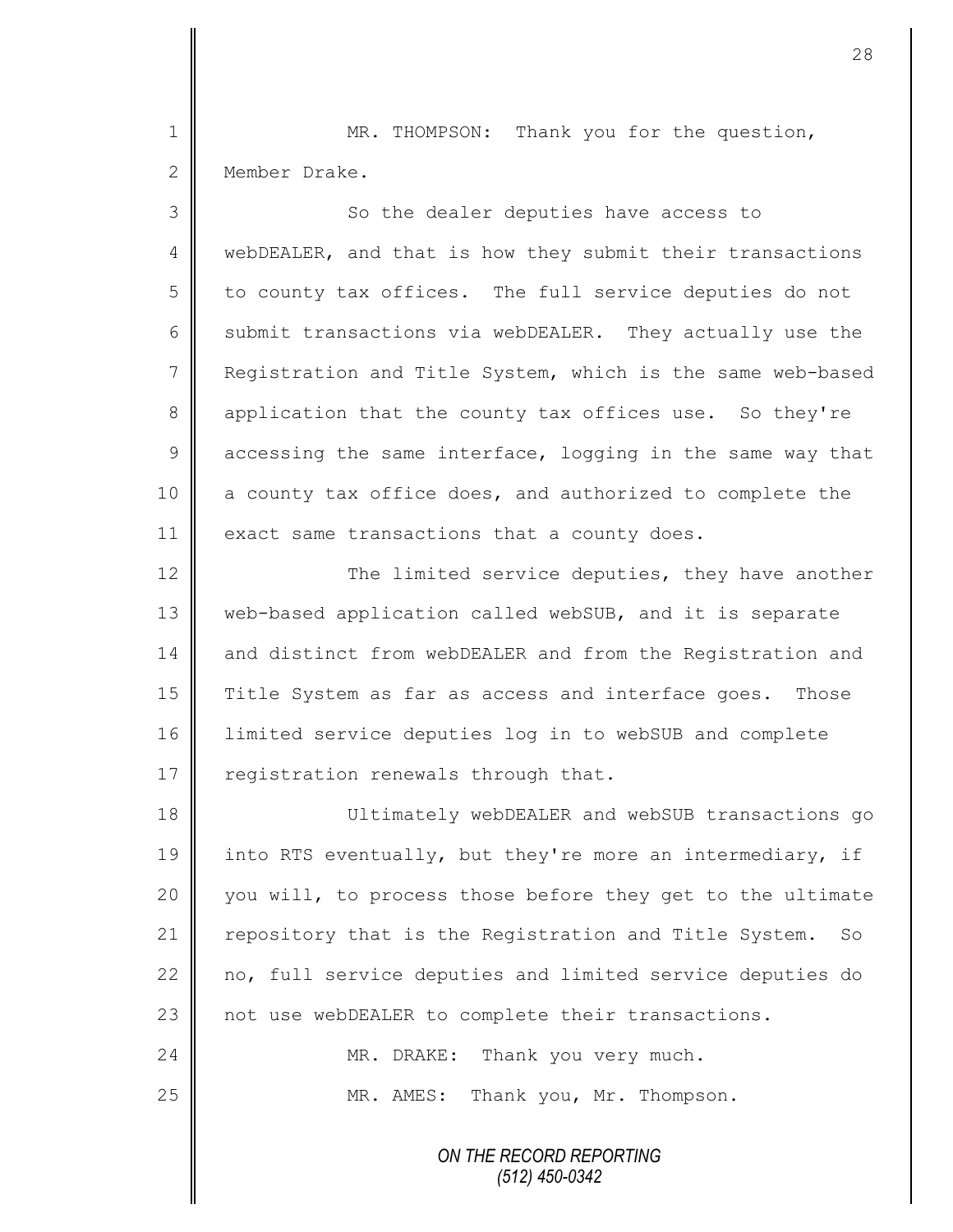|                | 29                                                         |
|----------------|------------------------------------------------------------|
|                |                                                            |
| 1              | Thank you for the question, Member Drake.                  |
| $\mathbf{2}$   | Any other members have questions? I don't see              |
| 3              | any hands up.                                              |
| 4              | Member Drake, can you lower your hand unless               |
| 5              | you have another question?                                 |
| 6              | Any other members have questions?                          |
| $\overline{7}$ | (No response.)                                             |
| 8              | MR. AMES: All right. Hearing none, Director                |
| $\mathcal{G}$  | Luna, I believe we can proceed forward.                    |
| 10             | MR. LUNA: Thank you, Presiding Officer Ames.               |
| 11             | Roland Luna, VTR Division director.                        |
| 12             | If you would like to follow along, you can find            |
| 13             | the document that I will be discussing on page 9 of your   |
| 14             | materials. And while you're finding that page, I just      |
| 15             | want to mention and rehash a couple of things that we      |
| 16             | talked about.                                              |
| 17             | We provided the overview of deputies, the                  |
| 18             | various types of deputies, we provided some aggregate data |
| 19             | for three fiscal years. And I understand that Presiding    |
| 20             | Officer Ames had some questions about our data source, and |
| 21             | we'll make sure that we follow up with that to make sure   |
| 22             | that we identify the data source that we pulled the        |
| 23             | information from and then reconcile any discrepancies that |
| 24             | we have.                                                   |
| 25             | The last document that we have really focused              |
|                | ON THE RECORD REPORTING<br>$(512)$ 450-0342                |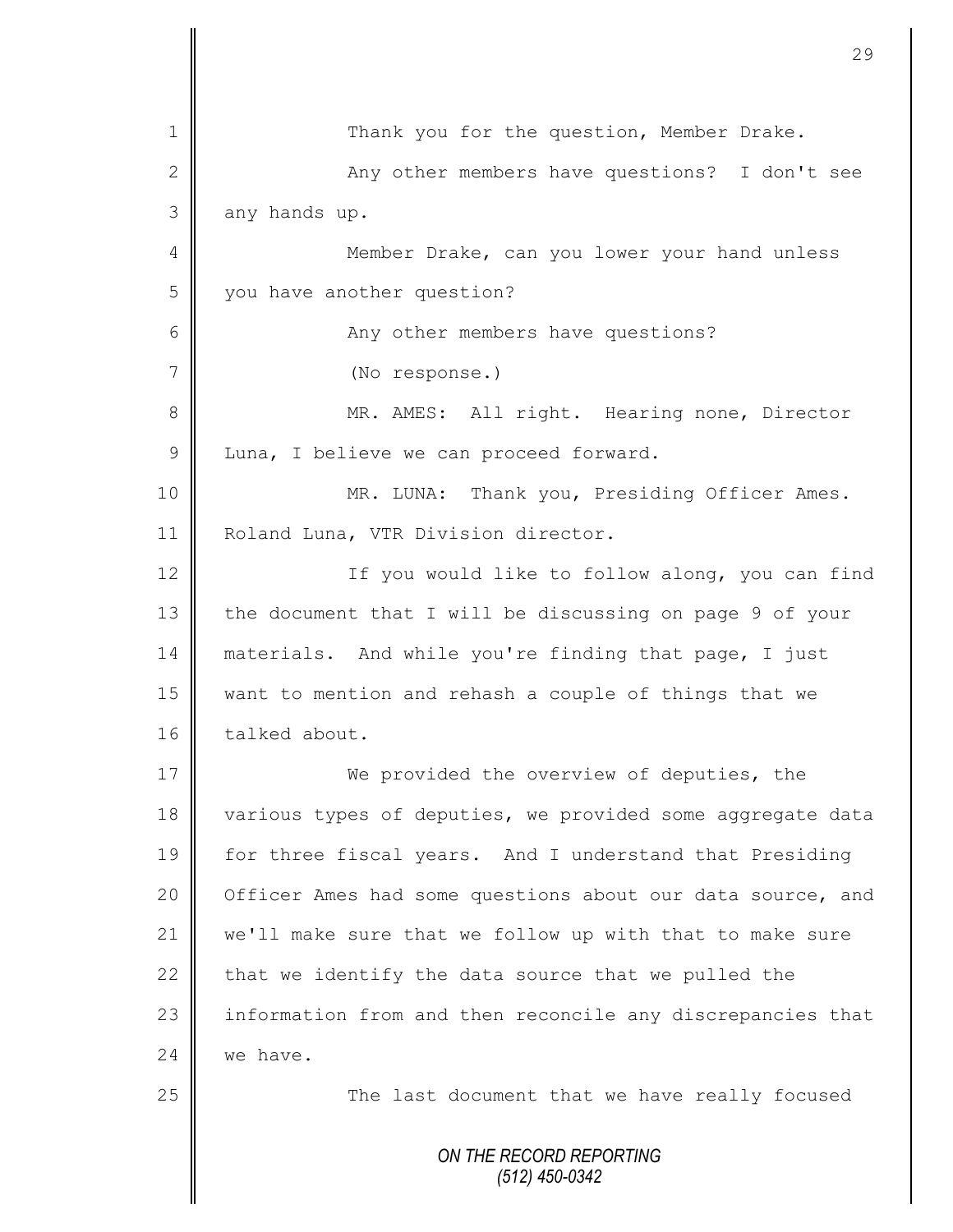1 in on our discussion for today concerning limited service 2 deputy operational costs reduction efforts, and on page 9 3 || this document -- which is entitled "Limited Service Deputy 4 Engagements Through County Tax Assessor-Collector 5 | Offices" -- this document covers and explains the limited 6 service deputies and what those cost inefficiencies are 7 today.

8 The limited service deputies, as you've learned  $9 \parallel$  today, they assist the county tax offices primarily with 10 registration renewals. Each one of the counties is 11 | responsible for creating their own standards and 12 practices, and the Department of Motor Vehicles is not 13 directly involved with the process of a county deputizing 14 a limited service deputy. However, the Texas Department 15 | of Motor Vehicles understands the importance of 16 partnerships abroad and partnerships in this space with 17 our county tax assessor-collector partners, as well as 18 | limited service deputies, full service deputies, and 19 dealer deputies.

20 | Cover the last few months, concerns have been 21 expressed about the variations across counties that create 22 work at the corporate level for limited service deputies 23  $\parallel$  that result in cost inefficiencies, which is why we wanted  $24$  to have this committee take up these cost reduction 25 measures for discussion.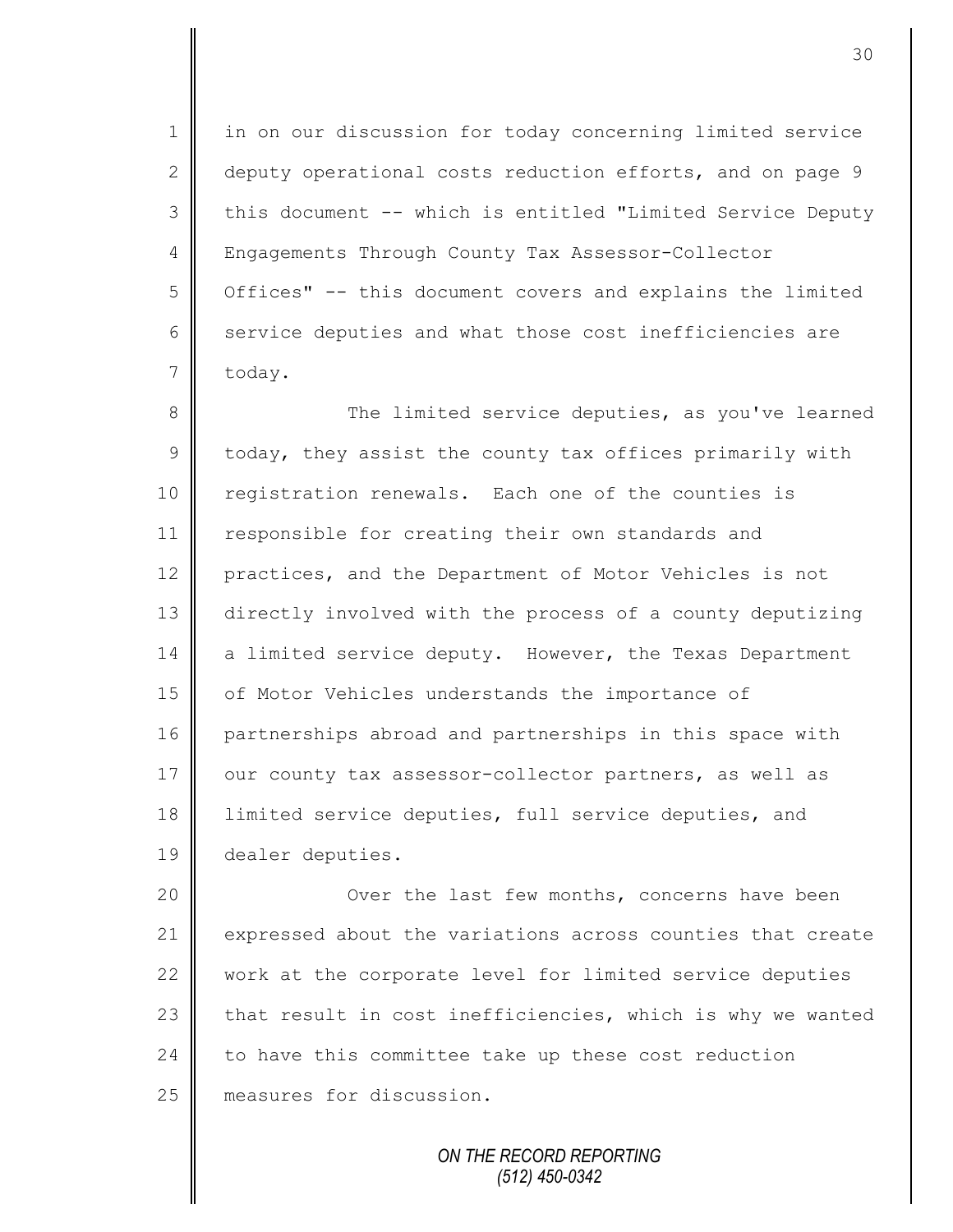1 || In the middle of the page where it says 2 | "Discussion," you will see a bulleted listing of cost 3 | reduction measures that have been identified thus far or 4 cost inefficiencies by the limited service deputies. Some 5 limited service deputies serve a number of counties, and 6 if you will refer back to the data that Section Director 7 Ueckert covered, you can see that there's a large number, 8 a high volume of transactions that are completed by 9 Ullimited service deputies. And a limited service deputy 10 can serve as a limited service deputy for multiple 11 counties.

12 | In the listing that -- if you'll continue to 13 || move down the page, you can see the listing here that we 14 | have thus far that's been identified is the oversight of 15 | recordkeeping and holding time for paperwork that's going 16  $\parallel$  to vary across the counties. Earlier in our discussion, 17 Deputy Director Thompson talked about how the bond amounts 18 are set by rule.

**217.670** in the Administrative Code says that a 20 | limited service deputy bond amount will vary from \$2,500 to \$1 million as prescribed by the county. And that 22 variation in bond amounts seems to be a cost inefficiency  $\parallel$  for those deputies -- for those entities, I should say,  $\parallel$  that are serving as deputies across multiple counties.  $\parallel$  So what I'm saying by that is that if I am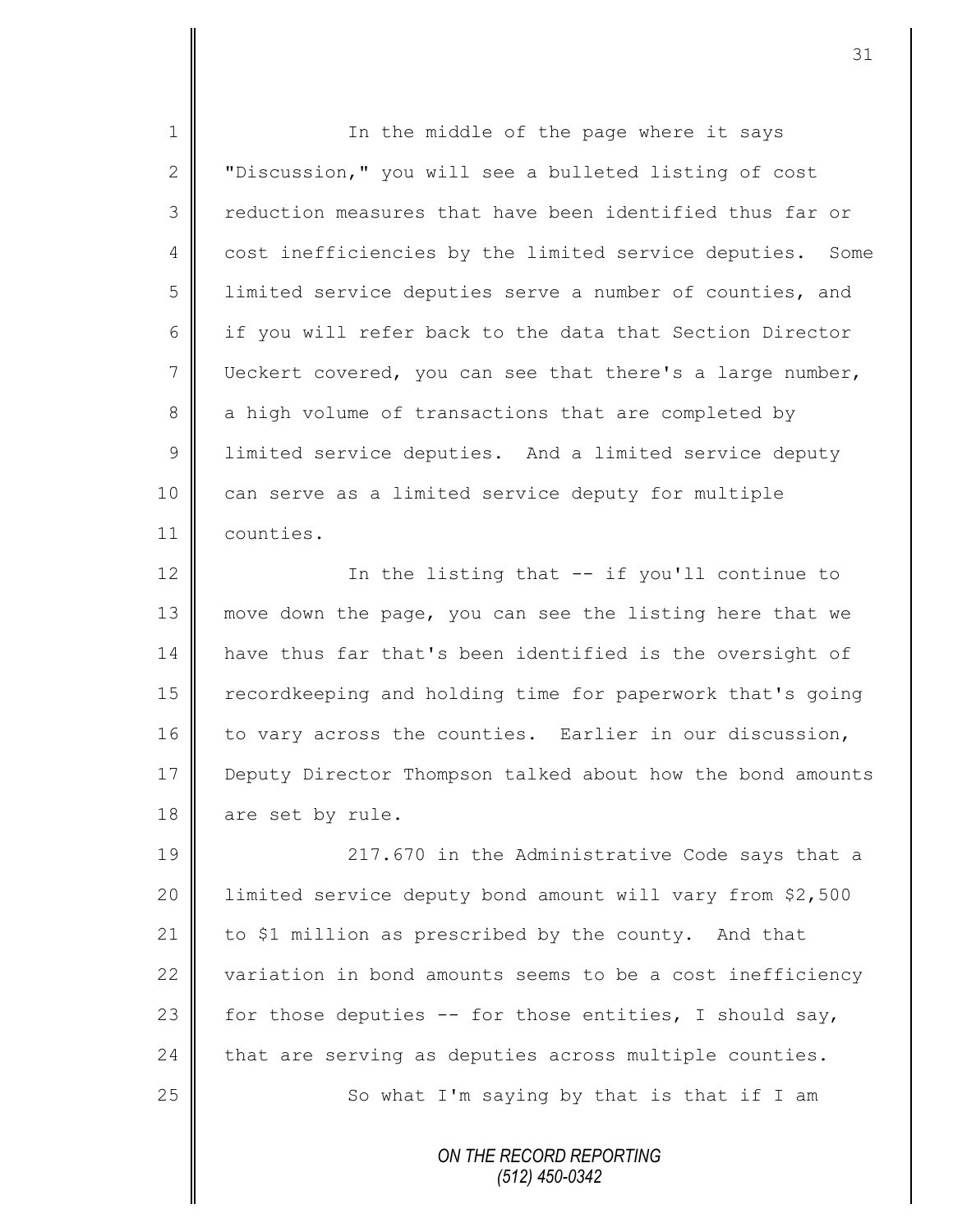1 | Entity X and I am serving as a limited service deputy in 2 County 1 and County 2, my bond amount may be different 3 | because it's determined by the county that I'm entering 4 into a contract with.

5 || The next bullet is, the contractual agreements 6  $\parallel$  vary across counties which impacts different timelines and 7 renewal standards. The record retention varies across the 8 counties. Some counties require limited service deputies 9 to pick up registration sticker paper from the county, as 10 | opposed to other counties will deliver it directly to the 11 entity that's serving as a limited service deputy. 12 | Identification requirements related to registration 13  $\parallel$  renewal processing vary across the counties.

14 | Limited service deputies must provide their own 15 printers and toner. And one point of clarification I do 16 want to make here is that the limited service deputies 17 | have always provided their own printers and toner. That 18 isn't something that, at least in my experience here, 19 where it has been an expectation for the counties to 20 provide that to the limited service deputies.

21 Some counties require the retention of money 22 | order stubs and certain reports, while other counties 23 don't. Inventory management requirements differ across  $24$  the counties.

25  $\parallel$  25 And then lastly, some counties will deputize a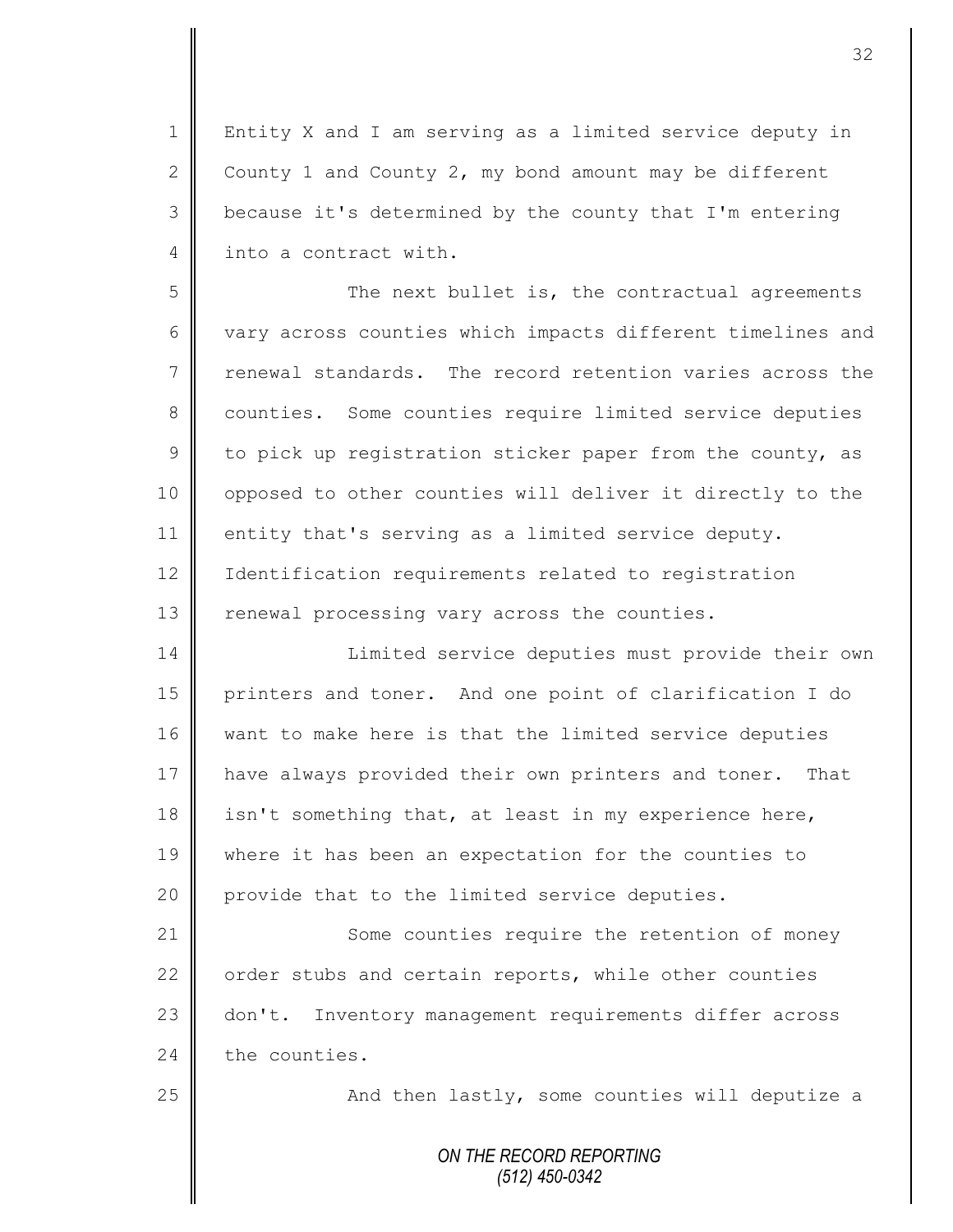1 | location, while other counties deputize the individual. 2  $\parallel$  And for those that are not either employed or elected as a  $3 \parallel$  tax assessor-collector, I'll unpack this one and explain 4 What it means.

5 So if I am an entity and I have a limited 6 service deputy agreement with a county and my entity is 7 deputized as opposed to individual employees being 8 deputized, that will vary by county. So some counties may  $9 \parallel$  say we're going to deputize the store, other counties will 10 say we're going to deputize individuals at your place of 11 business that perform that function. So that's where some  $12$  | of that variation could come into play.

13 | And this is a summary of what we have 14 ascertained thus far at the Department of Motor Vehicles, 15 and we wanted to lay these things out, Presiding Officer 16 Ames, for you and the rest of the committee for 17 discussion. And we're happy to take any questions that 18 vou have at this time.

19 MR. AMES: Thank you, Director Luna. This is 20 | John Ames.

21 || **I** would like to give further explanation, 22  $\parallel$  because I know we're talking in terms such as limited 23  $\parallel$  service deputies, and you know, very technical terms. 24 Basically, for committee members who aren't familiar, 25  $\parallel$  these are the grocery stores that sell registration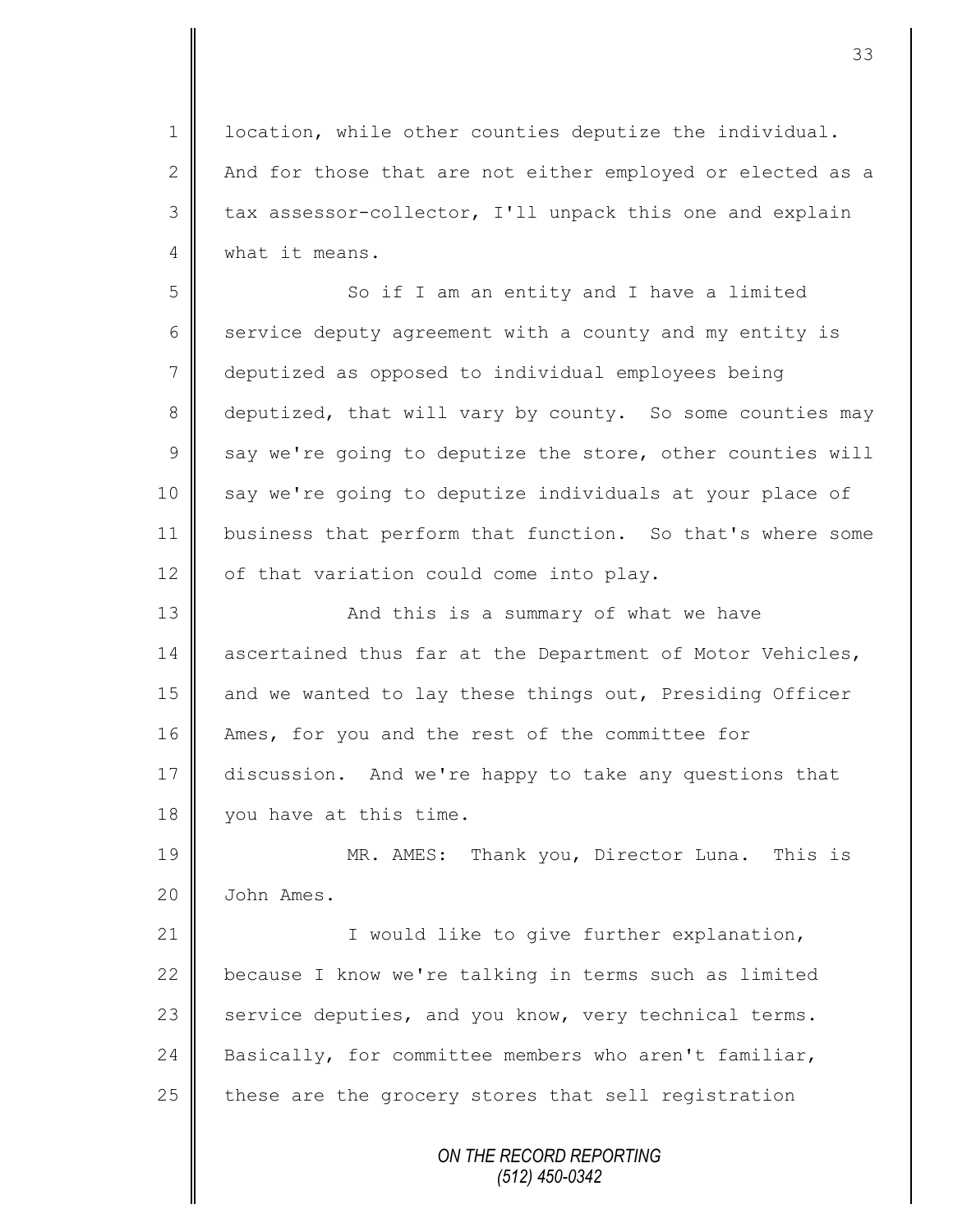1 stickers on behalf of your county tax assessor. There are 2 other businesses that sell on behalf of the county  $\text{tax}$  $3 \parallel$  assessor, but by and large, these are the grocery stores. 4 So the H-E-Bs, the Tom Thumbs, the Krogers, the 5 Albertsons have the world in Texas and they sell on behalf  $6 \parallel$  of the county tax assessor.

7 A little more background. As you probably may 8 | or may not know, county tax assessors, per Texas 9 Transportation Code, serve as an agent on behalf of the 10 Texas Department of Motor Vehicles. These limited service 11 deputies serve as an agent on behalf of the county tax 12 assessor-collector, so I do want to address some of the 13 things in here that I think will help us start discussion.

14 Number one is, county tax assessor-collectors 15 are independently elected within each county within the 16 | state of Texas, so there's 254 counties, 254 elected 17 county tax assessors. When we are elected as county tax 18 assessor-collectors, we have a huge personal 19  $\parallel$  responsibility and liability that comes with that role, 20 whether it be collecting property tax or acting as an 21 agent on behalf of the DMV.

22 | Any funds that we collect are a personal 23 | liability until such time as we actually remit those funds 24 to the agency which is required, whether it be the DMV, 25  $\parallel$  whether it be the county itself, the cities and schools,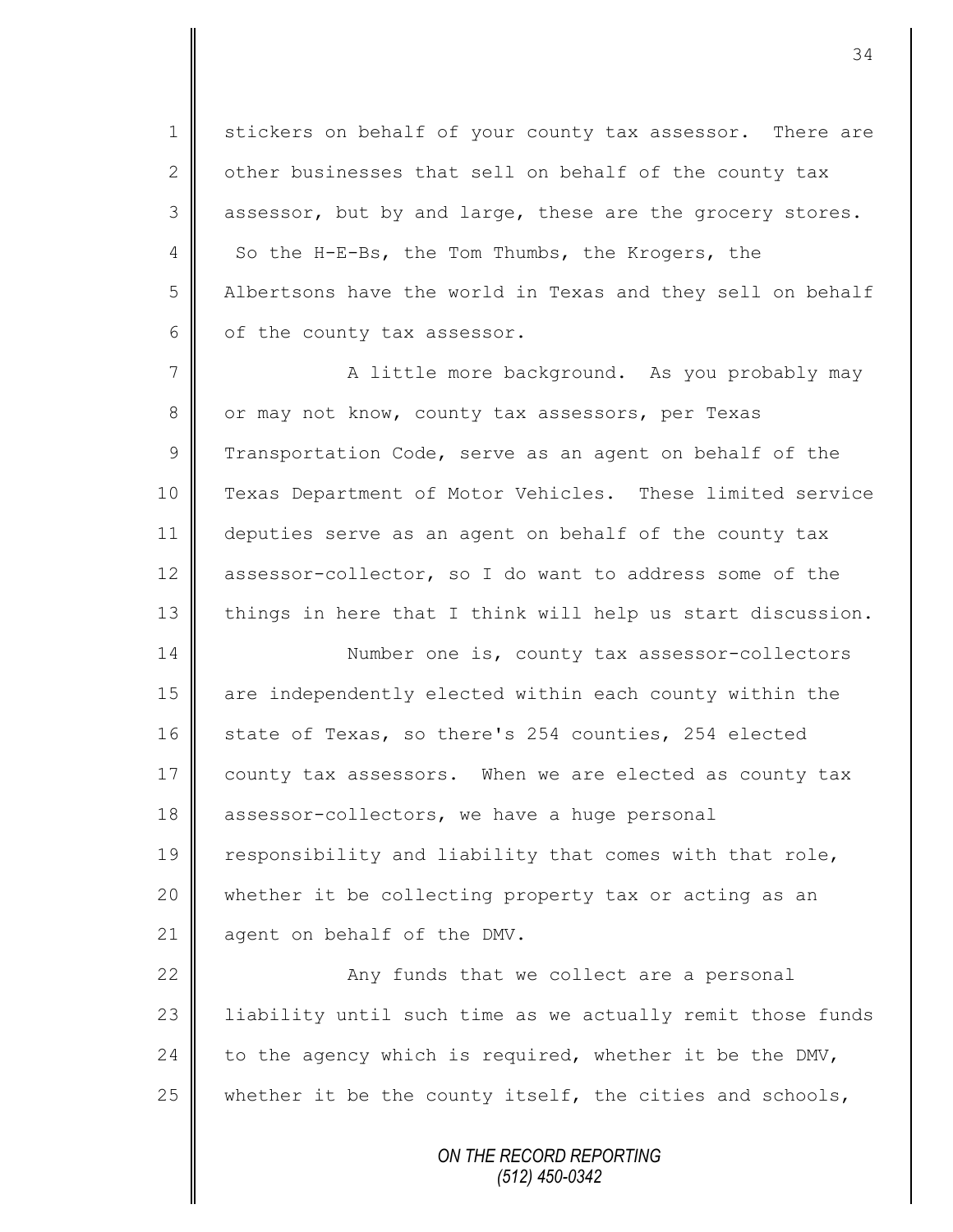1 or the Comptroller's Office. So that's why when we talk 2 about things like bond amounts and the range and the 3 varying of that, I was around and remember when those 4 rules were set.

5 || The Sand the reason there is a range is because some 6 people feel more comfortable having a lower bond amount, 7 and some people feel more comfortable having a higher bond 8 amount. And the range was put in place to accommodate  $9 \parallel$  that fact that there are 254 unique county tax assessors 10 that have to have a comfort level with doing that.

11 That being said, I do think it's very important  $12$  that we have as many opportunities for the public to get 13 vehicle registrations as possible. As you know, 14 | government agencies are usually only open Monday through 15 Friday. Most of us are open between the hours of 8:00 to  $16 \parallel 5:00$ ,  $8:00$  to  $4:30$ , somewhere in that range. And so these 17 limited services deputies are what we call -- in Dallas we 18 call them neighborhood locations.

19 These neighborhood locations actually provide a 20 service outside of those business hours. So in the 21 evenings and on the weekends, when people be off of work 22 and they can run over and do their current vehicle 23 | registration, it's a convenience to them. And not only is 24 it convenient to the citizens in the county, it is a 25  $\parallel$  convenience to the tax assessor, because that is a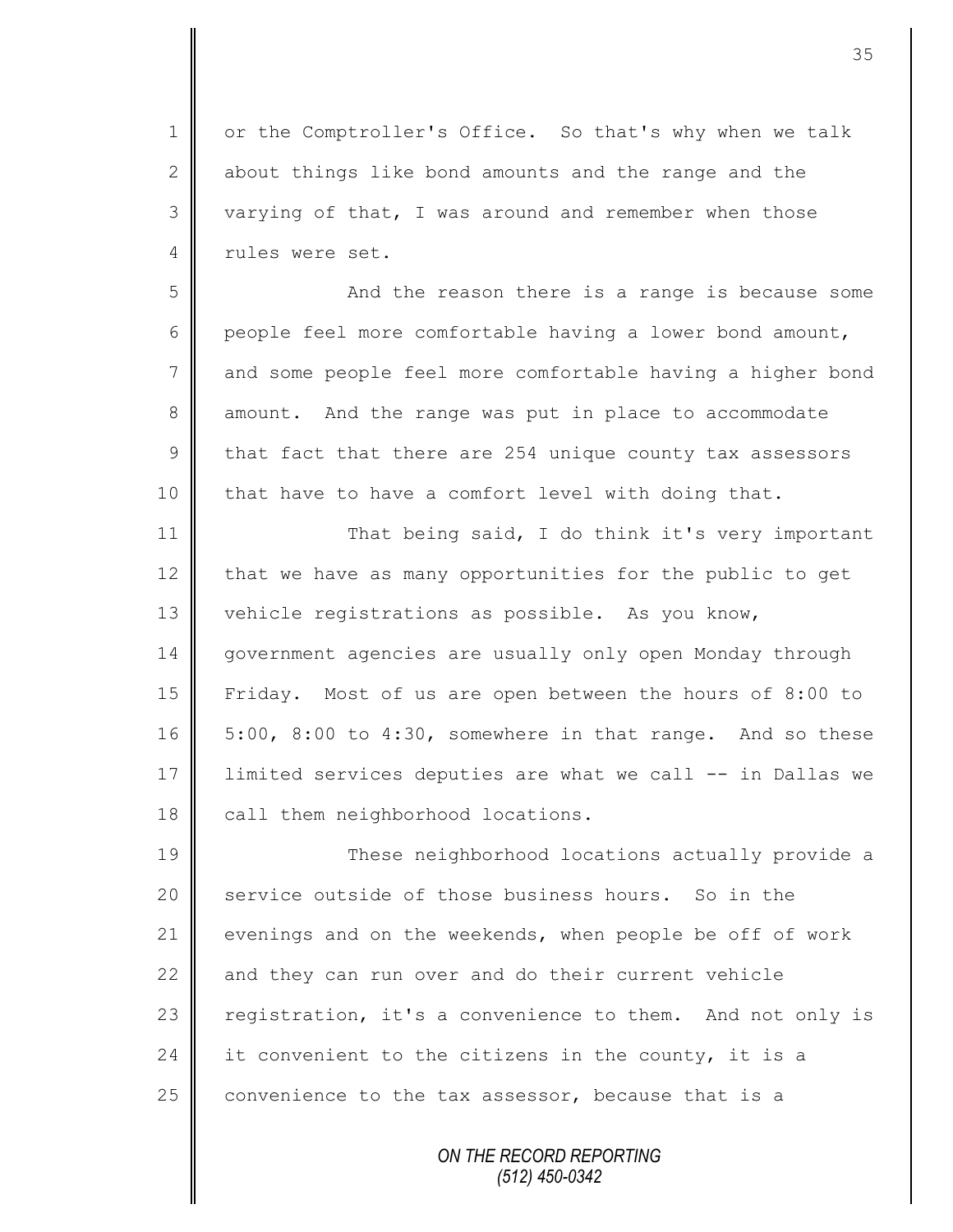1 | transaction that did not have to be processed during the  $2 \parallel$  regular working hours in one of our offices.

3 It also is a convenience to the DMV that we get 4 these registrations done as quickly and as accurately as 5 we can moving forward. Additionally, it's actually a 6 convenience to the limited service deputies, and let me  $7 \parallel$  explain that.

8 || Obviously, if I am a grocery store, say I'm 9 grocery store XYZ and I offer vehicle registration, and 10 down the street from me is grocery store ABC and they do 11 not. If I am a citizen and I need to run and get my 12 vehicle registration and it's on the weekend, I'm going to 13 go to the grocery store, my wife or significant other may 14 say, hey, as long as you're headed to the grocery store, 15 would you pick up a gallon of milk, a loaf of bread and 16 grab me the latest *People* Magazine. So there's definitely 17 benefits on all sides of having limited service deputies.

18 **One clarification, Director Luna, that I'd like** 19 to ask, and you may have to ask some staff there, but it 20 | is my understanding that prior to them being required, 21 prior to webSUB coming on, the limited service deputies  $22$   $\parallel$  were actually provided a laptop from the DMV and they were 23 provided a printer. And so when webSUB was developed 24 | about five or six years ago -- Deputy Director Thompson, 25 you may have to help me with the date, actually  $-$  that's

> *ON THE RECORD REPORTING (512) 450-0342*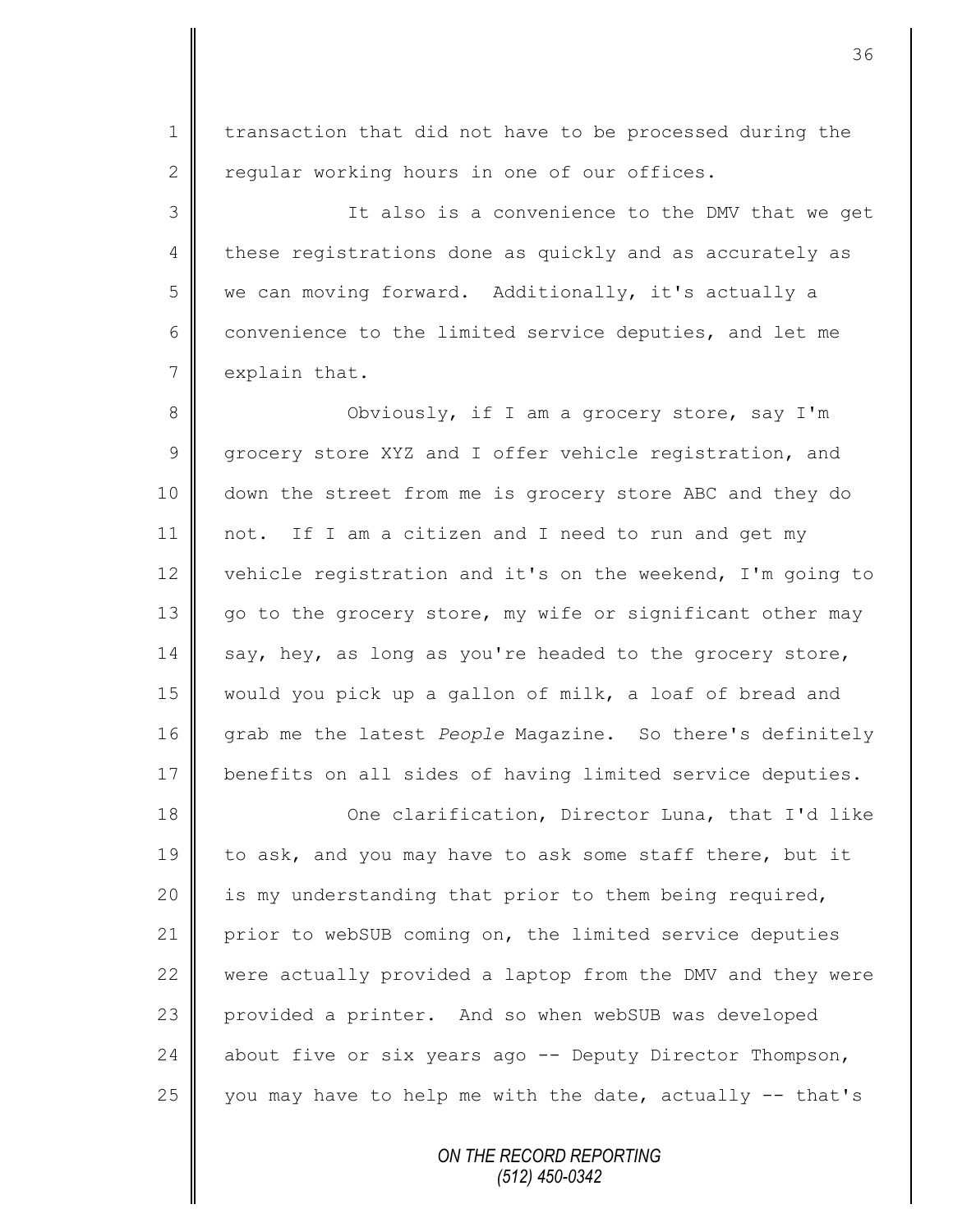1 | when they no longer were provided with the equipment, the 2 toner and the printer that was needed. Is that correct,  $3 \mid$  sir?

4 || MR. THOMPSON: Clint Thompson, deputy director, 5 | Vehicle Titles and Registration Division.

6 So prior to webSUB, that's correct, Presiding 7 | Officer Ames. The department actually did provide 8 counties laptops and printers that the county were 9 | responsible for distributing to the limited service 10 deputies. We had a different application at the time that 11 | was used for them to renew registration.

12 | And then with the implementation of webSUB and 13 the requirement that we phased out the older software, if 14 you will, and the providing hardware to the limited 15 service deputies.

16 | MR. AMES: Thank you, Mr. Thompson. Again, 17 Presiding Officer Ames here.

18 | And let me just say that was a decision made by 19 the department, not the limited service deputies or the 20 county tax assessors. The Texas DMV, with the 21 implementation of their new webSUB program, determined 22 that they would no longer provide that hardware, and so 23 the limited service deputies were then at that point 24  $\parallel$  required to provide their own hardware. At the time there 25 was actually no pushback.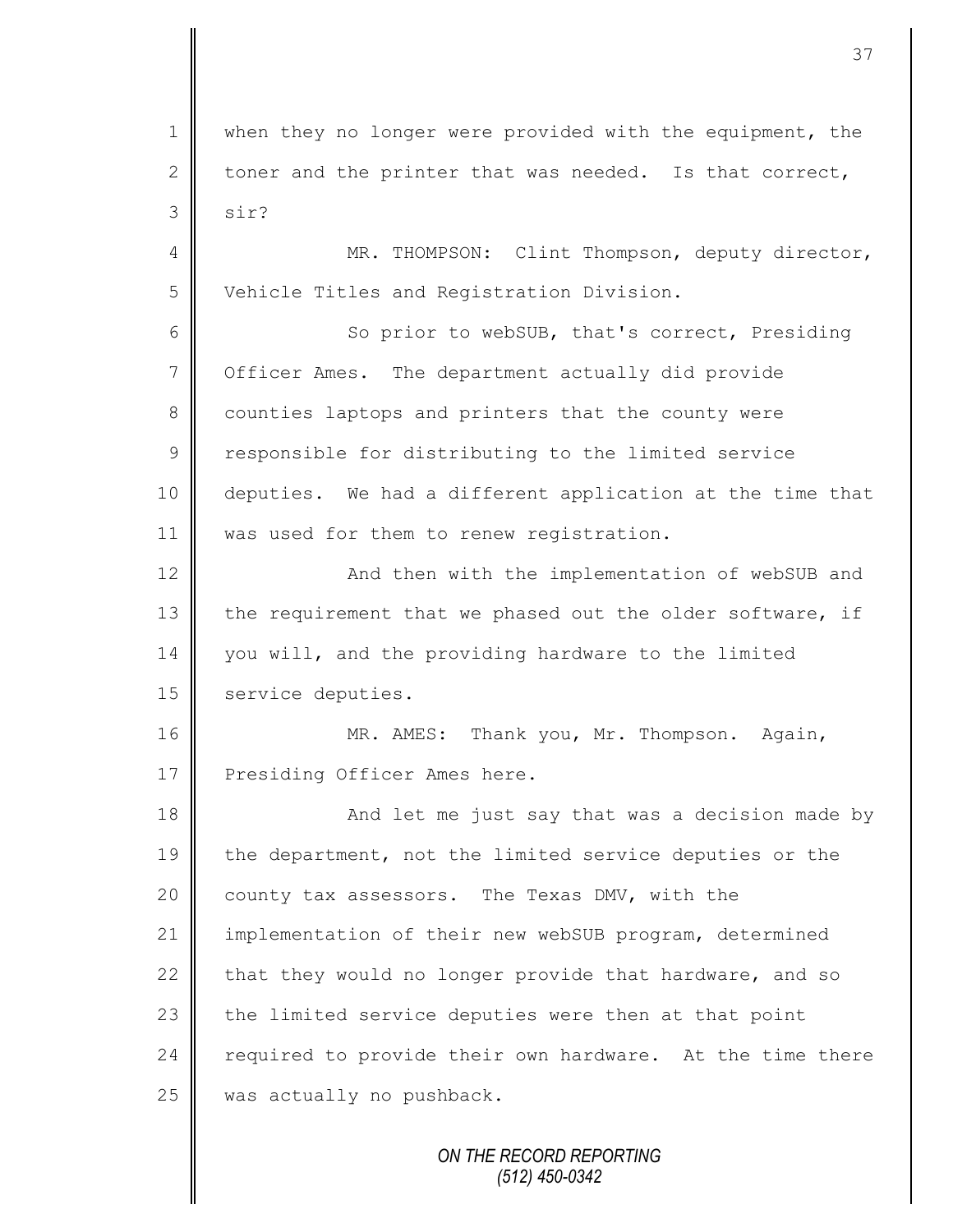*ON THE RECORD REPORTING (512) 450-0342* 1 || I have over 80 limited service deputies in 2 Dallas County, and none of them had an issue with that. 3 In fact, they were more than happy to use their own 4 equipment because they felt like it was newer equipment  $5 \parallel$  that actually worked better than the equipment that was 6 provided. 7 || So I hope that helps give a little bit of 8 background to some of the committee members that are on 9 | here who may not understand limited service deputies, as 10 | well as the qualified tax assessors that are 11 participating. 12 Do we have any other tax assessors on the call 13 that would like to provide any other feedback or 14 | historical knowledge on this before we actually start a 15 discussion? 16 (No response.) 17 MR. AMES: Okay. I don't see any then. 18 **Members, how would you like to start this** 19 discussion? What do you think of Mr. Luna's -- well, I 20 wouldn't call them recommendations. He certainly 21 | identified what he believes to be some cost 22 inefficiencies. 23 | Mr. Luna, can you explain why you believe that  $24$  there are inefficiencies? There are certainly differences 25  $\parallel$  that those things have to happen, but how would you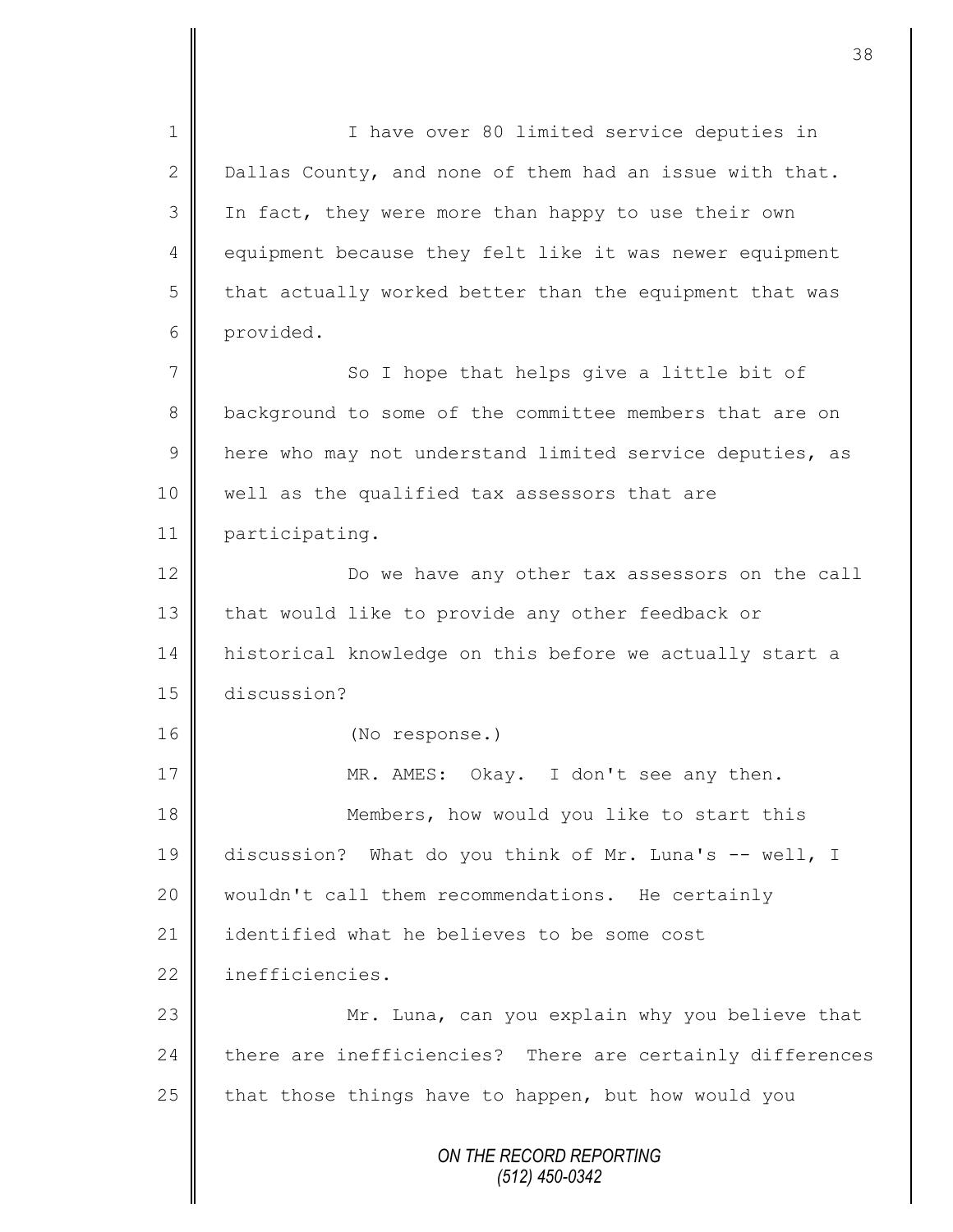1 | recommend or even suggest that these what you believe 2 inefficiencies be turned into efficiencies? 3 MR. LUNA: Roland Luna, VTR Division director. 4 || Over the last few months, Presiding Officer 5 Ames, we have heard from various entities, limited service 6 deputies, as well as had conversations with the Tax 7 Assessor-Collector Association, about cost reduction 8 measures. So when we laid these out in the document,  $9 \parallel$  these aren't items that were particularly identified by 10 the Department of Motor Vehicles, but these were items 11 | that were brought to the department. 12 || 13 | committee for discussion to see if there was anything that 14 could be considered as a more standardized approach. And 15 we certainly understand what you're saying about the 16 differences in the counties and the differences with 17 preference for the elected tax assessor-collector, but 18 this does not necessarily demonstrate our view of saying 19  $\parallel$  this is a cost reduction measure that needs to be changed. 20 We wanted to make sure that we did the appropriate job of 21 providing this information to you that we have gathered 22  $\parallel$  over the last few months. 23 MR. AMES: Thank you for that information, 24 Director Luna. 25 || Could you provide to us the actual sources? Do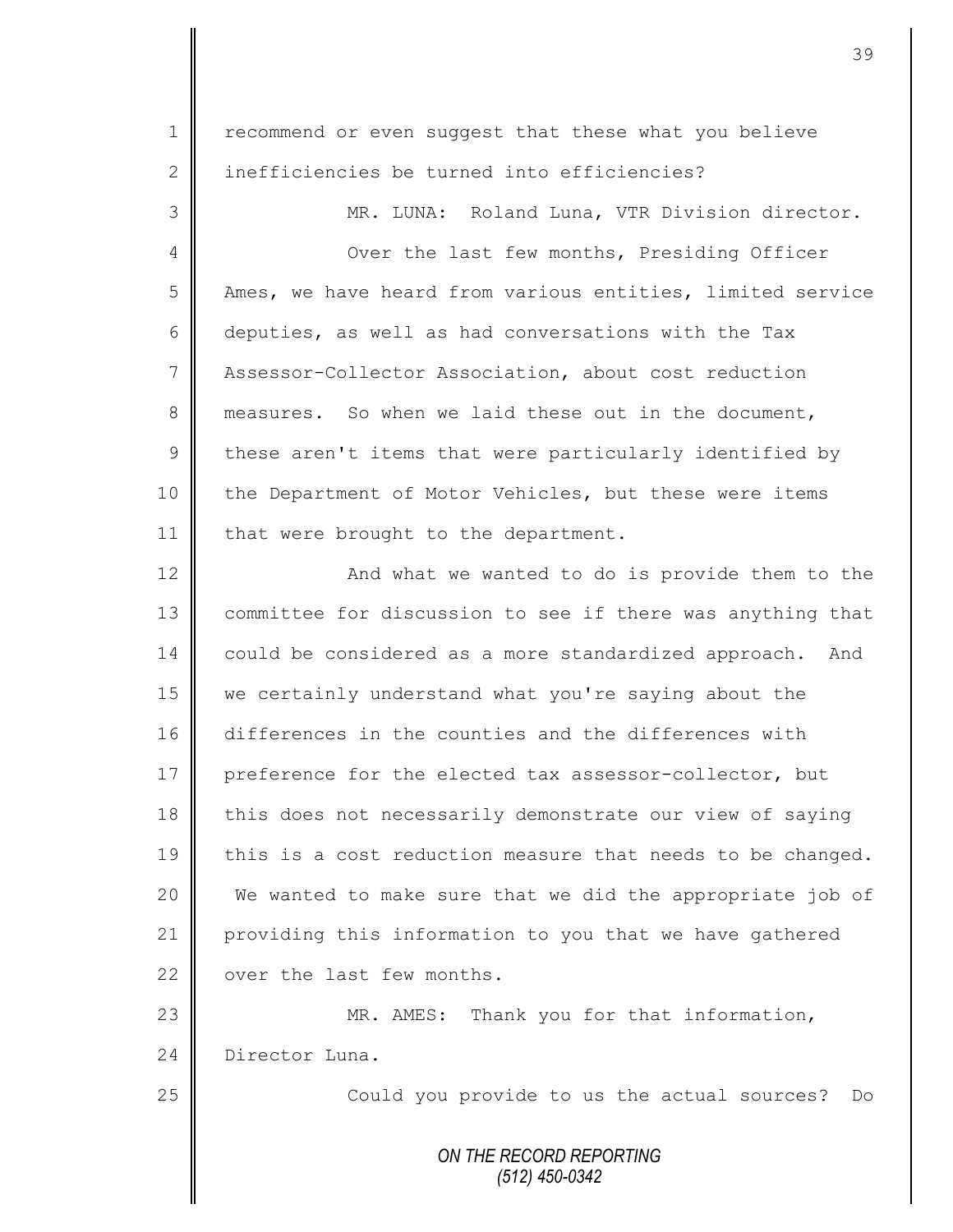*ON THE RECORD REPORTING (512) 450-0342* 1 || you have the limited deputy names? Was this just all from  $2 \parallel$  one, was it from multiples? 3 MR. LUNA: We heard from one of your peers 4 across the state, and then that led to further discussions 5 with other tax assessor-collectors. And then ultimately 6 it led to one of the bigger limited service deputies 7 | reaching out to us and wanting to have some conversations 8 about ways to reduce cost, and that was  $H-E-B$ . 9 || MR. AMES: Okay. So besides H-E-B, has Kroger 10 | or Tom Thumb or Albertsons or any other chain that would 11 | sell stickers on behalf of county tax assessors, have they 12 been in contact with you or have you been in contact with  $13 \parallel$  them? 14 MR. LUNA: Yes, sir. We have had some outreach 15 | with several of those entities, Kroger, some of the bigger 16 ones that you named, Kroger, Tom Thumb, United, Fiesta, we 17 have had some outreach with those. Nothing has 18 materialized where we have had any conversations with them 19 to further expand or have discussions on cost reduction 20 mechanisms, but we have had some outreach, just nothing 21 | has materialized there. 22 | MR. AMES: Thank you, Director Luna. John Ames  $23$  here again. 24 | So it sounds like this mainly stems from H-E-B, 25 which by far would probably be the largest limited service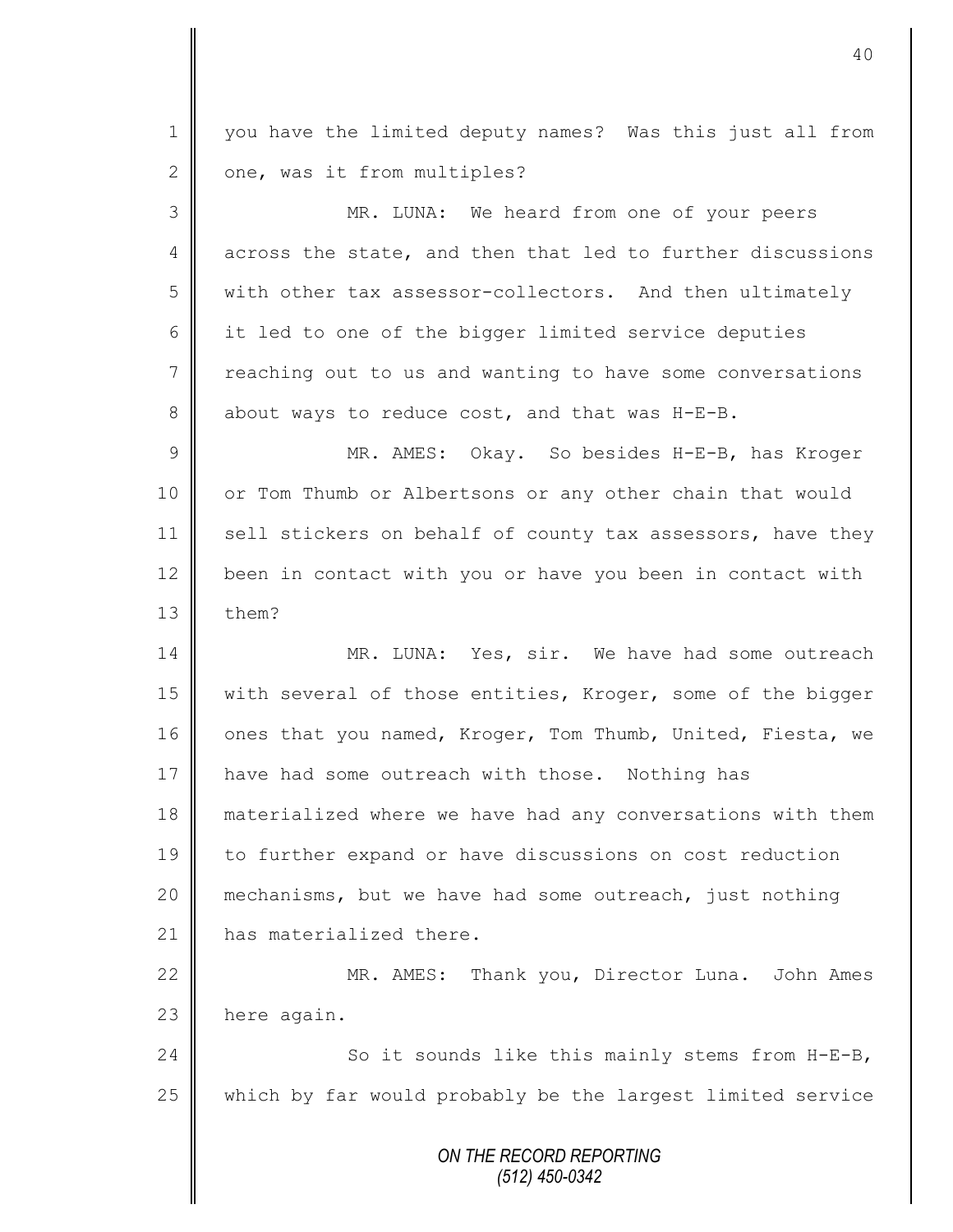| $\mathbf 1$    | deputy in the state. Would that be correct?                |
|----------------|------------------------------------------------------------|
| $\overline{2}$ | MR. LUNA: Roland Luna, VTR Division director.              |
| 3              | From an aggregate standpoint, H-E-B does                   |
| $\overline{4}$ | process more registration renewals than any other limited  |
| 5              | service deputy over the last three fiscal years.           |
| 6              | MR. AMES: Okay. Thank you, Director Luna.                  |
| 7              | Members, any questions, any discussion items on            |
| 8              | this? As a committee our charge is to certainly hear the   |
| $\mathcal{G}$  | issue that's being brought forward to us, discuss it, give |
| 10             | feedback to the department. At this point the department   |
| 11             | really hasn't brought any recommendation, but they're      |
| 12             | bringing to us an issue that has been brought to them and  |
| 13             | they're seeking feedback from this committee.              |
| 14             | Member Hoyt, I see your hand is up. Member                 |
| 15             | Hoyt, please unmute yourself and be recognized.            |
| 16             | MS. HOYT: Good morning. Kristen Hoyt from                  |
| 17             | Comal County.                                              |
| 18             | I have a couple of questions and thoughts about            |
| 19             | this. One of those is, has there been discussion in        |
| 20             | having partners that are not grocery stores? I feel like   |
| 21             | that is also kind of jumping to the conclusion that we     |
| 22             | would need to break away from H-E-B should we not find     |
| 23             | ways to reduce the costs.                                  |
| 24             | I feel like that's jumping ahead. I do think               |
| 25             | there are probably ways we can meet in the middle on some  |
|                | ON THE RECORD REPORTING<br>$(512)$ 450-0342                |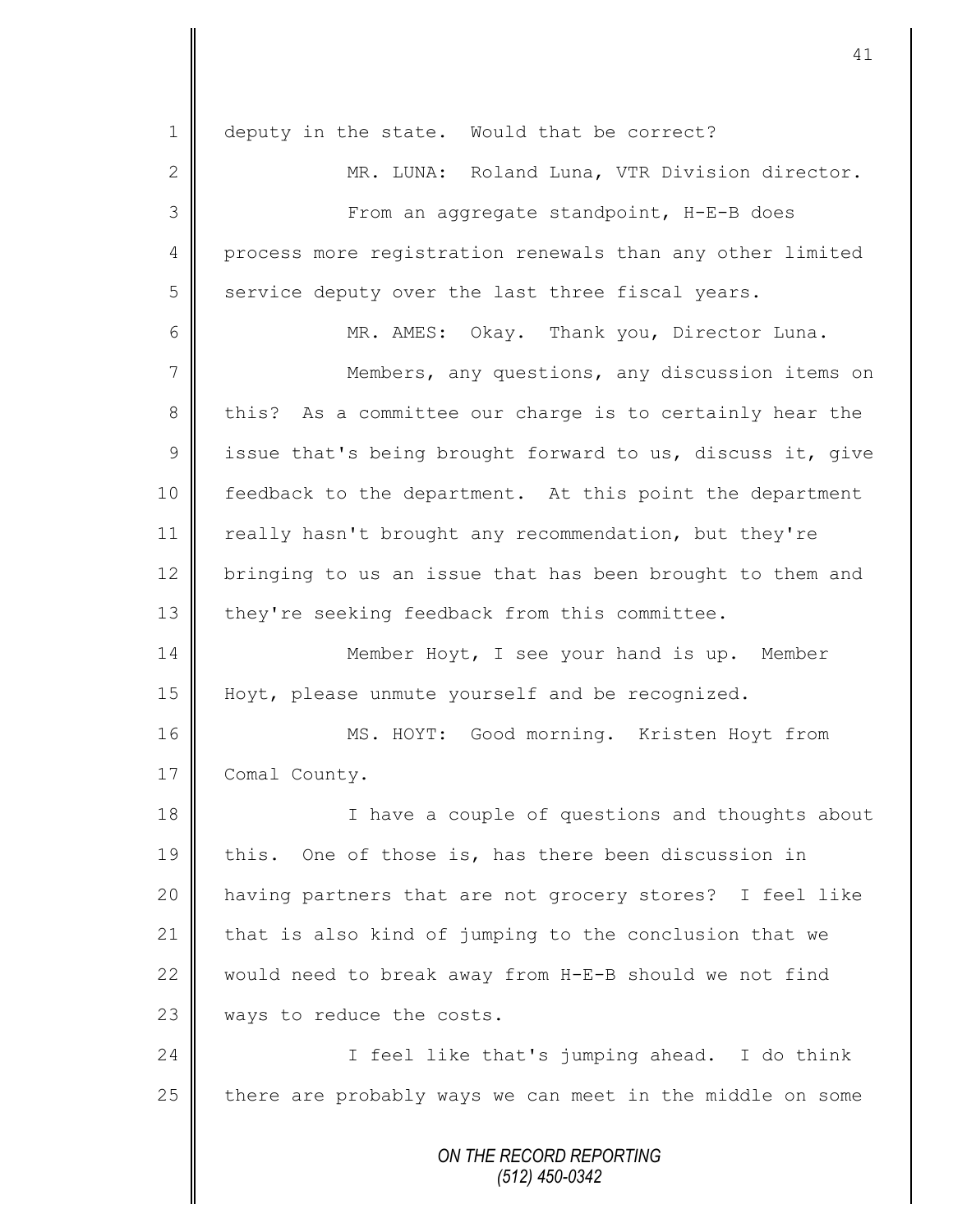1 of these things to make it more cost-effective, but have  $2 \parallel$  there been discussions for other types of limited service 3 deputies?

4 MR. AMES: Member Hoyt, that's a great 5 || question. I know that each county is allowed to enter 6 into an agreement with anybody that's qualified under the 7 Transportation Code, and I do not believe that is limited 8 to grocery stores.

9 || Mr. Luna, can you confirm that other businesses 10 could sell besides grocery stores?

11 | MR. LUNA: Roland Luna, VTR Division director. 12 || I don't believe that there's a prohibition 13 against any other entity serving as limited service 14 deputies as long as they're qualified. We have our 15 General Counsel's Office on the line, and since that is a 16 legal question, I do want to defer to them if someone from 17 | OGC could assist.

18 MR. AMES: Thank you, Mr. Luna.

19 || And let me just say while they're coming on the 20 | line, I believe David Richards is our representative from  $21$  OGC.

22 || The Dallas County we actually have people 23 | outside of grocery stores. For example, AAA sells 24 registration stickers and then we have a couple of credit  $25$  unions that sell registration stickers.

> *ON THE RECORD REPORTING (512) 450-0342*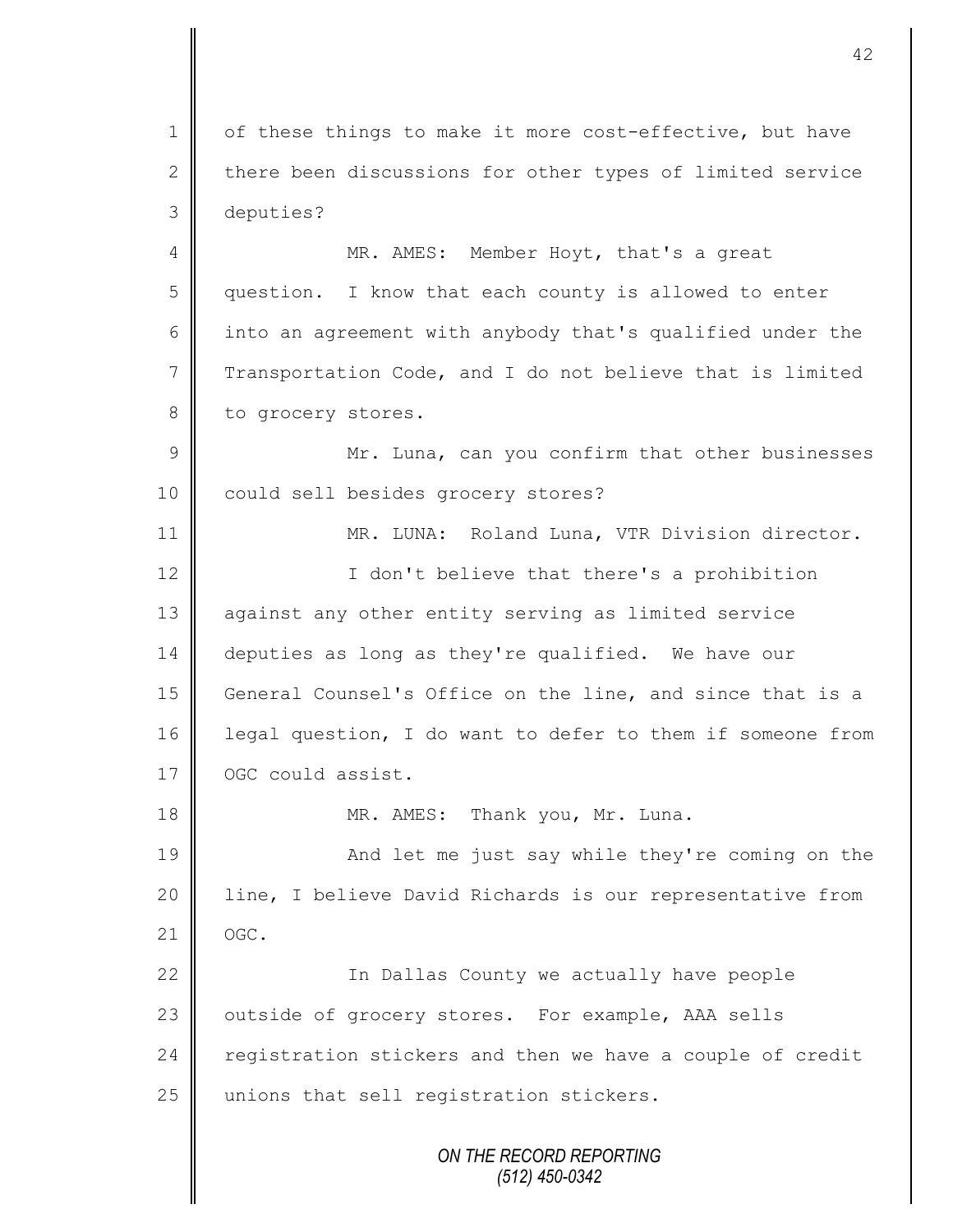| $\mathbf 1$    | Member Aliu, I saw your hand up a minute ago.              |
|----------------|------------------------------------------------------------|
| $\mathbf{2}$   | I don't want you to get away from your question. I do      |
| 3              | want to hear it as soon as we get an answer from OGC on    |
| 4              | this question.                                             |
| 5              | Mr. Richards, any response?                                |
| 6              | MR. RICHARDS: Officer Ames, I am not the OGC               |
| $\overline{7}$ | attorney that's handling this area -- Chris Harrigan or    |
| 8              | Tracey Beaver, who I think is on the line. I think what    |
| $\mathcal{G}$  | Roland has stated is accurate but I would defer to them    |
| 10             | since that is their area.                                  |
| 11             | MR. AMES: Okay. Thank you, Mr. Richards. I                 |
| 12             | don't see either one of those people actually on the call. |
| 13             | Ms. Beaver, are you actually on the call?                  |
| 14             | (No response.)                                             |
| 15             | MR. AMES: I don't see Ms. Beaver on the call.              |
| 16             | Hopefully we can get some feedback on that, but            |
| 17             | Member Hoyt, it's my understanding that other entities can |
| 18             | do that.                                                   |
| 19             | Member Aliu, you had a question. Can you                   |
| 20             | unmute yourself and please present your question?          |
| 21             | MS. ALIU: Yes. This is Billie Aliu.                        |
| 22             | Regarding the cost reduction measures, what are            |
| 23             | some of the cost reduction ideas? Or members, are we to    |
| 24             | come up with the ideas or is there some to be suggested -- |
| 25             | or are there some already suggested?                       |
|                | ON THE RECORD REPORTING<br>$(512)$ 450-0342                |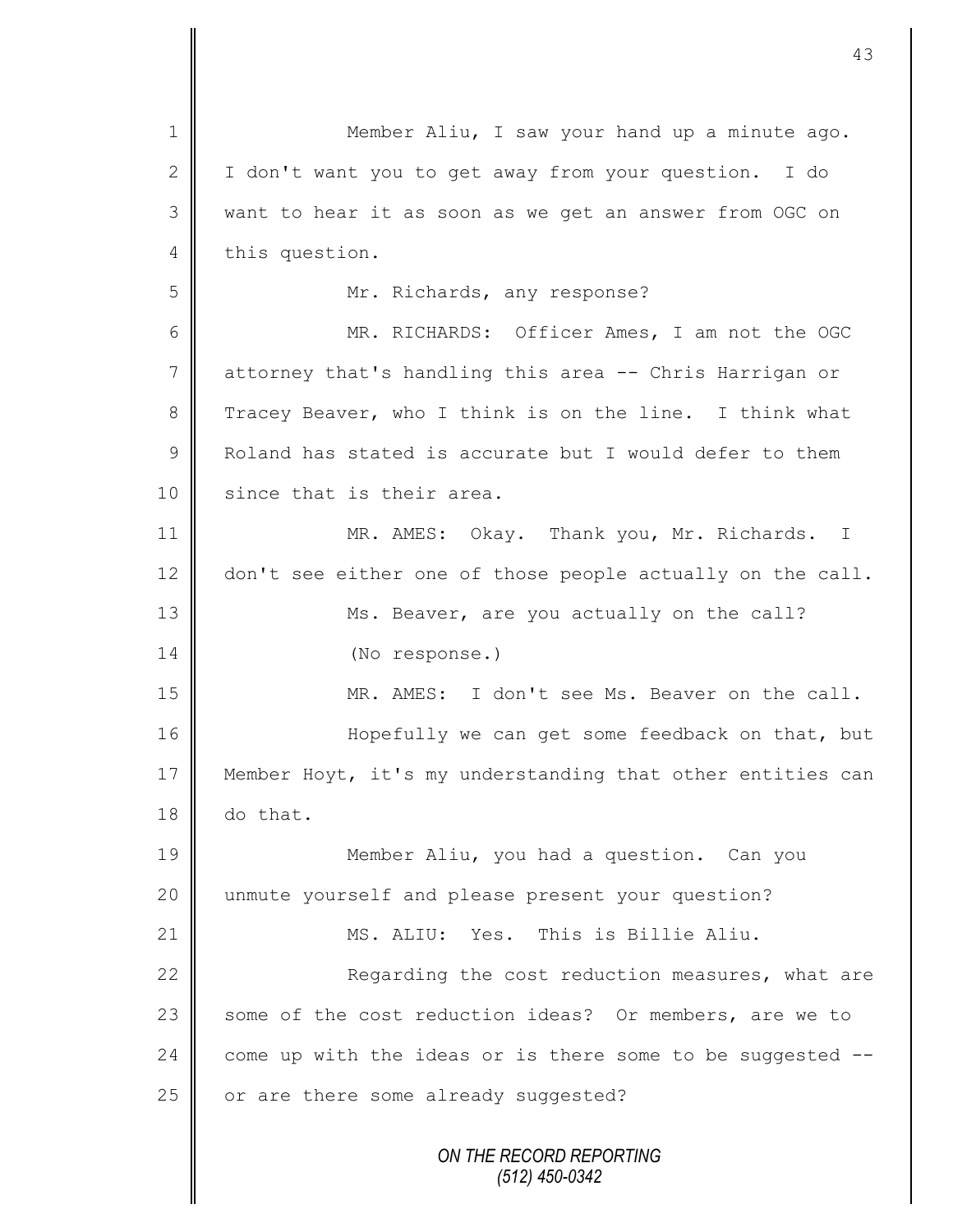| $\mathbf 1$    | MR. AMES: Great question, Member Aliu.                     |
|----------------|------------------------------------------------------------|
| $\mathbf{2}$   | It's my understanding as the presiding officer             |
| 3              | that we were to have open discussion and possibly come up  |
| 4              | with some. I think if the department had recommendations   |
| 5              | or suggestions, they would have already presented them.    |
| 6              | Director Luna, am I incorrect?                             |
| $\overline{7}$ | MR. LUNA: Roland Luna, VTR Division director.              |
| 8              | You are correct, Presiding Officer Ames.                   |
| 9              | MR. AMES: Okay. So Member Aliu, we'd love to               |
| 10             | have anything back from anybody on this committee that     |
| 11             | might think -- I will have to say that this process has    |
| 12             | been -- again, this is John Ames, presiding officer --     |
| 13             | this process has been in place for many years. It has      |
| 14             | gone through an evolution. In the 13 years I've been the   |
| 15             | Dallas County tax assessor, we've seen improvements in the |
| 16             | process and efficiencies along the way.                    |
| 17             | You'll also note in the documents and                      |
| 18             | information provided by the DMV that not every county has  |
| 19             | limited service deputies. For example, Anderson County     |
| 20             | does not. They may be too small. They may not even have    |
| 21             | a grocery store or may not have a need for a limited       |
| 22             | service deputy because they can handle all the vehicle     |
| 23             | registrations in the county tax office, and their citizens |
| 24             | have not asked for them to have a third party that can     |
| 25             | assist them in the evenings or after hours or even during  |
|                |                                                            |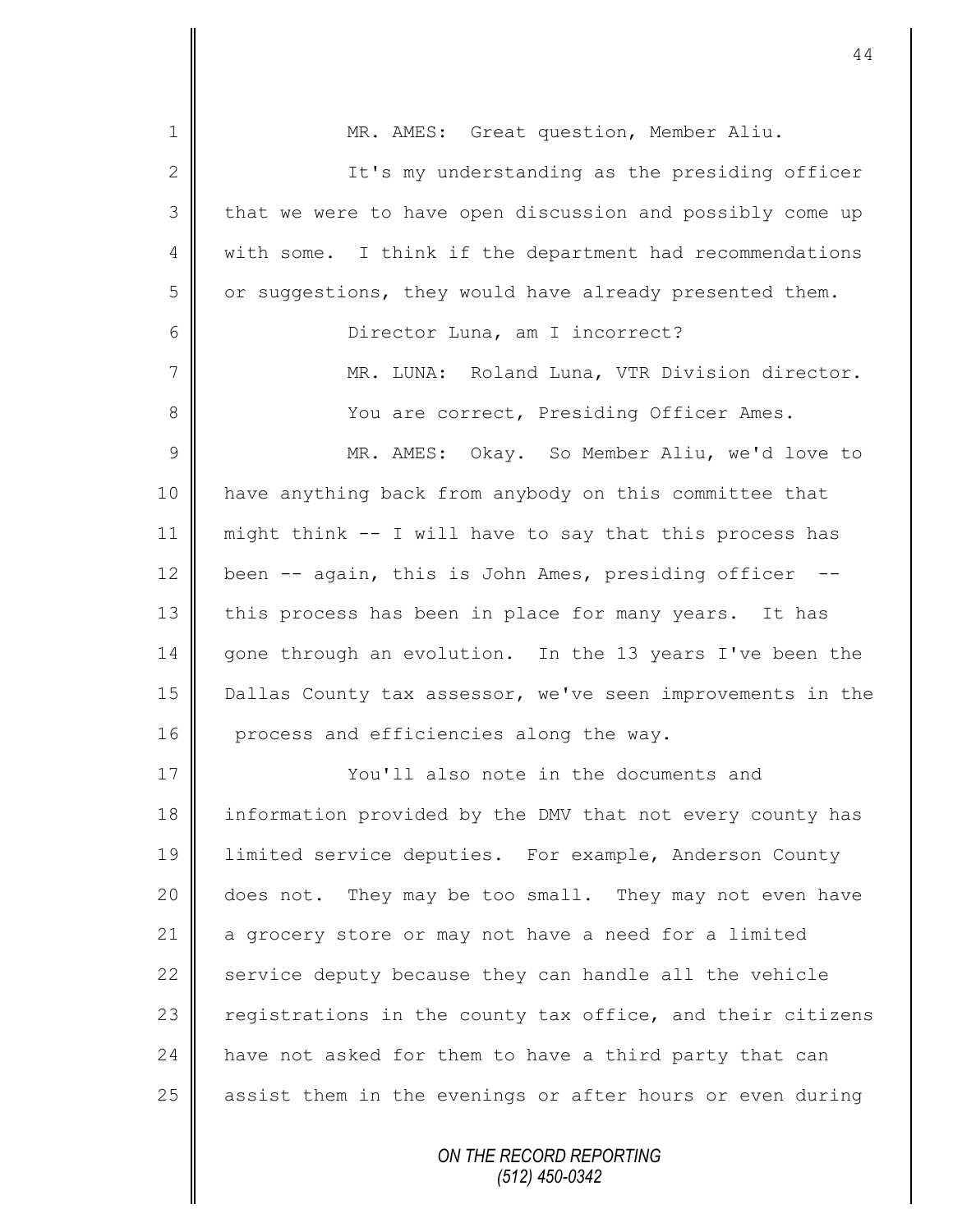|                | 45                                                        |
|----------------|-----------------------------------------------------------|
| $\mathbf 1$    | the day.                                                  |
| 2              | Member Hoyt, I see your hand is still up. Did             |
| 3              | you have another question, Member Hoyt? Your hand is down |
| 4              | now.                                                      |
| 5              | Any further questions from anybody?                       |
| 6              | MR. RICHARDS: Officer Ames, David Richards                |
| $7\phantom{.}$ | from OGC.                                                 |
| $8\,$          | I wanted to confirm that other entities, if               |
| $\mathcal{G}$  | they're qualified, may serve in that role, so we have     |
| 10             | confirmed what Director Luna had stated earlier.          |
| 11             | MR. AMES: Fantastic. Thank you, Mr. Richards,             |
| 12             | for that information.                                     |
| 13             | MR. RICHARDS: You're welcome. Sure. Thank                 |
| 14             | you.                                                      |
| 15             | MR. AMES: Along that same -- again, Presiding             |
| 16             | Officer Ames here -- let me just throw out to the         |
| 17             | committee, I think that's one of the triggers right there |
| 18             | is, if we have businesses that are currently limited      |
| 19             | service deputies and they feel like it does not fit the   |
| 20             | needs of their own customers -- because let's be honest,  |
| 21             | they have customers of their own, right? The tax office   |
| 22             | and the county has customers.                             |
| 23             | The DMV has customers that we have to deal with           |
| 24             | based on what our needs are, whether it be a property tax |
| 25             | or a motor vehicle title or registration transaction, or  |
|                | ON THE RECORD REPORTING<br>(512) 450-0342                 |

 $\mathbf l$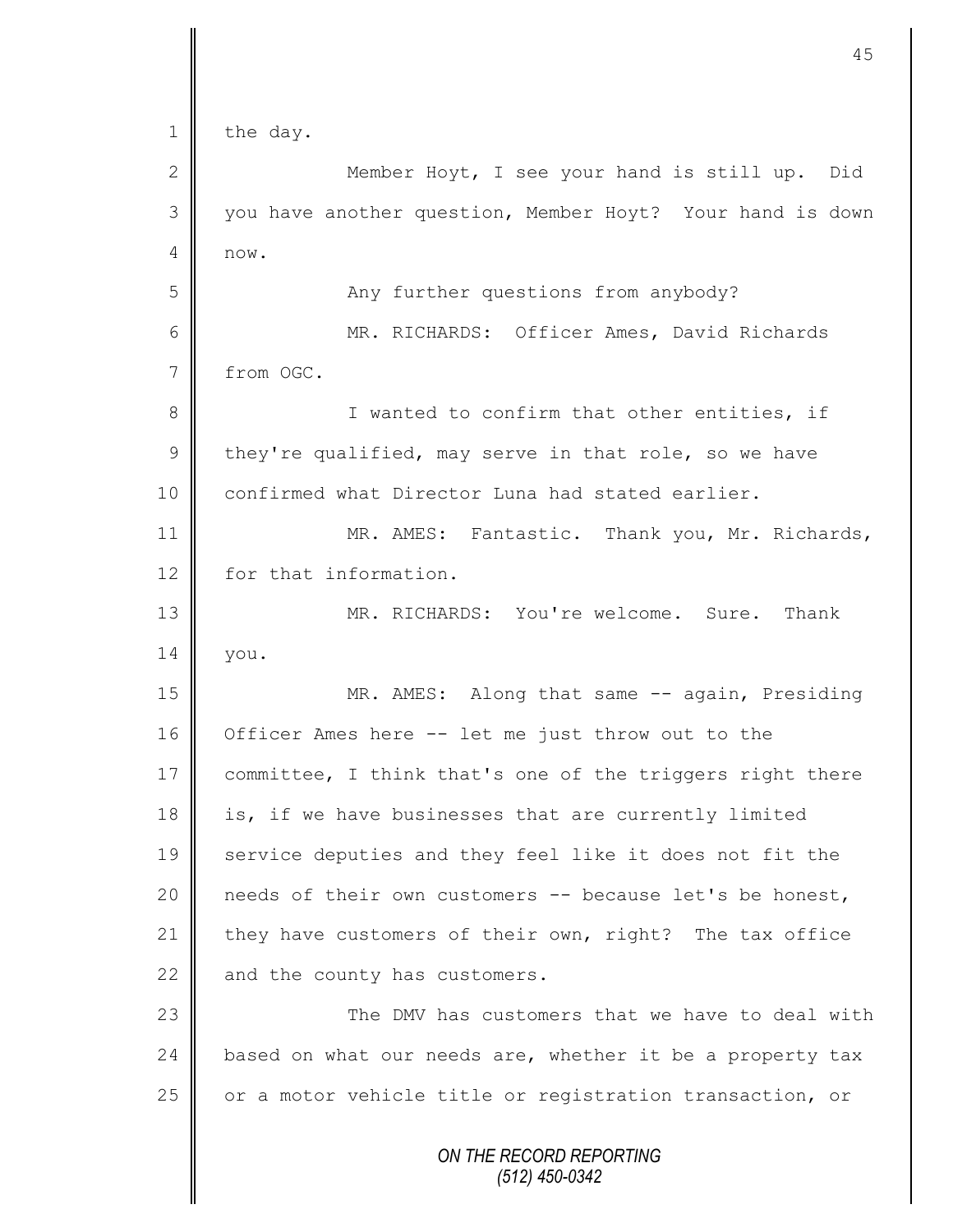*ON THE RECORD REPORTING (512) 450-0342* 1 | even a handicapped placard, and then the limited service 2 deputies are other businesses that do other things. So if 3 || that limited service deputy feels like it's not a benefit 4 to themselves and the customer and they don't want to do  $5 \parallel$  it as a public service, then they certainly have the 6 ability to not perform that. And it would be a great 7 idea, Member Hoyt, to branch out to other businesses. 8 Director Luna, has the DMV reached out to any  $9 \parallel$  other businesses, or do they leave that up solely up to 10 the counties to do? 11 | MR. LUNA: Roland Luna, VTR Division director. 12 | Since it is an agreement between the tax 13 assessor-collector and those entities, we think it's more 14 || appropriate to have the individual counties reach out to 15 | those establishments. 16 MR. AMES: Okay. Thank you, sir. Officer Ames 17 here. 18 Mr. Richards, I believe I can hear you in the 19 background. 20 || MR. RICHARDS: I am muted. 21 MR. AMES: I don't know who that is I can hear 22 in the background. 23 || MS. BREWSTER: Presiding Officer Ames, it 24 appears that it's our host. 25 | Mr. Templeton, if you could please mute your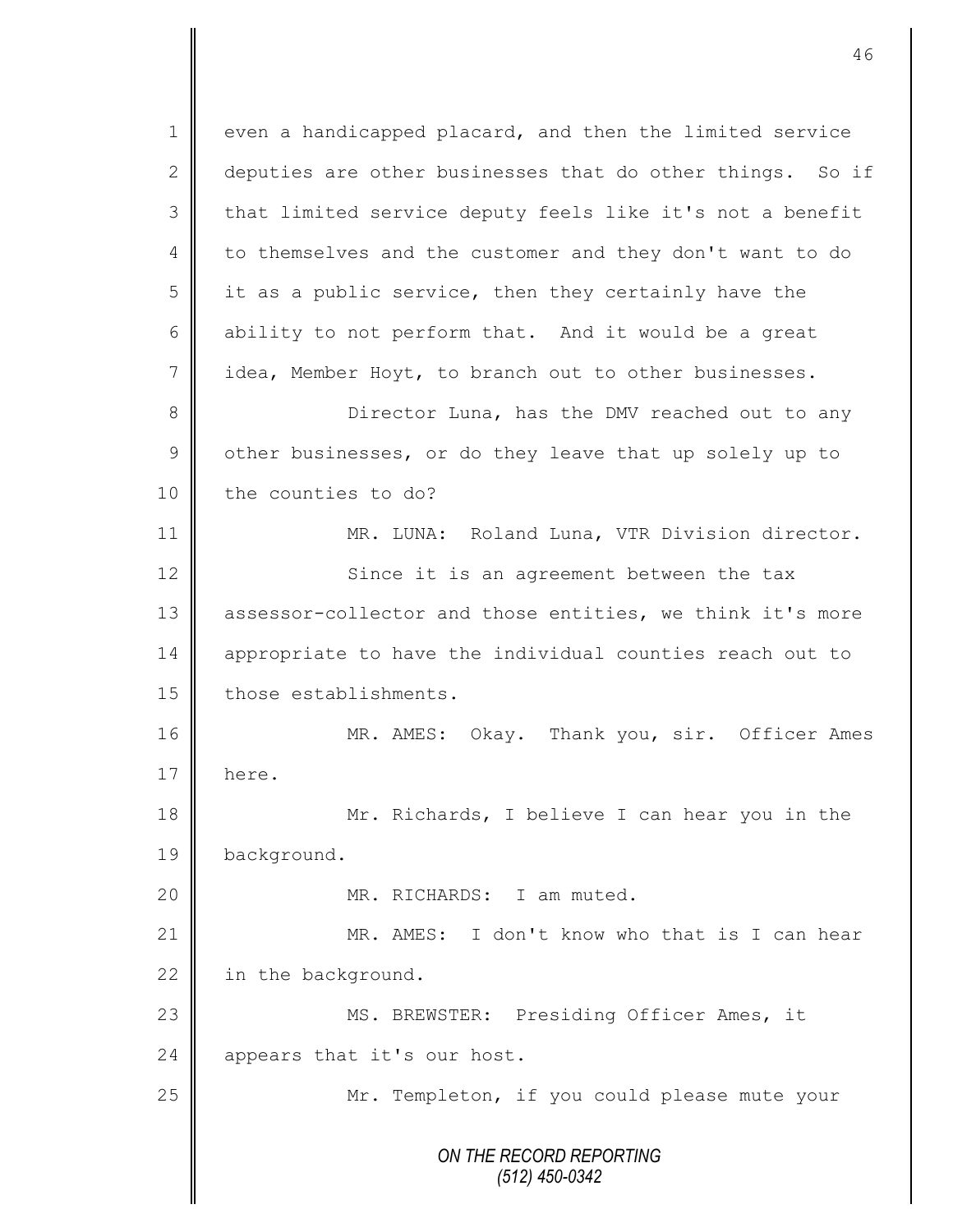*ON THE RECORD REPORTING* 1 | phone, that would be great. Thank you. 2 MR. AMES: Thank you, Ms. Brewster. 3 Ms. Brewster, any comments based on the 4 discussion we've had so far, from your viewpoint as the 5 executive director? 6 || MS. BREWSTER: Thank you, Presiding Officer 7 Ames. 8 || I think what you have before you are various 9 | options for consideration and discussion. There's more 10 | than one way to reduce costs and to streamline before you. 11 | I think more than anything we just wanted to see if any of 12 these were items, if the CSAC wanted to pursue any of 13 these items or specific discussions around them. 14 || I think that really is what the agency is 15 looking for in terms of any efficiencies that we want to 16 pursue. We were just at this point trying to get feedback 17 from the CSAC about any concerns or support around any of 18 these items. 19 Thank you, Presiding Officer Ames, for asking. 20 || MR. AMES: Thank you, Ms. Brewster. 21 | Members, you've heard what the department has 22  $\parallel$  to say. You've heard a little bit about what deputies are 23 Wen it comes to the role of DMV and tax offices. You've 24 **h** heard that there is a limited service deputy that has some 25  $\parallel$  concerns. Obviously they appear to be the largest one,

*(512) 450-0342*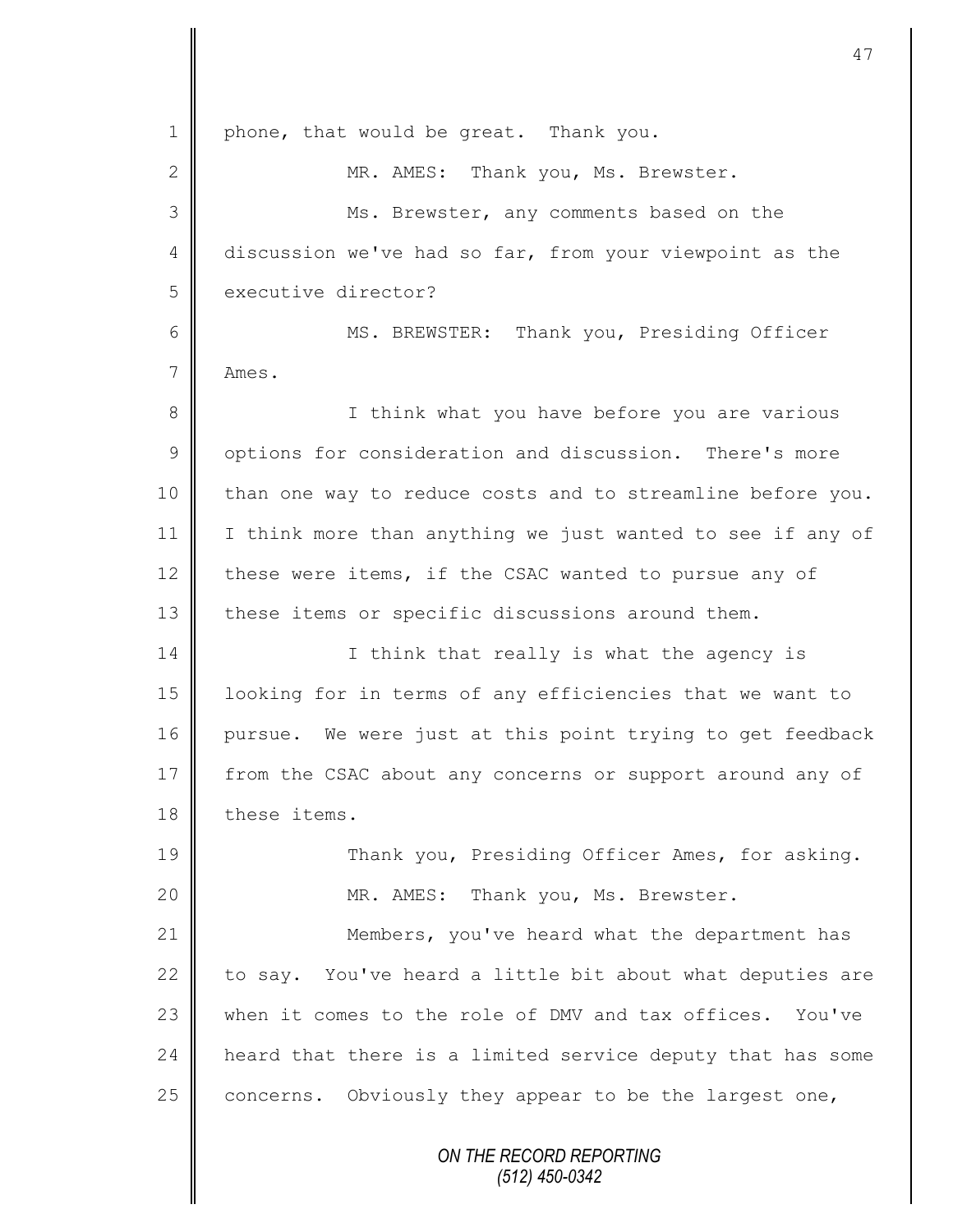*ON THE RECORD REPORTING* 1 and their concerns seem to be on what they perceive as 2 inefficiencies within the process based on the fact that  $3$  they are in multiple counties. 4 **Do** we have any recommendations as a committee? 5 Member Aliu. 6 MS. ALIU: Yes, this is Member Aliu again. 7 Thank you. 8 || I guess for me to come up with any ideas, I  $9 \parallel$  really would need to understand what the costs are, all 10 the costs, to even know what I could reduce. Is there a 11 way that we could get a list of the costs or verbally get 12  $\parallel$  a list of the costs? 13 MR. AMES: Sure. That's a great question, 14 Member Aliu, and let me see if I can maybe give some 15 | background. Let me even walk through the process of how 16 it works, because I think that's where we're getting hung 17 up is so many members on our committee don't really engage 18 in this on a daily process so they don't understand it. 19 | I'm going to walk through it from the 20 perspective of Dallas County. And any one of our other 21 county tax assessors can walk through it from their 22 perspective, and see what the similarities are versus the 23 differences. 24 So when we approach somebody to be a limited 25  $\parallel$  service deputy, we explain to them that they would act on

*(512) 450-0342*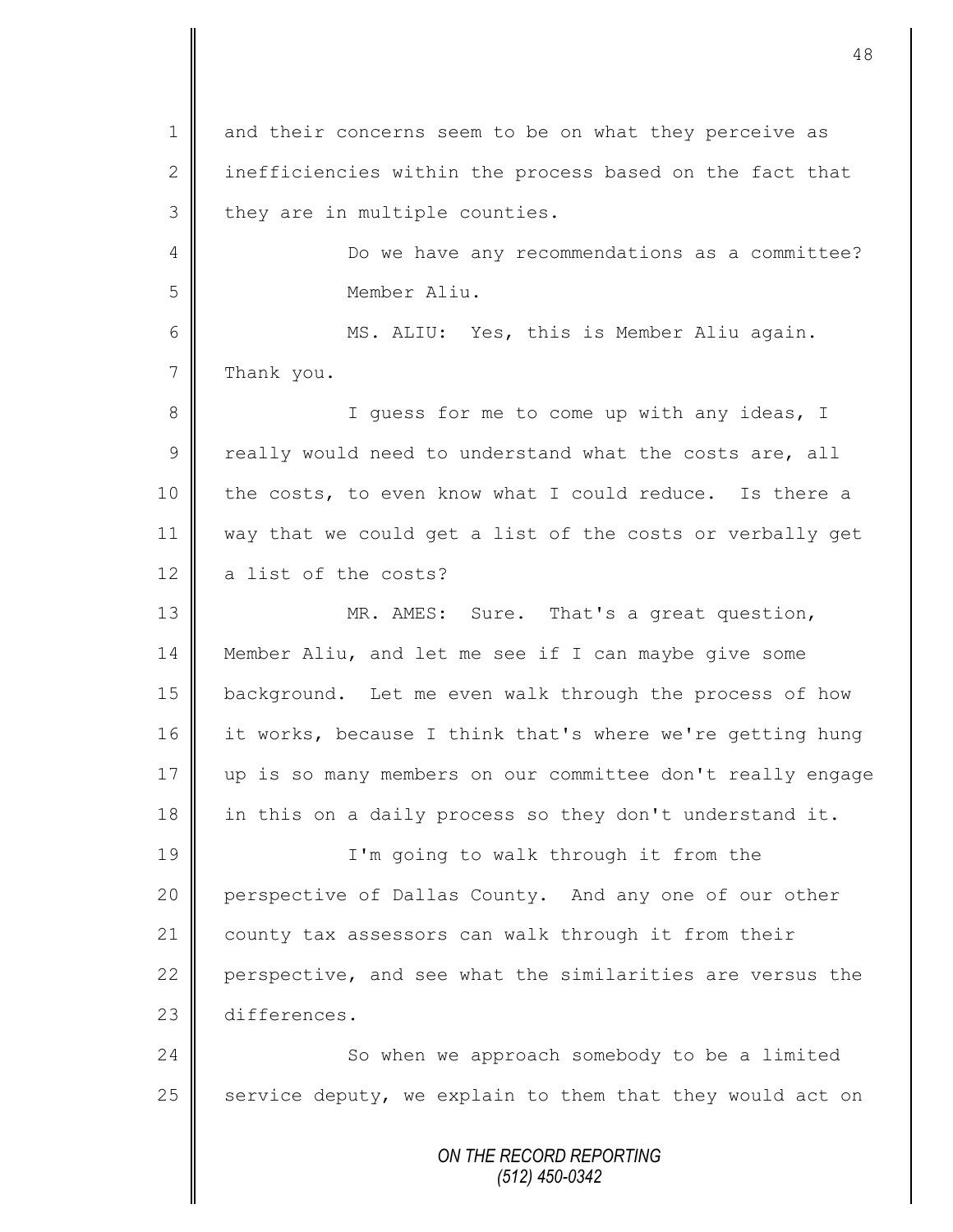| $\mathbf 1$    | behalf of the county tax assessor, who acts on behalf of   |
|----------------|------------------------------------------------------------|
| $\overline{2}$ | the Texas Department of Motor Vehicles.<br>They            |
| 3              | contractually agree that they will act in good faith with  |
| 4              | the laws and rules of the State of Texas when it comes to  |
| 5              | vehicle registration renewals, that they will maintain     |
| 6              | their equipment and such that they can provide             |
| $7\phantom{.}$ | registration stickers, that they will, as stated in here,  |
| 8              | provide their own printers, toner and computer, and they   |
| $\mathcal{G}$  | will use a program through the Texas DMV called webSUB.    |
| 10             | They will provide a bond to the county tax                 |
| 11             | assessor. And let me explain what that bond means. When    |
| 12             | we as county tax assessors provide RTS paper, which is the |
| 13             | paper that the sticker is printed on, that paper has a     |
| 14             | value.                                                     |
| 15             | And so a blank piece of paper that has a                   |
| 16             | sticker on it has a value of at least \$65, \$75, because  |
| 17             | that's what a sticker would cost, right? And so if we      |
| 18             | provide you 100 pieces of paper, the 100 pieces is now     |
| 19             | worth almost \$1,000 in value, and so that bond covers the |
| 20             | value of that paper.                                       |
| 21             | In other words, if that paper were to be lost              |
| 22             | or stolen or misused for inappropriate reasons, then the   |
| 23             | county tax assessor would have the ability to actually     |
| 24             | file on that bond against that company to get back the     |
| 25             | funds that would be lost. Because remember what I stated   |
|                | ON THE RECORD REPORTING<br>(512) 450-0342                  |

II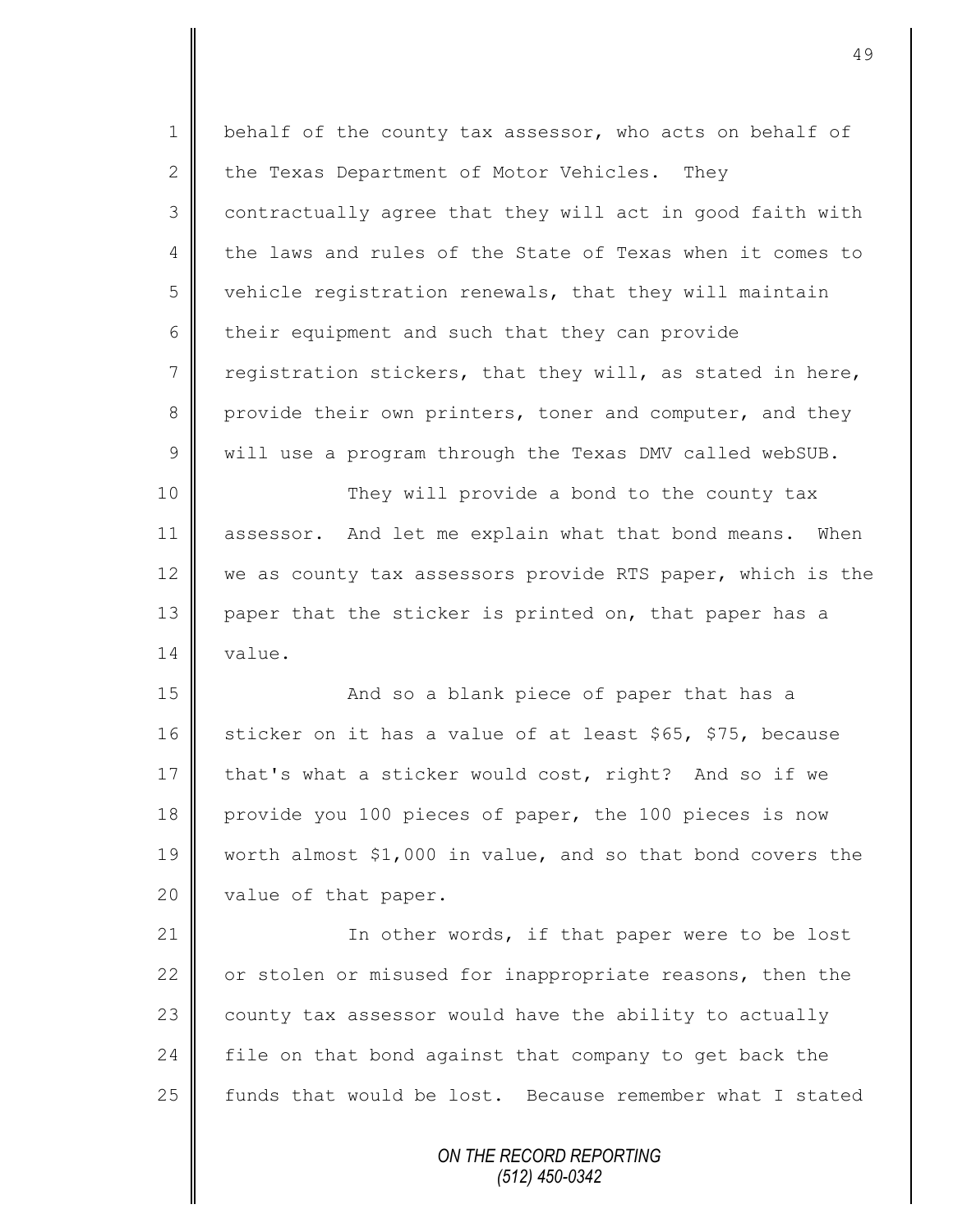1 earlier is the county tax assessor has personal liability 2  $\parallel$  for the funds that we collect, whether we collect or H-E-B  $3 \parallel$  collects it to Tom Thumb collects it. If they're an agent 4 on our behalf, and we're an agent on behalf of the DMV,  $5 \parallel$  then we have to maintain that personal responsibility.

6 || And so when it comes to the oversight of 7 recordkeeping and the holding time for paperwork, that is 8 certainly something that I think the department could work  $9 \parallel$  out with county tax assessors to standardize. For 10 example, in Dallas County, we require that you close your 11 batch -- which is the group of registrations that you've 12 been processing on our behalf  $-$  that you close that batch 13 when you reach 300, or at least once a week, and then 14 Submit those records to us.

15 | Contractual agreements, I think every county 16 tax assessor has a county attorney that actually works 17 | with them to develop their contracts and their agreements. 18 I I am not opposed to the DMV maybe recommending a standard 19 contract that would be easier for everybody, for all the 20 entities.

21 | You do have to remember, though, that just 22 because the DMV recommends a standard contract, county tax 23 assessors may have attorneys that believe that there 24 should be additional or less things in that contract. And 25  $\parallel$  at the end of the day, each county tax assessor is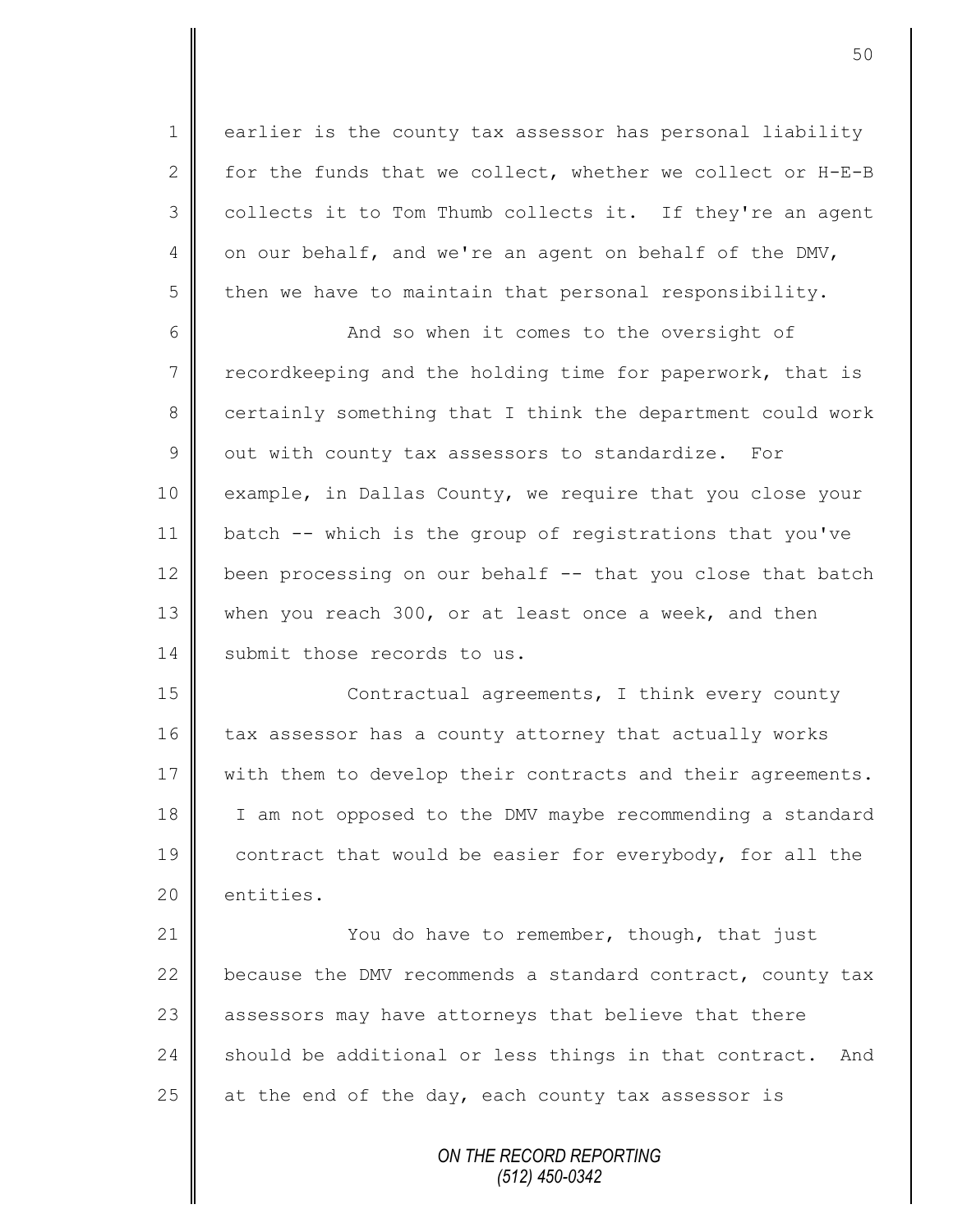1 | represented by a personal county attorney, not the DMV's 2 attorney.

3 Record retention requirements vary across 4 | counties. That should certainly be standardized. I mean, 5 record retention is record retention, whether it's a 6 document that we maintain within the county or at one of  $7 \parallel$  our deputies. So I would certainly welcome the DMV to 8 maybe make some recommendations on record retention and 9 maybe put out a document. 10 || You know, the requirement of picking up 11 | registration sticker paper, we -- obviously in Dallas 12 County we deliver it as a convenience to our limited 13 | service deputies in neighborhood locations. 14 | Identification requirements related to 15 | registration renewal processing across various counties, 16 I'm not sure what that means. I'm not sure if it's the 17 requirement of the person getting the registration 18 sticker, or the requirement that we identify who's 19 actually processing those registration stickers. But I 20 || will say this, identification requirements should be the 21 Same across the state. 22 Whether you're coming into a grocery store or a  $23$  county tax office, whatever the rules and the regulations 24  $\parallel$  are for the State of Texas in the Transportation Code 25 should be what everybody is using.

> *ON THE RECORD REPORTING (512) 450-0342*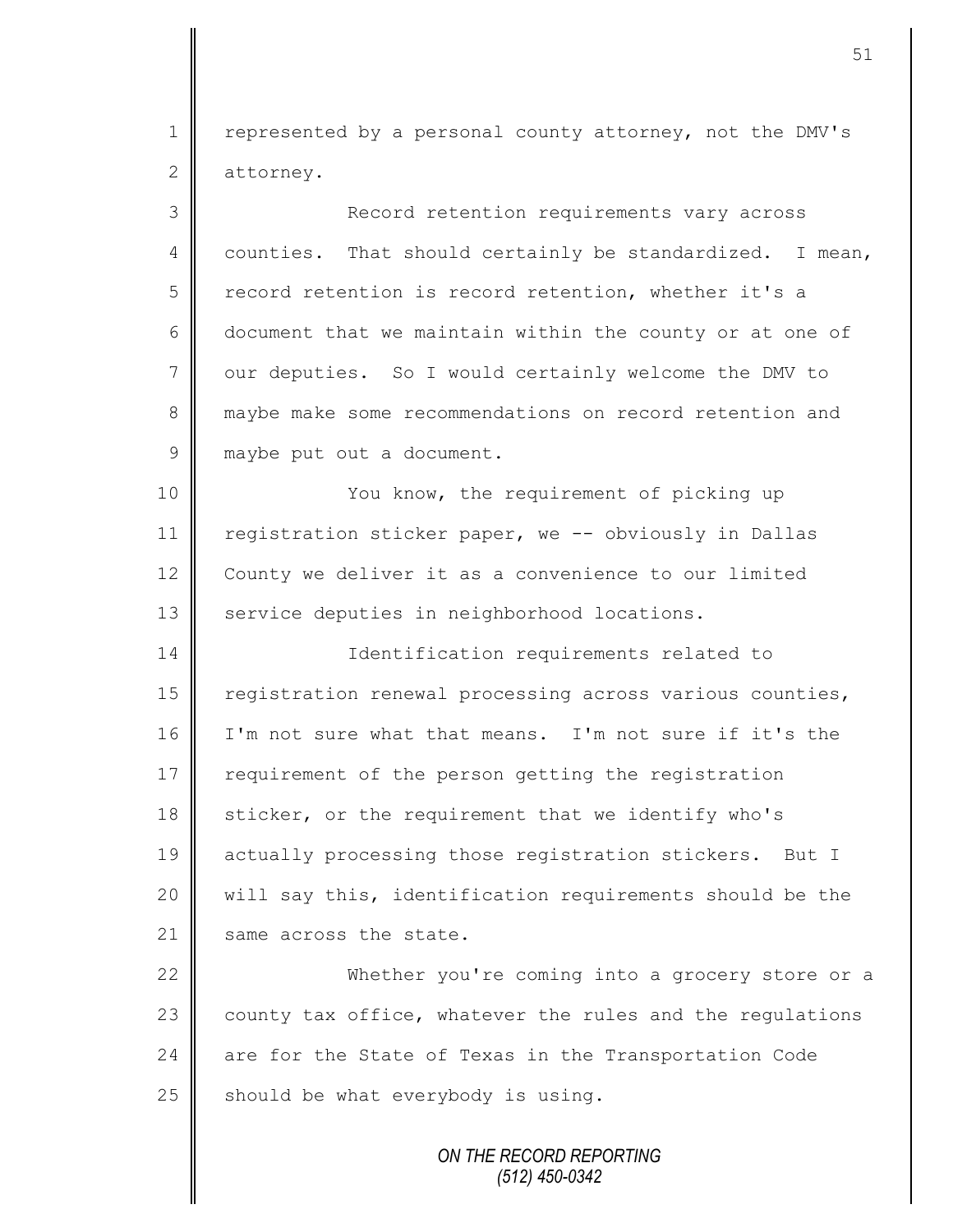1 Some counties require retention of money order 2 stubs and certain reports. Again, all the reports should 3 be standardized with the webSUB system, so if there's 4 different reports that are being required, that's 5 certainly something that we can have DMV look at and do a  $6 \parallel$  poll around to see who's requiring what reports.

7 || As far as payments go, we offer multiple 8 payment options here in Dallas County for our limited 9 Service deputies. Obviously they're collecting money from 10 a citizen that has to be remitted to us so we can remit it 11 to the DMV. In Dallas County we allow them to pay with 12 money orders if they'd like, or we allow them to ACH that 13 money to us, whatever is the most convenient for them. 14 Many of our grocery stores prefer to do money orders 15 because that's another service that they offer right there 16 in their grocery store and it's quick and easy for them to 17 | qo ahead and do money orders.

18 || Inventory management requirements differ across 19 counties. I'd like for the DMV to maybe give us some more 20 | details on that because, again, it is important to both 21 the DMV and to the county tax assessors that inventory is 22 managed properly.

23 For example, in Dallas County we require that  $24$  the sticker paper be locked up in a safe place. It can't 25  $\parallel$  just be out on the counter for anybody to use, right? It

> *ON THE RECORD REPORTING (512) 450-0342*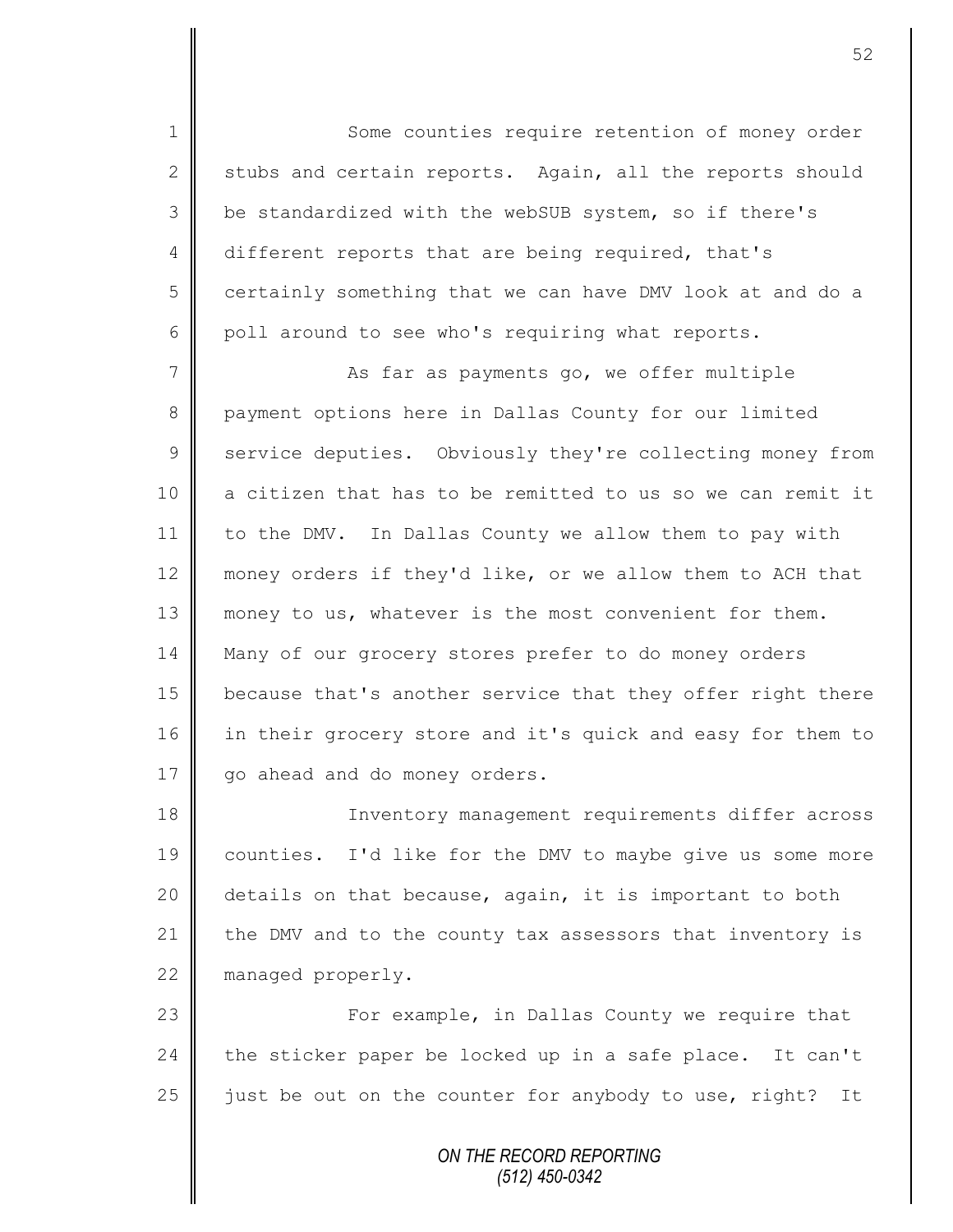*ON THE RECORD REPORTING* 1 || needs to be in a safe place and only be used when a 2 registration sticker is being done. 3 That's to prevent fraud. It's to prevent loss. 4 It's to prevent inefficiencies in costs, and so we want  $5 \parallel$  to make sure that that is maintained properly.  $6 \parallel$  and then some counties deputize the location, 7 and other counties deputize the individual on an annual 8 basis. That's an interesting one, and I'll give you a 9 | little feedback from Dallas County. 10 || We used to deputize the individual, but what 11 we've found is there's such high turnover in these limited 12 service locations that it is difficult to deputize the 13 individual. Because there would be a point where we'd 14 have five people deputized in grocery store A, and at the 15  $\parallel$  end of the week they'd say, None of those five people work 16 here anymore so we can't do stickers this week because we 17 | need to get re-deputized. 18 || And so we did switch, with the advice of our 19 counsel here in Dallas County that said, No, you can 20 deputize the location who can then determine who on their 21  $\parallel$  staff can do that. And that deputized location can then 22  $\parallel$  determine and will be covered under the bond. 23  $\parallel$  So I hope that that background is a little 24 helpful. Member Aliu, did that help a little bit with the 25 discussion? I see your hand is still up so I'd love to

*(512) 450-0342*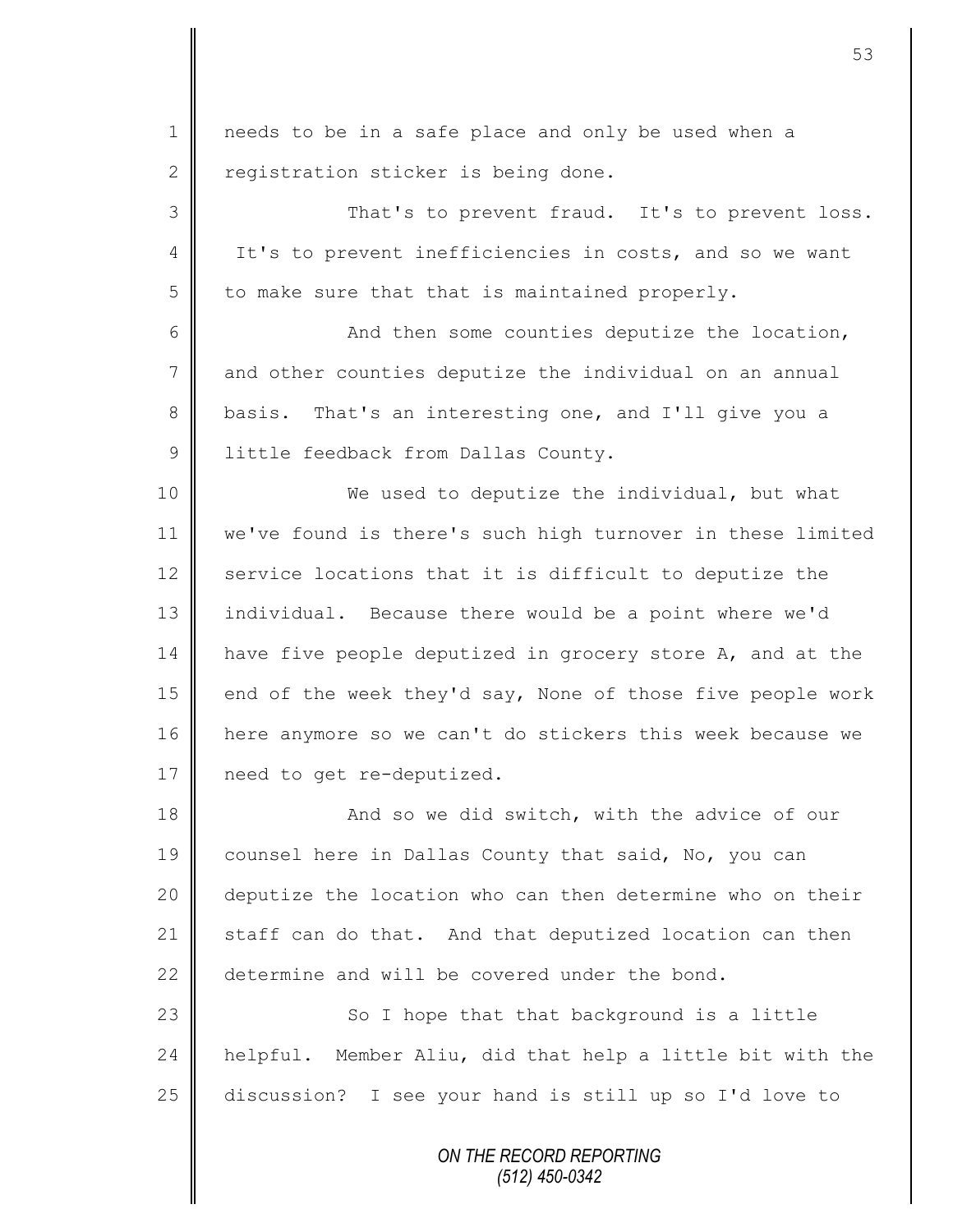*ON THE RECORD REPORTING (512) 450-0342* 1 | hear if you have anything else. 2 || MS. ALIU: Yes, it helps a lot. This is Member 3 || Aliu. I'm sorry. Of course it leads me to more 4 questions. 5 MR. AMES: That's what we're here for. 6 MS. ALIU: For example, the paper stickers that 7 vou're referring to, who manufactures those papers and has 8 it been thought that maybe they can be manufactured at a 9 U lower cost? But you know, with the rising costs 10 everywhere, I'm not so sure. 11 || MR. AMES: That's a great question, Member 12 Aliu. This is John Ames, and let me explain how the paper 13 comes. 14 So the sticker paper comes directly from the 15 DMV. Each county in Texas is allotted a certain amount of 16 paper from the DMV each year based on their previous 17 year's registrations. There's some increase factors 18 worked into that calculation. 19 || And then once the county obtains that paper --20 we order it from them either weekly or monthly, depending 21 on what your county inventory availability is and what 22 vour storage capacity is. And then each county is 23 determined to provide that paper to their limited service  $24$  deputy. And like we mentioned in here, it could be that 25  $\parallel$  we deliver it, we require them to pick it up, maybe some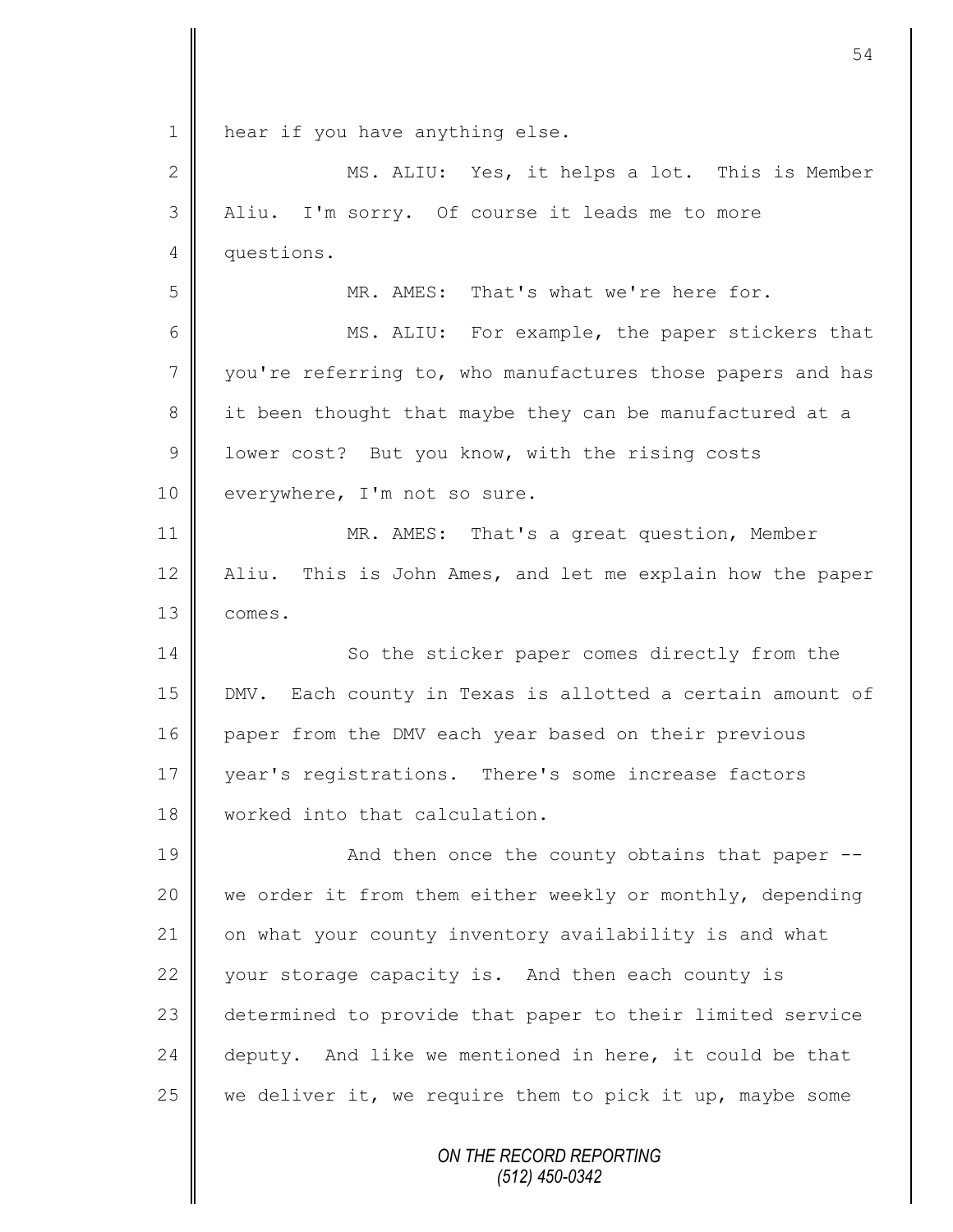*ON THE RECORD REPORTING* 1 | people mail it  $-$ - I would hope that that would be under 2 some kind of certification. 3 But that's a great question, Member Aliu. 4 Maybe one of the efficiencies could be that the DMV 5 provides the paper directly to the limited service deputy, 6 which cuts down efficiencies in having to get the paper 7 | from the county. I love that question. 8 Director Luna, did you have any comments? Or I  $9 \parallel$  see Deputy Director Thompson has just unmuted himself. 10 MR. THOMPSON: Clint Thompson, deputy director 11 | of Vehicle Titles and Registration. 12 | So to Member Aliu's question, there is no cost 13 | of sticker paper to the counties or the limited service 14 deputies. That is provided free of charge to the 15 counties, and in turn, the counties supply that to the 16 limited service deputies, so reducing paper costs would 17 || not result in a cost reduction for counties or limited 18 | service deputies. 19 MR. AMES: Thank you, Mr. Thompson. 20 MR. THOMPSON: I'll touch on, Presiding Officer 21 Ames, as far as delivering those directly to the limited 22  $\parallel$  service deputies and to your point about staff turnover,  $23$  the department doesn't have the direct relationship with 24  $\parallel$  the limited service deputies to know the bond amounts and 25  $\parallel$  what paper may be supplied to them or not supplied to

*(512) 450-0342*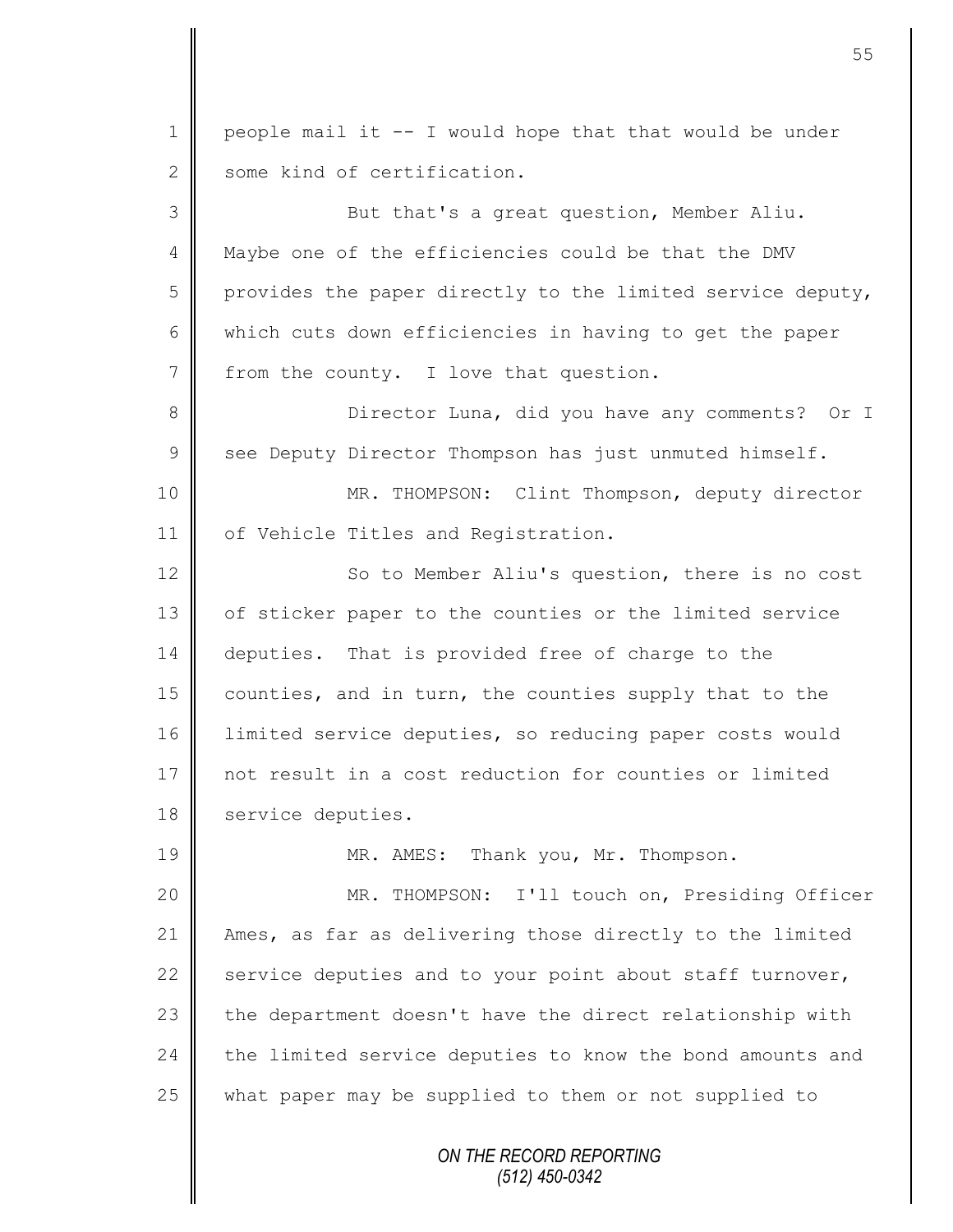*ON THE RECORD REPORTING (512) 450-0342*  $1 \parallel$  them. So I think that would be a challenge for the 2 department to implement direct mailing, if you will, 3 delivery of the sticker paper to individual entities. 4 || MR. AMES: Thank you, Mr. Thompson. 5 Member Aliu, you have further questions? 6 MS. ALIU: This is Member Aliu. Not at this 7 time. Thank you, Mr. Ames. 8 || MR. AMES: Thank you. 9 || Again this is Presiding Officer Ames. I hope 10 | that those discussions and that explanation has been 11 helpful. As we see, the department is as limited as 12 county tax assessors are, right? And so if the 13 department, the DMV has some suggestions that could help 14 or could jump in there, we would be more than grateful to 15  $\parallel$  review those and determine what we could do. 16 **At the end of the day, it is important that we** 17 have options for our citizens within our counties, and 18 limited service deputies certainly provide us with 19 | options. 20 | Any other members have comments, questions? 21 Are there any county tax assessors that would like to talk 22  $\parallel$  a little bit about their process, if it differed or if it 23 was the same as I described in Dallas County? Member 24 Stidham or Member Hoyt, Member  $-$  let's see, who else is 25 on here -- Member Palacios?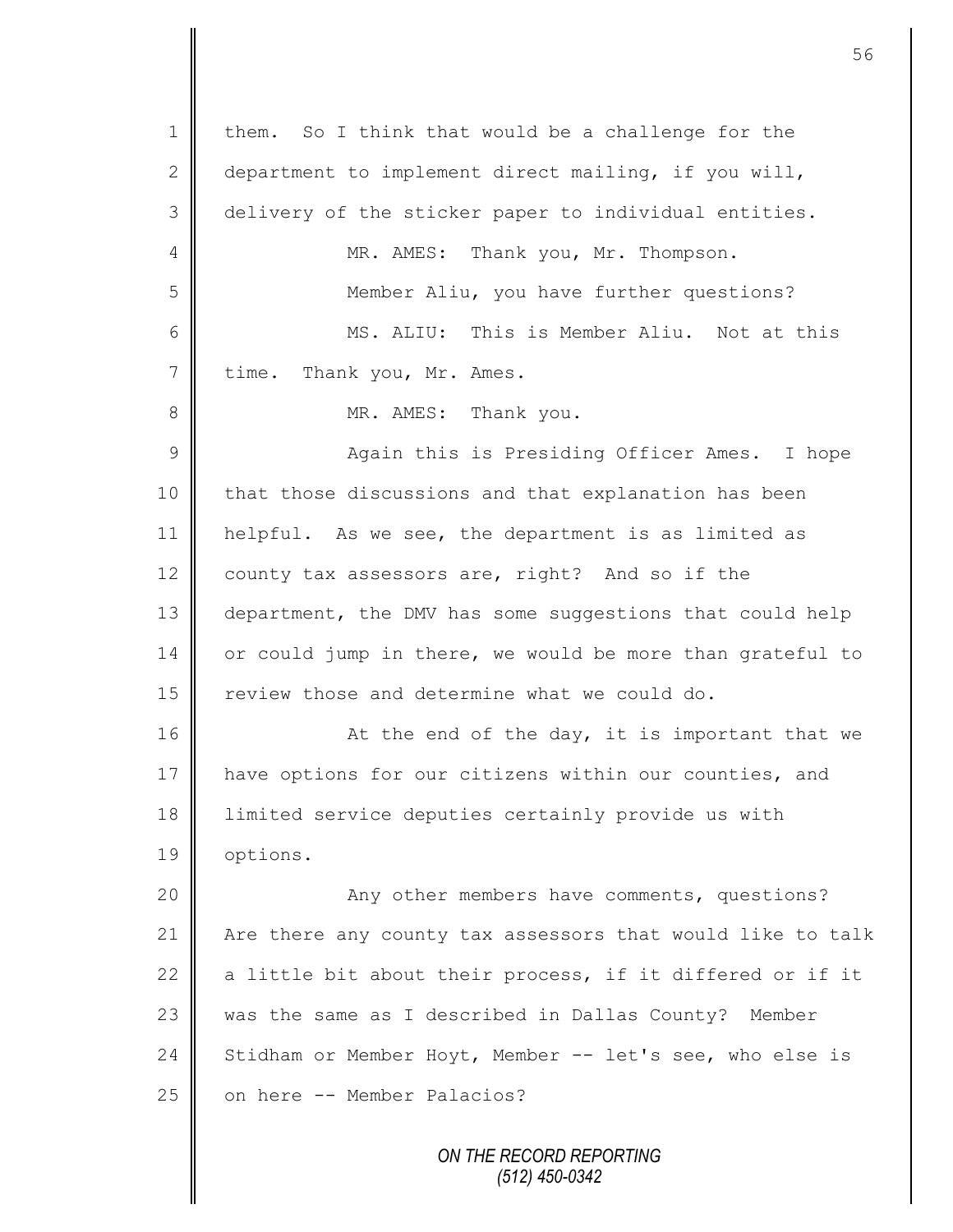| $\mathbf 1$    | Member Hoyt, I see your hand is up. Please                 |
|----------------|------------------------------------------------------------|
| $\mathbf{2}$   | unmute.                                                    |
| 3              | MS. HOYT: Good morning. Kristen Hoyt, TAC in               |
| $\overline{4}$ | Comal County.                                              |
| 5              | I'm going to share a little bit. We have five              |
| 6              | partners that we work with; they are all H-E-Bs. So on     |
| $\overline{7}$ | one hand, not finding a common ground with that partner    |
| 8              | could vastly impact our production here.                   |
| 9              | We do not deliver the paper, they do come by               |
| 10             | and pick it up. Of course, Comal is still relatively       |
| 11             | small, so they're not going out of their way too terribly  |
| 12             | bad. We do have a \$35,000 bond. I don't know, any other   |
| 13             | TACs, if that's high or low.                               |
| 14             | And then my last comment, it seems that based              |
| 15             | on the discussion items versus what we can realistically   |
| 16             | do here in the county as the TACs in partnering with these |
| 17             | grocery stores, I think we should definitely decide which  |
| 18             | of these recommendations are not going to impact small     |
| 19             | county versus large county throughout the state. And so    |
| 20             | in standardizing some of these things, I'm all for that,   |
| 21             | while protecting the ones, like you mentioned, about the   |
| 22             | bonds, you know, certain things that may strongly differ,  |
| 23             | again, from small county to large county, and allowing     |
| 24             | that to remain the decision in the hands of the tax        |
| 25             | office.                                                    |
|                |                                                            |

Ш II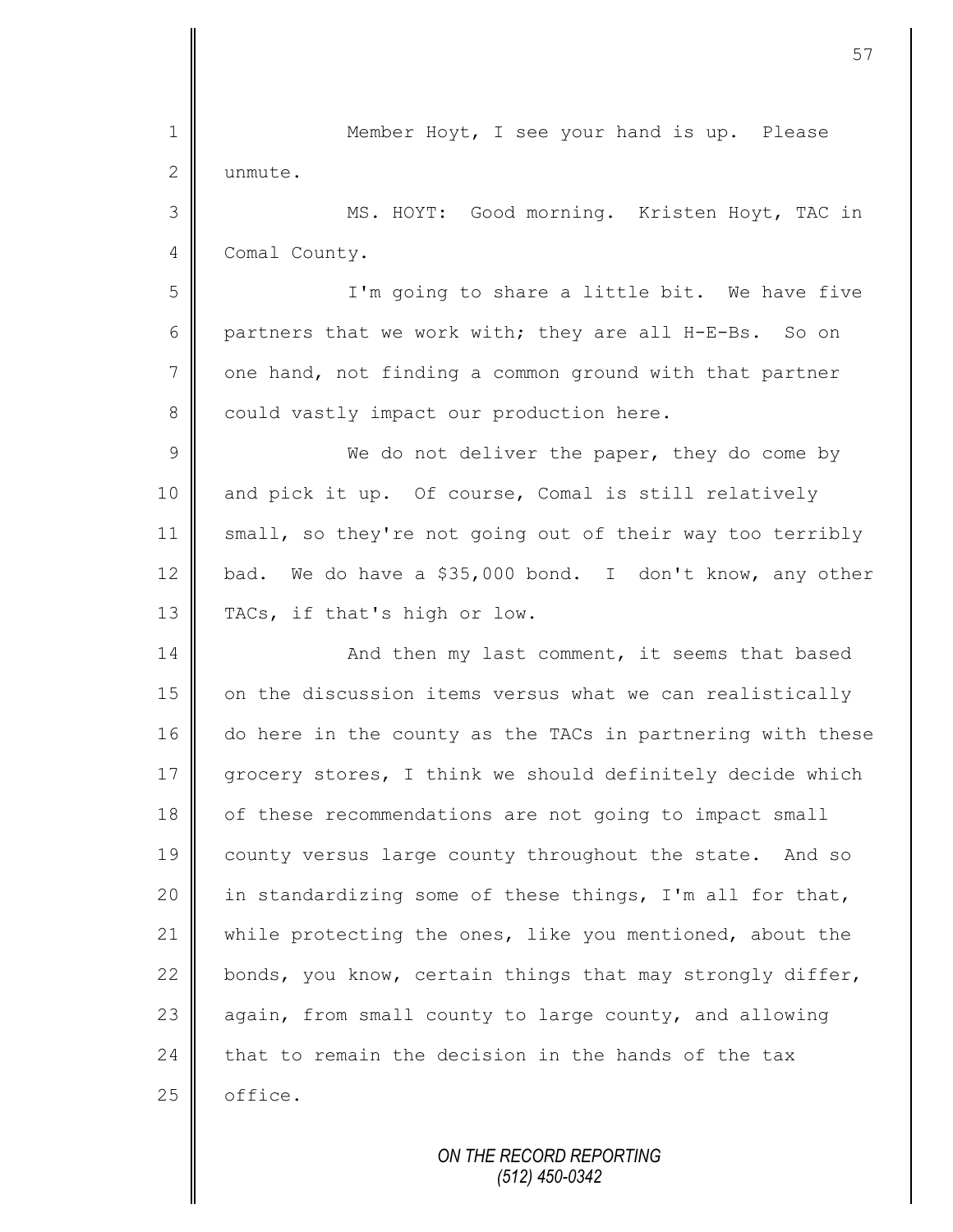| 1            | MR. AMES: Thank you, Member Hoyt.                            |
|--------------|--------------------------------------------------------------|
| $\mathbf{2}$ | Any other questions or comments based on Member              |
| 3            | Hoyt's information? Any other tax office want to share or    |
| 4            | comment on their process with limited service deputies.      |
| 5            | MR. STIDHAM: This is Grayson County, Member                  |
| 6            | Stidham, and I guess this question is directed to Director   |
| 7            | Luna.                                                        |
| $\,8\,$      | What seems to be the major problem that H-E-B                |
| $\mathsf 9$  | has raised that you could share with us?                     |
| 10           | MR. LUNA: Presiding Officer Ames, Roland Luna,               |
| 11           | VTR Division director.                                       |
| 12           | Over the last few months it has been about                   |
| 13           | these very things, cost efficiencies. From their             |
| 14           | perspective, H-E-B believes that the investment that         |
| 15           | they're putting in the limited service deputy relationship   |
| 16           | is not something where they're meeting a place where it's    |
| 17           | cost-neutral. And I certainly don't want to speak for        |
| 18           | $H-E-B$ , but in the discussions that we have had with them, |
| 19           | they enjoy the relationship with the tax assessor-           |
| 20           | collector.                                                   |
| 21           | They think it's a valuable service that's                    |
| 22           | provided to their customers, especially when you consider    |
| 23           | the time frames that they are open, just as Presiding        |
| 24           | Officer Ames talked about where we have a tax assessor-      |
| 25           | collector's office that's open from 8:00 to 4:30 or 8:00     |
|              | ON THE RECORD REPORTING<br>$(512)$ 450-0342                  |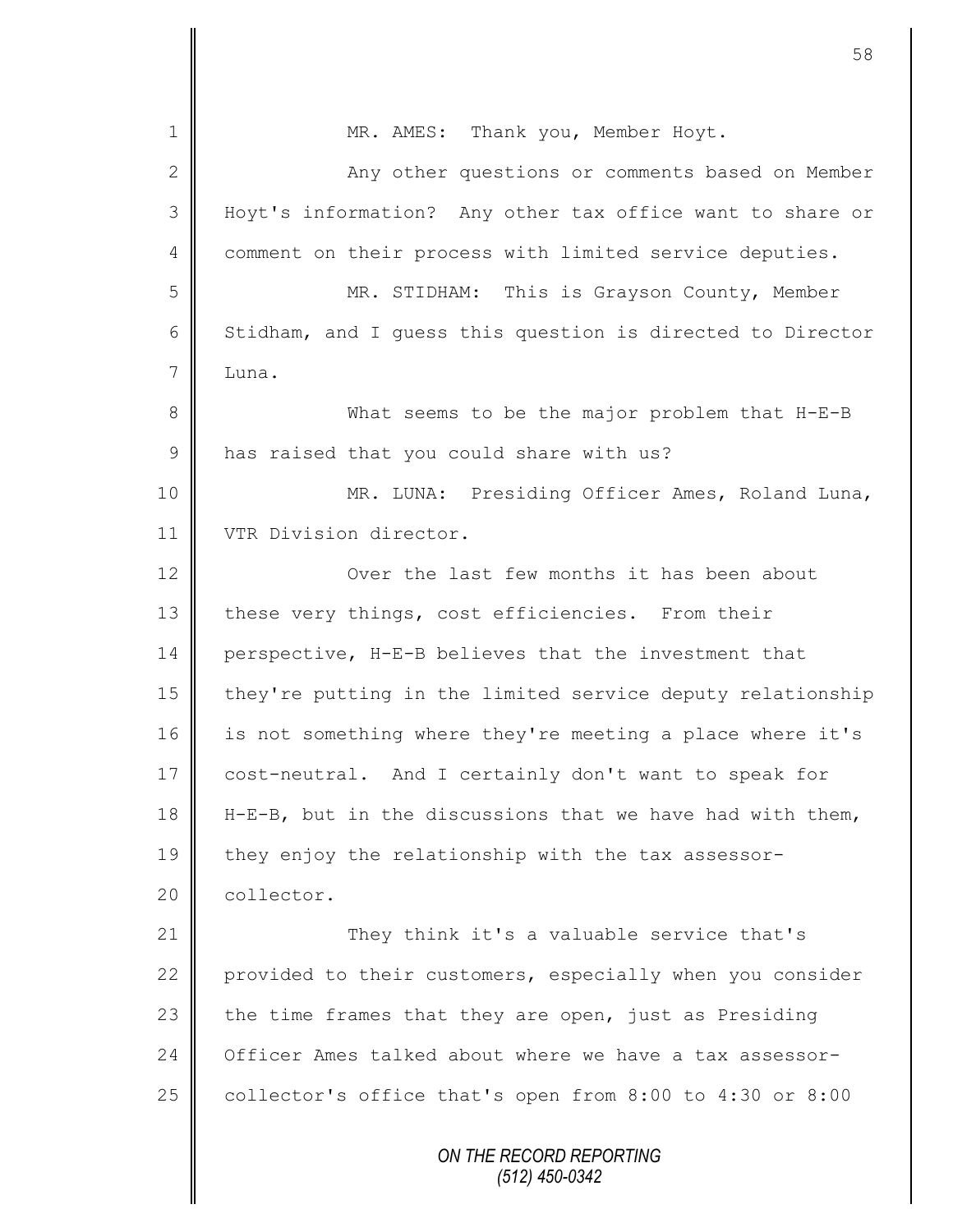*ON THE RECORD REPORTING (512) 450-0342* 1 to 5:00 and grocers -- not just H-E-B but grocers have 2 extended business hours, so that's a benefit to customers. 3 But from their standpoint, they weren't 4 necessarily looking for a profit, if you will. It was 5 more about reaching a place of a cost-neutral position,  $6 \parallel$  and I know that we don't have anyone signed up for public 7 comment, but perhaps at a future meeting, if there were to 8 be one, we could have representation from grocers or 9 | limited service deputies that could speak directly to that 10  $\parallel$  at a future meeting, if we have an opportunity for that. 11 MR. AMES: Thank you, Director Luna. I think 12 that's a great idea. This is Presiding Officer Ames. 13 || Let me just comment on the bullet points that 14 Director Luna has actually provided us on page 9. If we 15 | walk through each one of those bullet points as a 16 committee, let's talk about where there could be cost 17 savings on behalf of the limited service deputies. 18 Oversight and record keeping or holding time 19 for paper varies across counties. I don't know if Dallas 20 | County says you have to do it every five days and Comal 21 County says you have to do it every three days, if that's  $22$  a cost savings. 23 Why don't we standardize that and say everybody 24 has to do it every five days? Where is there a cost 25  $\parallel$  savings on that? So I'd be curious to see where that is.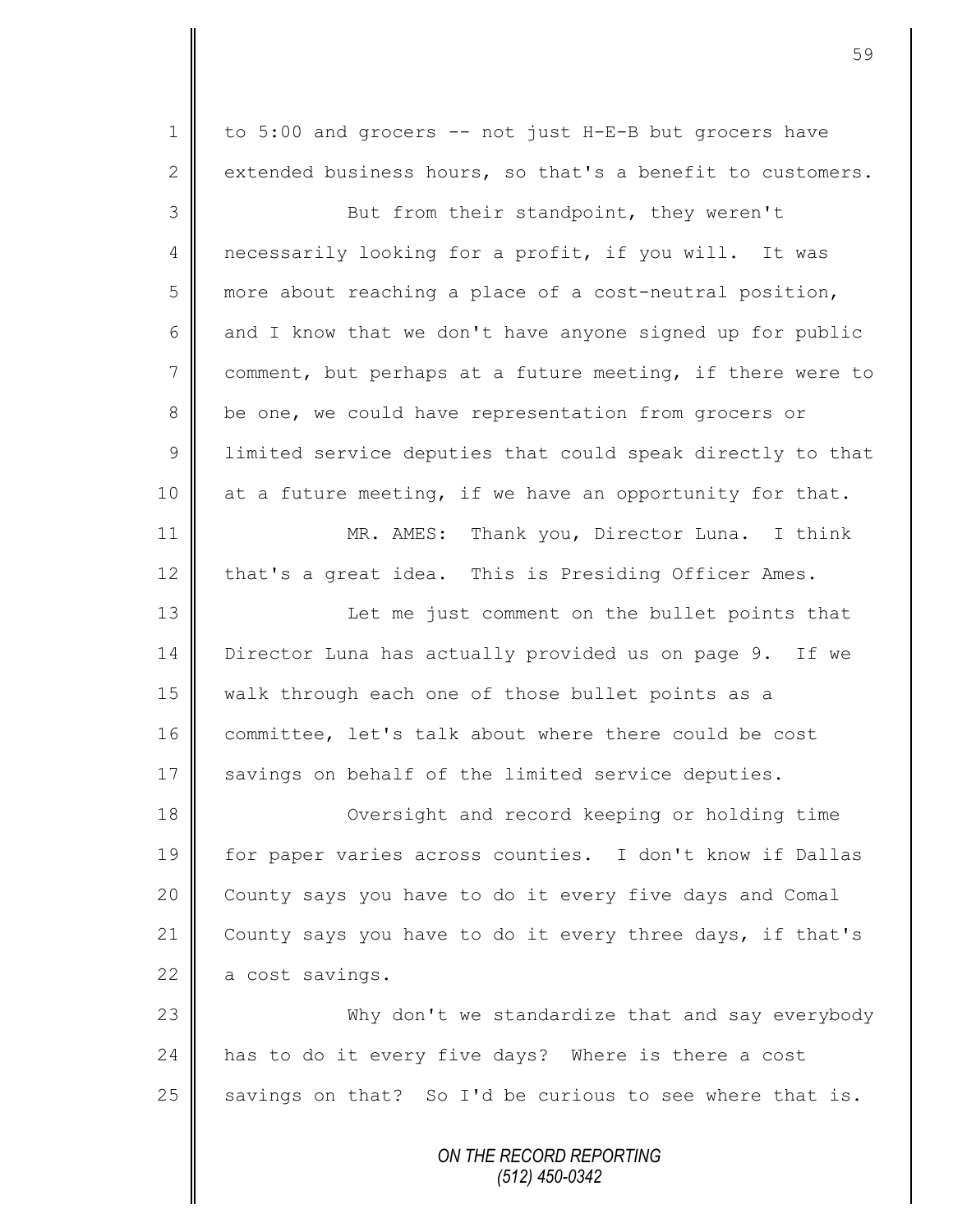1 Bond amounts vary by county. That certainly is  $\parallel$  a cost on behalf of the limited service deputy. As Member Hoyt said, they require a \$35,000 bond. We require a  $\parallel$  \$15,000 bond here in Dallas County, but I do believe that  $5 \parallel$  that is also based on the quantity of paper that's provided.

7 || So for example, Member Hoyt may provide her 8 | limited service deputies larger quantities of paper which 9 justify the \$35,000 bond, and that may be something that 10 || she's agreed upon with her folks so that they don't have 11 to come pick it up as often and she's comfortable giving 12  $\parallel$  them.

13 So that is cost issue that may be something 14  $\parallel$  that we could standardize across the state. And what we 15 would have to do is make sure that if we agree with H-E-B 16  $\parallel$  that all bonds are going to be \$25,000 across the state 17 and it gets you a full box of paper or a half a box of 18 paper, that we don't upset Tom Thumb or Kroger or 19 Albertsons. They may say we don't want that much paper or 20 || we want more, and so we may adversely affect another 21 | limited service deputy by making one happy. 22 **Contractual agreements vary across the** 23 counties. Honestly, a contract is a contract, so if their

25  $\parallel$  there's a cost difference if there's a different contract.

24 attorneys review the contract, I can't imagine that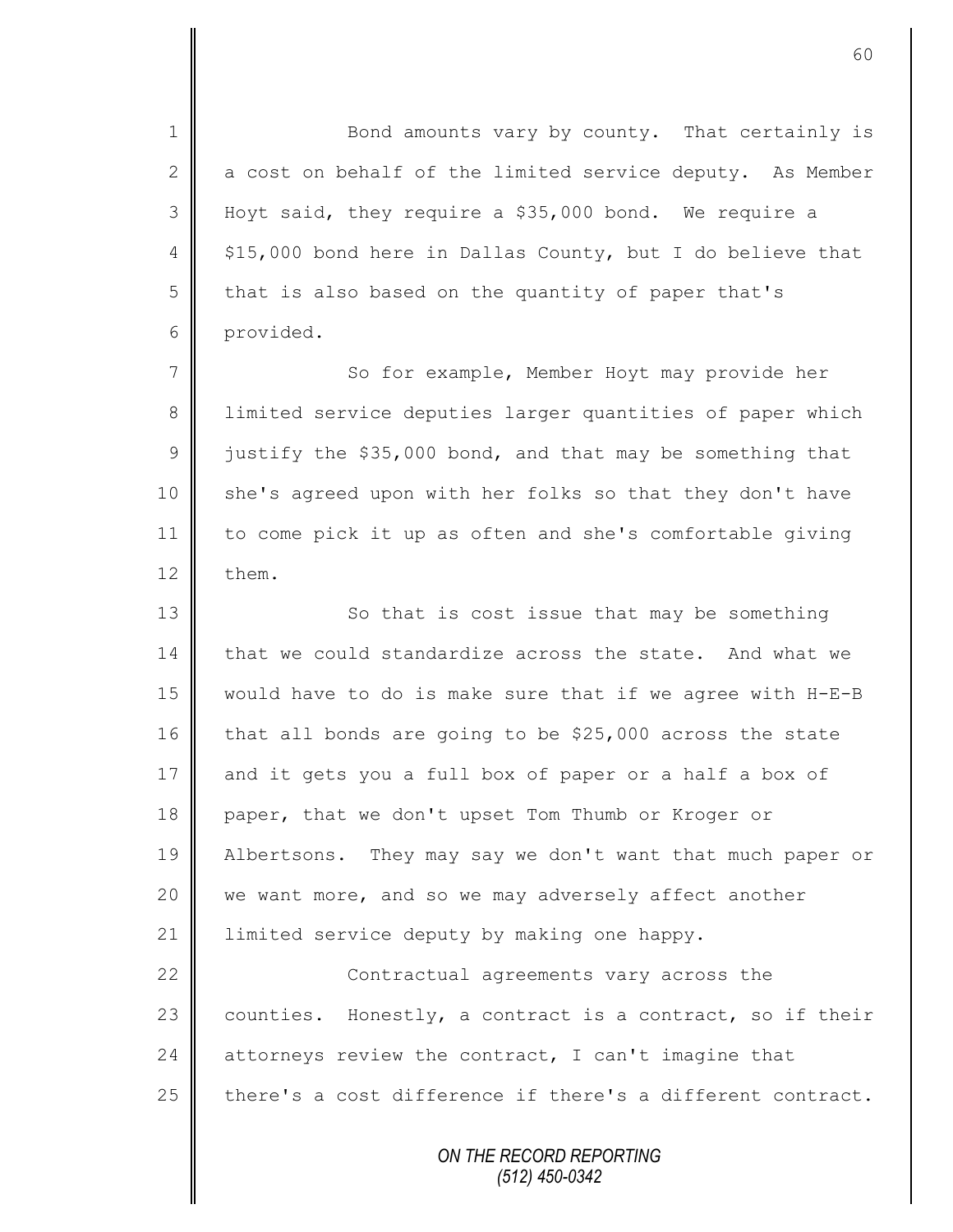1 Record retention requirements vary across the 2 counties. Again, I don't see where that's a cost for the 3 limited service deputy. I'd like to know from their 4 perspective how that's more expensive for them for record  $5 \parallel$  retention. And again, we should all be using the same 6 record retention, so I would certainly welcome some 7 Feedback from DMV on that.

8 Some counties require limited service deputies  $9 \parallel$  to pick up paper versus some deliver. That could 10 certainly be a cost, exactly. If you have to have a staff 11 member that has to get into a vehicle, drive over to the 12 county tax office and pick it up, versus somebody like me 13 who actually delivers it to them, that is a cost and I 14 could see where that could be something that we could 15 certainly work with either the counties to make sure that 16 they have somebody to deliver. But at that point, then it 17 | becomes a cost to the county.

18 Do we have somebody that can drive out there 19 and pick them up? I do in Dallas County; it doesn't sound 20 | like Member Hoyt does in Comal County. It sounds like the 21 department is unwilling -- at this point they don't have 22 anybody, based on Deputy Director Thompson's comments, 23  $\parallel$  that they can make deliveries or even take on that 24 | opportunity.

25 | Identification requirements for registration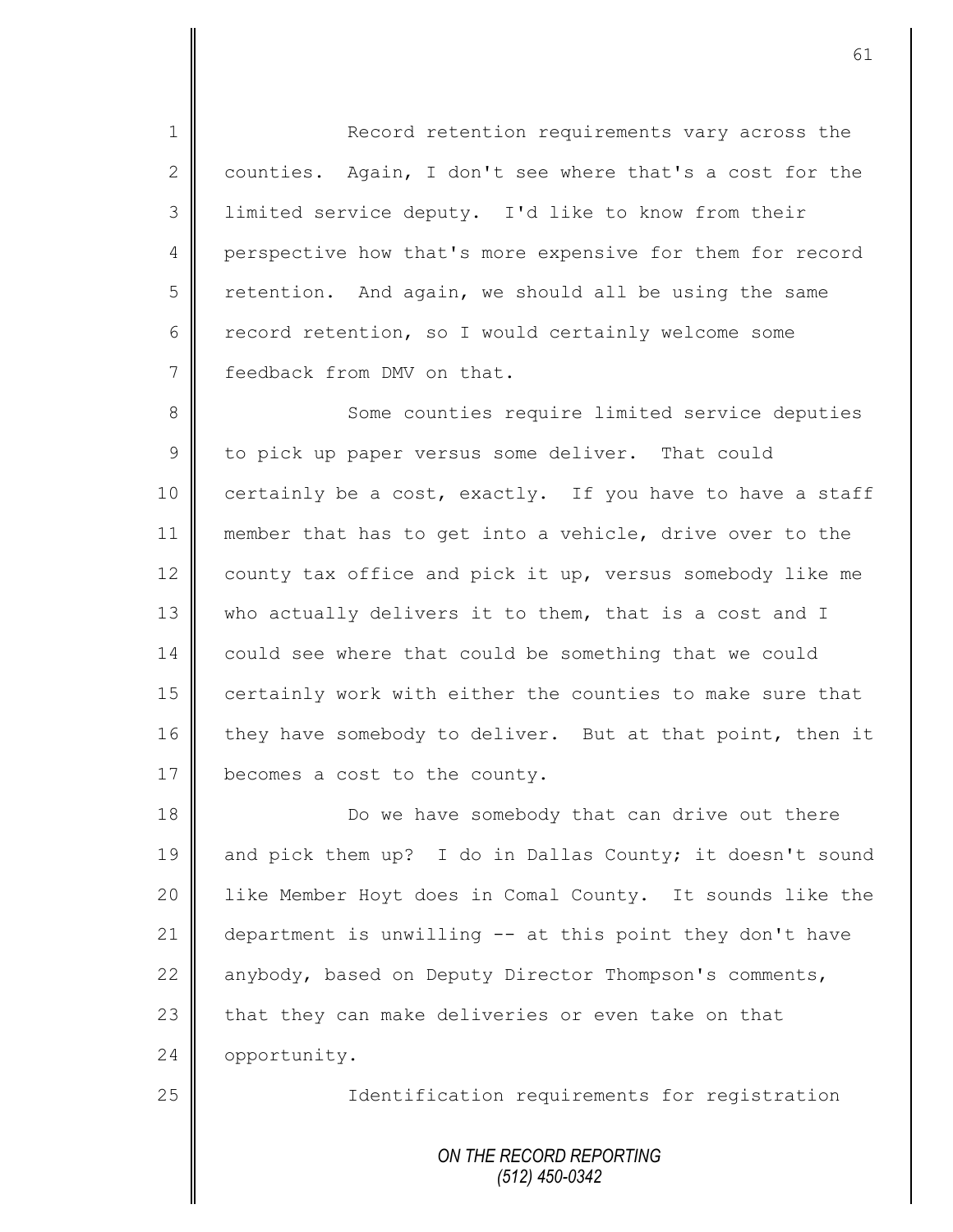1 | renewals, again, how is that a cost issue? I'm concerned 2  $\parallel$  on how they believe that's a cost issue. If we ask for a  $3 \parallel$  driver's license and not in the other county, how does 4 that affect the cost of doing business at that location.

5 Limited service deputies providing their own 6 printers and toner. That was a decision made by the 7 department when webSUB came on, so that was not something 8 that county tax assessors had any say in. The department 9 determined at that point that the limited service deputies 10 | would actually provide their own equipment.

11 Maybe that could be revisited and the 12 department would now provide equipment on behalf of 13 | limited service deputies to process these registrations. 14 And let me point out that's probably not a big stretch 15 because the department provides equipment to counties 16 right now. Every single county in the State of Texas is 17 || an agent on behalf of the DMV.

18 || The DMV provides each county with computers, 19 || monitors, printers, switches and routers at no cost to the 20  $\parallel$  county for being an agent on their behalf. And so, again, 21 they're doing that for the counties, maybe that's 22  $\parallel$  something they could pick back up and start doing for the 23 | limited service deputies as well.

24 || Again, money orders versus other forms of 25 payments, it could cost for money orders but we provide

> *ON THE RECORD REPORTING (512) 450-0342*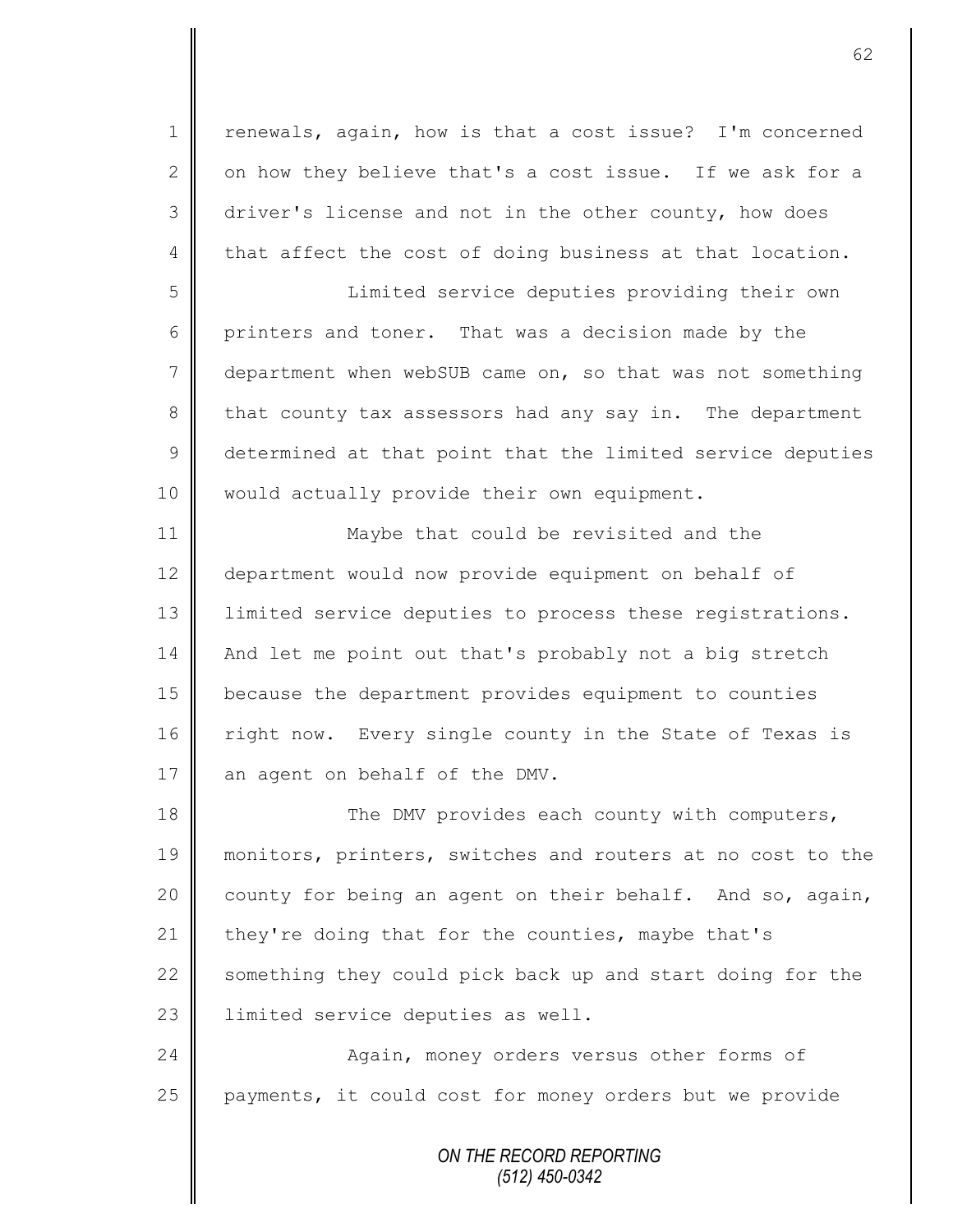*ON THE RECORD REPORTING* 1 | options. You don't have to pay with a money order. You 2 can pay with a less expensive way to do it. 3 || Inventory management requirements. Okay, so 4 || whether we require you to lock up your paper in a drawer  $5 \parallel$  or a safe, there may be a cost to having a file cabinet 6 that locks or something like that. I think that would be 7 a fairly minimal cost and a one-time cost per location. 8 || And then the deputy location issues, I fail to 9 understand how if we deputize one person versus the whole 10 area, how that's a cost to the limited service deputy. 11 So I really appreciate all these bullet points 12 that have been provided by Director Luna from, it appears, 13  $\parallel$  just H-E-B at this point. And I'd love maybe an 14 | opportunity for H-E-B to speak to this committee and 15 explain to us how they believe we can make these costs 16 more efficient for them, or my suspicion is they want more  $17$  than the dollar allotted by the state to actually process 18 these transactions. 19 || Comments or questions, committee members? 20 (No response.) 21 MR. AMES: And that's something that we haven't 22  $\parallel$  really touched on, so Director Luna, would you explain how 23  $\parallel$  the limited service deputies actually get paid? 24 MR. LUNA: Roland Luna, VTR Division director. 25 The monetary amount that the limited service

63

*(512) 450-0342*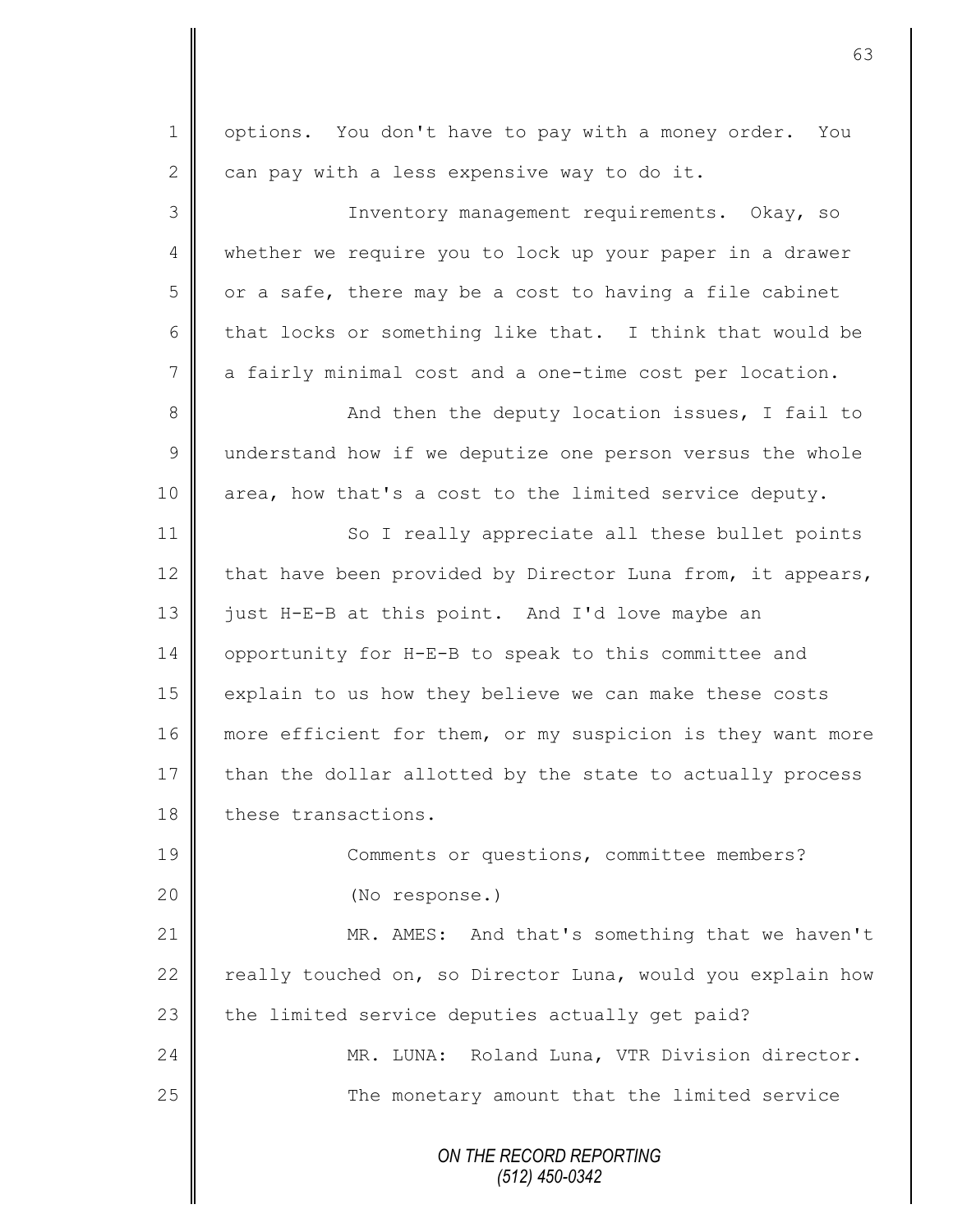*ON THE RECORD REPORTING (512) 450-0342* 1 | deputies receive for processing a registration renewal is 2 set out in rule, and it's 217.164. And the rule specifies 3 || that a limited service deputy will be paid one dollar for 4 each registration renewal transaction. 5 MR. AMES: And Mr. Luna, where does that dollar 6 come from? 7 || MR. LUNA: Can you explain what you mean by 8 that, Presiding Officer Ames? 9 || MR. THOMPSON: Director Luna, I understand the 10 question. 11 | Clint Thompson, deputy director, Vehicle Titles 12 and Registration Division. 13 So that dollar allotted in Texas Administrative 14 Code comes from the processing and handling fee of the 15 | \$4.75 associated with each registration; the limited 16 service deputy retains one dollar out of that amount. 17 || MR. AMES: Okay. And Director Thompson --18 again, this is Presiding Officer Ames -- the processing 19 and handling fee for every vehicle registration in the 20 State of Texas is  $$4.75$ , with the exception of if you 21  $\parallel$  renew your registration online and then it's \$4.50. Is  $22$  that correct? 23 || MR. THOMPSON: Clint Thompson, deputy director, 24 Vehicle Titles and Registration Division. 25 That's correct. It's standardized for those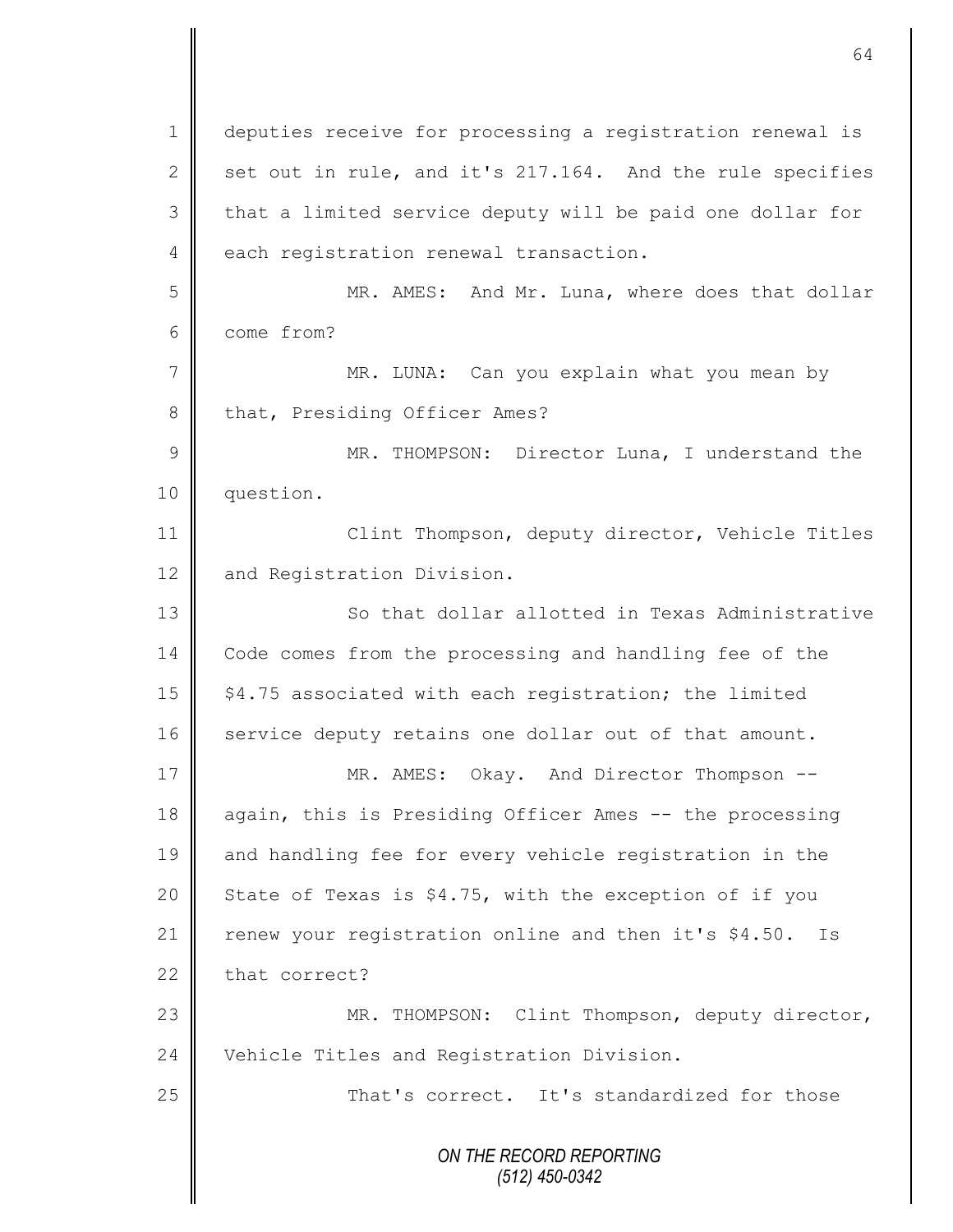*ON THE RECORD REPORTING (512) 450-0342* 1 transactions, except for the online renewal there's a 2 dollar discount there. 3 MR. AMES: Twenty-five cents discount. 4 Correct? 5 MR. THOMPSON: So the total fee is a dollar 6 ceduced. There's a difference in compensation to the  $7 \parallel$  county versus to the state and what the state pays, but 8 the total reduction for the customer actually renewing  $9 \parallel$  online is a dollar, so it's \$3.75. 10 MR. AMES: Thank you, Mr. Thompson. I 11 appreciate your clarification. Again, Presiding Officer 12 | Ames here. 13 | So in rule set by the DMV Board, as a 14 recommendation by the staff at DMV, there is a processing 15 and handling fee of \$4.75, \$3.75 for online transactions. 16 Out of that \$4.75, county tax assessors are allowed \$2.30 17 to process vehicle registrations. If we choose to have a 18 I limited service deputy, they get paid a dollar out of the 19 county's \$2.30. 20 | So the limited service deputy receives a dollar 21 and the county now receives \$1.30, and the agency still 22 receives their full amount. Is that correct, Director 23 Luna or Mr. Thompson? 24 MR. LUNA: Roland Luna, VTR Division director. 25 || That is correct.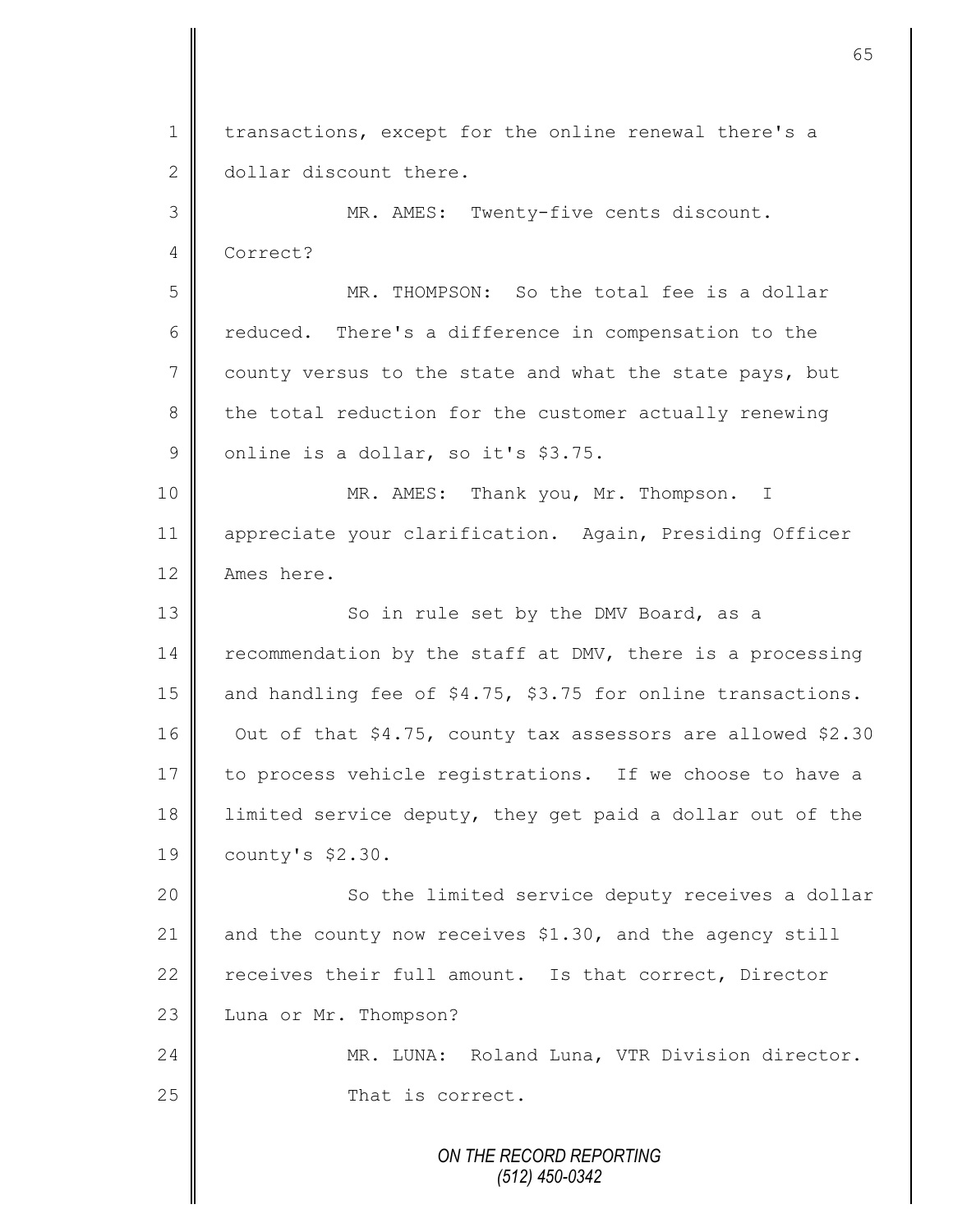| 1              | MR. AMES: Okay. Thank you very much.                       |
|----------------|------------------------------------------------------------|
| $\mathbf{2}$   | Presiding Officer Ames here again.                         |
| 3              | Members, any comments or questions on that, any            |
| $\overline{4}$ | thoughts about how that may affect limited service         |
| 5              | deputies?                                                  |
| 6              | MR. DRAKE: This is Member Drake, Auto Data                 |
| $7\phantom{.}$ | Direct.                                                    |
| $8\,$          | Just a comment, Presiding Officer Ames, you                |
| 9              | mentioned several times the word "standard," and my quess  |
| 10             | is H-E-B's issue is they would like to see more            |
| 11             | standardization of practices and requirements across the   |
| 12             | counties. That may be possible to some degree, based on    |
| 13             | vehicle registrations per county or vehicle population per |
| 14             | county, I don't know. But certainly it might be helpful    |
| 15             | to have an H-E-B person to comment specifics on their      |
| 16             | issue.                                                     |
| 17             | From an administrative cost, I think they may              |
| 18             | be looking at the fact, as earlier mentioned, that there's |
| 19             | quite a bit of turnover at their locations. They have to   |
| 20             | train these people to some degree, and if it's varying     |
| 21             | requirements, it makes it much more difficult.             |
| 22             | But again, I would encourage if we could get               |
| 23             | some actual testimony from H-E-B, maybe we could get to a  |
| 24             | better understanding of their requirements and their       |
| 25             | issues.                                                    |
|                | ON THE RECORD REPORTING                                    |

II

*(512) 450-0342*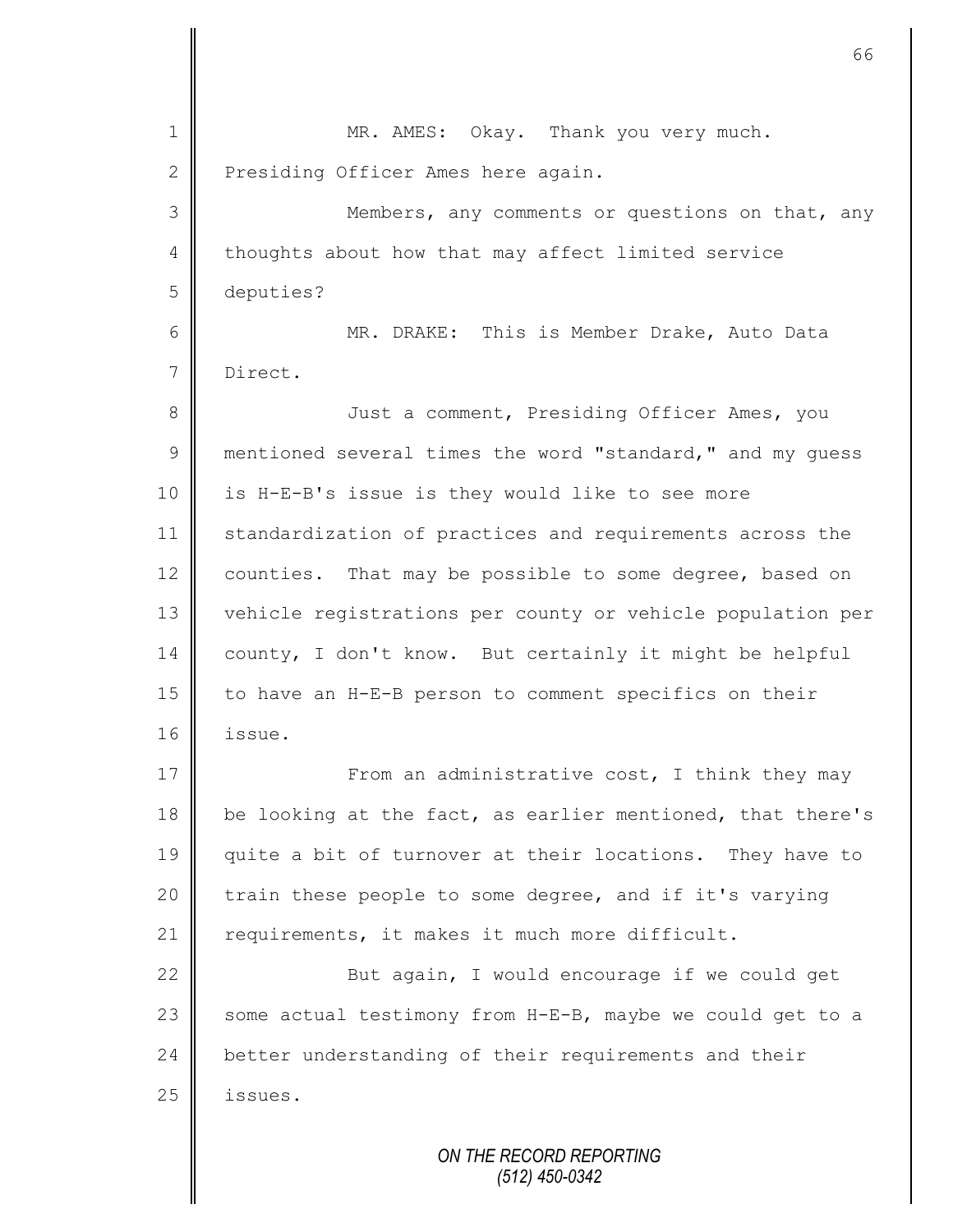*ON THE RECORD REPORTING (512) 450-0342* 1 || MR. AMES: Thank you, Member Drake for that 2 Feedback, very good feedback. 3 I agree. Standardization is always the goal. 4 | Right? It would be great if every county tax office in  $5 \parallel$  the state did things exactly as every other county tax 6  $\parallel$  office. Unfortunately, everybody is human so there's 7 | little different changes. 8 || But I believe that the department's goal is to 9 Standardize as much as possible and county tax assessors 10 would certainly welcome standardization. It helps us when 11 | we're processing things to be standardized, as long as 12 it's an efficiency in standardization. 13 MR. RICHARDS: Officer Ames? 14 MR. AMES: Yes, sir. 15 MR. RICHARDS: David Richards, OGC, for the 16 record. 17 || Executive Director Brewster has her hand up. 18 MR. AMES: Oh, I'm sorry. I didn't see. Oh, 19  $\parallel$  she's down there in the Ws. 20 Whitney, please unmute yourself. 21 | MS. BREWSTER: Thank you, Presiding Officer  $22 \parallel$  Ames. 23 || I just did want to provide a little bit of 24 information to the advisory committee. We have reached 25 | out asking for limited service deputies to serve on the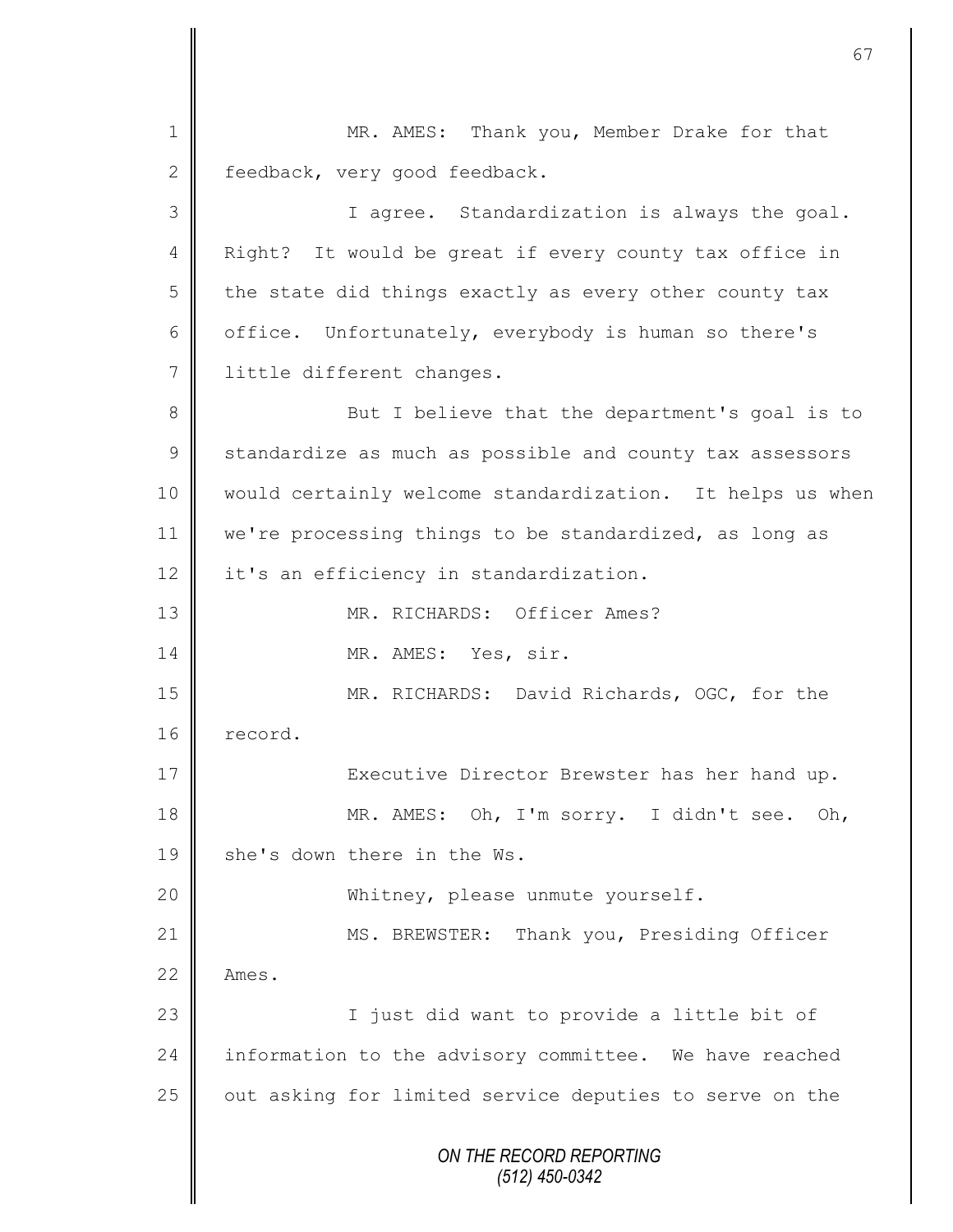1 | CSAC and we will continue to explore that and encourage 2 participation.

3 H-E-B was invited today, however, H-E-B was 4 pulled away at the last minute to address a different 5 | issue. So we will make it a point to invite H-E-B again 6 so that they can provide information, as well as any other 7 I limited service deputy that may want to participate and 8 provide information to the committee.

9 || I did want to just address Member Aliu's 10 comment about production of paper and shipping, and to 11 your comment, Presiding Officer Ames, about looking at the 12 direct shipment to the limited service deputies. I 13 certainly do not want to take that off of the table. I 14 think that is something that we could, as an agency, 15 | further explore.

16 We would have to work very closely with the 17 | counties to determine the appropriate amount, however, I 18 iust did not want members to think that that was not an 19 || option. We are willing to look at any of these items 20 before you, in addition to any other items that the 21 committee comes up with. So I just wanted to make sure  $22$  that members were aware of that.

23 **Thank** you.

24 MR. AMES: Presiding Officer Ames here. 25 | Thank you, Ms. Brewster. We appreciate the

> *ON THE RECORD REPORTING (512) 450-0342*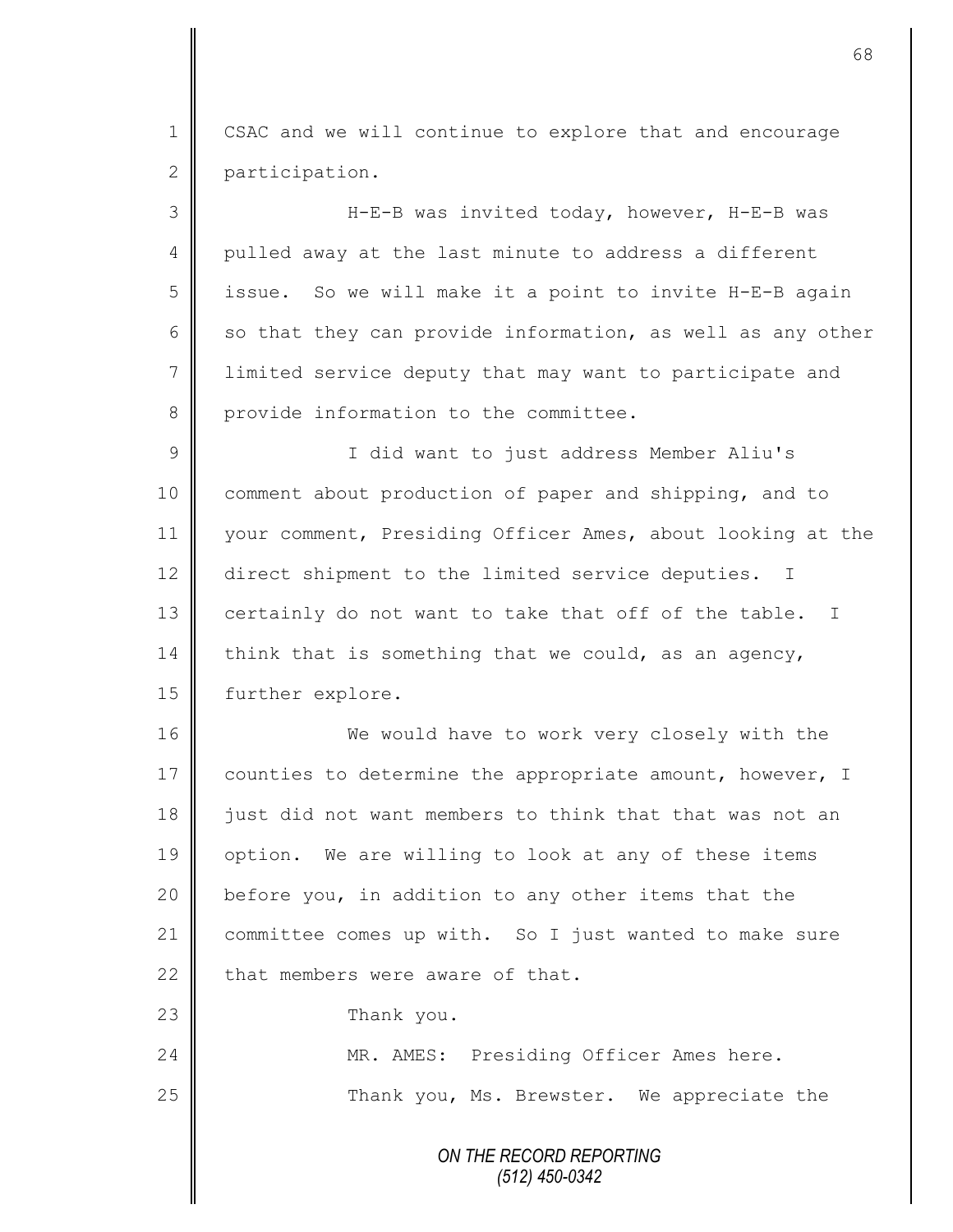*ON THE RECORD REPORTING (512) 450-0342* 1 department's willingness to jump in and help wherever they 2 see that they could. 3 || MS. BREWSTER: And Presiding Officer Ames, if I 4 may just add one additional comment based on the 5 discussion around costs and the rule. 6 || The agency is bringing forward items for cost 7 reductions in an effort not to increase the P&H fee to our 8 customers across the state, especially during COVID  $9 \parallel$  recovery. So the focus was really first on looking at how 10 we might be able to reduce the costs, so just wanted to 11 provide that little bit of context. 12 Thank you. 13 MR. AMES: Absolutely. Thank you, Ms. 14 Brewster. 15 || Again, Presiding Officer Ames here. And I 16 always think looking at efficiencies is the best way to 17 | look at anything. No matter if it's an issue or not, we  $18$  should all be looking at efficiencies at the state level  $19$  and the county level, and we should be looking at 20 | efficiencies within our own households every day, right? 21 | Members, any other questions or concerns? My 22  $\parallel$  fear is that the efficiencies are not going to be enough  $23$  to make this particular limited service deputy happy and 24 move forward, so we may have to look at alternatives that 25 would make them be more willing to continue this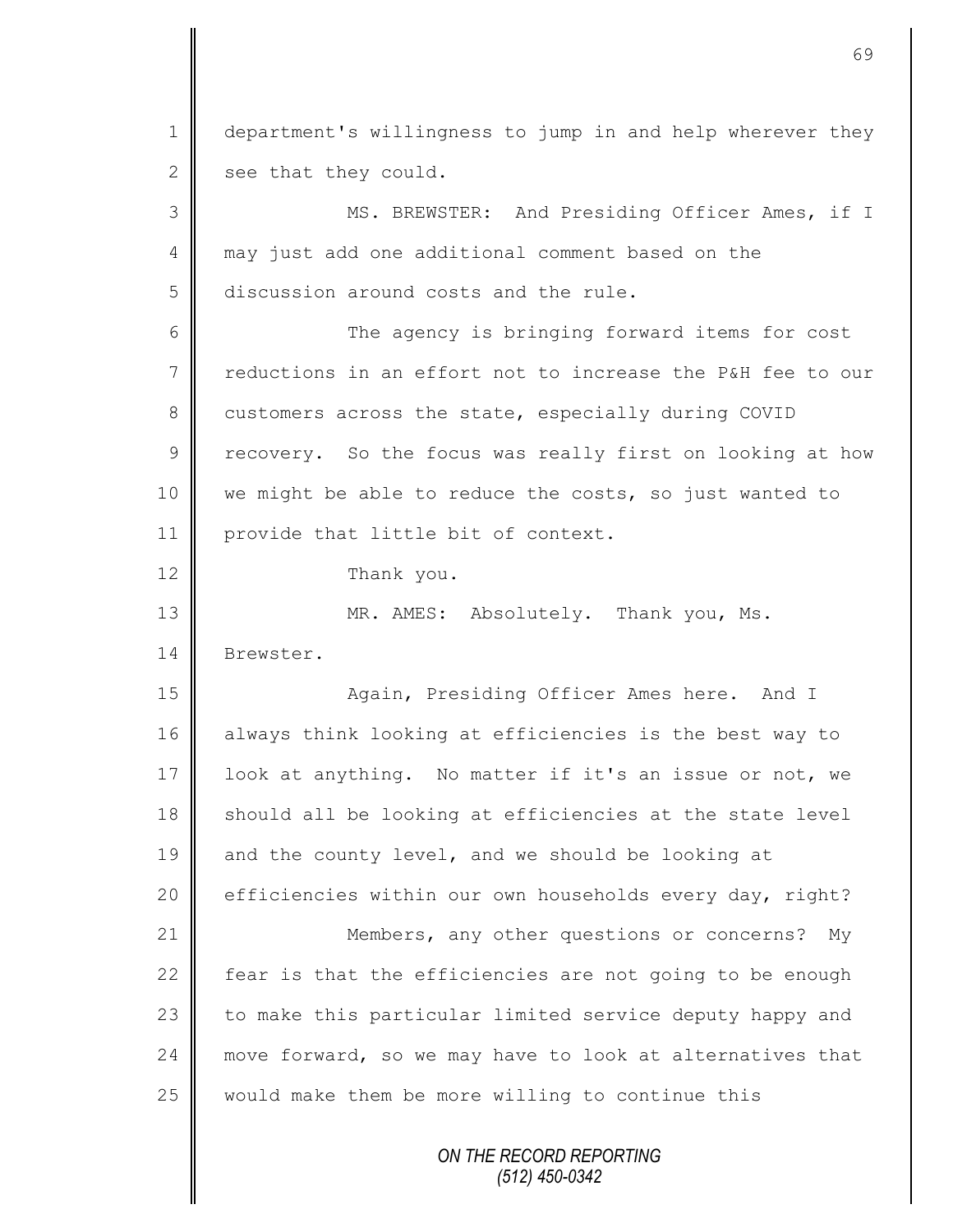*ON THE RECORD REPORTING (512) 450-0342* 1 | relationship with the counties and ultimately the DMV. 2 ||<br>
1 Guess my question would be, I certainly agree 3 || with every member who has stated it, it would be really 4 nice to have H-E-B here. And I appreciate, Director 5 | Brewster, that you have invited them, and I'm certainly 6 disappointed that they were unable to attend because I 7 think it would be great to hear from them some of their 8 pain points. 9 || Obviously Director Luna has done a good job of 10 putting these in bullet points, but to hear it from the 11 person who's actually saying, this is why we can't do this 12  $\parallel$  anymore, this is why it's not efficient for us anymore, 13 | would be most helpful. 14 Members, any other comments, concerns, 15 | suggestions, recommendations? 16 | Member Sutton, I see your hand up. Please 17 | unmute. 18 || MS. SUTTON: Member Sutton. If like H-E-B was 19 to quit helping doing the renewals and all, what kind of 20 | load would that put back on the county as far as hiring 21 **more employees and stuff?** 22 MR. AMES: Member Sutton, this is Presiding 23 **O**fficer Ames. 24 **That is an excellent question, and one of the**  $25$  reasons why I asked earlier if the numbers were provided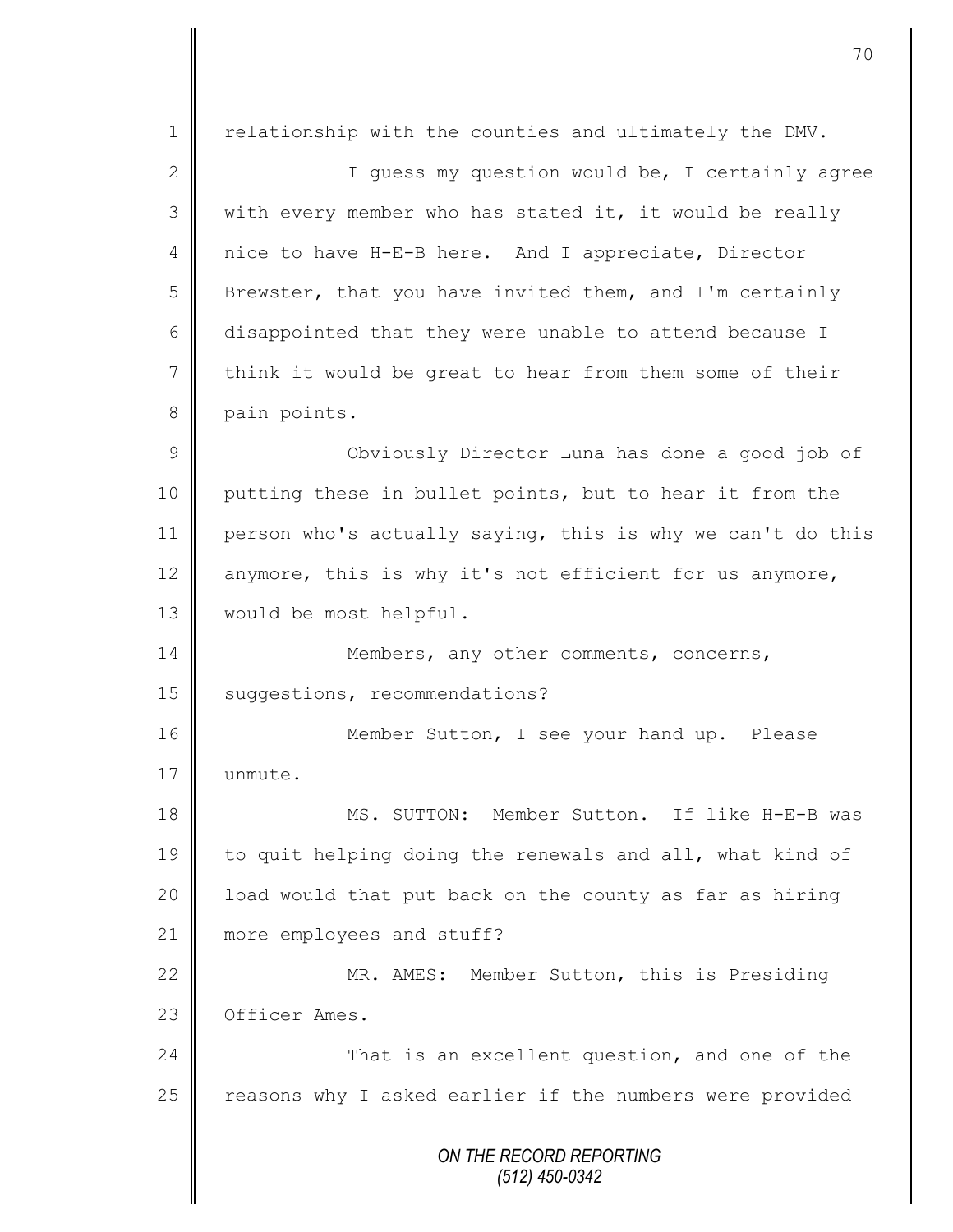1 | if we could actually set the percentages. For example, in 2 Dallas County, my limited service deputies process 3 approximately 20 percent of all the registrations in 4 Dallas County. Now, we're the second largest county in 5 the state and so we process 2.5 million registrations a 6 year. That would be a huge workload to come back into 7 Dallas County.

8 But I'm not sure what some of the smaller 9 counties that have H-E-Bs -- we, unfortunately, don't have 10 H-E-Bs up here in Dallas. They've stopped just short of 11 the county line. They're in Ellis County just below us, 12  $\parallel$  just south of us, but they won't come up into Dallas for 13  $\parallel$  some reason. We have other stores up here, but not H-E-B.

14 | And so it would be great to know how many 15 | transactions based on percentage of workload would that 16 | be. The other thing is, I believe that Mr. Luna said that 17 they do more granular. Right? And so for example, right 18 now it says Bexar County has 109 limited service deputies. 19 How many of those are actually H-E-Bs versus the Krogers 20 and the Albertsons?

21 | And so, Member Sutton, to your point, what is 22  $\parallel$  the workload if H-E-B pulls out? Does that mean that it 23 | just shifts over to Albertsons and Kroger, or like in 24 **Member Hoyt's county, the only limited service deputies** 25  $\parallel$  they have are H-E-Bs, which means she either has to find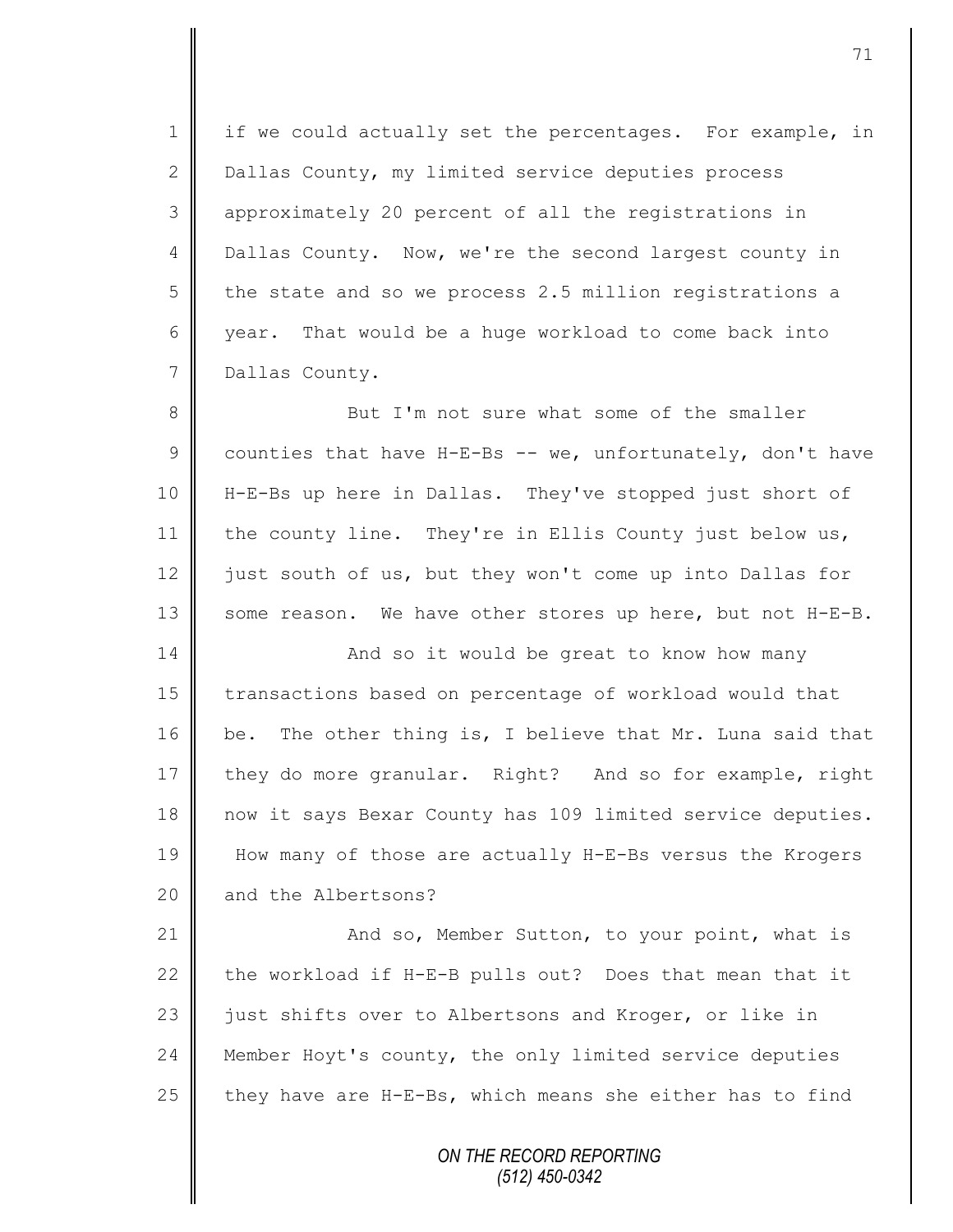*ON THE RECORD REPORTING* 1 || another limited service deputy or bring that workload back 2 into her office. 3 Member Sutton, I see your hand is still up. Do 4 vou have a further question based on that? 5 MS. SUTTON: No, sir. I was just thinking that 6 was something for the counties to think about is, if H-E-B 7 is not happy and they pull out, then that's a load that  $8 \parallel$  could be put back on them. 9 || MR. AMES: Absolutely. And I completely agree, 10 Member Sutton -- Presiding Officer Ames here -- the 11 counties are constantly looking at new ways to help 12 citizens, right? 13 **Because we understand our county commissioners** 14 are not just handing staff out to us like a PEZ dispenser, 15 that's for sure. And so we have to figure out new 16 efficiencies as our workload increases year after year, 17 and so by having more limited service deputies, that helps 18 us to push off some of that vehicle registration renewal. 19 There was also a huge effort about seven or 20 | eight years ago by the department and counties to 21 encourage people to do more online registrations, which 22 meant that that would be less paper coming into tax 23 | offices and going to the limited service deputies. 24 Executive Director Brewster, could you speak to 25  $\parallel$  that a little bit and maybe even tell us: have we seen an

*(512) 450-0342*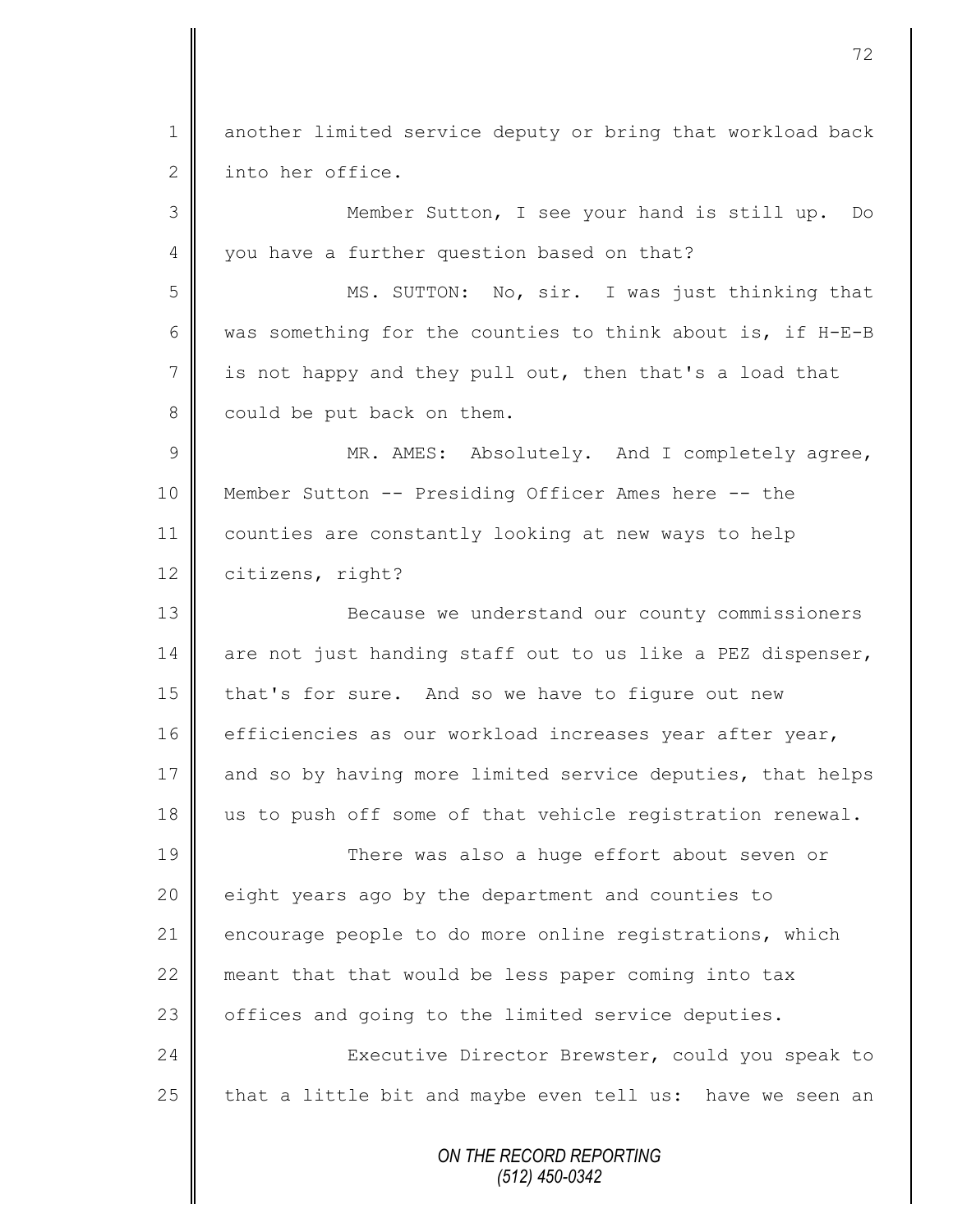*ON THE RECORD REPORTING* 1 increase in online registrations, or is that something 2 that people  $-$ - you know, we've found here in Dallas County  $3 \parallel$  that everybody is a procrastinator, right? And so by the 4 time they realize their stickers, it's too late to do it  $5 \parallel$  online and they must come in and get it done. 6 Director Brewster? 7 MS. BREWSTER: Yes. Thank you, Presiding 8 **O** Officer Ames. 9 || One of the things that the agency did to 10 || increase online transactions are a couple of things. One, 11 we looked at ways to make it cheaper for them to do it 12 online to drive more online transactions. We also 13 Tecommended to the legislature, and they agreed, to change 14 the requirements around the registration receipt that you 15 | receive when you do a transaction online, that that could 16 serve as proof of registration should a customer get 17 pulled over roadside and not have their actual sticker 18  $\parallel$  received yet -- it may be in the mail. 19 || Another change that was recently made this last 20 | legislative session was around being able to do an online 21 transaction up to a year after being late. When I first 22  $\parallel$  came to the agency, there was not the ability to register 23  $\parallel$  your vehicle late if you were late. We moved that to six 24 months, and then to nine months during COVID-19. And then  $25$  the legislature this last session moved that to twelve

*(512) 450-0342*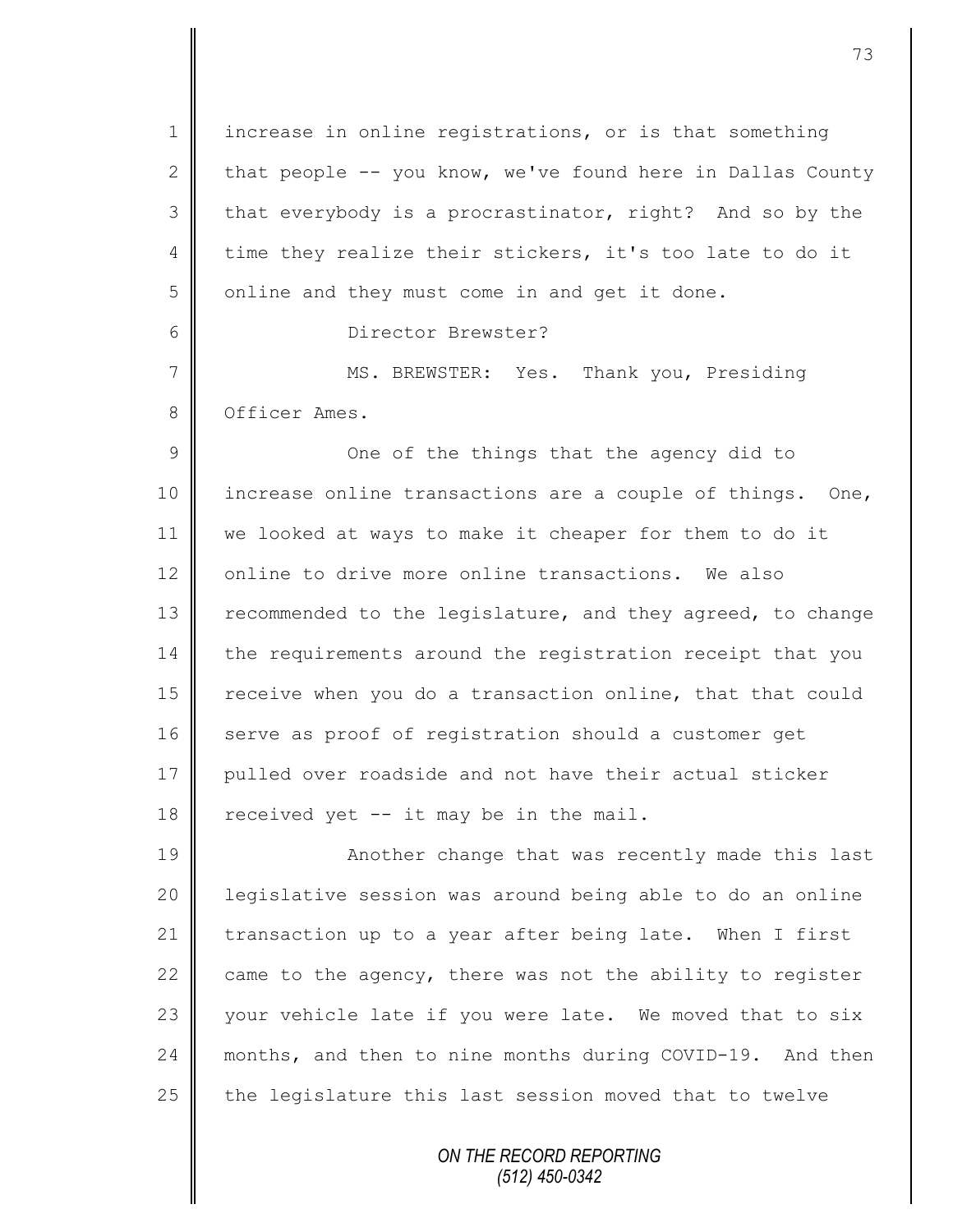1 || months, so anyone who is expired a year or less could do 2 their transaction online. 3 || Especially during COVID-19 we did see a pretty

4 significant spike in our online transactions, up to over 5 | 50 percent, and we were at about 20 percent. And I'd like 6  $\parallel$  for our VTR to just make sure if I'm incorrect on this to 7 provide clarification, but we have seen those numbers go 8 back down to hover around the 30 percent of all

9 transactions percentage.

10 || Mr. Luna, is that correct?

11 | MR. LUNA: Executive Director Brewster, Roland 12 | Luna, VTR Division director.

13 || That is exactly right, and if I could provide  $14 \parallel$  some additional context. One of the things that I think 15 the agency does a fantastic job of doing as it relates to 16 online registration renewals is the communication mediums 17  $\parallel$  that we use, Facebook, Twitter, the various social media 18 platforms. We send out a reminder on all of those 19 platforms each month reminding people in the public that 20 may be following us on our social media platforms about 21  $\parallel$  registration renewals, and we know that those 22 communications are retweeted or re-shared, reminding 23 people to renew online and save the dollar and renew on  $24$   $\blacksquare$  time.

25 | From a numbers standpoint, through the peak of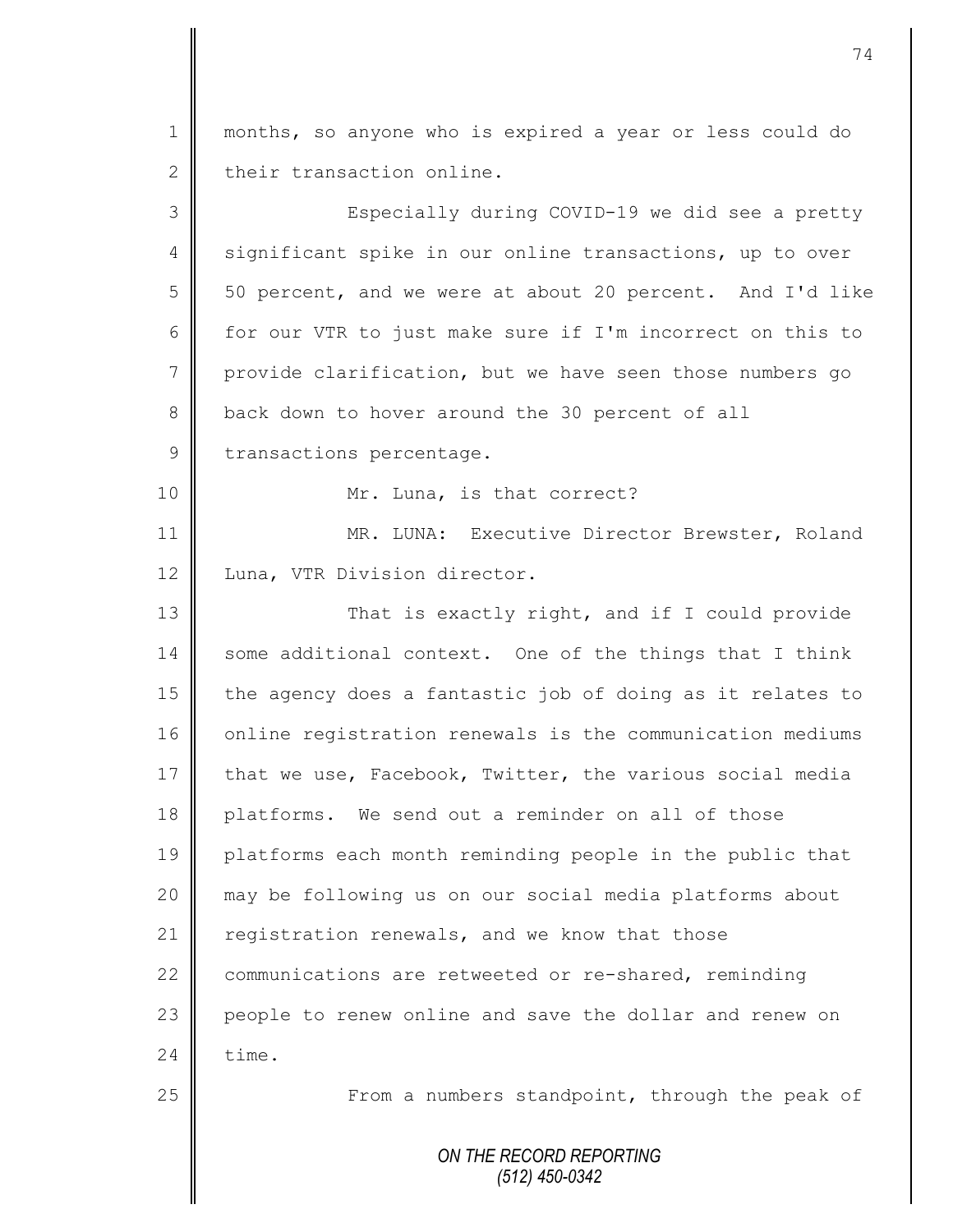1 | COVID, we would see individual months where we would have 2 as much as  $620,000$  registration renewals online, and we 3 || had several consecutive months where it was consistently 4 | over 600,000 registration renewals each month. As 5 Executive Director Brewster did mention, that number has  $6 \parallel$  come down some during this COVID recovery period.

7 | As we continue to deal with the pandemic, it's 8 hovering more around  $500,000$ , the high  $400,000$ ,  $470,000$ , 9 430,000, and each year we're seeing over 5 million online 10 | registrations completed. And to your point, it 11 consistently hovers around the 30 percent, is what we see 12 consistently.

13 We hope to be able to grow that number in the 14 future and we hope that that's a mechanism that the public 15 continues to utilize. We have some other items that we're 16 | working on at the department for some other mechanisms for 17 the public to take advantage of for online registration 18 renewals that we think will help grow this number even 19 more.

20 | MR. AMES: Thank you, Director Luna.

21 This is Presiding Officer Ames. I think that's  $\parallel$  great information, and I think that's certainly something  $\parallel$  that is germane to this subject, because we're talking about how can we serve the public better. And being that  $\parallel$  we can provide them with more options for online services,

> *ON THE RECORD REPORTING (512) 450-0342*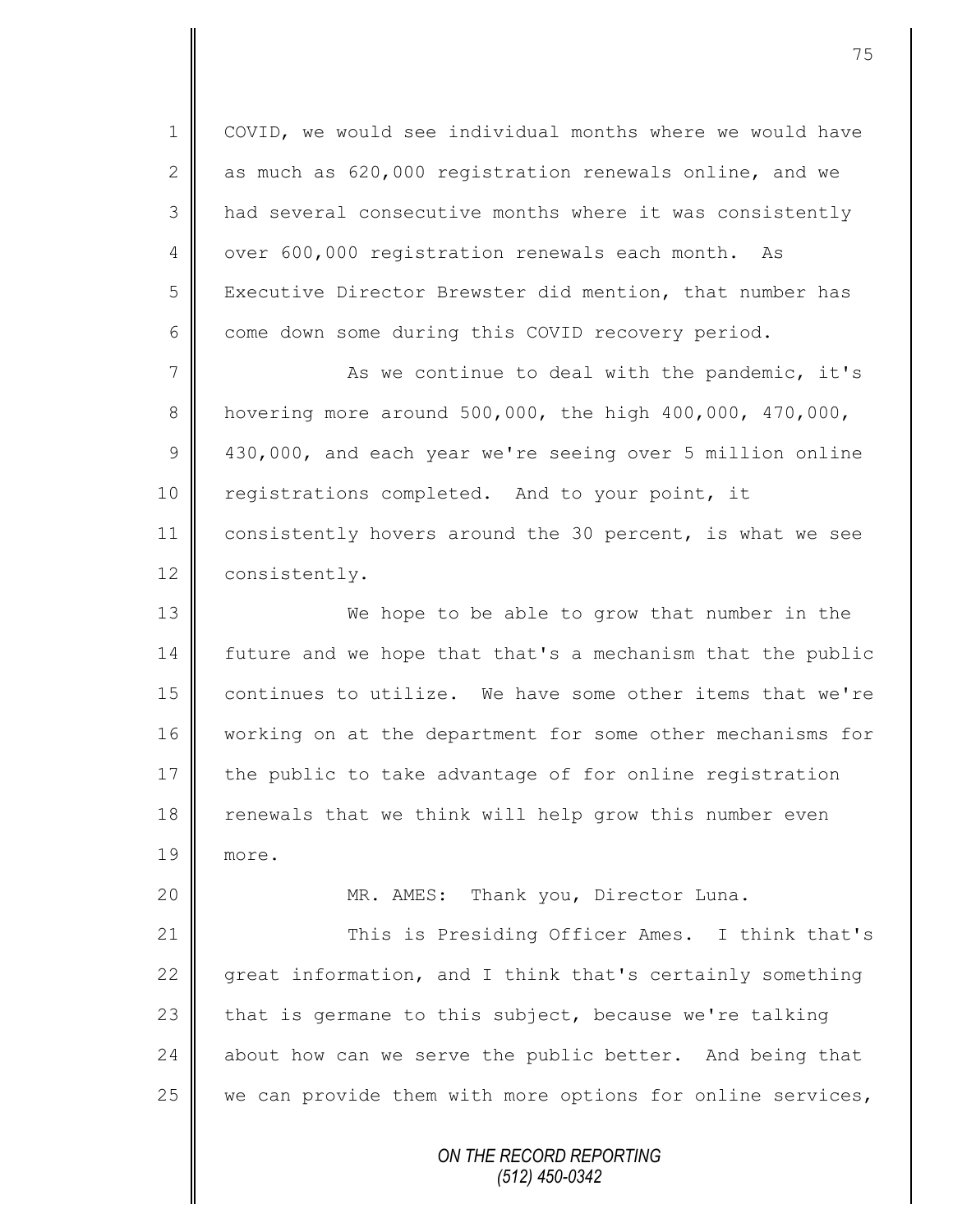1 | I would love to see additional advertising. I don't know 2  $\parallel$  if the department has any kind of advertising budget to do 3 commercials or radio ads for online registrations. The 4 social media platforms are great, and I know many counties 5 actually re-share or retweet the social media that the DMV 6 puts out.

7 || Director Luna, you have your hand up again. 8 || MR. LUNA: Officer Ames, Roland Luna, VTR 9 Division director.

10 || I did want to go back to one item that you 11 talked about earlier with the registration renewals by 12 county and just talk a little bit about numbers that we 13 had previously run. And earlier in the meeting we talked 14 || about an additional breakdown of numbers that we could 15 provide for the committee. The numbers that we have are a 16 | little dated and we can certainly refresh the data, but 17 earlier one of the committee members was talking about a 18 | limited service deputy breakdown by county.

19 We have broken down data before in the past, 20 where we've broken it down for all limited service 21 | deputies combined, or for particular limited service 22  $\parallel$  deputies within a given county, and then quantified that 23 from a percentage standpoint to see what the aggregate 24 amount of transactions for all limited service deputies  $25$  would compute to for a given county.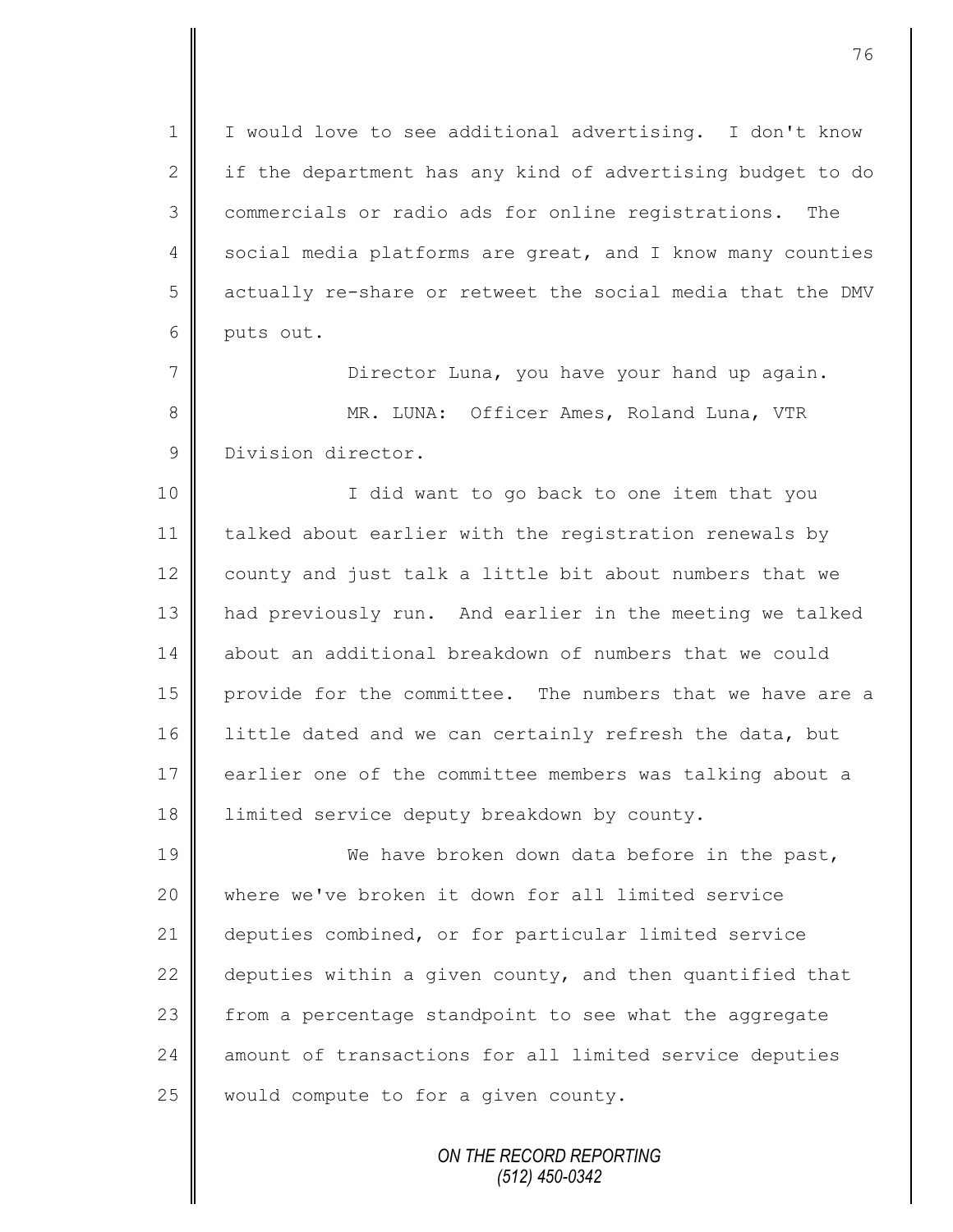1 So what that means is, let's say that we had 2 county X that had 25 limited service deputies. Well, what 3 percentage of the registration renewals for that county 4 are being completed by the limited service deputies, and 5 then what is the breakdown for each limited service 6 deputy?

7 || And I think in all counties, not just the large 8 counties, I think that in all counties where there's a 9 | significant limited service deputy footprint that it's 10 meaningful for the tax assessor-collectors. So we have 11 | looked at that data once before. We can certainly refresh 12 that data and we can make sure that we lay it out in a way 13 that's easy to follow for the committee, if we indeed have 14 a follow-up committee meeting.

15 | MR. AMES: Thank you, Director Luna.

16 **Presiding Officer Ames here.** I think that's 17 certainly way helpful, not only for the individual 18 counties but for the committee members to see.

19 || For example, here in Dallas if we see that one 20  $\parallel$  of our limited service deputies has had a drop off of 21  $\parallel$  sales, we contact them and we say, hey, what's going on. 22  $\parallel$  And they either say, oh, our equipment is broken or we ran 23 | out of paper and we forgot to order more, or our employees 24 have all left and we have to hire and train new ones. Or 25  $\parallel$  they just say, you know what, we're really not interested

> *ON THE RECORD REPORTING (512) 450-0342*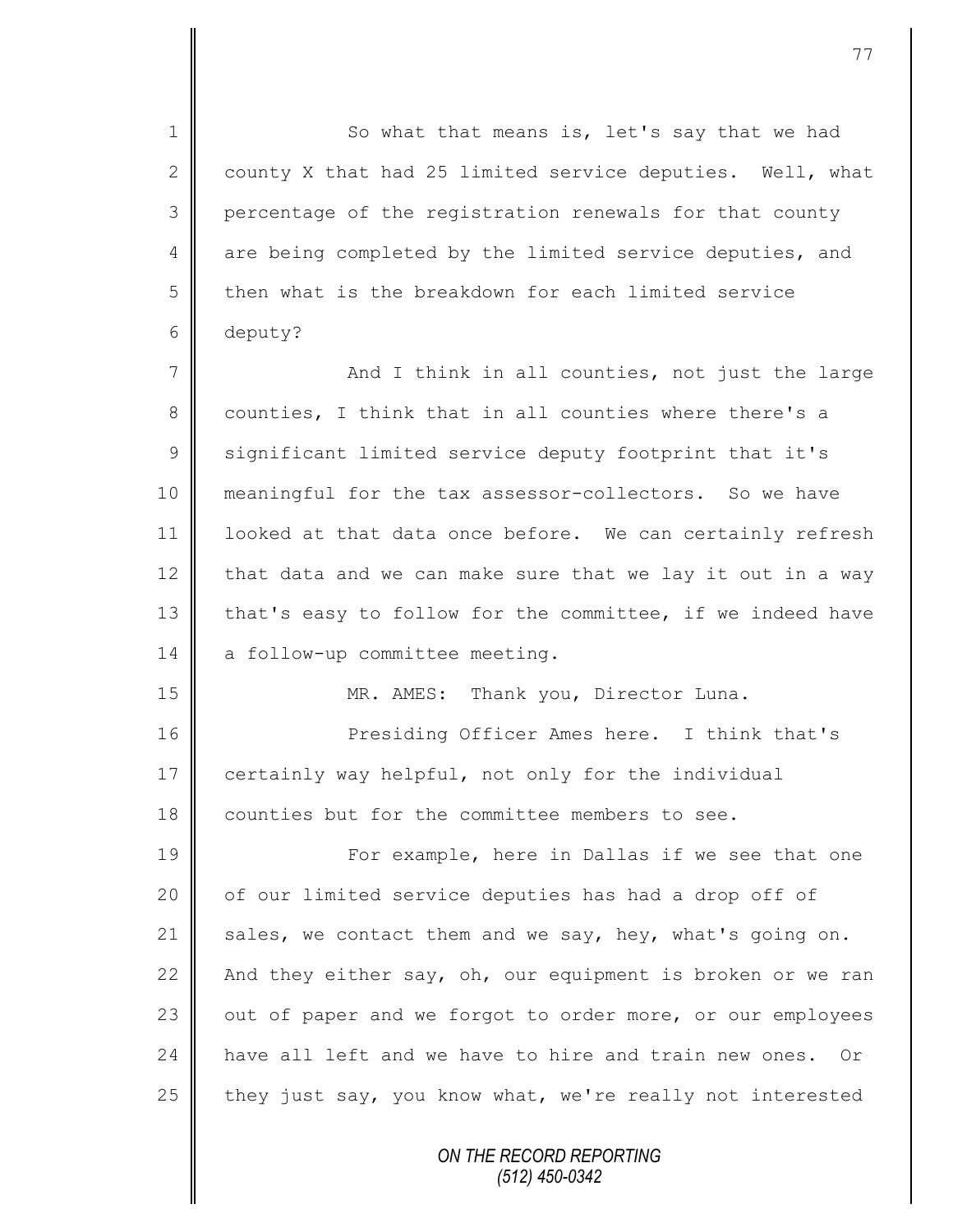*ON THE RECORD REPORTING (512) 450-0342* 1 || in doing this anymore. And so we work with them on that. 2 But I do think that's a very important 3 | breakdown that each county would like to see. And as a 4 committee we'd love to be able to see, you know, how many 5 ceqistration stickers and by percentage -- which I think 6  $\parallel$  that is very important -- does H-E-B sell in each county. 7 What impact would it have on those counties, and let's 8 maybe get some impact from those county tax assessors 9 before we move forward. 10 || You know, it's one of those things, Director 11 Luna and committee members, I have a staff of 275 12 employees, when one person does something wrong, I can't 13 create a rule that affects the other 274 when they weren't 14 affected by it. 15 Director Luna, you had your hand up? Oh, I'm 16 sorry, Director Luna, can I go to Member Palacios real 17 quick? We do have a couple of members that have their 18 hands up. 19 || MR. LUNA: Yes, sir, absolutely. 20 || MR. AMES: I do apologize. 21 **Member Palacios, and then after that, Member** 22 Hayter. Member Palacios. 23 || MR. PALACIOS: This is Member Palacios, Bexar 24 County. 25 | MR. AMES: Member Palacios, we can barely hear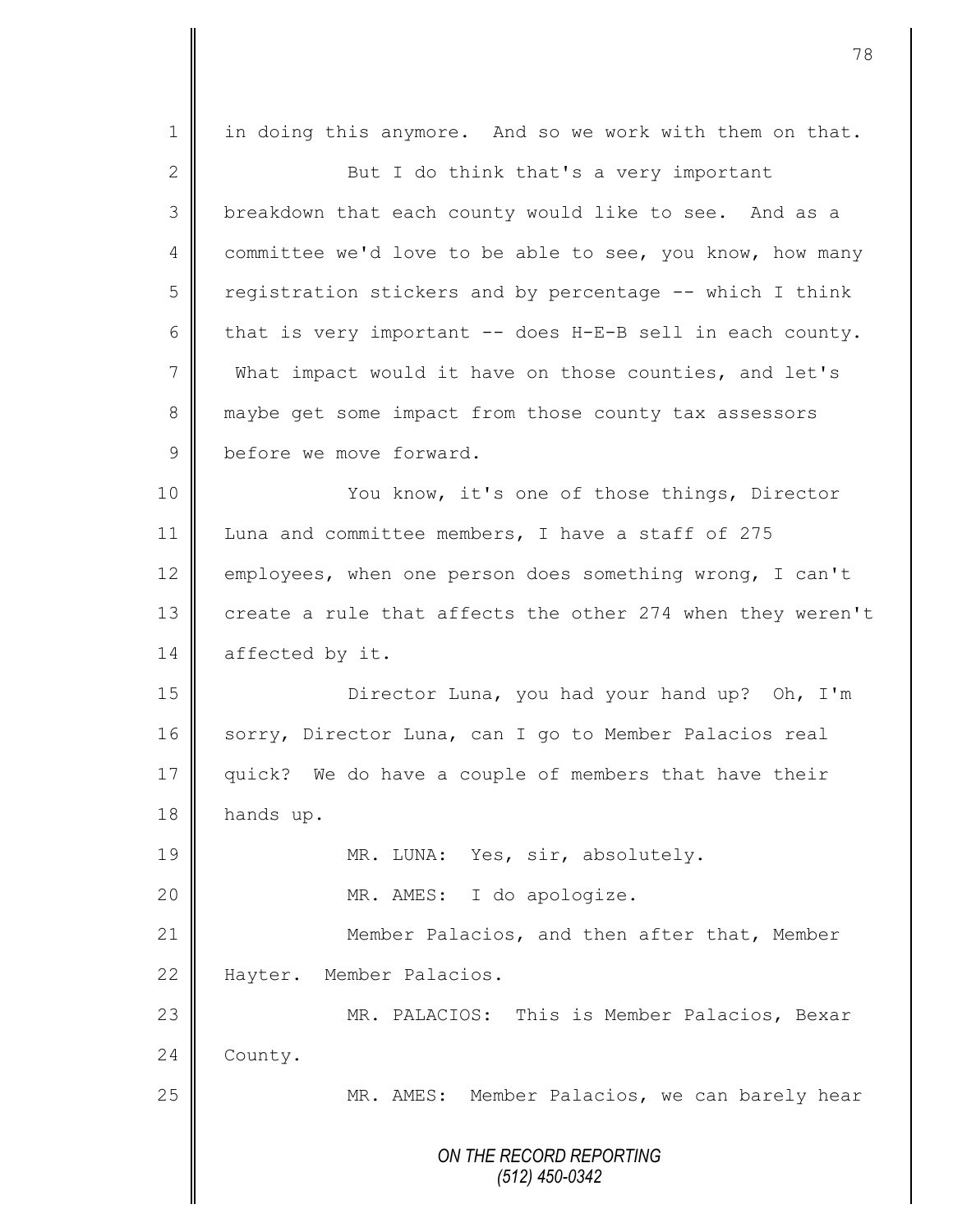1 you. Can you speak up, please?

| $\overline{2}$ | MR. PALACIOS: Yes. I'd just like to let the                |  |  |  |  |
|----------------|------------------------------------------------------------|--|--|--|--|
| 3              | committee members know that on the internet transactions,  |  |  |  |  |
| 4              | the counties only get 25 cents. And so whenever it does    |  |  |  |  |
| 5              | shift over to internet, we do reduce our revenue, and some |  |  |  |  |
| 6              | of it goes to Xerox and I guess some of it also goes to    |  |  |  |  |
| 7              | the state or the state keeps a portion of it. So just to   |  |  |  |  |
| 8              | let them know is all we keep is a quarter out of every     |  |  |  |  |
| $\mathcal{G}$  | internet transaction.                                      |  |  |  |  |
| 10             | MR. AMES: Thank you, Member Palacios.                      |  |  |  |  |
| 11             | This is Presiding Officer Ames, and let me just            |  |  |  |  |
| 12             | follow up on that for the rest of the committee members.   |  |  |  |  |
| 13             | As I said earlier, \$2.30 to the county for each           |  |  |  |  |
| 14             | registration process, and as Mr. Thompson said, there is a |  |  |  |  |
| 15             | dollar reduction in the P&H fee for online transactions    |  |  |  |  |
| 16             | and the county only gets to keep 25 cents rather than      |  |  |  |  |
| 17             | \$2.30.                                                    |  |  |  |  |
| 18             | And the justification for that is that we are              |  |  |  |  |
| 19             | no longer processing and printing those stickers. That's   |  |  |  |  |
| 20             | done centralized in Austin through a vendor that DMV       |  |  |  |  |
| 21             | has -- I believe that's Xerox is that vendor -- and so     |  |  |  |  |
| 22             | that cost goes on to them to print that sticker.<br>The    |  |  |  |  |
| 23             | county still does have responsibility for reconciling the  |  |  |  |  |
| 24             | fiscal matter on the end of that, for making sure that the |  |  |  |  |
| 25             | money is brought into our county and distributed properly, |  |  |  |  |
|                |                                                            |  |  |  |  |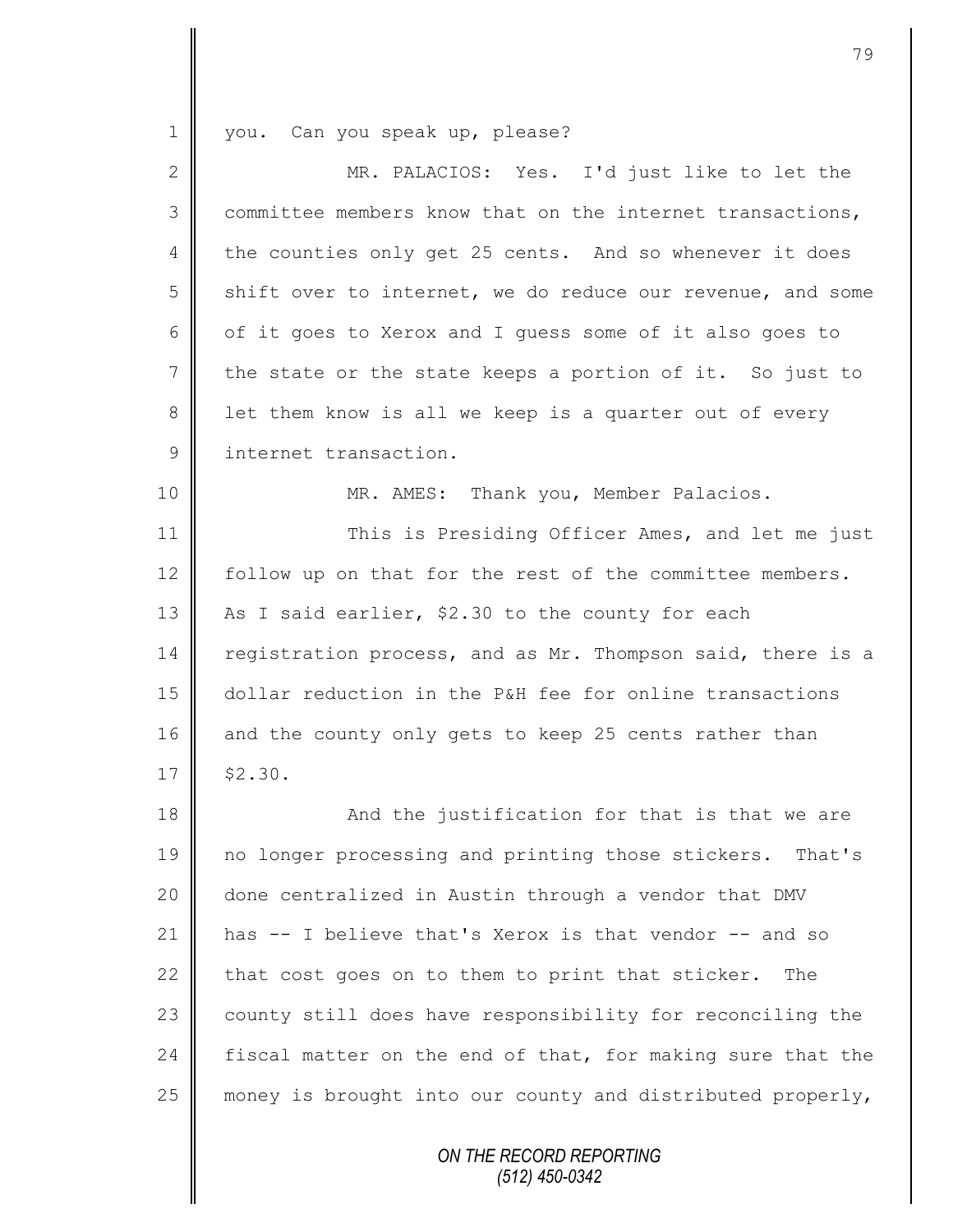$1 \parallel$  and that we are responsible for approving those 2 transactions when they go online before they are sent to  $3 \parallel$  the vendor for printing. 4 || Member Hayter, you had your hand up. Member 5 Hayter? 6 MR. HAYTER: Yes, sir, this is Russell Hayter. 7 || T was wondering if there was an option to 8 adjust the convenience fee amount at limited service  $9 \parallel$  locations so that the customer who is availing themselves 10 | of the service at that location will bear the expense of 11 making that location a viable location to continue 12 providing that service. 13 MR. AMES: Thank you, Member Hayter. That's an 14 excellent question. Let me give you some background and 15 then I'll let the DMV weigh in. 16 | Prior to the webSUB going in place and the new 17  $\parallel$  rule being in place for the processing and handling fee,

18 when you went to a limited service deputy you paid the 19 full amount of registration plus an additional dollar, and 20 | that limited service deputy kept the dollar and remitted 21  $\parallel$  everything else to the county, which we then remitted to 22 the state.

23 | Casa and so when the new rule went in place, the  $24$  | thought was, let's not make the citizen pay more, no  $25$  matter how they do it. Whether they mail it in or whether

> *ON THE RECORD REPORTING (512) 450-0342*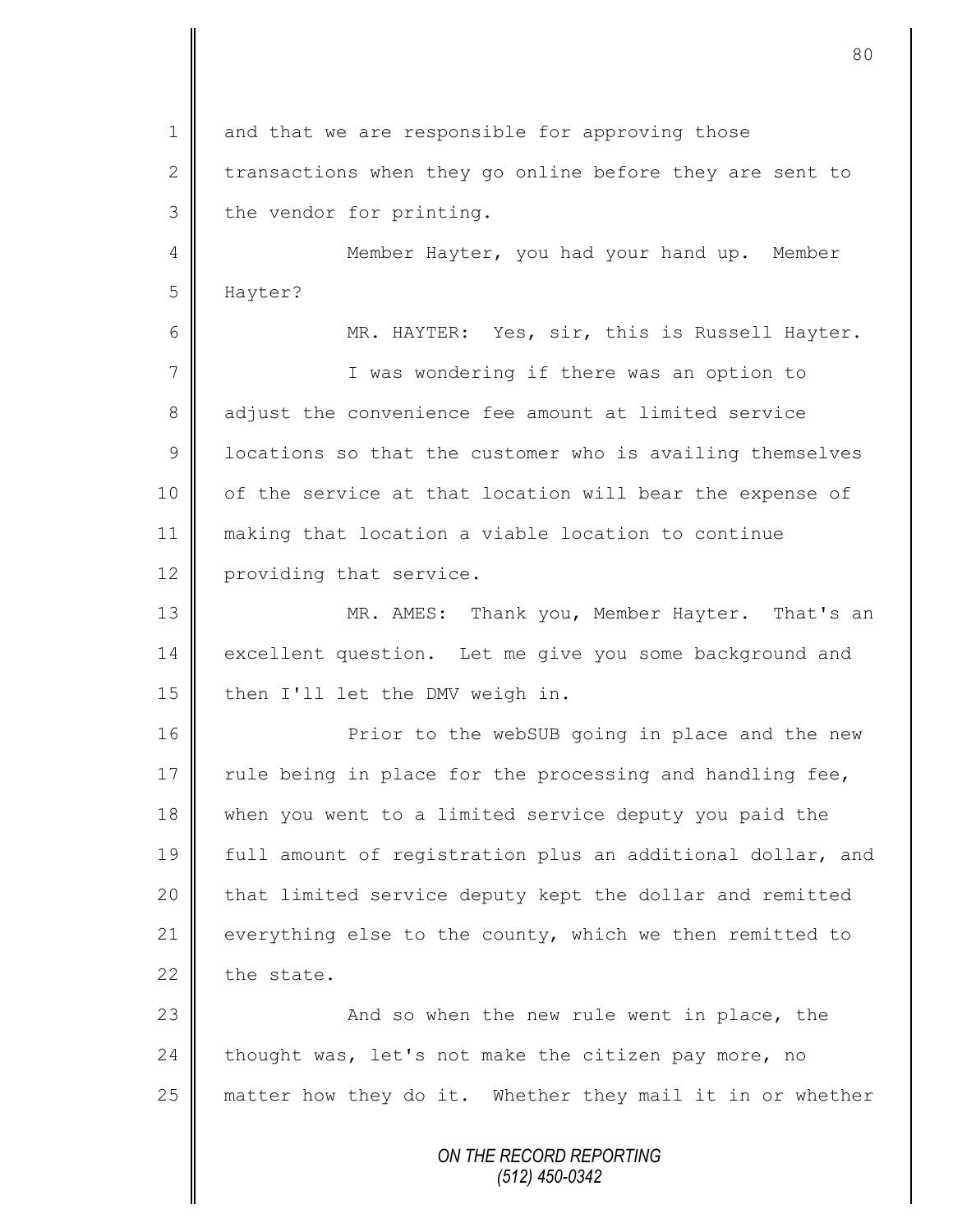1 they go to a grocery store or whether they go the tax  $2 \parallel$  offices, make them have all of the same amounts which will 3 hopefully encourage them to mail it in or go to a limited 4 service deputy rather than go to the tax office to save a 5 dollar.

6 || And then the other thought was that obviously  $7 \parallel$  reducing the cost to encourage people to actually go  $8 \parallel$  online and save the dollar, a dollar further.

9 || Anybody from the department want to further 10 expand upon that? Ms. Brewster, Director Brewster.

11 MS. BREWSTER: Sure. Thank you, Presiding 12 | Officer Ames. Whitney Brewster.

13 || In terms of the processing and handling fee, that is correct. And to Member Palacios's comment earlier about the 25 cents that is retained by the county for 16 online transactions, it is actually for us to have been 17 able to allow for a dollar savings, we too, as the state, 18 it is a higher cost for us to be able to do those 19 transactions as well. But we were able to work with the  $\parallel$  state print provider, Xerox, to be able to do what the counties were previously doing -- they were stuffing the  $\parallel$  registration envelopes with stickers, they were doing all  $\parallel$  of the mail-out -- we were able to take that over to  $\parallel$  reduce the amount of work done in the counties and have it centralized and then mailed out.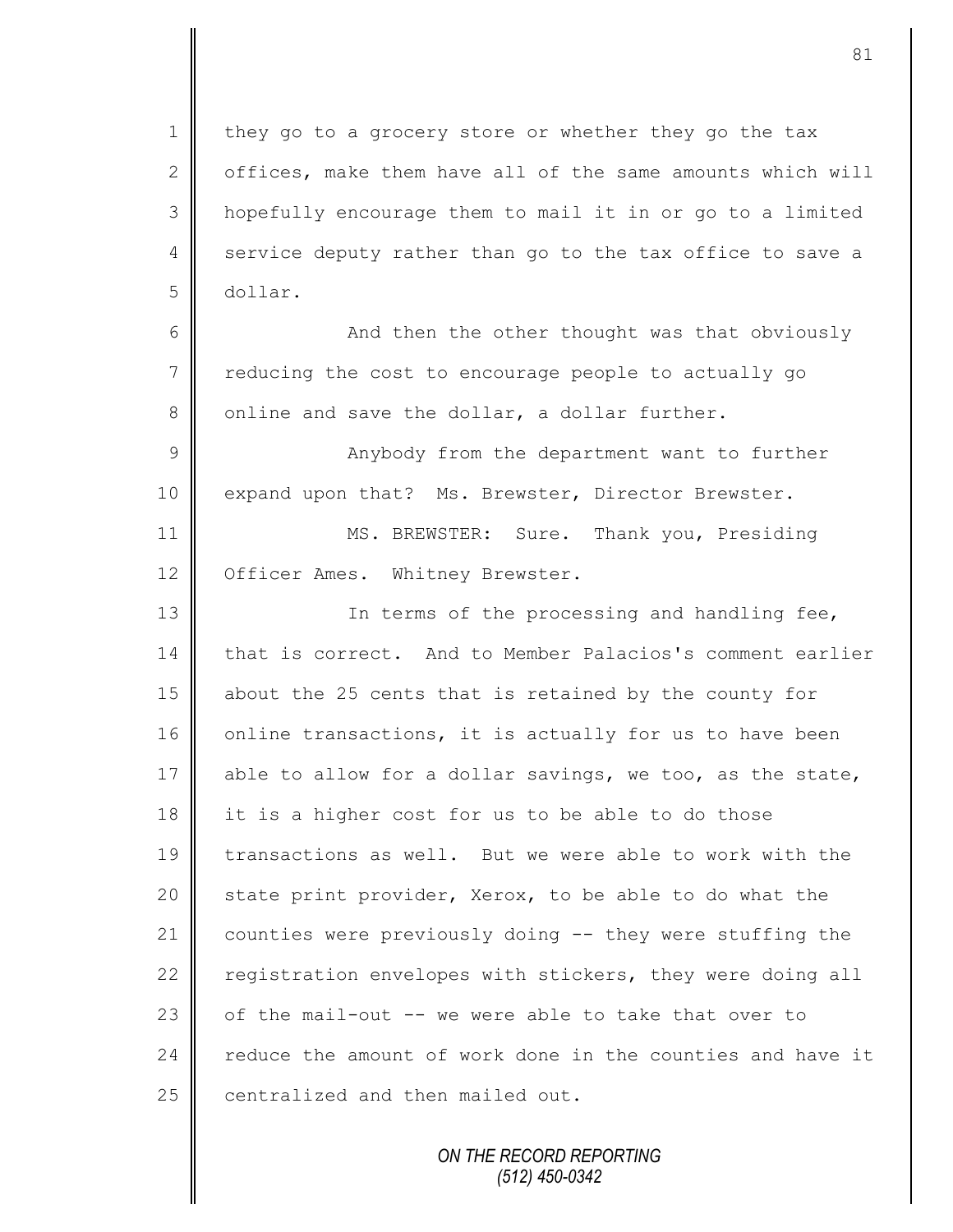1 **And that is how we were able to reduce the cost** 2  $\parallel$  of the overall transaction and pass that savings along to  $3 \parallel$  the customer. But that is correct that when it comes to 4 the online transactions it is 25 cents, but it is also 5 more expensive for the TxDMV because we do eat the credit 6 card fees.

7 || So yes, there is the option when it comes to 8 | looking at limited service deputies. We are at this point  $9 \parallel$  trying to look at this in a way that does not add 10 | additional expense to the customer during COVID recovery. 11 There are a lot of counties that may have increased 12 transactions that they are hoping to work with and they 13 || are hoping to use their limited service deputies and 14 encourage those transactions.

15 || So at this point we're still in COVID recovery,  $16$  I would say -- and I would love to hear from the counties 17  $\parallel$  on that -- and trying to stabilize after coming through 18 COVID-19, so the idea was to first look at cost savings 19 versus looking at ways that we could just increase our 20 | overall costs. So that is just in response to a couple of 21 | issues that came up.

22 | Presiding Officer Ames, you did talk earlier  $\parallel$  about increasing advertising. I just wanted the CSAC to  $\parallel$  know that we do have a new platform for registration renewals and that is called Texas by Texas. That is a

> *ON THE RECORD REPORTING (512) 450-0342*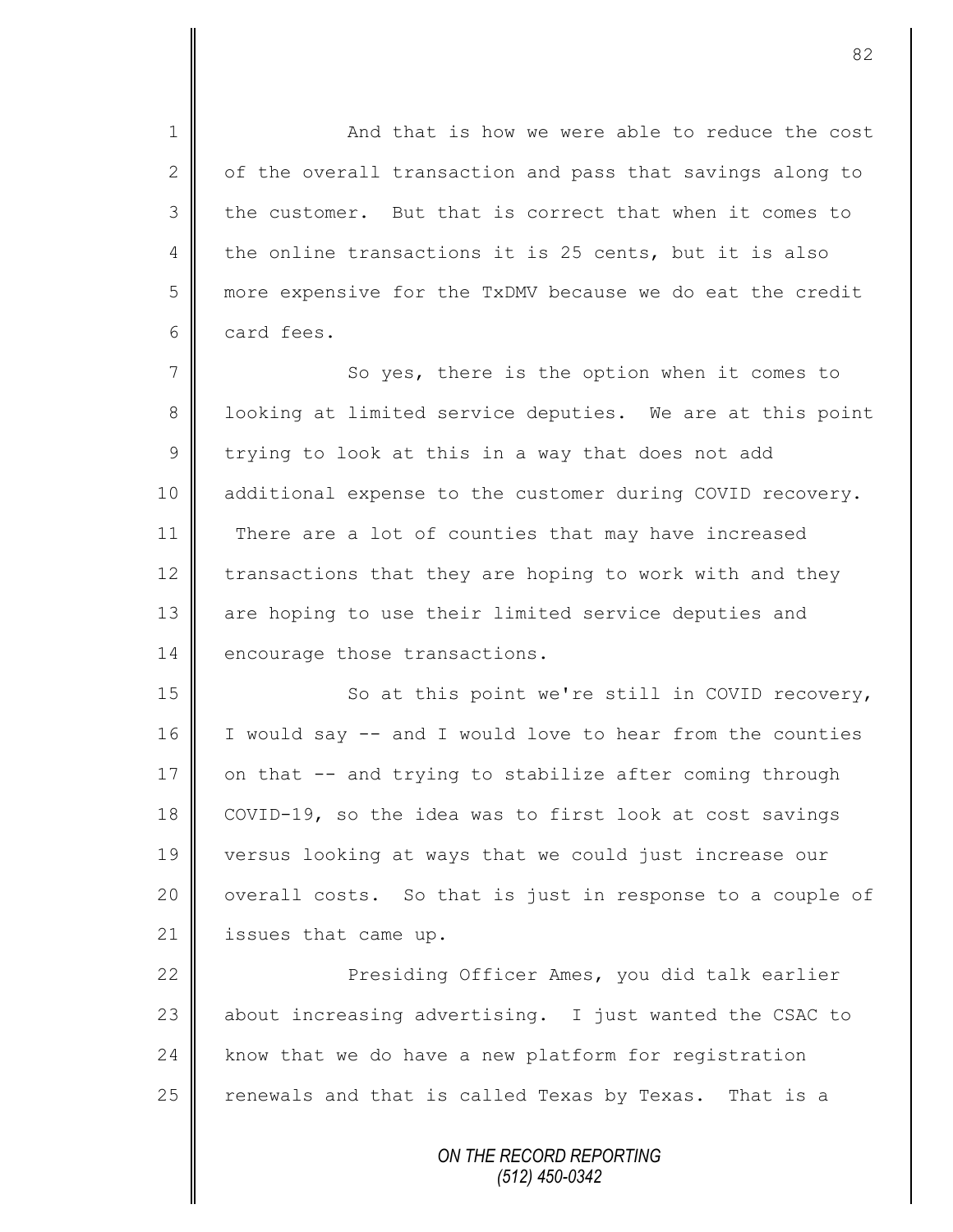*ON THE RECORD REPORTING (512) 450-0342* 1 Statewide application so that any participating state 2 government agency can be part of Texas by Texas. 3 Currently TxDMV has just launched in early October; DPS 4 for driver licensing launched later on in October. 5 So now if you set up a Texas by Texas account  $6 \parallel$  and you go online, you can do all of your government 7 transactions in one spot. And so how that leads to the 8 advertising piece, there will be a very large media 9 campaign to announce Texas by Texas and to use that system 10 for your government transactions. 11 || It is a very customer-centric application, 12 mobile assistant, if you will, to be able to not have to 13 go to each state agency's online portal, for instance, to 14 | go to TxDMV's and then go to DPS to do your driver 15 license. At some point when this has come to its full use 16 and fruition, you would be able to do any state agency 17 transaction. 18 So we will have a very large media push here at 19 the beginning of the next year, so just wanted to make 20  $\parallel$  sure that I addressed that. That will be both print, it 21  $\parallel$  will be TV, it will be social media, but it will be every 22  $\parallel$  media option that we have available. 23 | So just wanted to provide that information, 24 Presiding Officer Ames. Thank you. 25 | MR. AMES: Thank you, Director Brewster.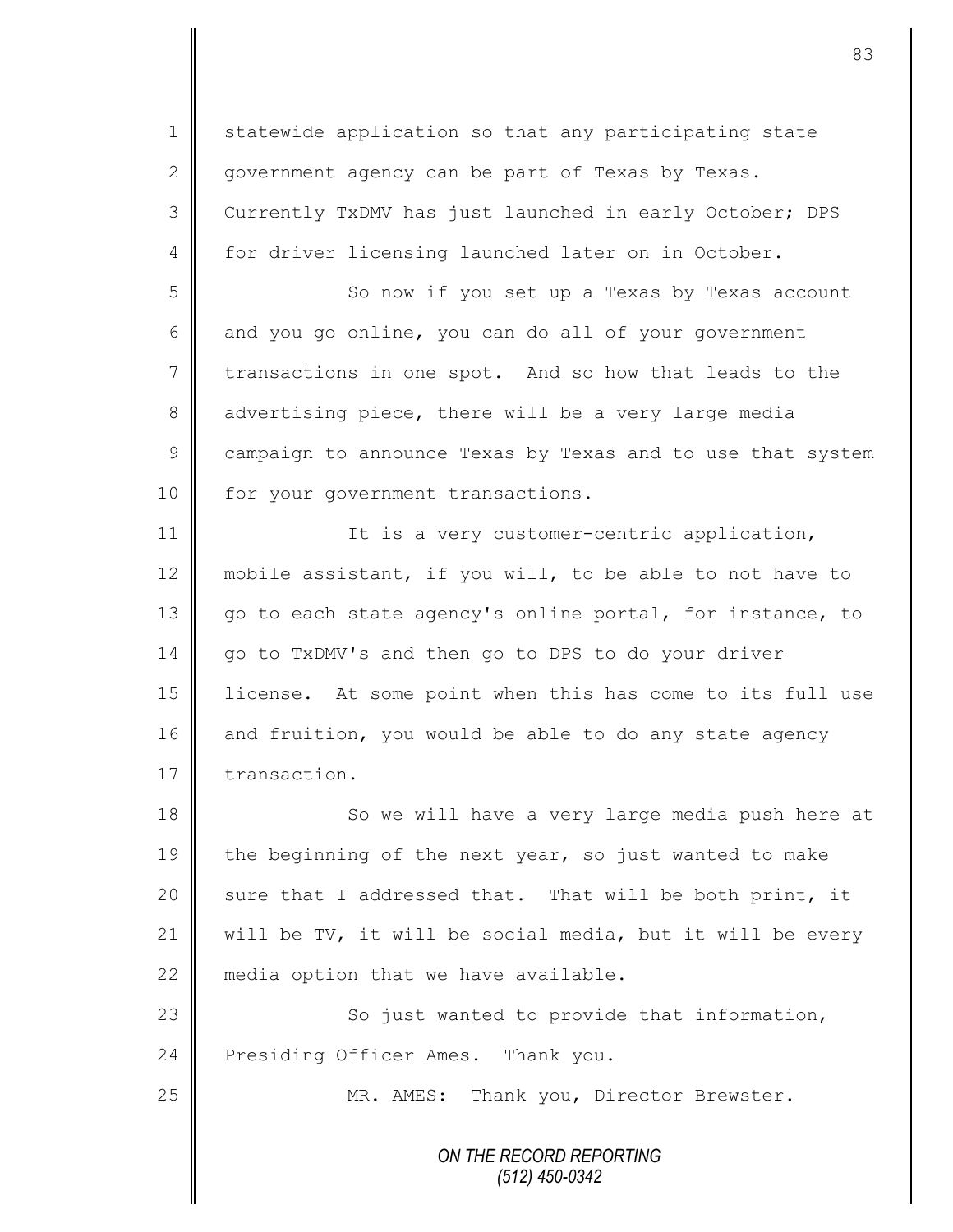*ON THE RECORD REPORTING (512) 450-0342* 1 || Again, Presiding Officer Ames here. I'm excited 2 to hear about that. Thank you so much. We knew that that 3 || was coming online but was unaware that there was going to 4  $\parallel$  be actually media information, so that's amazing. 5 || And let me just touch on one more thing that 6 you said, Ms. Brewster, and that is when you did bring the  $7$  online registrations in-house, it did reduce costs at the 8 county level. We no longer have to pay for envelopes and 9 | postage which has been a reduction and has worked well 10 here in Dallas County. We obviously have reduced 11 commissions on those particular transactions, but there 12 | have been reduced costs, not only in staff but in actual 13 | inventory and things like that. 14 Member Hayter, you still have your hand up. Is 15 || there anything else, Member Hayter? I apologize, Member 16 Hayter, I'm trying to say it like you say it but I don't 17 | have your accent. Am I saying it correctly? 18 MR. HAYTER: Well, you certainly don't have my 19 accent and I appreciate yours too. 20 (General laughter.) 21 | MR. HAYTER: The one thing that I'm thinking, I 22  $\parallel$  just wanted to know if this was an option because if it 23  $\parallel$  comes down to the point that H-E-B is being a huge 24 provider of this, and certainly I wouldn't want to take 25  $\parallel$  away convenience of H-E-B or the customers that use them,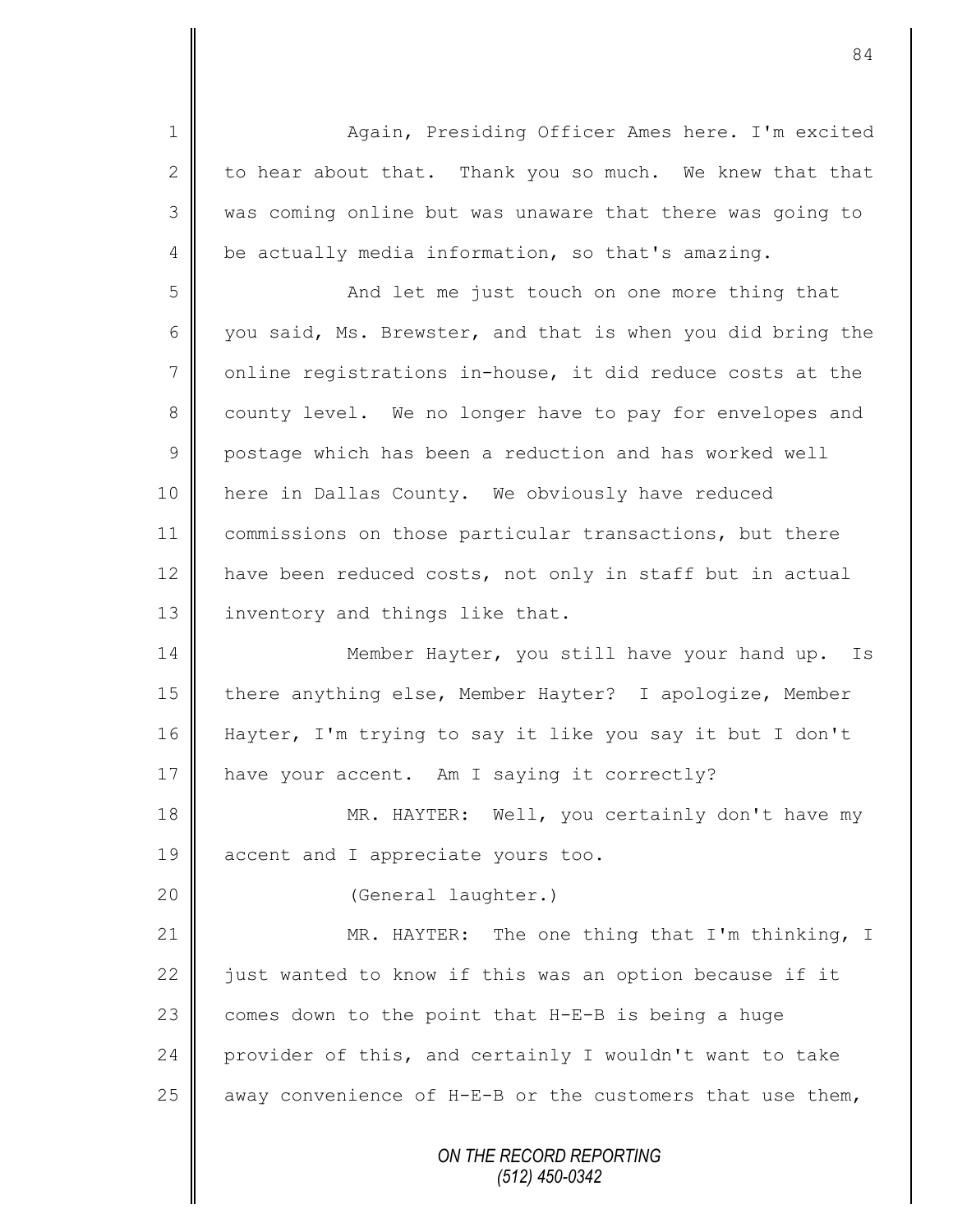1 but if that is an issue with H-E-B being able to continue 2 to provide this service, maybe the best option that we 3 || would have would be to have an increase in the fee for 4 that convenience addressed by those customers that use 5 H-E-B. Or I don't know if it could be limited to just 6 H-E-B or individual limited service providers on an 7 individual basis or if it has to be across the board. So 8 I I was just wanting some clarification on that.

9 || To me, I register about eight vehicles and 10 trailers a year, I exclusively do it online. In the rare 11 occasions, I think there's been maybe twice in the last  $12$  ten years that I've actually gone to a county tax office 13 to do it. I've never used a grocery store or anything  $14$  like that to do it, but both times have been very 15 expedient to do it at the local office in two different 16 counties. They've done a great job, so I think the system 17 | works really well.

18 || I do understand that a lot of people would find 19 it much more convenient to go to a grocery store, 20 especially if they can only do it after hours, after 21 normal business hours. So if I was going to have to do 22  $\parallel$  that, I would certainly expect to pay an additional fee 23  $\parallel$  for that convenience, and I think that probably most 24 people would understand that also. So that's just 25  $\parallel$  something I was kind of interested in how that would work.

> *ON THE RECORD REPORTING (512) 450-0342*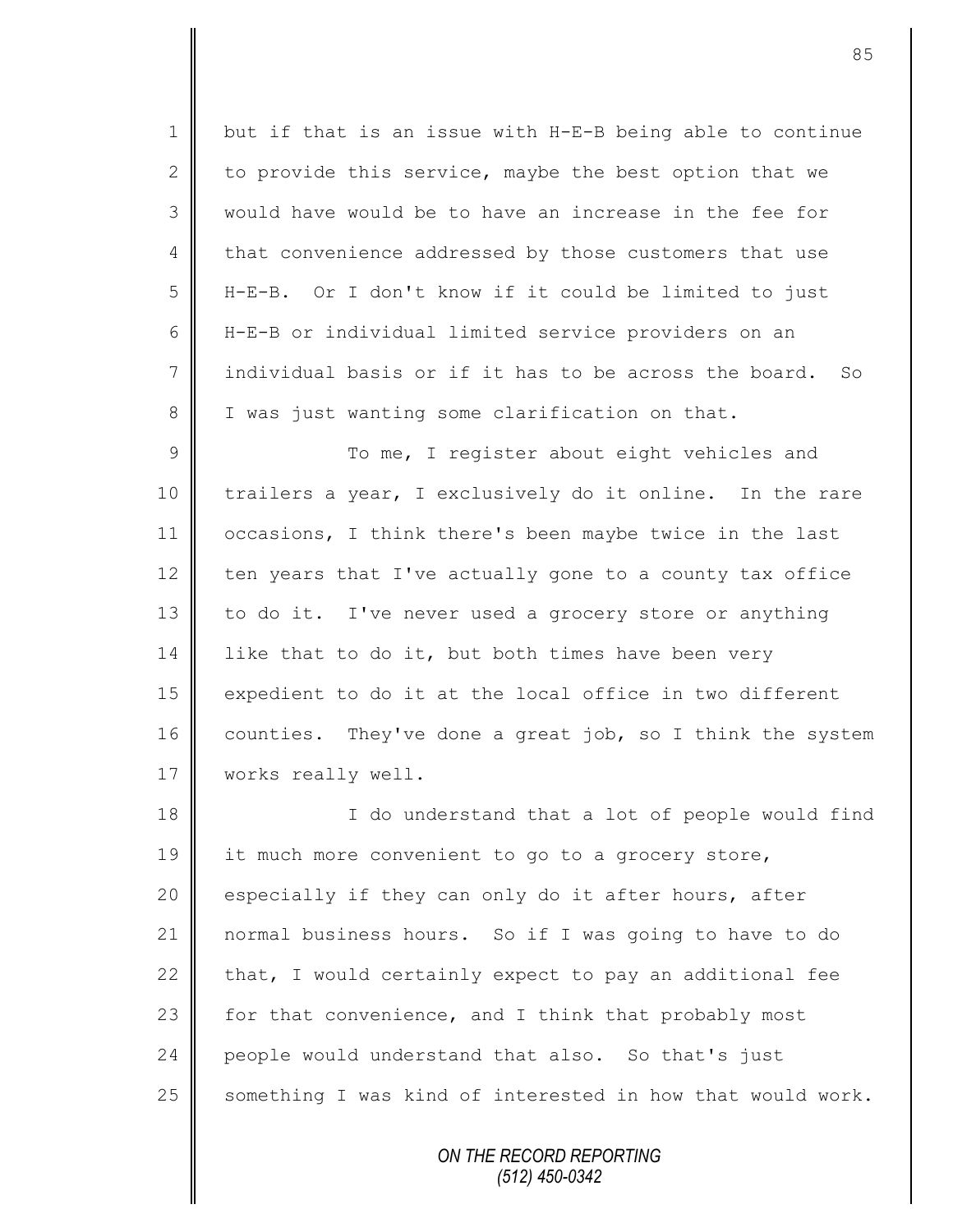| 1              | Thank you for your help.                                   |  |  |  |
|----------------|------------------------------------------------------------|--|--|--|
| $\mathbf{2}$   | MR. AMES: Absolutely. Thank you, Member                    |  |  |  |
| 3              | Hayter. I really appreciate your input, and I really       |  |  |  |
| 4              | appreciate that you register all eight of your vehicles    |  |  |  |
| 5              | online.                                                    |  |  |  |
| 6              | I don't know what county you live in but I know            |  |  |  |
| $\overline{7}$ | your county tax assessor appreciates that efficiency also, |  |  |  |
| 8              | as does the DMV. So I'd love to get a list of your eight   |  |  |  |
| $\mathcal{G}$  | vehicles. I'm only up to five. I love vehicles and I       |  |  |  |
| 10             | have a problem with buying them, but it sounds like you    |  |  |  |
| 11             | have a great fleet over there.                             |  |  |  |
| 12             | MR. HAYTER: Well, several of them are trailers             |  |  |  |
| 13             | and it's easy to miss a trailer once in a while, so        |  |  |  |
| 14             | sometimes I have to go to a tax office. And it's always    |  |  |  |
| 15             | been very expedient to do that in at least two counties,   |  |  |  |
| 16             | so they're very helpful and I appreciate their assistance. |  |  |  |
| 17             | Thank you for your feedback.<br>MR. AMES:                  |  |  |  |
| 18             | Members, it looks like we're coming up on our              |  |  |  |
| 19             | two-hour allotted time for this meeting. It doesn't sound  |  |  |  |
| 20             | like we have any recommendations at this time.             |  |  |  |
| 21             | May I propose that I will continue working                 |  |  |  |
| 22             | directly with the agency to maybe even develop a survey    |  |  |  |
| 23             | that we could send out to the limited service deputies or  |  |  |  |
| 24             | even to the county tax assessors to maybe come up with     |  |  |  |
| 25             | some increased efficiencies, or even some opportunities    |  |  |  |
|                | ON THE RECORD REPORTING<br>$(510)$ $(50000)$               |  |  |  |

 $\mathbf{I}$ 

 $\mathsf{I}$ 

*(512) 450-0342*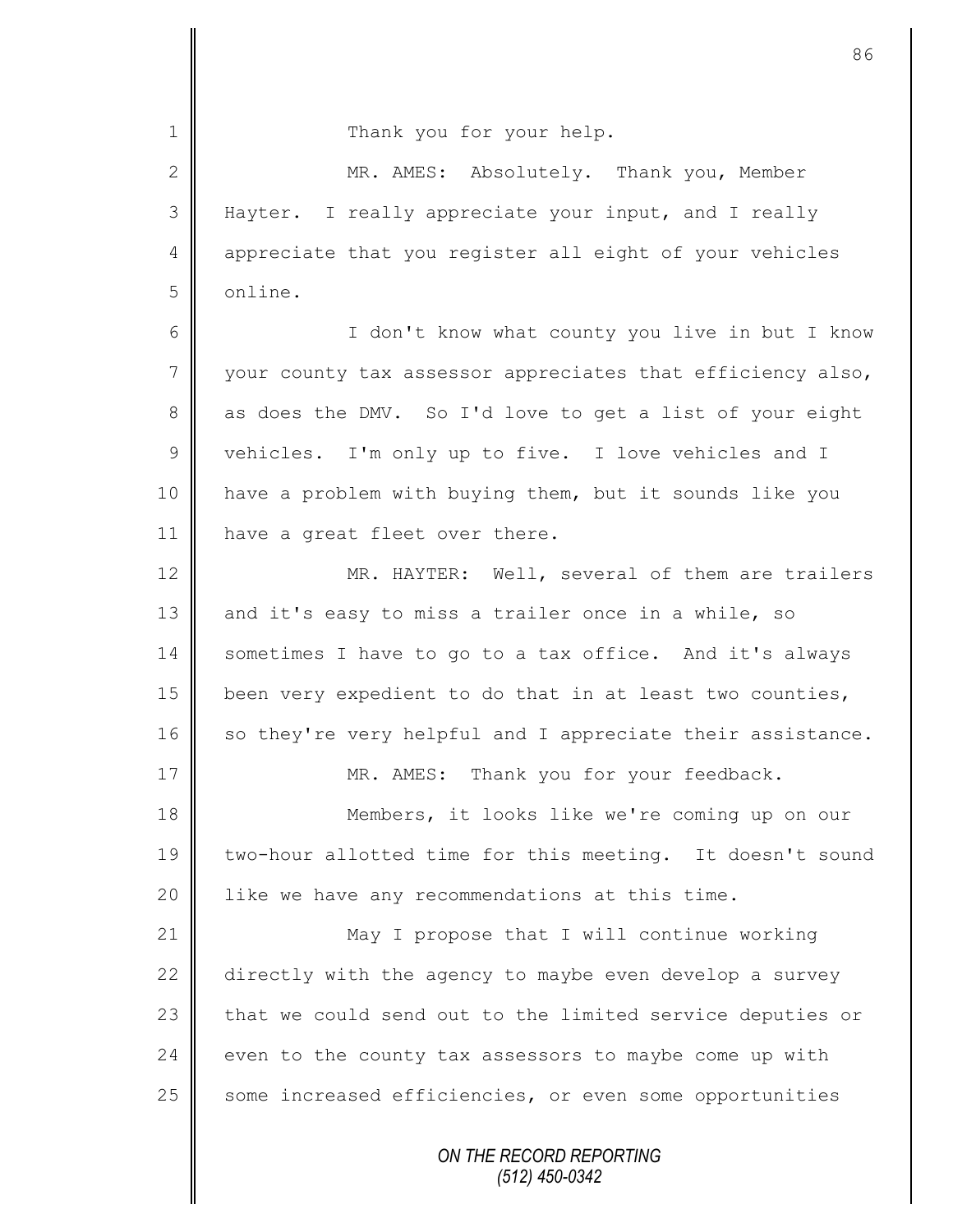*ON THE RECORD REPORTING*  $1 \parallel$  that tax assessors would agree that we have further 2 | opportunities to increase efficiencies in this process, or 3 even determine if it's one of these situations where times 4 are changing and we don't really want to push limited 5 service deputies any more? Maybe we want to jump onboard 6 with Ms. Brewster's new program and just push online 7 registrations. You can do those in the middle of the 8 | night with your pajamas on. 9 || Would that be something that the membership 10 would support that maybe we do that and then bring back 11 | those results, along with maybe representatives from H-E-B 12 | to the next meeting? 13 || MS. BREWSTER: Presiding Officer Ames, Whitney 14 Brewster. 15 MR. AMES: Yes, ma'am. 16 MS. BREWSTER: We are happy to explore those 17  $\parallel$  things and bring them back at the next meeting. I think 18 it would be very helpful to have that additional 19 information from the limited service deputies. So thank  $20 \parallel$  you. 21 **MR. AMES:** That would be fantastic. And I 22 think it would really help out members on this committee, 23 Director Brewster, to kind of understand a little bit 24 better where both sides are coming from and see if we can 25 do something further.

*(512) 450-0342*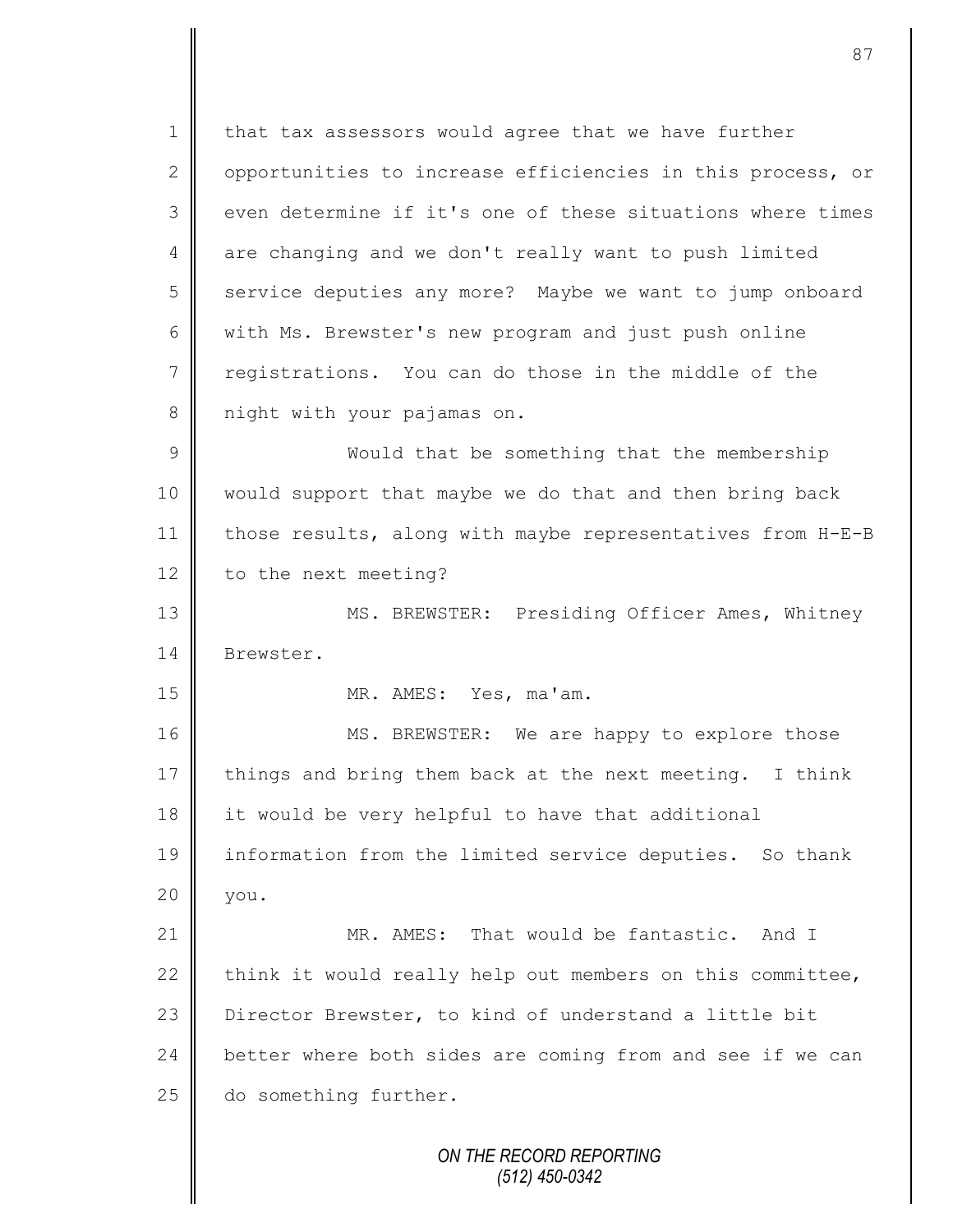*ON THE RECORD REPORTING (512) 450-0342* 1 || Member Palacios, your hand is still up. Did 2 you have a further comment, or was that up from earlier? 3 MR. PALACIOS: It is a further comment. It 4 goes back to where you were talking about the cost savings  $5$  on the internet. Although there is a cost savings, but  $6 \parallel$  there also is a cost. 7 || In calendar year '20, Bexar County went down 8 about \$84,000 for 338,000 online registrations and that's 9 probably just not enough money for all the work that we 10 do. I mean, there's also they are not delivered 11 sometimes, they call us and we're the ones that have to 12 deal with it. 13 MR. AMES: Member Palacios, I hear what you're 14 saying, but I don't think that's pertinent to the limited 15 service discussion. 16 || MR. PALACIOS: Well, we got into internet so 17 | that's why I'm bringing it up. 18 MR. AMES: Yeah, I appreciate it, and thank you 19 for bringing it up and I'm sure that the department would 20 || like to visit with you directly on that offline if you'd 21  $\parallel$  like. 22 || MR. PALACIOS: All right. 23 MR. AMES: Members, any other comments at this 24 time before we close? If not, I would make the 25  $\parallel$  recommendation, while y'all are thinking about it, that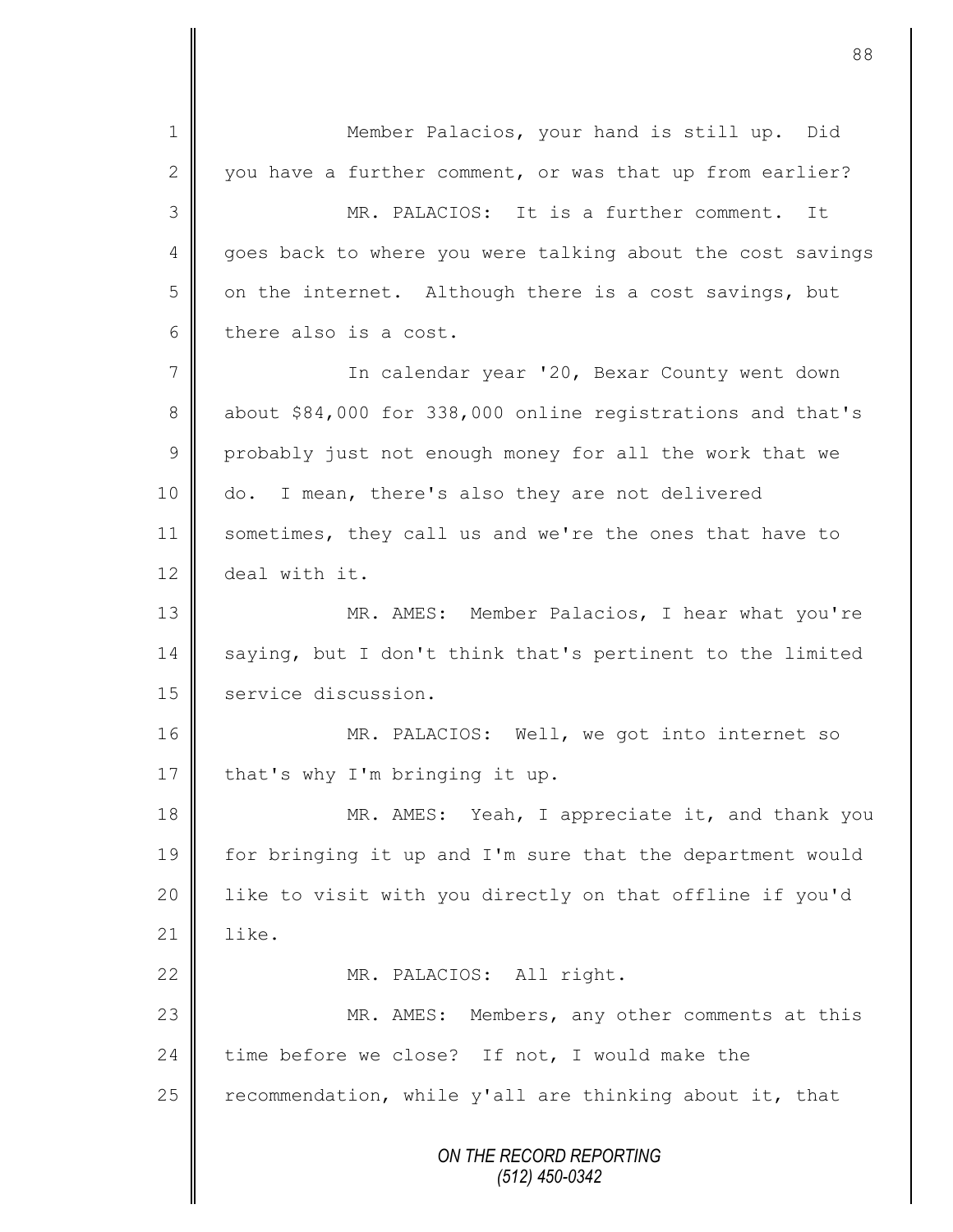*ON THE RECORD REPORTING (512) 450-0342* 1 || maybe I and our vice presiding officer vice chair, Member 2 Hoyt, maybe work with the DMV to develop a survey that we  $3 \parallel$  can send to either and/or -- tax assessors and/or limited 4 service deputies to provide more information back to the 5 committee. In addition, I would recommend that we have 6 another meeting after Thanksgiving, before the Christmas 7 holidays to discuss further after we've had time to kind 8 | of think about this more, and maybe even talk to other 9 people in our community about their use of limited service 10 deputies to see if this is an issue out there in the 11 | community or if we maybe have more research. 12 Would there be any objection to that? 13 (No response.) 14 | MR. AMES: Director Brewster, any objection on 15 vour part to that? 16 | MS. BREWSTER: Presiding Officer Ames, Whitney 17 Brewster. 18 The agency is happy to work with you and the 19 vice chair on getting additional information, happy to do 20 that and look forward to working on that with you. 21 | Just one comment, I did want to just make 22 mention that we have been contacted by multiple counties 23 | regarding concerns and so we wanted to make sure that we 24 brought this forward to this committee. And I just wanted 25 to make sure that the committee was aware that this was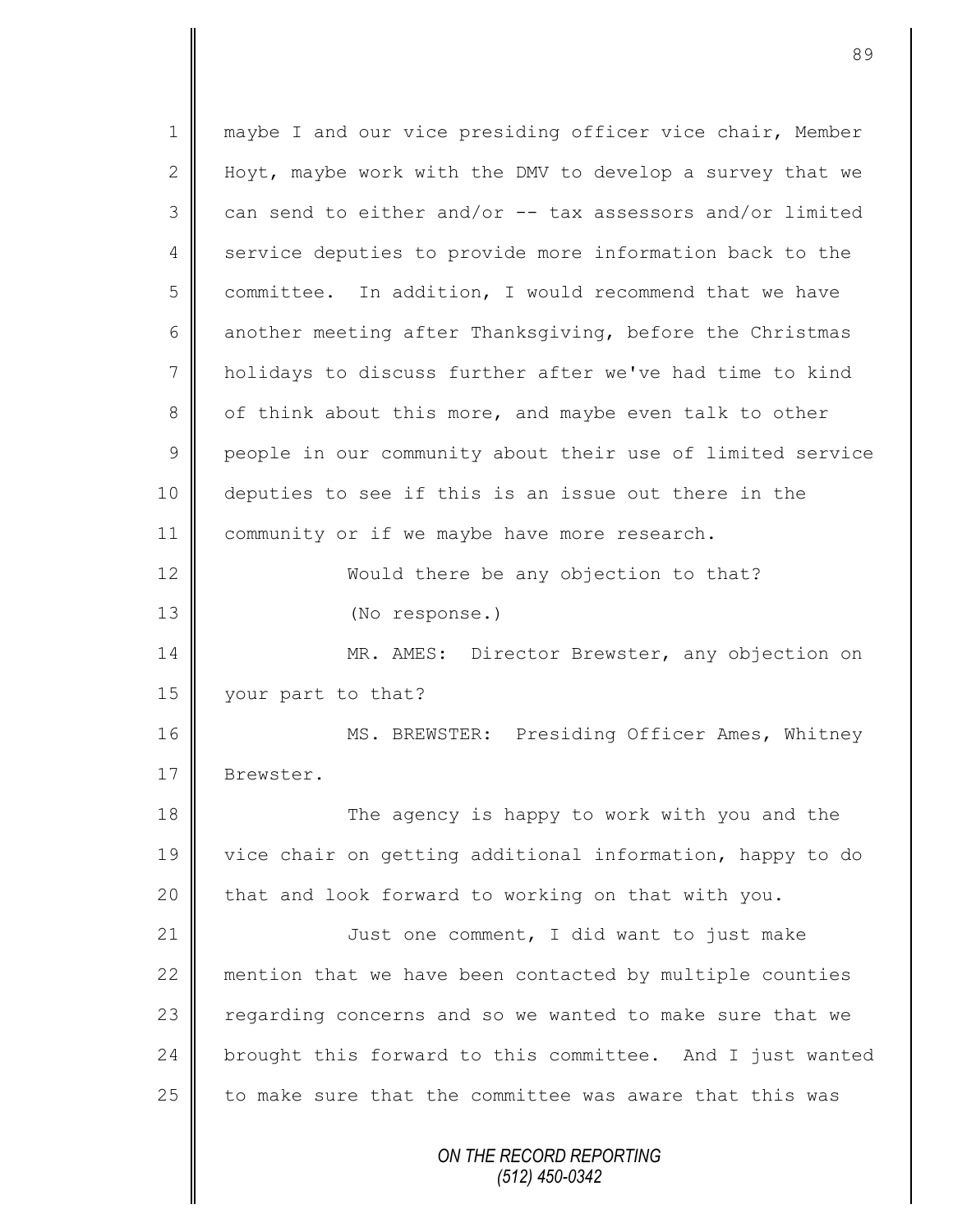1 something that amongst the tax assessor-collectors there 2 was some concern, and so we wanted to make sure that we 3 | brought this forward.

4 We're happy to look at other ways of getting 5 additional information from the limited service deputies 6  $\parallel$  as well as the counties on these issues and bring them 7 back to the committee.

8 || MR. AMES: Fantastic. Thank you, Director 9 Brewster.

 This is Presiding Officer Ames. Hearing no objection from any of the members on the committee and  $\parallel$  hearing none from the DMV, I think that's what we'll 13 proceed forward.

14 Mr. Richards, if you would have Ms. Harris look 15 at some dates after Thanksgiving but before Christmas that 16 we could maybe get on the books. In the meantime, we'll 17 | work with the agency to do something forward.

18 || I do appreciate the presentations today by 19 | Director Roland Luna and his team, excellent as always. 20 | And we'll work with you, Mr. Luna, to provide some 21 | additional information that will help the committee make 22 some decisions moving forward.

| 23 | MR. RICHARDS: Officer Ames?                |  |  |
|----|--------------------------------------------|--|--|
| 24 | MR. AMES: Yes, sir.                        |  |  |
| 25 | MR. RICHARDS: David Richards, OGC, for the |  |  |

*ON THE RECORD REPORTING (512) 450-0342*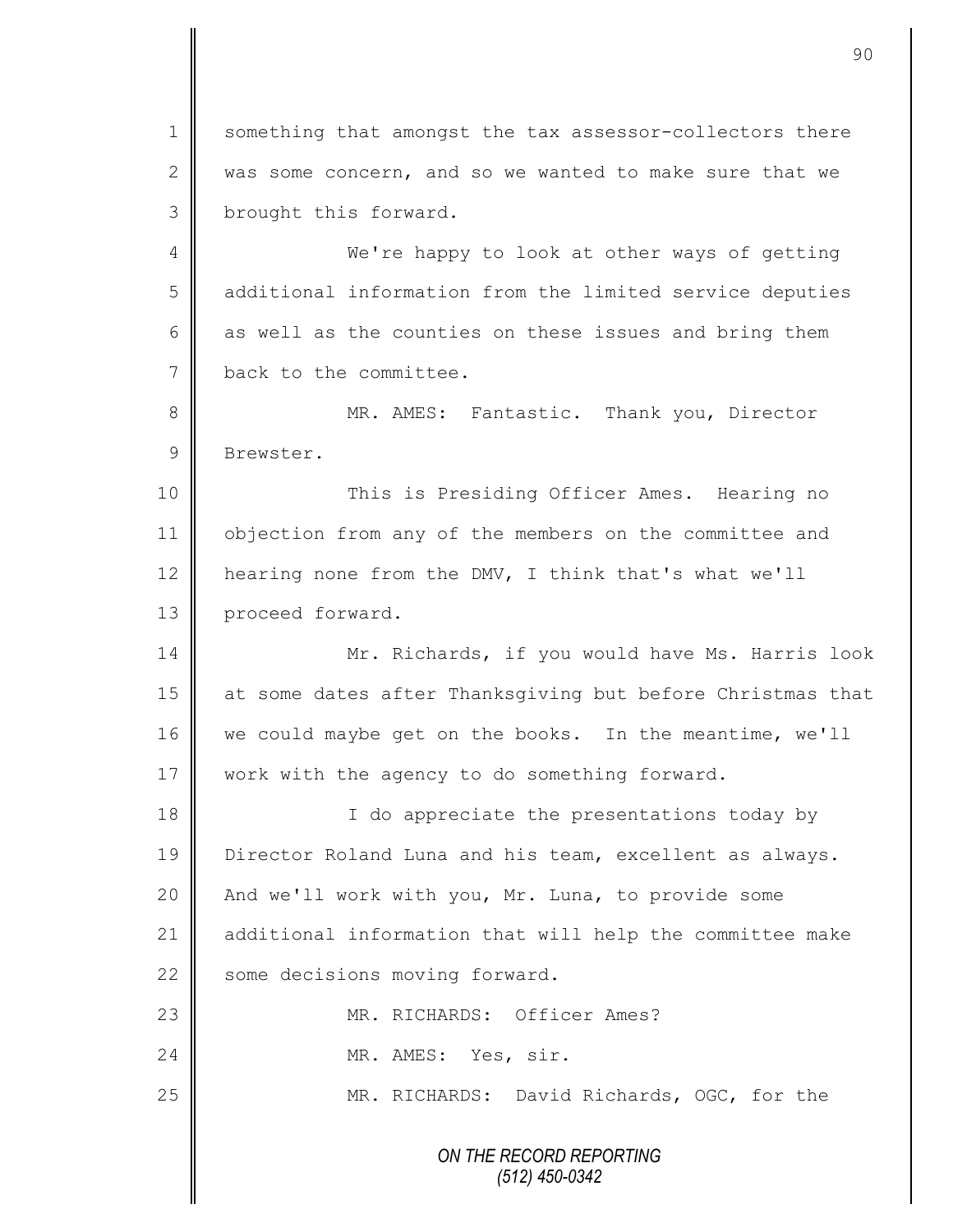*ON THE RECORD REPORTING (512) 450-0342* 1 record. 2 ||<br>
2 || You do have another item before we adjourn if  $3 \parallel$  you'd like to call it procedurally, public comment. 4 MR. AMES: Oh, absolutely. 5 || So item number 3, public comment. Mr. 6 Richards, is there any public comment? 7 || MR. RICHARDS: For the record, David Richards, 8 | OGC. 9 || I am told there are no public comments at this 10 time so you can move on to the next agenda item. 11 | MR. AMES: Fantastic. Thank you. 12 | Hearing no public comments, we will now move on 13 to agenda item number 4, which I know everybody is looking 14 forward to. We did a great job, committee, we started 15 about five minutes late and ending about five minutes 16 late. 17 || So item number 4 is adjournment. Do I have a 18 | motion to adjourn? 19 MR. CAVENDER: I would move to adjourn. Member 20 | Cavender. 21 | MR. AMES: Thank you, Member Cavender. 22 Do we have a second? 23 MR. HAYTER: Second. Russell Hayter. 24 MR. AMES: Thank you, Member Hayter.  $25$  ||  $1'$ ll call for a vote just for the sake of it,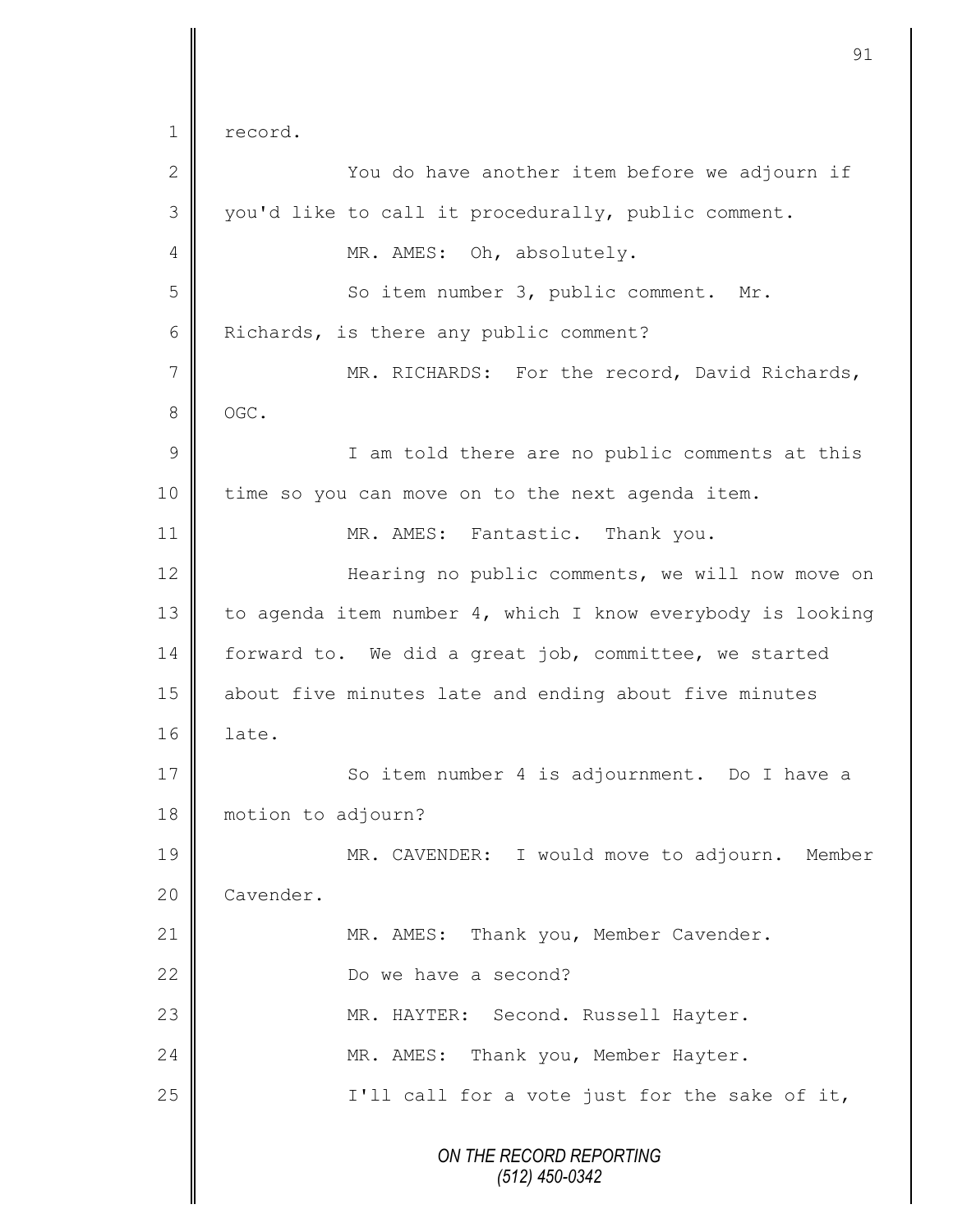|                | 9                                                       |
|----------------|---------------------------------------------------------|
| $\mathbf 1$    | but I bet we all agree to adjourn. Since we're on a     |
| $\mathbf 2$    | conference call, I'll just call for opposition. Anybody |
| 3              | opposing an adjournment at this time?                   |
| $\overline{4}$ | (No response.)                                          |
| 5              | MR. AMES: All right. If not, we stand                   |
| $\sqrt{6}$     | adjourned.                                              |
| $\overline{7}$ | Thank you all for your time, and have a great           |
| $\,8\,$        | afternoon and have a fantastic Thanksgiving and holiday |
| $\mathsf 9$    | season. Everybody be safe in your travels.              |
| 10             | (Whereupon, at 10:05 a.m., the meeting was              |
| 11             | adjourned.)                                             |
|                |                                                         |
|                |                                                         |
|                |                                                         |
|                |                                                         |
|                |                                                         |
|                |                                                         |
|                |                                                         |